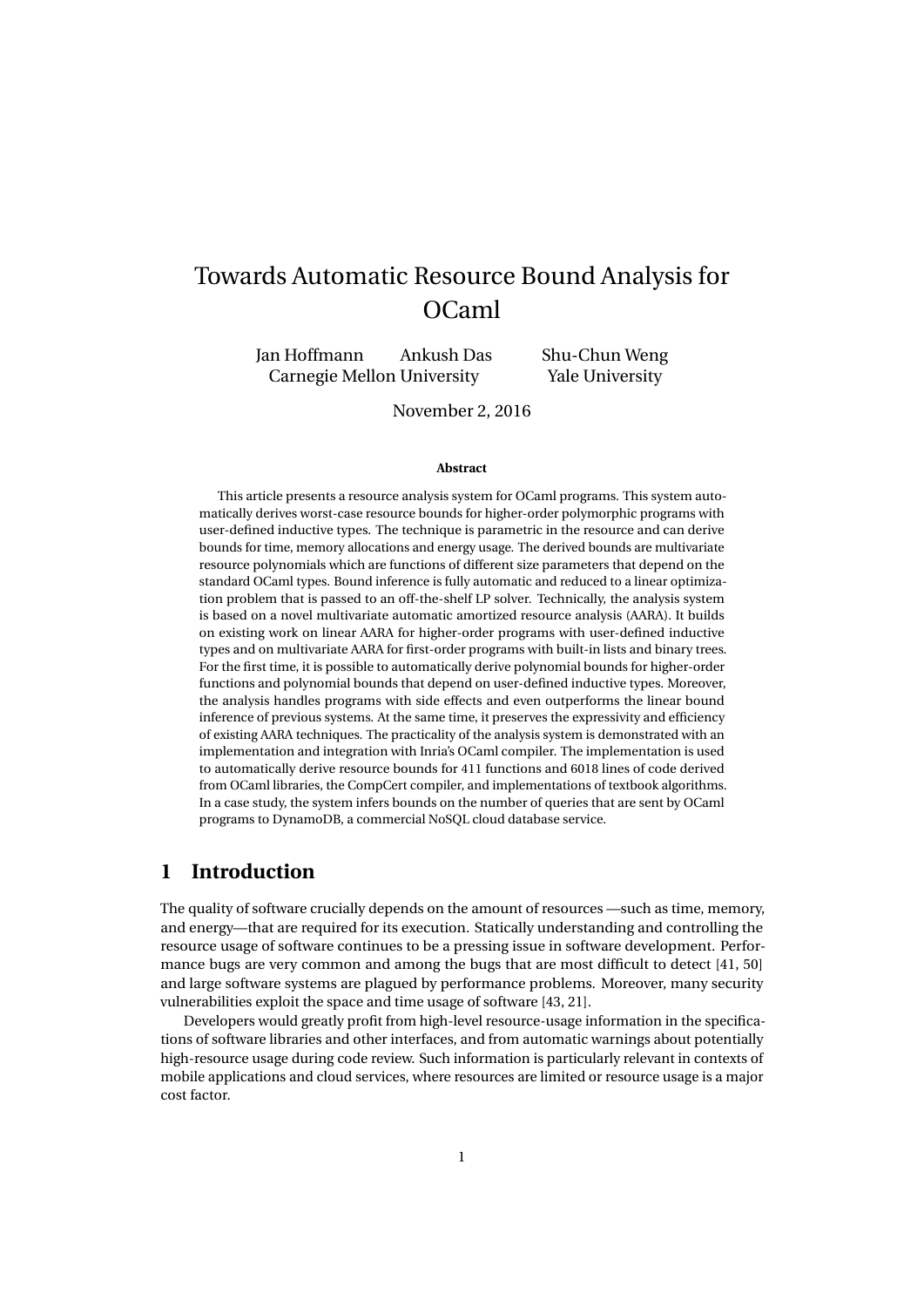Recent years have seen fast progress in developing frameworks for statically reasoning about the resource usage of programs. Many advanced techniques for imperative integer programs apply abstract interpretation to generate numerical invariants. The obtained *sizechange information* forms the basis for the computation of actual bounds on loop iterations and recursion depths; using counter instrumentation [27], ranking functions [6, 2, 15, 52], recurrence relations [4, 1], and abstract interpretation itself [58, 18]. Automatic resource analysis techniques for functional programs are based on sized types [54], recurrence relations [23], term-rewriting [9], and amortized resource analysis [35, 42, 30, 51].

Despite major steps forward, there are still many obstacles to overcome to make resource analysis technologies available to developers. On the one hand, typed functional programs are particularly well-suited for automatic resource-bound analysis since the use of pattern matching and recursion often results in a relatively regular code structure. Moreover, types provide detailed information about the shape of data structures. On the other hand, existing automatic techniques for higher-order programs can only infer linear bounds [54, 42]. Furthermore, techniques that can derive polynomial bounds are limited to bounds that depend on predefined lists and binary trees [33, 30] or integers [15, 52]. Finally, resource analyses for functional programs have been implemented for custom languages that are not supported by mature tools for compilation and development [35, 54, 42, 30, 51].

The goal of a long term research effort is to overcome these obstacles by developing Resource Aware ML (RAML), a resource-aware version of the functional programming language OCaml. RAML is based on an automatic amortized resource analysis (AARA) that derives multivariate polynomials that are functions of the sizes of the inputs. In this paper, we report on *three main contributions* that are part of this effort.

- 1. We present the first implementation of an AARA that is integrated with an industrialstrength compiler.
- 2. We develop the first automatic resource analysis system that infers multivariate polynomial bounds that depend on size parameters of complex user-defined data structures.
- 3. We present the first AARA that infers polynomial bounds for higher-order functions.

The techniques we develop are not tied to a particular resource but are parametric in the resource of interest. RAML infers tight bounds for many complex example programs such as sorting algorithms with complex comparison functions, Dijkstra's single-source shortest-path algorithm, and the most common higher-order functions such as (sequences) of nested maps, and folds. The technique is naturally compositional, tracks size changes of data across function boundaries, and can deal with amortization effects that arise, for instance, from the use of a functional queue. Local inference rules generate linear constraints and reduce bound inference to off-the-shelf linear program (LP) solving, despite deriving polynomial bounds.

To ensure compatibility with OCaml's syntax, we reuse the parser and type inference engine from Inria's OCaml compiler [47]. We extract a type-annotated syntax tree to perform (resource preserving) code transformations and the actual resource-bound analysis. To precisely model the evaluation of OCaml, we introduce a novel operational semantics that makes the efficient handling of function closures in Inria's compiler explicit. The semantics is complemented by a new type system that refines function types.

To express a wide range of bounds, we introduce a novel class of multivariate resource polynomials that map data of a given type to a non-negative number. The set of multivariate resource polynomials that is available for bound inference depends on the types of input data. It can be parametric in integers, lengths of lists, or number of particular nodes in an inductive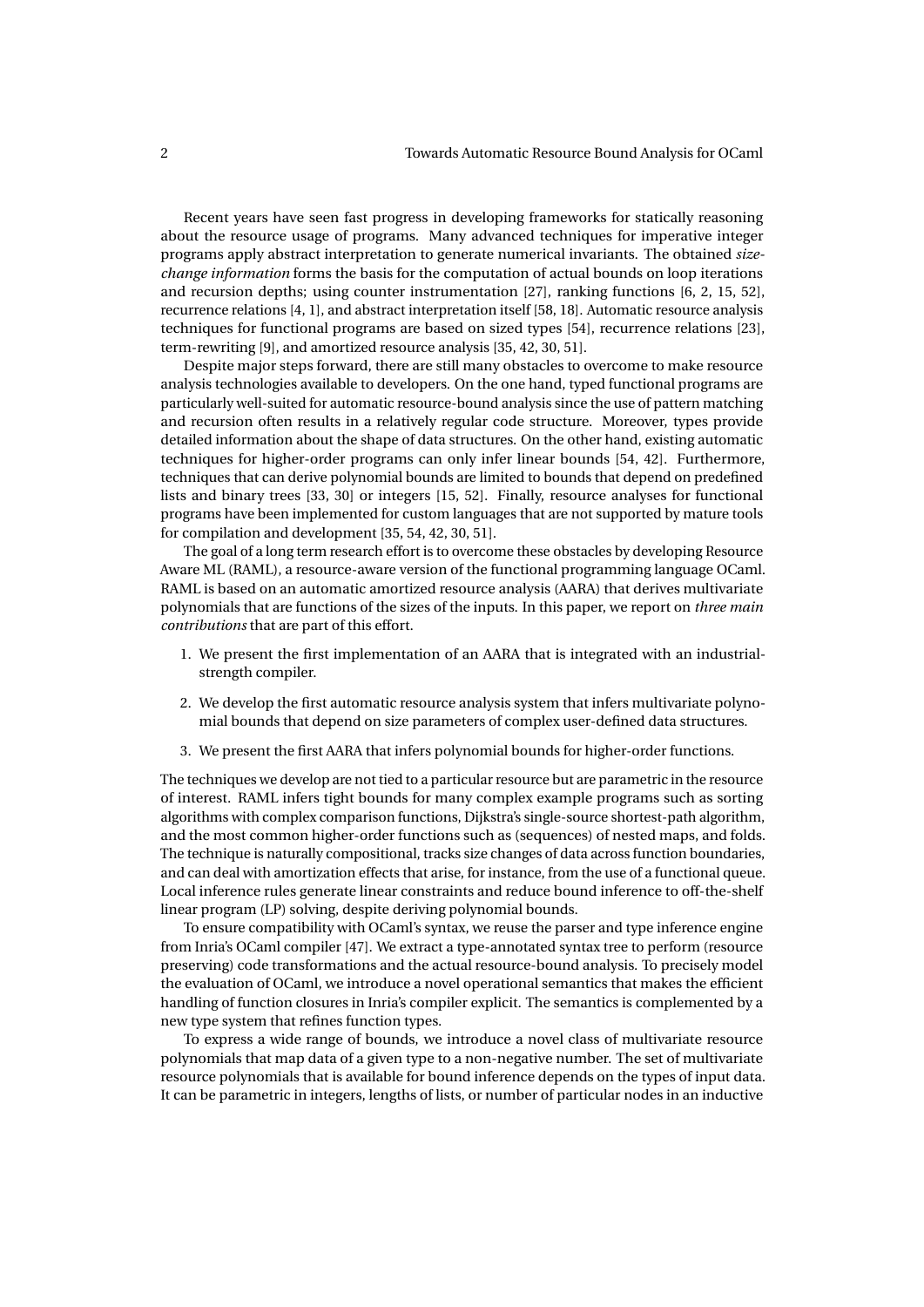#### 2 Overview 3

data type. As a special case, a resource polynomial can contain conditional additive factors. These novel multivariate resource polynomials are a substantial generalization of the resource polynomials that have been previously defined for lists and binary trees [30]. To deal with realistic OCaml code, we develop a novel multivariate AARA that handles higher-order functions. To this end, we draw inspirations from multivariate AARA for first-order programs [30] and linear AARA for higher-order programs [42]. However, our new solution is more than the combination of existing techniques. For instance, we infer linear bounds for the curried append function for lists, which has not been possible previously [42]. Moreover, we address specifics of Inria's OCaml compiler such as the evaluation order of function arguments to efficiently avoid function-closure creation.

We performed experiments on more than 6018 lines of OCaml code. We still do not support all language features of OCaml and it is thus not straightforward to automatically analyze complete existing applications. However, the automatic analysis performs well on code that only uses supported language features. For instance, we applied RAML to OCaml's standard list library list.ml: RAML automatically derives evaluation-step bounds for 47 of the 51 top-level functions. All derived bounds are asymptotically tight.

It is also easy to develop and analyze real OCaml applications if we keep the current capabilities of the system in mind. In Section 9, we present a case study in which we automatically bound the number of queries that an OCaml program issues to Amazon's DynamoDB NoSQL cloud database service. Such bounds are interesting since Amazon charges DynamoDB users based on the number of queries made to a database.

Our experiments are easily reproducible: The source code of RAML, the OCaml code for the experiments, and an easy-to-use interactive web interface are available online [29].

## **2 Overview**

Before we describe the technical development, we give a short overview of the challenges and achievements of our work.

**Example Bound Analysis (Running Example).** To demonstrate user interaction with RAML, Figure 1 contains an example bound analysis. The OCaml code in Figure 1 will serve as a running example in this article. The function abmap is a polymorphic map function for a user-defined list that contains Acons and Bcons nodes. It takes two functions f and g as arguments and applies f to data stored in the A-nodes and g to data stored in the B-nodes. The function asort takes a comparison function and an A-B-list in which the A-nodes contain lists. It then uses quicksort (the code of quicksort is also automatically analyzed and available online [29]) to sort the lists in the A-nodes. The B-nodes are left unchanged. The function asort' is a variation of asort that raises an exception if it encounters a B-node in the list.

To derive a worst-case resource bound with RAML, the user needs to pick a maximal degree of the search space of polynomials and a resource metric. In the example analysis in Figure 1 we picked degree 4 and the *steps* metric which counts the number of evaluation steps in the big-step semantics. After 0.23 seconds, RAML reports a bound for each of the top-level functions. The shown output is only an excerpt. In this case, all derived bounds are tight in the sense that there are inputs for every size that exactly result in the reported number of evaluation steps.

In the derived bound, for *abmap* RAML assumes that the resource cost of *f* and *g* is 0. So we get a linear bound. In the case of *asort* we derive a bound which is quadratic in the maximal length of the lists that are stored in the A-nodes  $(22K + 13K^2)$  for every A-node in the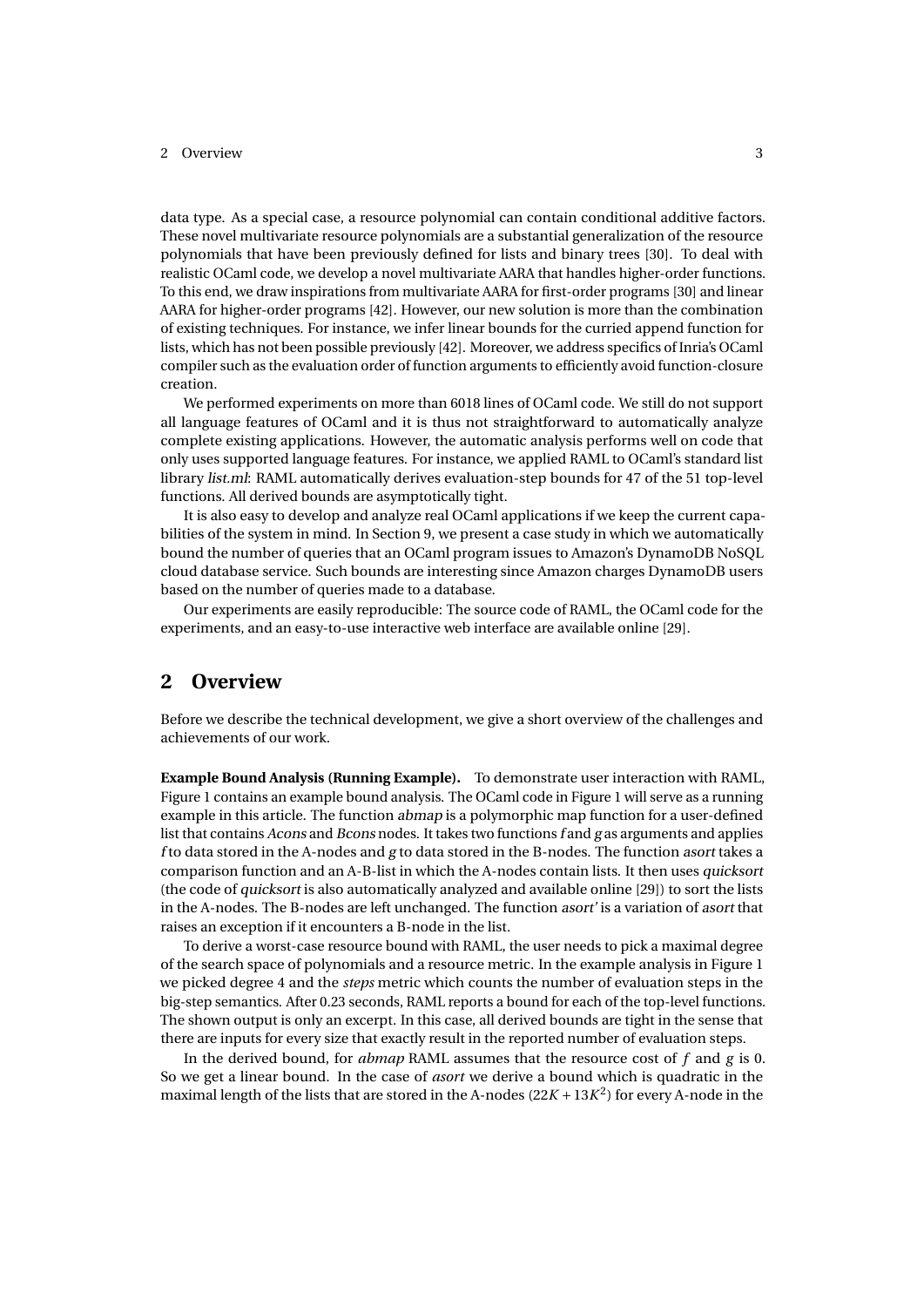```
type ('a, 'b) ablist = Acons of 'a * ('a, 'b) ablist
                      | Bcons of 'b * ('a,'b) ablist
                       | Nil
let rec abmap f g abs = match abs with
  | Acons (a,abs') \rightarrow Acons(f a, abmap f g abs')
  | Bcons (b,abs') \rightarrow Bcons(g b, abmap f g abs')
  | Nil → Nil
let asort gt abs = abmap (quicksort gt) (fun x \rightarrow x) abs
let asort' gt abs = abmap (quicksort gt) (fun _ \rightarrow raise Inv_arg) abs
let btick = abmap (fun a \rightarrow a) (fun b \rightarrow Raml.tick 2.5; b)
Excerpt of the RAML output for analyzing evaluation steps (0.23s run time):
Simplified bound for abmap:
   3.00 + 12.00*L + 12.00*N
Simplified bound for asort:
   11.00 + 22.00*K*N + 13.00*K^2*N + 13.00*L + 15.00*NSimplified bound asort':
   13.00 + 22.00*K*N + 13.00*K^2*N + 15.00*N
 where
   L is the number of Bcons-nodes of the 2nd (3rd) component of the argument
   N is the number of Acons-nodes of the 2nd (3rd) component of the argument
   K is the maximal number of ::-nodes in the Acons-nodes of the 2nd component
```

```
of the argument
```
**Figure 1:** The function abmap will serve as a running example in this article. When deriving the linear bound for abmap, we assume that the higher-order arguments f and g have no resource consumption. If abmap is applied to concrete functions, like in asort and asort' then the cost of the concrete application is bounded. Only the Acons node contribute to the cubic cost in the bound of asort. Moreover, the number of Bcons nodes do not contribute to the linear factor in asort'.

list ((22 $K$  + 13 $K^2$ ) $N$ ) plus an additional linear factor that also depends on the number of B-nodes that are simply traversed (13*L* +15*N*). For asort' this linear factor only depends on the number of A-nodes: RAML automatically deduces that the traversal is aborted in case we encounter a B-node.

The *tick* metric can be used to derive bounds on user defined metrics. An instructive example is the function btick. With the tick metric, RAML derives the bound 2.5*L* where *L* is the number of B-nodes in the argument list. This is a tight bound on the sum of "ticks" that are executed in an evaluation of btick. Ticks can also be negative to express that resources become available.

Note that RAML does not make guarantees about the precision of the derived bounds. Since an evaluation-step bound proves termination, bound analysis is an undecidable problem. So there are many functions for which RAML cannot derive a bound either because no (polynomial) bound exists or the analysis is not able to find a bound. In these cases, RAML terminates with a message like *"A bound for abmap could not be derived."*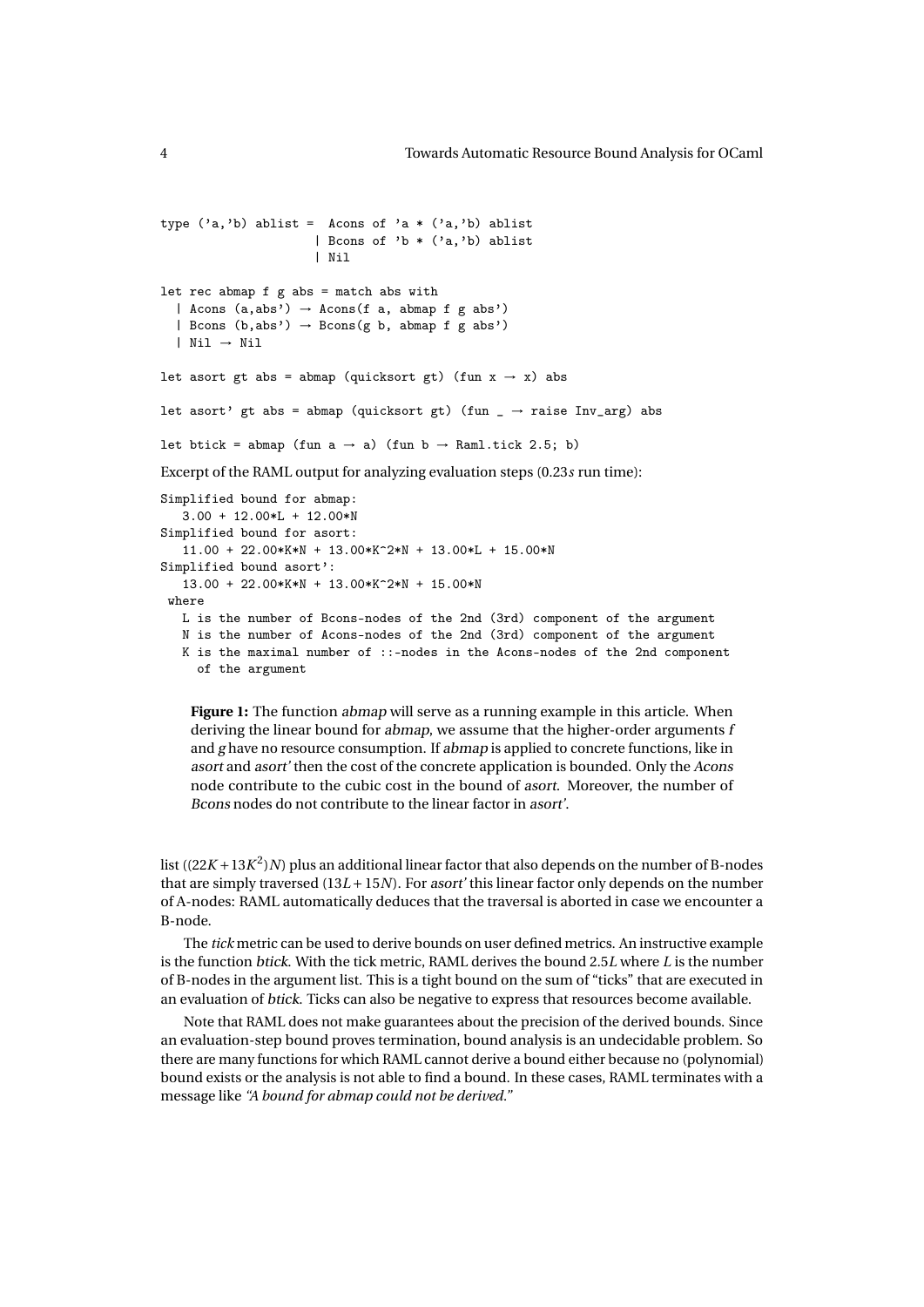#### 2 Overview 5

**Currying and Function Closures.** Currying and function closures pose a challenge to automatic resource analysis systems that has not been addressed in the past. To see why, assume that we want to design a type system to verify resource usage. Now consider for example the curried append function which has the type append :  $\alpha$  list  $\rightarrow \alpha$  list  $\rightarrow \alpha$  list in OCaml. At first glance, we might say that the time complexity of append is *O*(*n*) if *n* is the length of the first argument. But a closer inspection of the definition of append reveals that this is a gross simplification. In fact, the complexity of the partial function call  $app\_par = append \ell$  is constant. Moreover, the complexity of the function app\_par is linear—not in the length of the argument but in the length of the list  $\ell$  that is captured in the function closure. We are not aware of any existing approach that can automatically derive a worst-case time bound for the curried append function. For example, previous AARA systems would fail without deriving a bound [42, 30].

In general, we have to describe the resource consumption of a curried function  $f: A_1 \rightarrow \cdots \rightarrow$  $A_n \rightarrow A$  with *n* expressions  $c_i(a_1,...,a_i)$  such that  $c_i$  describes the complexity of the computation that takes place after f is applied to *i* arguments  $a_1, \ldots, a_i$ . In Inria's OCaml implementation, the situation is even more complex since the resource usage (time and space) depends on how a function is used at its call sites. If append is partially applied to one argument then a function closure is created as expected. However—and this is one of the reasons for OCaml's great performance—if append is applied to both of its arguments at the same time then the intermediate closure is not created and the performance of the function is even better than that of the curried version since we do not have to create a pair before the application.

To model the resource usage of curried functions accurately we refine function types to capture how functions are used at their call sites. For example, append can have both of the following types

 $\alpha$  list  $\rightarrow \alpha$  list  $\rightarrow \alpha$  list and  $[\alpha$  list,  $\alpha$  list  $\rightarrow \alpha$  list.

The first type implies that the function is partially applied and the second type implies that the function is applied to both arguments at the same time. Of course, it is possible that the function has both types (technically we achieve this using let polymorphism). For the second type, our system automatically derives tight time and space bounds that are linear in the first argument. However, our system fails to derive a bound for the first type. The reason is that we made the design decision to not derive bounds that asymptotically depend on data captured in function closures to keep the complexity of the system at a manageable level.

Fortunately, append belongs to a large set of OCaml functions in the standard library that are defined in the form let rec  $fxyz = e$ . If such a function is partially applied, the only computation that happens is the creation of a closure. As a result, *eta expansion* does not change the resource behavior of programs. This means for example that we can safely replace the expression let app\_par = append  $\ell$  in e with the expression let app\_par x = append  $\ell$  x in e prior to the analysis. Consequently, we can always use the type  $\lbrack \alpha \text{ list}, \alpha \text{ list} \rbrack \rightarrow \alpha$  list of append that we can successfully analyze.

The conditions under which functions can be analyzed might look complex at first but they can be boiled down to a simple principle:

The worst-case resource usage of a function must be expressible as a function of the sizes of its *arguments*.

**Higher-Order Arguments.** The other main challenge with higher-order resource analysis is functions with higher-order arguments. To a large extent, this problem has been successfully solved for linear resource bounds in previous work [42]. Basically, the higher-order case is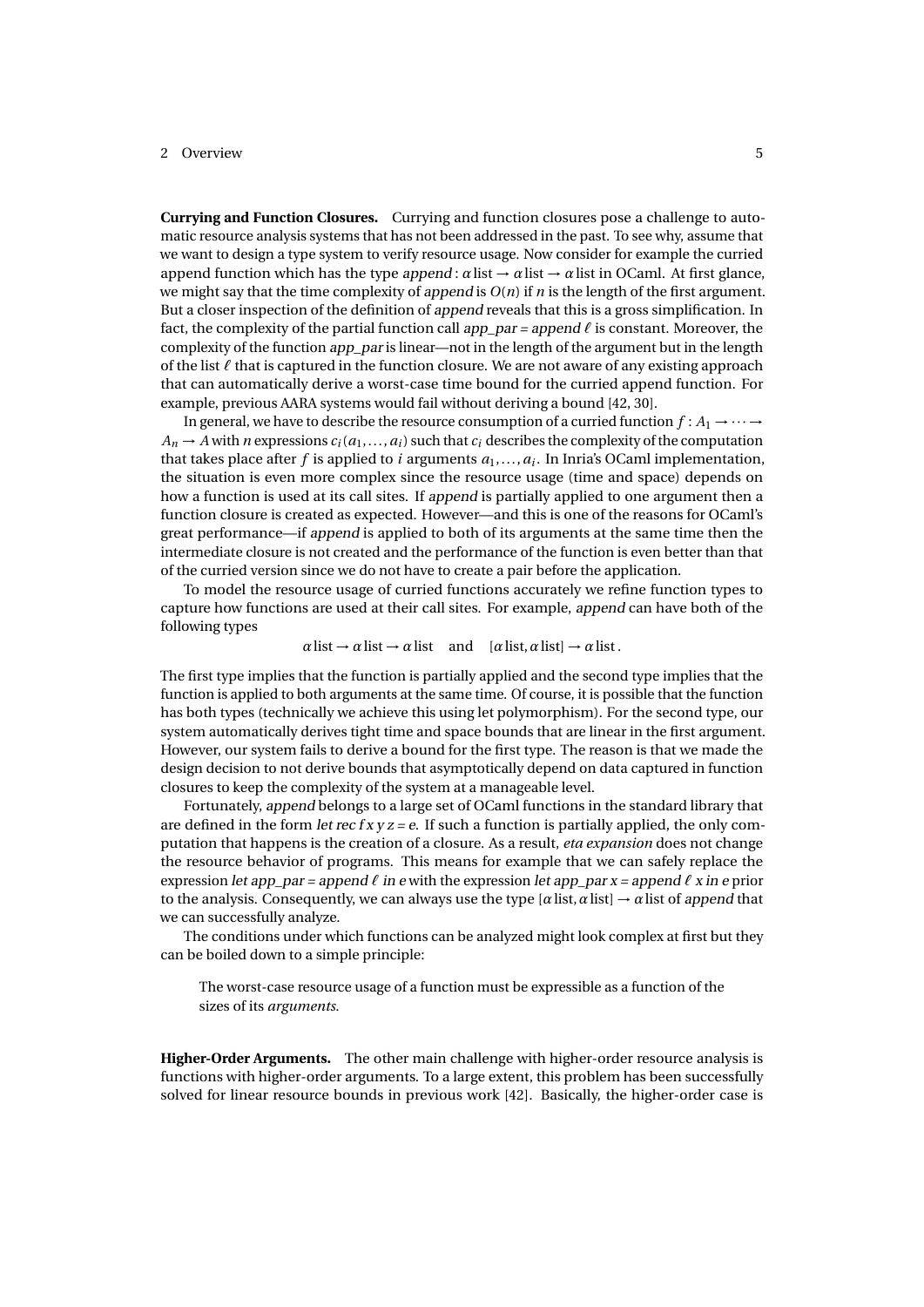reduced to the first-order case if the higher-order arguments are available. It is not necessary to reanalyze such higher-order functions for every call site since we can abstract the resource usage with a constraint system that has holes for the constraints of the function arguments. However, a presentation of the system in such a way mixes type checking with the constraint-based type inference. Therefore, we chose to present the analysis system in a more declarative way in which the bound of a function with higher-order arguments is derived with respect to a given set of resource behaviors of the argument functions.

A concrete advantage of our declarative view is that we can derive a meaningful type for a function like map for lists even when the higher-order argument is not available. The function map can have the following types.

$$
(\alpha \rightarrow \beta) \rightarrow \alpha
$$
list  $\rightarrow \beta$ list  $[\alpha \rightarrow \beta, \alpha$ list]  $\rightarrow \beta$ list

Unlike append, the resource usage of map does not depend on the size of the first argument. So both types are equivalent in our system except for the cost of creating an intermediate closure. If the higher-order argument is not available then previous systems [42] produce a constraint system that is not meaningful to a user. An innovation in this work is that we are also able to report a meaningful resource bound for map if the arguments are not available. To this end, we assume that the argument function does not consume resources. For example, we report in the case of map that the number of evaluation steps needed is  $11n + 3$  and the number of heap cells needed is 4*n* +2 where *n* is the length of the input list. Such bounds are useful for two purposes. First, a developer can see the cost that map itself contributes to the total cost of a program. Second, the time bound for map proves that map is guaranteed to terminate if the higher-order argument terminates for every input.

In contrast, consider the function *rec* scheme : (*a* list  $\rightarrow \alpha$  list  $\rightarrow \beta$  list that is defined as follows.

```
let rec rec_scheme f l =
  match 1 with | | \rightarrow |]
                  | x::xs \rightarrow rec\_scheme \ f \ (f \ 1)let g = rec_scheme tail
```
Here, RAML is not able to derive an evaluation-step bound for rec\_scheme since the number of evaluation steps (and even termination) depends on the argument *f* . However, RAML derives the tight evaluation-step bound  $12n + 7$  for the function *g*.

**Polynomial Bounds and Inductive Types.** Existing AARA systems are either limited to linear bounds [35, 42] or to polynomial bounds that are functions of the sizes of simple predefined lists and binary-tree data structures [30]. In contrast, this work presents the first analysis that can derive polynomial bounds that depend on size parameters of complex user-defined data structures.

The bounds we derive are multivariate resource polynomials that can take into account individual sizes of inner data structures. While it is possible to simplify the resource polynomials in the user output, it is essential to have this more precise information for intermediate results to derive tight whole-program bounds.

In general, the resource bounds are built of functions that count the number of specific tuples that one can form from the nodes in a tree-like data structure. In their simplest form (i.e., without considering the data stored inside the nodes), they have the form

 $\lambda a.|\{\vec{a} \mid a_i \text{ is an } A_{k_i} \text{-node in } a \text{ and if } i < j \text{ then } a_i <_{pre}^a a_j\}|$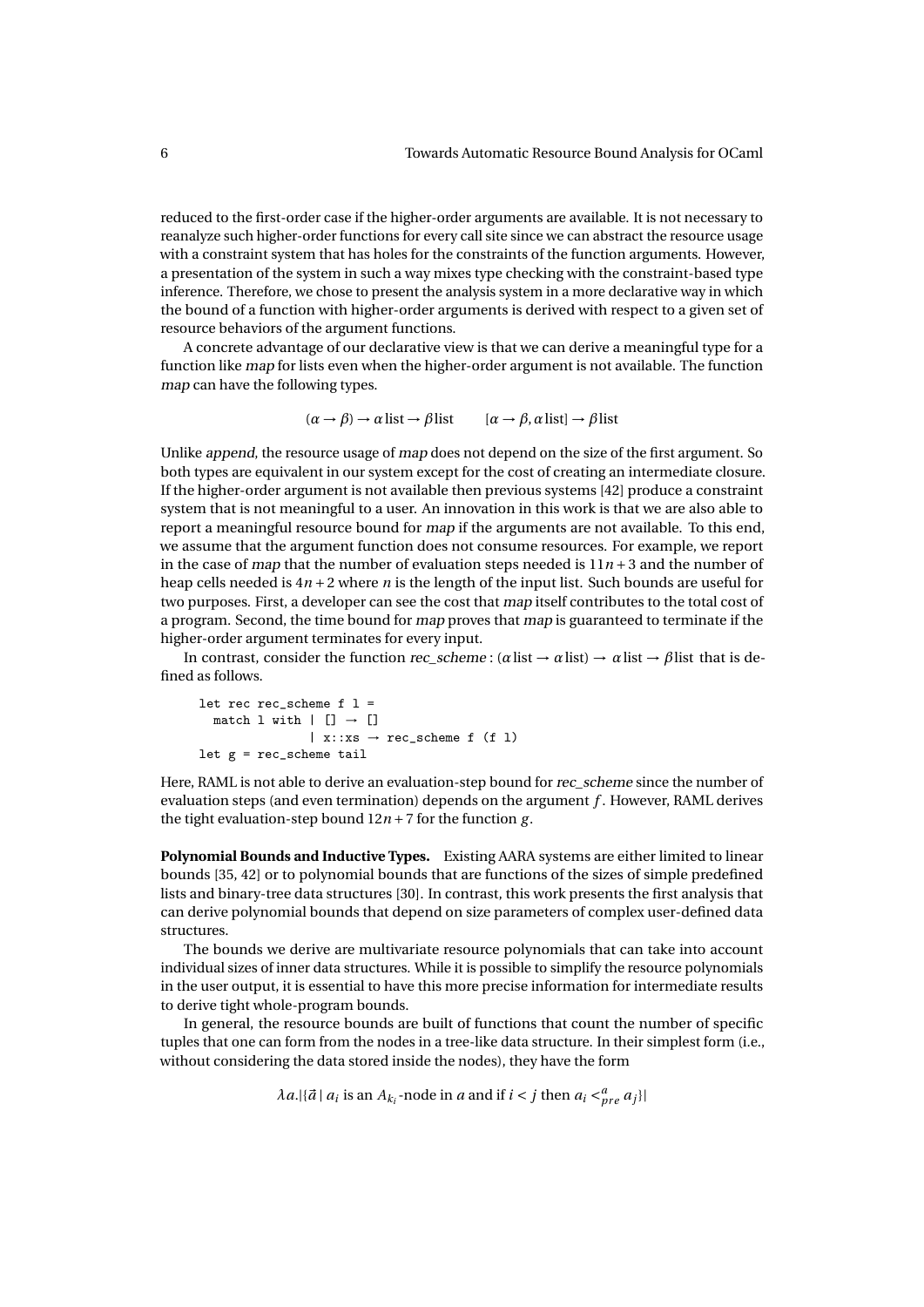#### 3 Setting the Stage 7

where *a* is an inductive data structure with constructors  $A_1, \ldots, A_m$ ,  $\vec{a} = (a_1, \ldots, a_n)$ , and  $\lt^a_{pre}$ denotes the pre-order (tree traversal) on the tree *a*. We are able to keep track of changes of these quantities in pattern matches and data construction fully automatically by generating linear constraints. At the same time, they allow us to accurately describe the resource usage of many common functions in the same way it has been done previously for simple types [28]. As an interesting special case, we can also derive conditional bounds that describe the resource usage as a conditional statement. For instance, for an expression such as

match x with | True  $\rightarrow$  quicksort y | False  $\rightarrow$  y

we derive a bound that is quadratic in the length of  $y$  if  $x$  is *True* and constant if  $x$  is *False.* 

**Effects.** Our analysis handles references and arrays by ensuring that resource cost does not asymptotically depend on values that have been stored in mutable cells. While it has been shown that it is possible to extend AARA to handle mutable state [17], we decided not to add the feature in the current system to focus on the presentation of the main contributions. There are still a lot of possible interactions with mutable state, such as storing functions in references.

## **3 Setting the Stage**

We describe and formalize the new resource analysis using Core RAML, a subset of the intermediate language that we use to perform the analysis. Expressions in Core RAML are in share-let-normal form, which means that syntactic forms allow only variables instead of arbitrary terms whenever possible without restricting expressivity. We automatically transform user-level OCaml programs to Core RAML without changing their resource behavior before the analysis.

**Syntax.** For the purpose of this article, the syntax of Core RAML expressions is defined by the following grammar. The actual core expressions also contain constants and operators for primitive data types such as integer, float, and boolean; arrays and built-in operations for arrays; conditionals; and *free* versions of syntactic forms. These free versions are semantically identical to the standard versions but do not contribute to the resource cost. This is needed for the resource preserving translation of user-level code to share-let-normal form.

> $e ::= x | x x_1 \cdots x_n | C x | \lambda x . e |$  ref  $x | x | x_1 := x_2 |$  fail | tick(*q*) | match *x* with  $Cv \rightarrow e_1 \mid e_2$  $|(x_1,...,x_n)|$  match *x* with  $(x_1,...,x_n) \rightarrow e$ | share *x* as  $(x_1, x_2)$  in  $e$  | let  $x = e_1$  in  $e_2$  | let rec *F* in *e*  $F ::= f = \lambda x.e \mid F_1$  and  $F_2$

The syntax contains forms for variables, function application, data constructors, lambda abstraction, references, tuples, pattern matching, and (recursive) binding. For simplicity, we only allow recursive definitions of functions. In the function application we allow the application of several arguments at once. This is useful to statically determine the cost of closure creation but also introduces ambiguity. The type system will determine if an expression like  $f(x_1, x_2)$  is parsed as  $(f x_1 x_2)$  or  $(f x_1) x_2$ . The sharing expressions share x as  $(x_1, x_2)$  in *e* is not standard and used to explicitly introduce multiple occurrences of a variable. It binds the free variables  $x_1$  and  $x_2$  in *e*. The expression fail is used to model exceptions. The expression tick(q) contains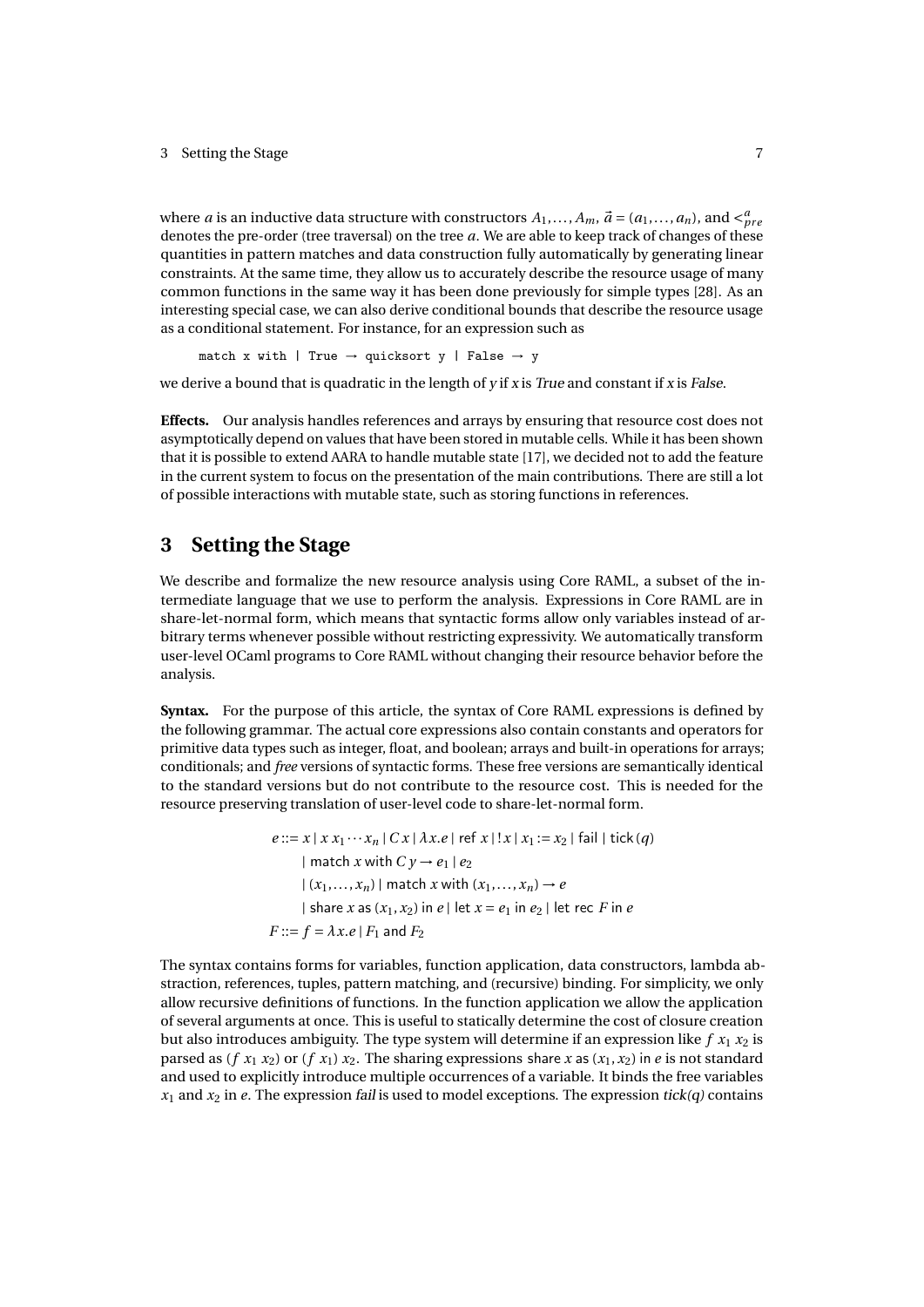a floating point constant *q*. It can be used with the tick metric to specify a constant cost. A negative floating point number *q* means that resources become available.

We focus on this set of language features since it is sufficient to present the main contributions of our work. We sometimes take the liberty to describe examples in user level syntax and to use features such as built-in data types that are not described in this article.

**Big-Step Operational Cost Semantics.** The resource usage of RAML programs is defined by a big-step operational cost semantics. The semantics has three interesting non-standard features. First, it measures (or defines) the resource consumption of the evaluation of a RAML expression by using a resource metric that defines a constant cost for each evaluation step. If this cost is negative then resources are returned. Second, it models terminating and diverging executions by inductively describing finite subtrees of infinite execution trees. Third, it models OCaml's stack-based mechanism for function application, which avoids creation of intermediate function closures.

The semantics of Core RAML is formulated with respect to a stack (to store arguments for function application), an environment, and a heap. Let *Loc* be an infinite set of *locations* modeling memory addresses. A *heap* is a finite partial mapping  $H : Loc \rightarrow Val$  that maps locations to values. An *environment* is a finite partial mapping  $V : Var \rightarrow Loc$  from variable identifiers to locations. An *argument stack*  $S ::= \cdot | \ell : S$  is a finite list of locations. We assume every heap *H* contains a distinguished location Null  $\in$  dom(*H*) such that *H*(Null) = Null.

The set of RAML *values Val* is given by

$$
\nu ::= \ell \mid (\ell_1, \ldots, \ell_k) \mid (\lambda x. e, V) \mid (C, \ell)
$$

A value *v* ∈ *Val* is either a location  $\ell \in Loc$ , a tuple of locations  $(\ell_1, ..., \ell_k)$ , a function closure  $(\lambda x.e, V)$ , or a node of a data structure  $(C, \ell)$  where *C* is a constructor and  $\ell$  is a location. In a function closure ( $\lambda x.e$ ,  $V$ ),  $V$  is an environment,  $e$  is an expression, and  $x$  is a variable.

Since we also consider resources like memory that can become available during an evaluation, we have to track the *watermark* of the resource usage, that is, the maximal number of resource units that are simultaneously used during an evaluation. To derive a watermark of a sequence of evaluations from the watermarks of the sub evaluations one has to also take into account the number of resource units that are available after each sub evaluation.

The big-step operational evaluation rules Figure 2 and Figure 3 are formulated with respect to a resource metric *M*. They define an evaluation judgment of the form

$$
S, V, HM \vdash e \Downarrow (\ell, H') \mid (q, q').
$$

It expresses the following. If the argument stack *S*, the environment *V* , and the initial heap *H* are given then the expression *e* evaluates to the location  $\ell$  and the new heap  $H'$ . The evaluation of *e* needs  $q \in \mathbb{Q}_0^+$ <sup>+</sup> resource units (watermark) and after the evaluation there are  $q' \in \mathbb{Q}_0^+$  $_0^+$  resource units available. The actual resource consumption is then  $\delta = q - q'$ . The quantity  $\delta$  is negative if resources become available during the execution of *e*.

There are two other behaviors that we have to express in the semantics: failure (i.e., array access outside array bounds) and divergence. To this end, our semantic judgement not only evaluates expressions to values but also to an error ⊥ and to incomplete computations expressed by ◦. The judgement has the general form

$$
S, V, H_M \vdash e \Downarrow w \mid (q, q') \quad \text{where} \quad w ::= (\ell, H) \mid \bot \mid \circ.
$$

Intuitively, this evaluation statement expresses that the watermark of the resource consumption after some number of evaluation steps is  $q$  and there are currently  $q'$  resource units left. A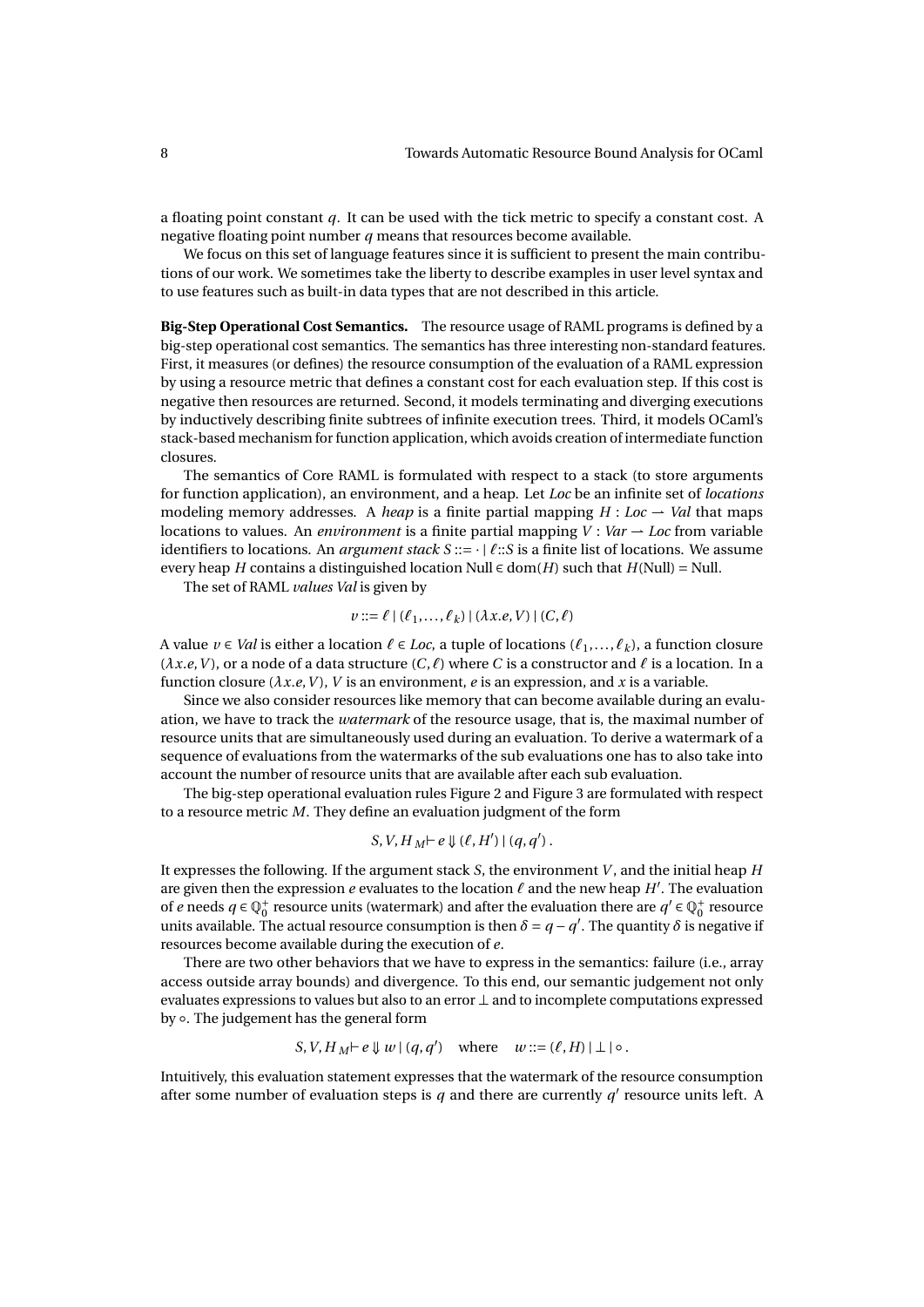$$
S \neq H(V(x)) = (\lambda x.e, V') \qquad S, V', H_M \vdash \lambda x.e \Downarrow w \mid (q, q') \qquad (E: VARP)
$$
\n
$$
S, V, H_M \vdash x \Downarrow w \mid M^{\text{var}}(q, q') \qquad (E: VARP)
$$
\n
$$
\frac{V(x) = \ell}{\sqrt{V, H_M \vdash x \Downarrow (\ell, H)} \mid M^{\text{var}}(E: VAR)} \qquad \frac{V(x_1) \cdots \cdots V(x_n) \vee H_M \vdash x \Downarrow w \mid (q, q') \qquad S = \cdots w \in \{\bot, \circ\} \qquad (E:APP)
$$
\n
$$
S, V, H_M \vdash x x_1 \cdots x_n \Downarrow w \mid (q, q') \qquad S = \cdots w \in \{\bot, \circ\} \qquad (E:APP)
$$
\n
$$
S \neq \cdots H(\ell) = (\lambda x.e, V')
$$
\n
$$
V(x_1) \cdots \cdots V(x_n), V, H_M \vdash x \Downarrow \ell \mid (q, q') \qquad S, V', H_M \vdash \lambda x.e \Downarrow w \mid (p, p') \qquad (E:APPAPP)
$$
\n
$$
S, V, H_M \vdash x x_1 \cdots x_n \Downarrow w \mid M^{app}_{\ell} \cdot (q, q') \cdot (p, p') \qquad (E:APPAPP)
$$
\n
$$
S, V[x \mapsto \ell], H_M \vdash e \Downarrow w \mid (q, q') \qquad (E:ABSBIND)
$$
\n
$$
\frac{H' = H, \ell \mapsto (\lambda x.e, V)}{\ell : S, V, H_M \vdash \lambda x.e \Downarrow w \mid M^{\text{bin}}(q, q') \qquad (E:ABSEND)
$$
\n
$$
\frac{H' = H, \ell \mapsto (\lambda x.e, V)}{\sqrt{V, H_M \vdash \lambda x.e \Downarrow w \mid (q, q') \qquad w \in \{\bot, \circ\} \qquad (E:LET1)}
$$
\n
$$
S, V, H_M \vdash \text{let } x = e_1 \text{ in } e_2 \Downarrow w \mid M_1^{\text{det}}(q, q') \text{ in } \ell^{\text{det}}(p, p') \qquad (E:LET2)
$$
\n
$$
S, V, H_M \vdash \text{let } x = e_
$$

Figure 2: Rules of the operational big-step semantics (part 1 of 2).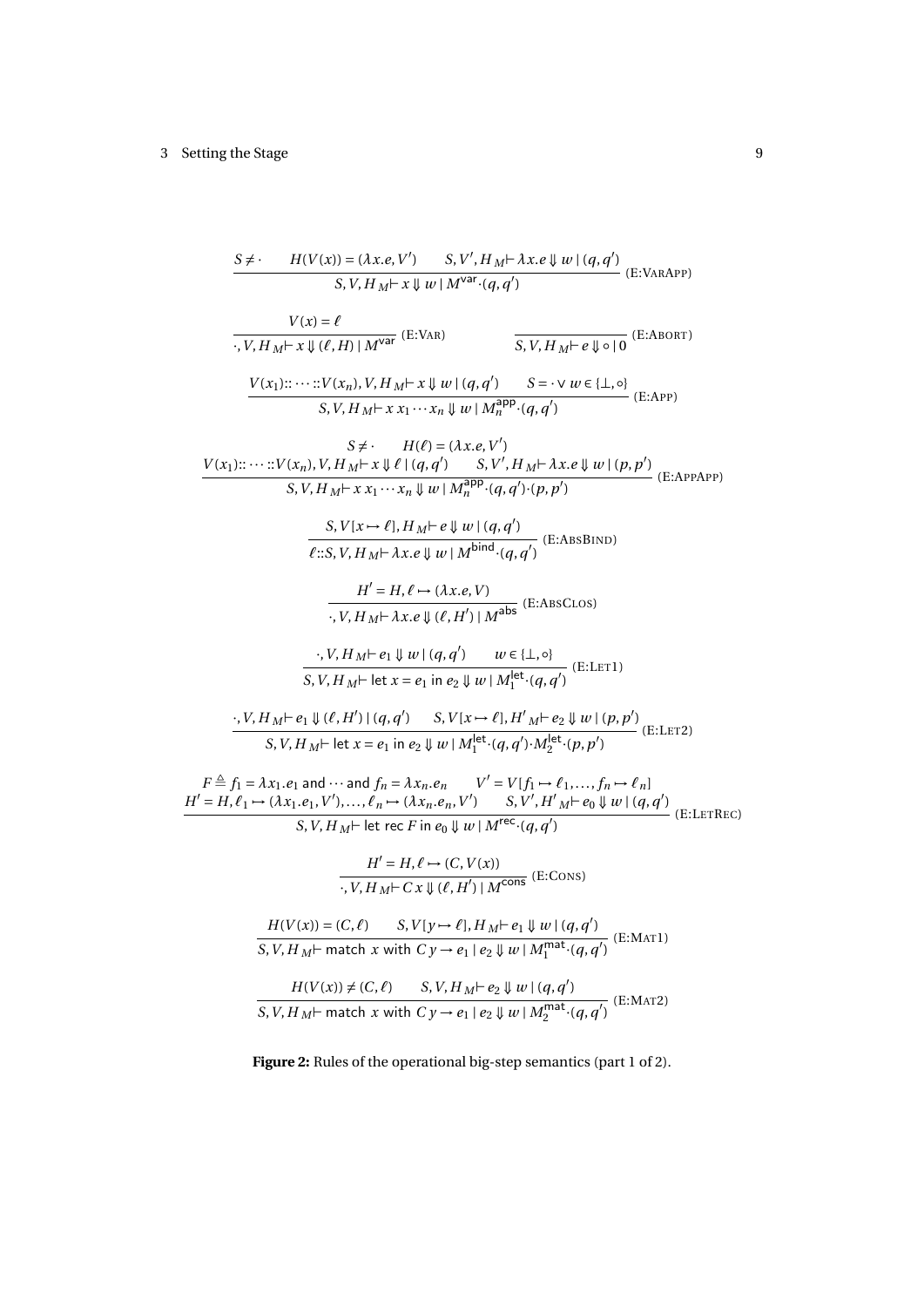$$
H' = H, \ell \mapsto (V(x_1), ..., V(x_n))
$$
  
\n
$$
\frac{H(V(x)) = (\ell_1, ..., \ell_n) \qquad S, V[x_1 \mapsto \ell_1, ..., x_n \mapsto \ell_n], H_M \mapsto \psi \mid (q, q')
$$
  
\n
$$
H(V(x)) = (\ell_1, ..., \ell_n) \qquad S, V[x_1 \mapsto \ell_1, ..., x_n \mapsto \ell_n], H_M \mapsto \psi \mid (q, q')
$$
  
\n
$$
S, V, H_M \mapsto \text{match } x \text{ with } (x_1, ..., x_n) \mapsto e \Downarrow w \mid M^{\text{mat}} \cdot (q, q')
$$
  
\n
$$
\frac{V(x) = \ell \qquad S, V[x_1 \mapsto \ell, x_2 \mapsto \ell], H_M \mapsto \psi \mid (q, q')
$$
  
\n
$$
S, V, H_M \mapsto \text{share } x \text{ as } (x_1, x_2) \text{ in } e \Downarrow w \mid M^{\text{share}} \cdot (q, q')
$$
  
\n
$$
\frac{H' = H, \ell \mapsto V(x)}{\cdot, V, H_M \mapsto \text{ref } x \Downarrow (\ell, H') \mid M^{\text{ref}} \text{ (E:REF)}} \qquad \frac{\ell = H(V(x))}{S, V, H_M \mapsto \text{tr } V \downarrow (\ell, H) \mid M^{\text{dref}}} \text{ (E:DREF)}
$$
  
\n
$$
\frac{H' = H[V(x_1) \mapsto V(x_2)]}{\cdot, V, H_M \mapsto x_1 := x_2 \Downarrow (\text{Null}, H') \mid M^{\text{assign}}} \text{ (E:ASSIGN)} \qquad \frac{S, V, H_M \mapsto \text{fail } \Downarrow \perp | M^{\text{fail}} \text{ (E:UNDEF)}}{S, V, H_M \mapsto \text{fail } \Downarrow \perp | M^{\text{fail}} \text{ (E:UNDEF)}}
$$

**Figure 3:** Rules of the operational big-step semantics (part 2 of 2).

resource metric  $M: K \times N \to \mathbb{Q}$  defines the resource consumption in each evaluation step of the big-step semantics where *K* is a set of constants. We write  $M_n^k$  for  $M(k, n)$  and  $M^k$  for  $M(k, 0)$ .

It is handy to view the pairs  $(q, q')$  in the evaluation judgments as elements of a monoid  $\mathcal{Q} = (\mathbb{Q}_0^+ \times \mathbb{Q}_0^+)$  $_{0}^{+}$ , $\cdot$ ). The neutral element is (0,0), which means that resources are neither needed before the evaluation nor returned after the evaluation. The operation  $(q, q') \cdot (p, p')$  defines how to account for an evaluation consisting of evaluations whose resource consumptions are defined by  $(q, q')$  and  $(p, p')$ , respectively. We define

$$
(q, q') \cdot (p, p') = \begin{cases} (q + p - q', \ p') & \text{if } q' \le p \\ (q, \ p' + q' - p) & \text{if } q' > p \end{cases}
$$

If resources are never returned (as with time) then we only have elements of the form  $(q,0)$  and  $(q,0) \cdot (p,0)$  is just  $(q+p,0)$ . We identify a rational number *q* with an element of *Q* as follows: *q* ≥ 0 denotes (*q*,0) and *q* < 0 denotes (0,−*q*). This notation avoids case distinctions in the evaluation rules since the constants *K* that appear in the rules can be negative. In the semantic rules we use the notation  $H' = H, \ell \mapsto \nu$  to indicate that  $\ell \notin \text{dom}(H), \text{dom}(H') = \text{dom}(H) \cup \{\ell\},\$  $H'(\ell) = v$ , and  $H'(x) = H(x)$  for all  $x \neq \ell$ .

For efficiency reasons, Inria's OCaml compiler evaluates function applications  $e e_1 \cdots e_n$ from right to left, that is, it starts with evaluating *en*. In this way, one can avoid the expensive creation of intermediate function closures. A naive implementation would create *n* function closures when evaluating the aforementioned expression: one for *e*, one for the application to the first argument, etc. By starting with the last argument, we are able to put the results of the evaluation on an argument stack and access them when we encounter a function abstraction during the evaluation. In this case, we do not create a closure but simply bind the value on the stack to the name in the abstraction.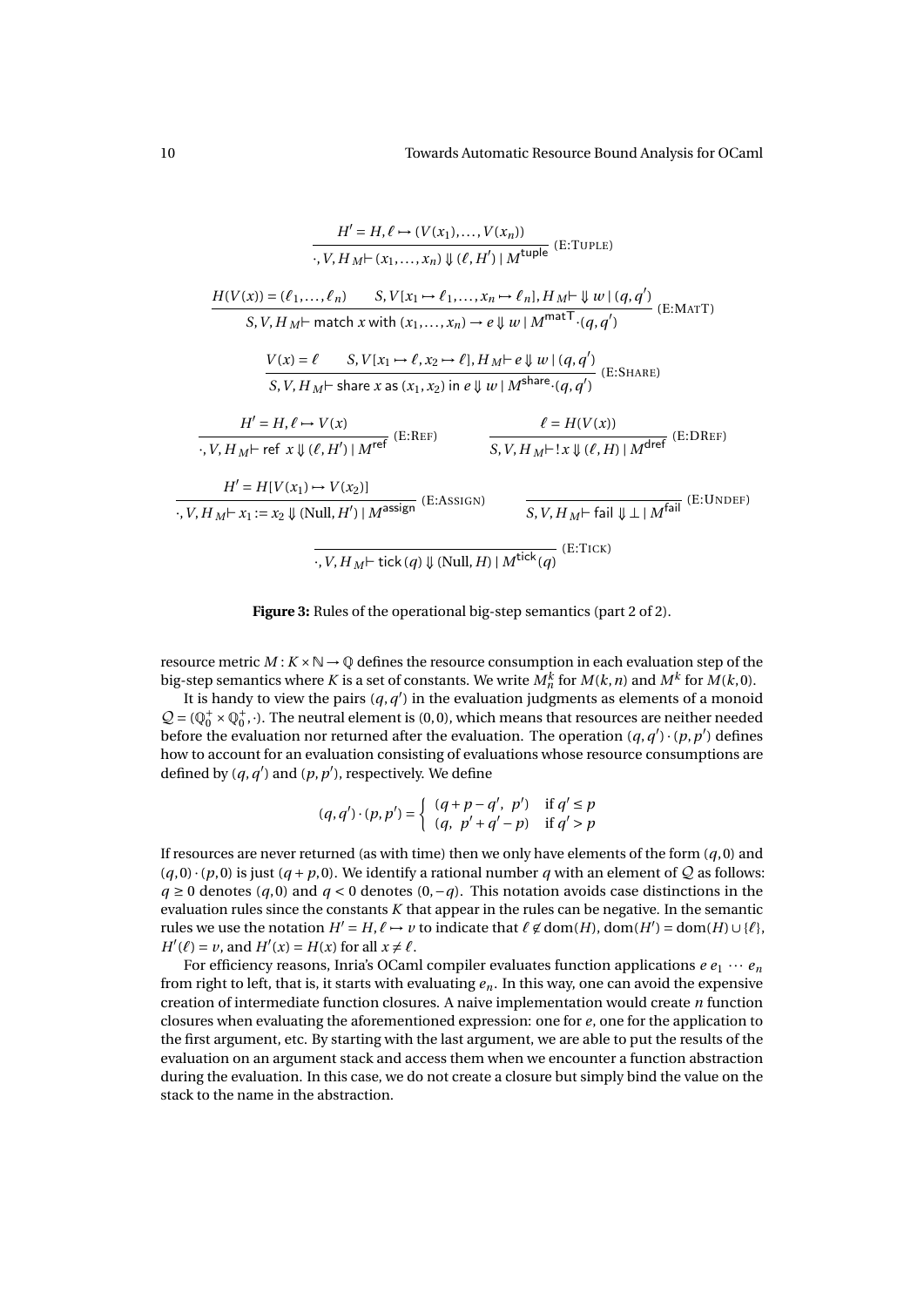#### 4 Stack-Based Type System 11

To model the treatment of function application in the OCaml compiler, we use a stack *S* on which we store the locations of function arguments. The only rules that push locations to *S* are E:APP and E:APPAPP. To pop locations from the stack we modify the leaf rules that can return a function closure, namely, the rules E:VAR and E:ABS for variables and lambda abstractions: Whenever we would return a function closure (*λx*.*e*,*V* ) we inspect the argument stack *S*. If *S* contains a location  $\ell$  then we pop it from the stack *S*, bind it to the argument *x*, and evaluate the function body *e* in the new environment  $V[x \rightarrow \ell]$ . This is defined by the rule E:ABSBIND and indirectly by the rule E:VARAPP. Another rule that modifies the argument stack is E:LET2. Here, we evaluate the subexpression  $e_1$  with an empty argument stack because the arguments on the stack when evaluating the let expressions are consumed by the result of the evaluation of *e*2.

The argument stack accurately captures Inria's OCaml compiler's behavior to avoid the creation of intermediate function closures. It also extends naturally to the evaluation of expressions that are not in share-let-normal form. As we will see in Section 6, the argument stack is also necessary to prove the soundness of the multivariate resource bound analysis.

Another important feature of the big-step semantics, is that it can model failing and diverging evaluations by allowing partial derivation judgments that can be used to derive the resource usage after *n* steps. Technically, this is realized by the rule E:ABORT which can be applied at any point to abort the current evaluation without additional resource cost. The mechanism of aborting an evaluation is most visible in the rules E:LET1 and E:LET2: During the evaluation of a let expression we have two possibilties. The first possibility is that the evaluation of the subexpression  $e_1$  is aborted using E:ABORT at some point. We can then apply the rule E:LET1 to pass on the resource usage before the abort. The second possibility is that *e*<sup>1</sup> evaluates to a location  $\ell$ . We can then apply the E:LET2 to bind  $\ell$  to the variable *x* and evaluate the expression *e*2.

**Example Evaluation (Running Example).** We use the running example defined in Figure 1 to illustrate how the operational cost semantics works. To this end, we use the metric *steps* which assigns cost 1 to every evaluation step and the metric *tick* which assigns cost 0 to every evaluation step but Raml.tick $(q)$ .

Let  $abs \equiv Acons$  ([1;2], Bcons (3, Bcons (4, Nil))) is a A-B-list and let  $e_1$  the expression that arises by concatenating appending the expression asort  $(>)$  abs to the code in Figure 1. Then for every *H* and *V* there exists *H'* and  $\ell$  such that  $\cdot$ , *V*,  $H_{\text{tick}} \vdash e_1 \Downarrow (\ell, H') \mid (0,0)$  and  $\cdot$ , *V*,  $H_{\text{steps}} \vdash e_1 \Downarrow$  $(\ell, H')$  | (186,0). Moreover, ·, *V*,  $H_{\text{steps}} \vdash e_1 \Downarrow \circ | (n, 0)$  for every  $n < 186$ .

Let  $e_2$  be the expression that results from appending btick abs to the code in Figure 1. Then for every *H* and *V* there exists *H'* and  $\ell$  such that  $\cdot$ , *V*,  $H_{\text{tick}} \vdash e_2 \Downarrow (\ell, H') \mid (5,0)$  and  $\cdot$ ,  $\check{V}$ ,  $H_{\text{tick}} \vdash e_2 \Downarrow$  $\circ$  | (*n*, 0) for every *n*  $\in$  {2.5, 0}.

## **4 Stack-Based Type System**

In this section, we introduce a type system that is a refinement of OCaml's type system. In this type system, we mirror the resource-aware type system and introduce some particularities that explain features of the resource-aware types. For the purpose of this article, we define simple types as follows.

$$
T ::= \text{unit} | X | T \text{ ref} | T_1 * \cdots * T_n | [T_1, \ldots, T_n] \rightarrow T
$$

$$
| \mu X. \langle C_1 : T_1 * X^{n_1}, \ldots, C_k : T_k * X^{n_k} \rangle
$$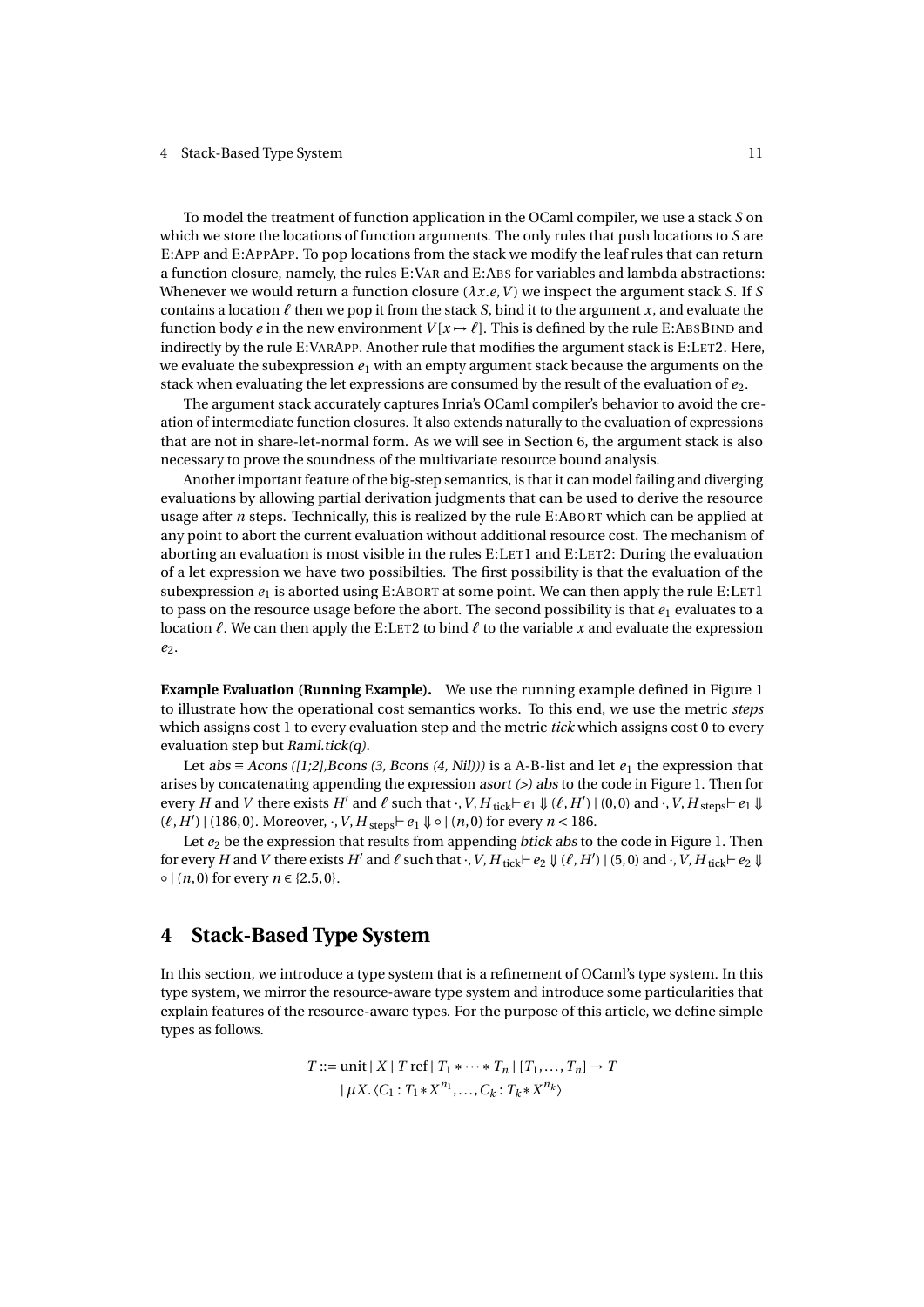A (simple) type *T* is the unit type, an uninterpreted type variable  $X \in \mathcal{X}$ , a type *T* ref of references of type *T*, a tuple type  $T_1 * \cdots * T_n$ , a function type  $[T_1, ..., T_n] \rightarrow T$ , or an inductive data type  $\mu X. \langle C_1 : T_1 * X^{n_1}, \ldots, C_k : T_k * X^{n_k} \rangle.$ 

Two parts of this definition are non-standard and deserve further explanation. First, bracket function types  $[T_1, \ldots, T_n] \to T$  correspond to the standard function type  $T_1 \to \cdots \to T_n \to T$ . The meaning of  $[T_1, ..., T_n] \rightarrow T$  is that the function is applied to its first *n* arguments at the same time. The type  $T_1 \rightarrow \cdots \rightarrow T_n \rightarrow T$  indicates that the function is applied to its first *n* arguments one after another. These two uses of a function can result in a very different resource behavior. For instance, in the latter case we have to create *n* − 1 function closures. Also we have *n* different costs to account for: the evaluation cost after the first argument is present, the cost of the closure when the second argument is present, etc. Of course, it is possible that a function is used in different ways in program. We account for that with let polymorphism (see the following subsection). Also note that  $[T_1, ..., T_n] \to T$  still describes a higher-order function while  $T_1 * \cdots * T_n \to T$  describes a first-order function with *n* arguments.

Second, inductive types are required to have a particular tree-like form. This makes it possible to track costs that depend on size parameters of values of such types. It is of course possible to allow arbritary inductive types and not to track such cost. Such an extension is straighforward and we do not present it in this article.

We assume that each constructor  $C \in \mathcal{C}$  is part of at most one recursive type. Furthermore we assume that each recursive type has at least one constructor. For an inductive type  $T =$  $\mu X. \langle C_1 : T_1 * X^{n_1}, \ldots, C_k : T_k * X^{n_k} \rangle$  we sometimes write  $T = \langle C_1 : (T_1, n_1), \ldots, C_k : (T_k, n_k) \rangle$ . We say that  $T_i$  is the node type and  $n_i$  is the branching number of the constructor  $C_i$ . The maximal branching number  $n = \max\{n_1, \ldots, n_k\}$  of the constructors is the branching number of *T*.

**Let Polymorphism and Sharing.** Following the design of the resource-aware type system, our stack-based type system is affine. That means that a variable in a context can be used at most once in an expression. However, we enable multiple uses of a variable with the sharing expression share *x* as  $(x_1, x_2)$  in *e* that denotes that *x* can be used twice in *e* using the (different) names *x*<sup>1</sup> and *x*2. For input programs we allow multiple uses of a variable *x* in an expression *e* in RAML. We then introduce sharing constructs, and replace the occurrences of *x* in *e* with the new names before the analysis.

Interestingly, this mechanism is closely related to let polymorphism. To see this relation, first note that our type system is polymorphic but that a value can only be used with a single type in an expression. In practice, that would mean for instance that we have to define a different map function for every list type. A simple and well-known solution to this problem that is often applied in practice is let polymorphism. In principle, let polymorphism replaces variables with their definitions before type checking. For our map function it would mean to type the expression  $[\text{map} \rightarrow e_{\text{map}}]e$  instead of typing the expression let map =  $e_{\text{map}}$  in *e*.

In principle, it would be possible to treat sharing of variables in a similar way as let polymorphism. But if we start from an expression let  $x = e_1$  in  $e_2$  and replace the occurrences of *x* in the expression  $e_2$  with  $e_1$  then we also change the resource consumption of the evaluation of  $e_2$ because we evaluate *e*<sup>1</sup> multiple times. Interestingly, this problem coincides with the treatment of let polymorphism for expressions with side effects (the so called value restriction).

In RAML, we support let polymorphism for function closures only. Assume we have a function definition let  $f = \lambda x.e_f$  in *e* that is used twice in *e*. Then the usual approach to enable the analysis in our system would be to use sharing

let 
$$
f = \lambda x . e_f
$$
 in share f as  $(f_1, f_2)$  in  $e'$ .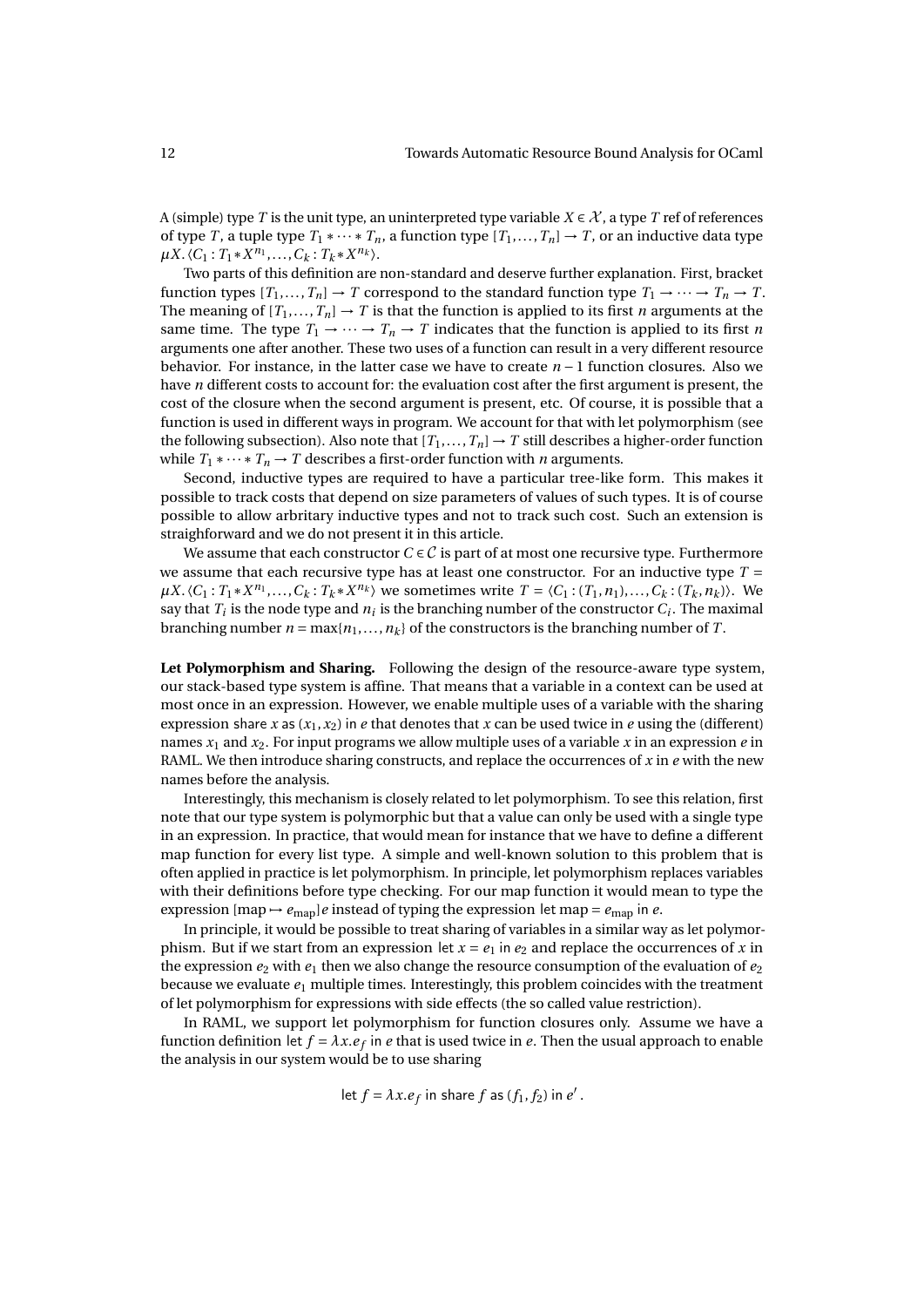#### 4 Stack-Based Type System 13

To enable let polymorphism, we will however define *f* twice and ensure that we only pay once for the creation of the closure and the let binding:

$$
\text{let } f_1 = \lambda x. e_f \text{ in } \text{let } f_2 = \lambda x. e_f \text{ in } e'
$$

The functions  $f_1$  and  $f_2$  can now have different types. This method can cause an exponential blow up of the size of the expression. It is nevertheless appealing because it enables us to treat resource polymorphism in the same way as let polymorphism.

**Type Judgements.** Type judgements have the form

 $\Sigma: \Gamma \vdash e : T$ 

where  $\Sigma = T_1, \ldots, T_n$  is a list of types,  $\Gamma : Var \to T$  is a type context that maps variables to types, *e* is a core expression, and *T* is a (simple) type. The intuitive meaning (which is formalized later in this section) is as follows. Given an evaluation environment that matches the type context Γ and an argument stack that matches the type stack  $\Sigma$  then  $e$  evaluates to a value of type *T* (or does not terminate).

The most interesting feature of the type judgements is the handling of bracket function types  $[T_1, ..., T_n] \rightarrow T$ . Even though function types can have multiple forms, a well-typed expression often has a unique type (in a given type context). This type is derived from the way a function is used. For instance, we have  $\lambda f \cdot \lambda x \cdot \lambda y \cdot f xy$  :  $([T_1, T_2] \to T) \to T_1 \to T_2 \to T$  and  $\lambda f \cdot \lambda x \cdot \lambda y \cdot (f x) y : (T_1 \to T_2 \to T) \to T_1 \to T_2 \to T$ , and the two function types are both unique.

A type *T* of an expression *e* has a unique type derivation that produces a type judgement ·,Γ ` *e* : *T* with an empty type stack. We call this *canonical type derivation* for *e* and a *closed type judgement*. If *T* is a function type  $\Sigma \rightarrow T'$  then there is a second type derivation for *e* that we call an *open type derivation*. It derives the *open type judgement*  $\Sigma$ ;  $\Gamma \vdash e$  :  $T'$  where  $|\Sigma| > 0$ . The following lemma can be proved by induction on the type derivations.

### **Lemma 1.**  $\cdot$ ;  $\Gamma \vdash e : \Sigma \to T$  *if and only if*  $\Sigma$ ;  $\Gamma \vdash e : T$ .

Open and canonical type judgements are *not* interchangeable. An open type judgement  $Σ; Γ ⊢ e$ : *T* can only appear in a derivation with an open root of the form Σ', Σ; Γ  $⊢ e$ : *T*, or in a subtree of a derivation whose root is a closed judgement of the form  $\cdot$ ;  $\Gamma \vdash e$  :  $\Sigma''$ ,  $\Sigma \rightarrow T$  where  $|\Sigma''| > 0$ . In other words, in an open derivation  $\Sigma$ ;  $\Gamma \vdash e : T$ , the expression *e* is a function that has to be applied to *n* > |Σ| arguments at the same time. In a given type context and for a fixed function type, a well-typed expression has as most one open type derivation.

**Type Rules.** Figure 4 presents selected type rules of the type system. As usual  $\Gamma_1, \Gamma_2$  denotes the union of the type contexts  $\Gamma_1$  and  $\Gamma_2$  provided that  $dom(\Gamma_1) \cap dom(\Gamma_2) = \emptyset$ . We thus have the implicit side condition  $dom(\Gamma_1) \cap dom(\Gamma_2) = \emptyset$  whenever  $\Gamma_1, \Gamma_2$  occurs in a typing rule. Especially, writing  $\Gamma = x_1 : T_1, \ldots, x_k : T_k$  means that the variables  $x_i$  are pairwise distinct.

There is a close correspondence between the evaluation rules and the type rules in the sense that every evaluation rule corresponds to exactly one type rule. (We view the two rules for pattern match and let binding as one rule, respectively.) The type stack is modified by the rules T:VARPUSH, T:APPPUSH, T:ABSPUSH, and T:ABSPOP. For every leaf rule that can return a function type, such as T:VAR, T:APP, and T:APPPUSH, we add a second rule that derives the equivalent open type. The reason becomes clear in the resource-aware type system in Section 6. The rules that directly control the shape of the function types are T:ABSPUSH and T:ABSPOP for lambda abstraction. While the other rules are (deterministically) syntax driven, the rules for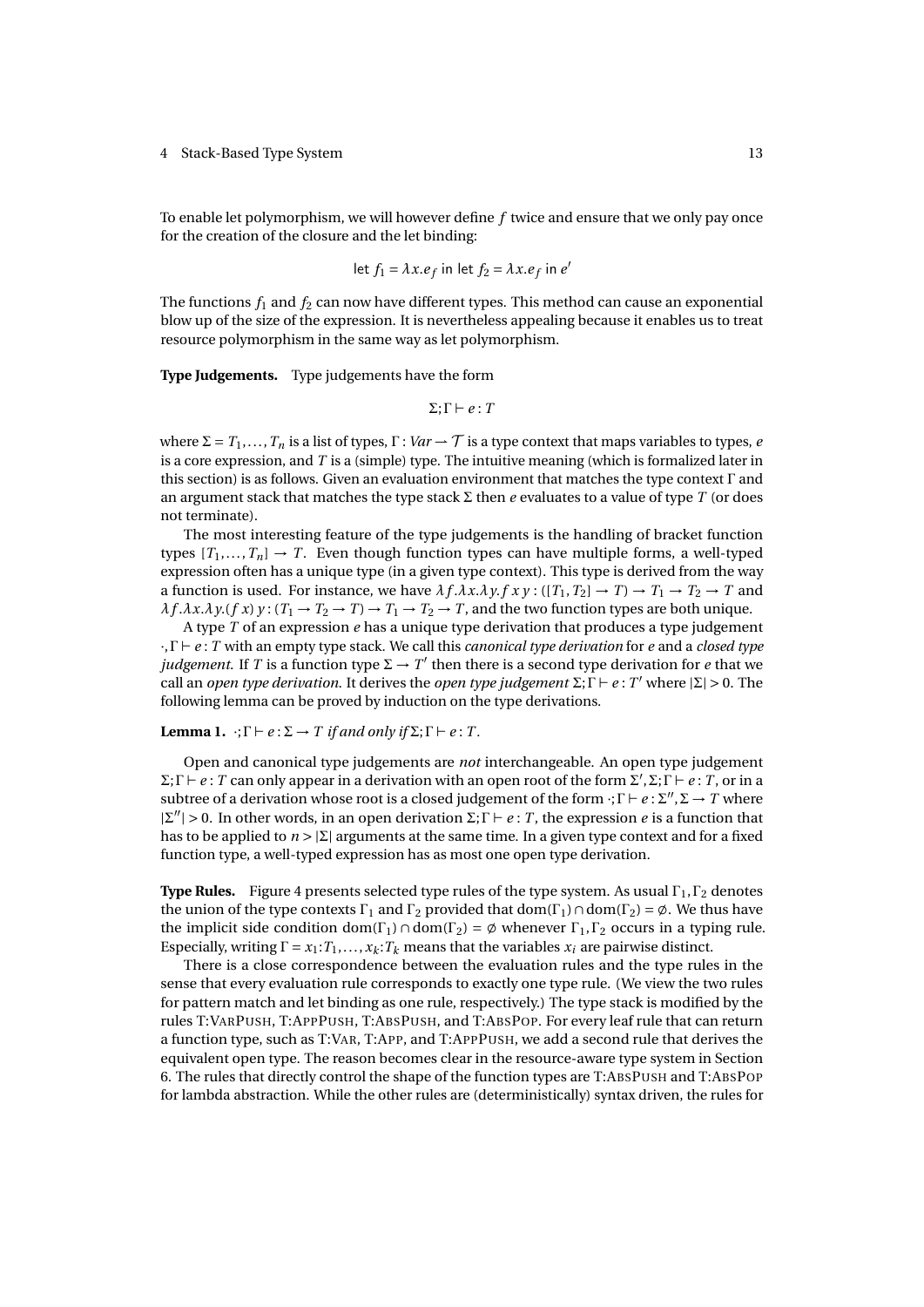$$
\frac{\sum_{i} \sum_{i} x_{i} \sum f_{i} \sum_{i} x_{i} \sum f_{i} \sum f_{i} \sum f_{i} \sum f_{i} \sum f_{i} \sum f_{i} \sum f_{i} \sum f_{i} \sum f_{i} \sum f_{i} \sum f_{i} \sum f_{i} \sum f_{i} \sum f_{i} \sum f_{i} \sum f_{i} \sum f_{i} \sum f_{i} \sum f_{i} \sum f_{i} \sum f_{i} \sum f_{i} \sum f_{i} \sum f_{i} \sum f_{i} \sum f_{i} \sum f_{i} \sum f_{i} \sum f_{i} \sum f_{i} \sum f_{i} \sum f_{i} \sum f_{i} \sum f_{i} \sum f_{i} \sum f_{i} \sum f_{i} \sum f_{i} \sum f_{i} \sum f_{i} \sum f_{i} \sum f_{i} \sum f_{i} \sum f_{i} \sum f_{i} \sum f_{i} \sum f_{i} \sum f_{i} \sum f_{i} \sum f_{i} \sum f_{i} \sum f_{i} \sum f_{i} \sum f_{i} \sum f_{i} \sum f_{i} \sum f_{i} \sum f_{i} \sum f_{i} \sum f_{i} \sum f_{i} \sum f_{i} \sum f_{i} \sum f_{i} \sum f_{i} \sum f_{i} \sum f_{i} \sum f_{i} \sum f_{i} \sum f_{i} \sum f_{i} \sum f_{i} \sum f_{i} \sum f_{i} \sum f_{i} \sum f_{i} \sum f_{i} \sum f_{i} \sum f_{i} \sum f_{i} \sum f_{i} \sum f_{i} \sum f_{i} \sum f_{i} \sum f_{i} \sum f_{i} \sum f_{i} \sum f_{i} \sum f_{i} \sum f_{i} \sum f_{i} \sum f_{i} \sum f_{i} \sum f_{i} \sum f_{i} \sum f_{i} \sum f_{i} \sum f_{i} \sum f_{i} \sum f_{i} \sum f_{i} \sum f_{i} \sum f_{i} \sum f_{i} \sum f_{i} \sum f_{i} \sum f_{i} \sum f_{i} \sum f_{i} \sum f_{i} \sum f_{i} \sum f_{i} \sum f_{i} \sum f_{i} \sum f_{i} \sum f_{i} \sum f_{i} \sum f_{i} \sum f_{i} \sum f_{i} \sum f_{i} \sum f
$$

**Figure 4:** Rules of the stack-based affine type system.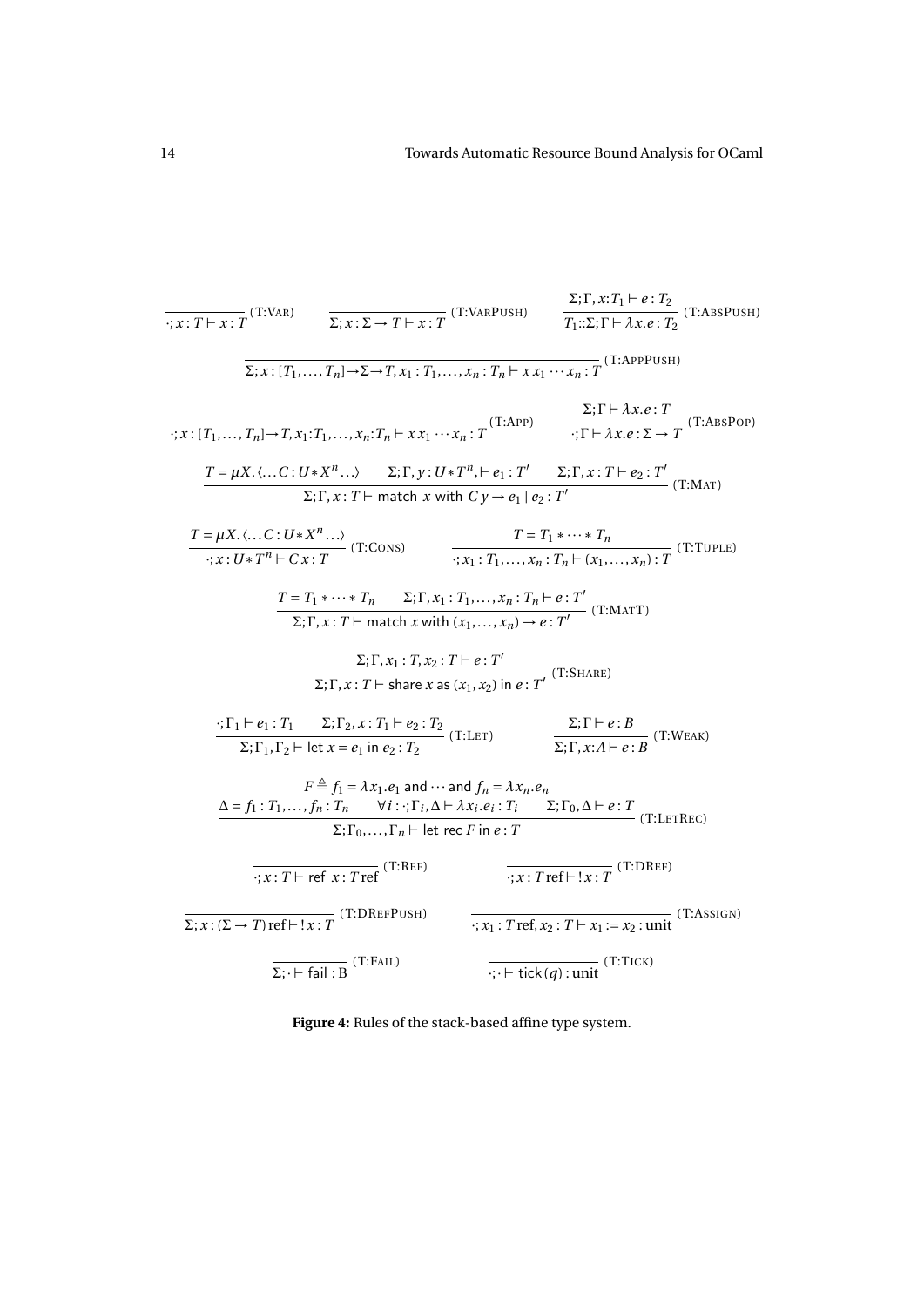$$
\frac{X \in \mathcal{X} \quad \ell \in \text{dom}(H)}{H \models \ell \rightarrow \ell : X} \quad \text{(V:TVAR)} \qquad \frac{}{H \models \text{Null} \rightarrow 0 : \text{unit}} \quad \text{(V:UNIT)}
$$
\n
$$
\frac{H(\ell) = \ell' \quad H \models \ell' \rightarrow a : T}{H \models \ell \rightarrow R(a) : T \text{ ref}} \quad \frac{H(\ell) = (\lambda x. e, V) \quad \exists \Gamma : H \models V : \Gamma \land \cdot; \Gamma \vdash \lambda x. e : \Sigma \rightarrow T}{H \models \ell \rightarrow (\lambda x. e, V) : \Sigma \rightarrow T} \quad \text{(V:Fun)}
$$
\n
$$
\frac{H(\ell) = (\ell_1, \dots, \ell_n) \quad \forall i : H \models \ell_i \rightarrow a_i : T_i}{H \models \ell \rightarrow (a_1, \dots, a_n) : T_1 * \dots * T_n} \quad \text{(V:TUPLE)}
$$
\n
$$
\frac{B = \mu X. \langle \dots, C : T * X^n, \dots \rangle \quad H(\ell) = (C, \ell') \quad H \models \ell' \rightarrow (a, b_1, \dots, b_n) : T * B^n}{H \models \ell \rightarrow C(a, b_1, \dots, b_n) : B} \quad \text{(V:Cons)}
$$

#### **Figure 5:** Coinductively relating heap cells to semantic values.

lambda abstraction introduce a choice that shapes functions types. However, there is often only one possible choice depending on how the abstracted function is used.

As mentioned, the type system is affine and every variable in a context can at most be used once in the typed expression. Multiple uses have to be introduced explicitly using the rule T:SHARE. The only exception is the rule T:LETREC. Here we allow the use of the context ∆ in the body of all defined functions. The reason for this is apparent in the resource aware version: sharing of function types is always possible without any restrictions.

**Well-Formed Environments.** For each simple type  $T$  we inductively define a set  $[T]$  of values of type *T* . Our goal here is not to advance the state of the art in denotational semantics but rather to capture the tree structure of data structures stored on the heap. To this end, we distinguish mainly inductive types (possible inner nodes of the trees) and other types (leaves). For the formulation of type soundness, we also require that function closures are well-formed. We simply interpret polymorphic data with the set of locations *Loc*.

$$
\begin{aligned}\n[X] &= Loc \\
[\text{unit}] &= \{()\} \\
[T \text{ ref}] &= \{R(a) \mid a \in [T]\} \\
[\Sigma \to T] &= \{(\lambda x. e, V) \mid \exists \Gamma : H \models V : \Gamma \land \cdot; \Gamma \vdash \lambda x. e : \Sigma \to T\} \\
[T_1 * \cdots * T_n] &= [T_1] \times \cdots \times [T_n] \\
[\text{B}] &= Tr(B) \text{ if } B = \langle C_1 : (T_1, n_1), \dots, C_n : (T_k, n_k) \rangle\n\end{aligned}
$$

Here,  $\mathcal{T} = Tr(\langle C_1:(T_1,n_1),\ldots,C_n:(T_k,n_k)\rangle)$  is the set of trees  $\tau$  with node labels  $C_1,\ldots,C_k$  which are inductively defined as follows. If  $i \in \{1, ..., k\}$ ,  $a_i \in [T_i]$ , and  $\tau_j \in \mathcal{T}$  for all  $1 \le j \le n_i$  then  $C_i(a_i, \tau_1, \ldots, \tau_{n_i}) \in \mathcal{T}$ .

If *H* is a heap,  $\ell$  is a location, *A* is a type, and  $a \in \llbracket A \rrbracket$  then we write  $H \models \ell \rightarrow a$ ; *A* to mean that  $\ell$  defines the semantic value  $a \in [A]$  when pointers are followed in *H* in the obvious way. The judgment is formally defined in Figure 5. For a heap *H* there may exist different semantic values *a* and simple types *A* such that  $H \models \ell \rightarrow a : A$ . However, if we fix a simple type *A* and a heap *H* then there exists at most one value *a* such that  $H \models \ell \rightarrow a : A$ .

**Proposition 1.** Let *H* be a heap,  $\ell \in \text{Loc}$ , and let *A* be a simple type. If  $H \models \ell \rightarrow a$ ; *A* and  $H \models \ell \mapsto a' : A \text{ then } a = a'.$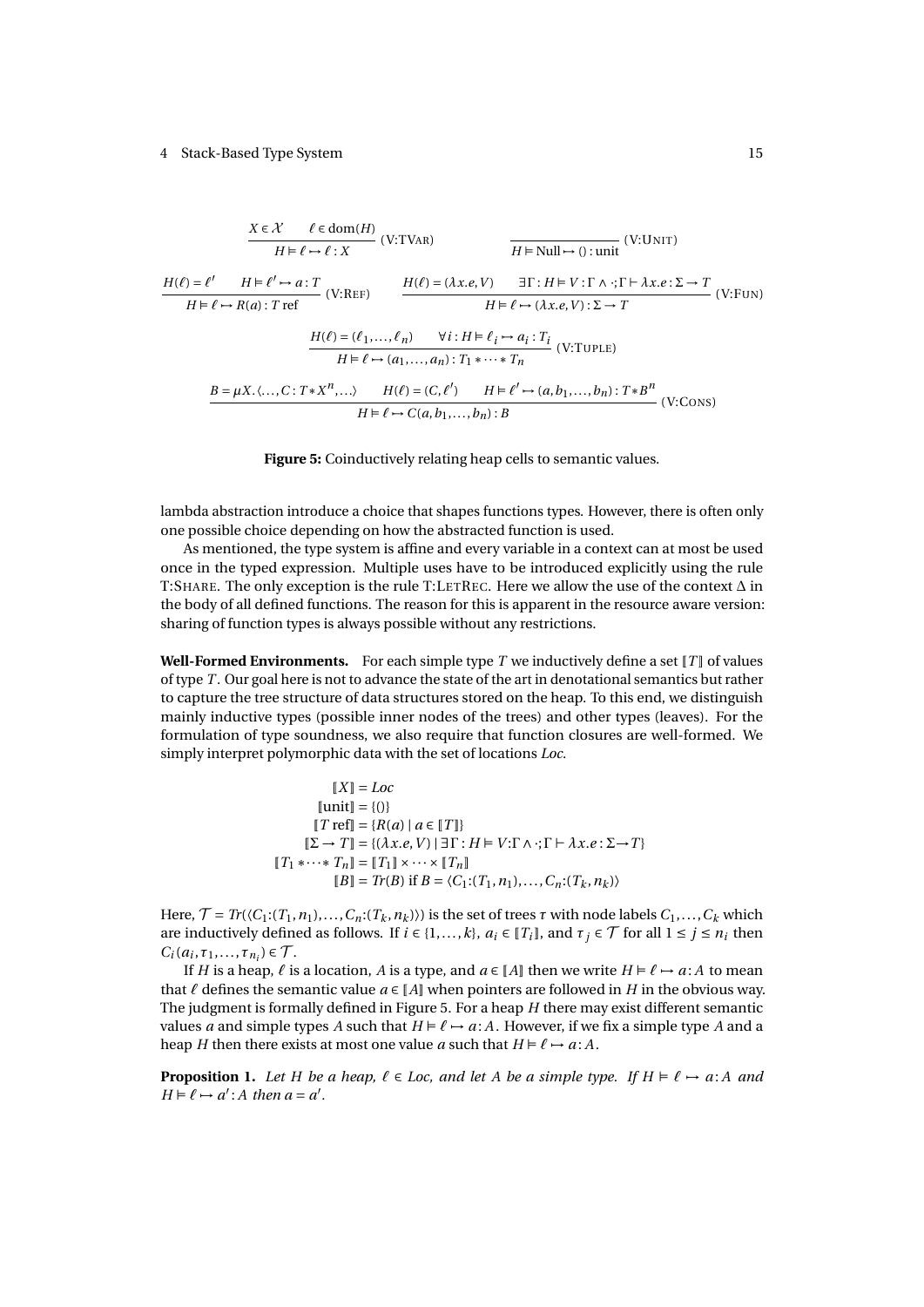We write  $H \models \ell : A$  to indicate that there exists a, necessarily unique, semantic value  $a \in [A]$ so that  $H \models \ell \rightarrow a$ : *A*. An environment *V* and a heap *H* are *well-formed* with respect to a context Γ if  $H \models V(x): \Gamma(x)$  holds for every  $x \in \text{dom}(\Gamma)$ . We then write  $H \models V: \Gamma$ . Similarly, an argument stack  $S = \ell_1, \ldots, \ell_n$  is well-formed with respect to a type stack  $\Sigma = T_1, \ldots, T_n$  in heap *H*, written  $H \models S : \Sigma$ , if  $H \models \ell_i : T_i$  for all  $1 \le i \le n$ .

Note that the rules in Figure 5 are interpreted coinductively. The reason is that in the rule V:FUN, the location  $\ell$  can be part of the closure environment *V* if the closure has been created with the rule E:LETREC. The influence of the coinductive definition on the proofs is minimal since all proofs in this article are by induction.

**Type Preservation.** Theorem 1 shows that the evaluation of a well-typed expression in a wellformed environment results in a well-formed environment.

**Theorem 1.** If  $\Sigma$ ;  $\Gamma \vdash e : T$ ,  $H \models V : \Gamma$ ,  $H \models S : \Sigma$ , and  $S$ ,  $V$ ,  $H_M \vdash e \Downarrow (\ell, H') \mid (q, q')$  then  $H' \models V : \Gamma$ ,  $H' \models S : \Sigma$ , and  $H' \models \ell : T$ .

Theorem 1 is proved by induction on the evaluation judgement.

## **5 Multivariate Resource Polynomials**

In this section we define the set of resource polynomials which is the search space of our automatic resource bound analysis. A resource polynomial  $p: [T] \to \mathbb{Q}_0^+$  maps a semantic value of some simple type *T* to a non-negative rational number.

An analysis of typical polynomial computations operating on a list [*a*1,...,*an*] shows that they often consist of operations that are executed for every *k*-tuple  $(a_{i_1},...,a_{i_k})$  with  $1 \le i_1$  $\cdots < i_k \leq n$ . The simplest examples are linear map operations that perform some operation for every *a<sup>i</sup>* . Other common examples are sorting algorithms that perform comparisons for every pair  $(a_i, a_j)$  with  $1 \le i < j \le n$  in the worst case.

In this article, we generalize this observation to user-defined tree-like data structures. In lists of different node types with constructors  $C_1$ ,  $C_2$  and  $C_3$ , a linear computation is for instance often carried out for all  $C_1$ -nodes, all  $C_2$ -nodes, or all  $C_1$  and  $C_3$  nodes. In general, a typical polynomial computation is carried out for all tuples  $(a_1, \ldots, a_k)$  such that  $a_i$  is a list element with constructor  $C_j$  for some  $j$  and  $a_i$  appears in the list before  $a_{i+1}$  for all  $i.$ 

As in previous work, which considered binary trees, we will essentially interpret all treelike data structures as lists with different nodes by flattening them in pre-order. As a result, our resource polynomials only depend on the number of nodes of a certain kind in the tree but not on structural measures like the height of the tree. To include the height into resource polynomials in a general way, we would need a way to express a maximum (or a choice) in the resource polynomials. We leave this for future research in favor of compositionality and modularity. For compositionality, it is useful that the potential of a data structure is invariant under changes in the structure of the tree.

**Base Polynomials and Indices.** In Figure 6, we define for each simple type *T* a set *P*(*T* ) of functions  $p: [T] \to \mathbb{N}$  that map values of type *T* to natural numbers. The resource polynomials for type *T* are then given as non-negative rational linear combinations of these *base polynomials*.

Let  $B = \langle C_1 : (T_1, n_1), \ldots, C_m : (T_m, n_m) \rangle$  be an inductive type. Let  $\overline{C} = [C_{j_1}, \ldots, C_{j_k}]$  be a list of *B*-constructors and  $b \in [B]$ . We inductively define a set  $\tau_B(\overline{C}, b)$  of *k*-tuples as follow:  $\tau_B(\overline{C}, b)$  is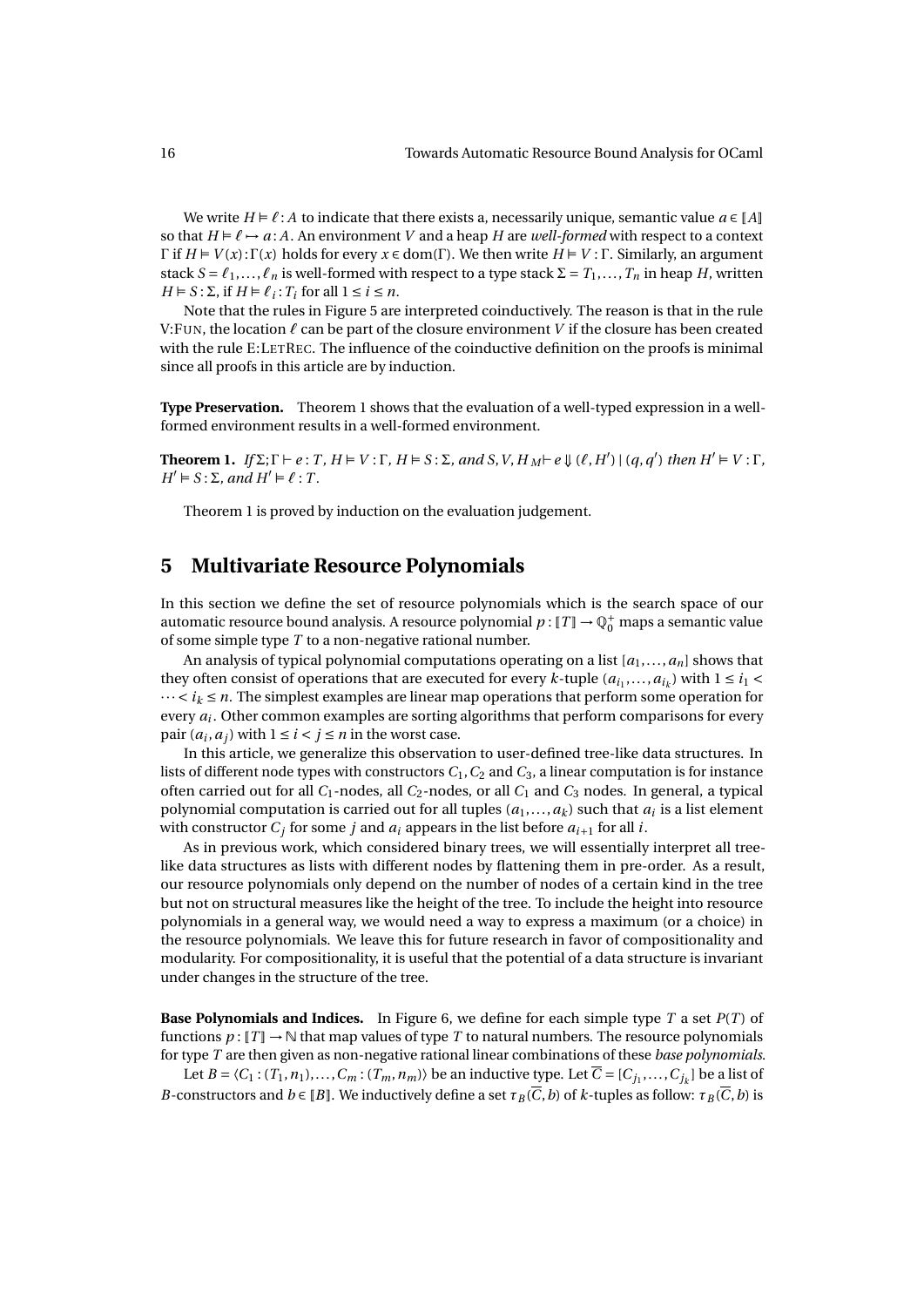### 5 Multivariate Resource Polynomials 17

$$
\overline{\lambda a.1 \in P(T)}
$$
\n
$$
\overline{\lambda \overline{a}. \prod_{i=1,\dots,k} p_i(a_i) \in P(T_1 * \dots * T_k)}
$$
\n
$$
\underline{B} = \langle C_1 : (T_1, n_1), \dots, C_m : (T_m, n_m) \rangle
$$
\n
$$
\overline{C} = [C_{j_1}, \dots, C_{j_k}] \quad \forall i : p_i \in P(T_{j_i})
$$
\n
$$
\overline{\lambda b. \sum_{\overline{a} \in \tau_B(\overline{C}, b)} \prod_{i=1,\dots,k} p_i(a_i) \in P(B)}
$$

#### **Figure 6:** Defining the set *P*(*T* ) of base polynomials for type *T* .

$$
\frac{\forall j : I_j \in \mathcal{I}(T_j)}{\star \in \mathcal{I}(T)} \qquad \qquad \frac{\forall j : I_j \in \mathcal{I}(T_j)}{(I_1, \dots, I_k) \in \mathcal{I}(T_1 * \dots * T_k)}
$$
\n
$$
\frac{B = \langle C_1 : (T_1, n_1), \dots, C_m : (T_m, n_m) \rangle \qquad \forall i : I_{j_i} \in \mathcal{I}(T_{j_i})}{[\langle I_1, C_{j_1} \rangle, \dots, \langle I_k, C_{j_k} \rangle] \in \mathcal{I}(B)}
$$



the set of *k*-tuples  $(a_1,...,a_k)$  such that  $C_{j_1}(a_1,\vec{b}_1),...,C_{j_k}(a_k,\vec{b}_k)$  are nodes in the tree  $b \in [B]$ and  $C_{j_1}(a_1, \vec{b}_1) <_{\text{pre}} \cdots <_{\text{pre}} C_{j_k}(a_k, \vec{b}_k)$  for the pre-order  $<_{\text{pre}}$  on *b*.

Like in the lambda calculus, we use the notation  $\lambda a.e(a)$  for the anonymous function that maps an argument *a* to the natural number that is defined by the expression  $e(a)$ . Every set *P*(*T*) contains the constant function  $\lambda a$ .1. In the case of an inductive data type *B* this constant function arises also for  $\overline{C} = []$  (one element sum, empty product).

In Figure 7, we inductively define for each simple type  $T$  a set of indices  $\mathcal{I}(T)$ . For tuple types  $T_1 * \cdots * T_k$  we identify the index  $\star$  with the index  $(\star, \ldots, \star)$ . Similarly, we identify the index  $\star$ with the index [] for inductive types.

Let *T* be a base type. For each index  $i \in I(T)$ , we define a base polynomial  $p_i : [T] \to \mathbb{N}$  as follows.

$$
p_{\star}(a) = 1
$$
  
\n
$$
p_{(I_1,...,I_k)}(a_1,...,a_k) = \prod_{j=1,...,k} p_{I_j}(a_j)
$$
  
\n
$$
p_{[\langle I_1, C_1 \rangle,...,\langle I_k, C_k \rangle]}(b) = \sum_{\vec{a} \in \tau_B([\langle C_1,...,\langle C_k \rangle],b)} \prod_{j=1,...,k} p_{I_j}(a_j)
$$

**Examples.** To illustrate the definitions, we construct the set of base polynomials for different data types.

• We first consider the inductive type singleton that has only one constructor without arguments.

$$
singleton = \mu X \langle Nil: unit \rangle
$$

Then we have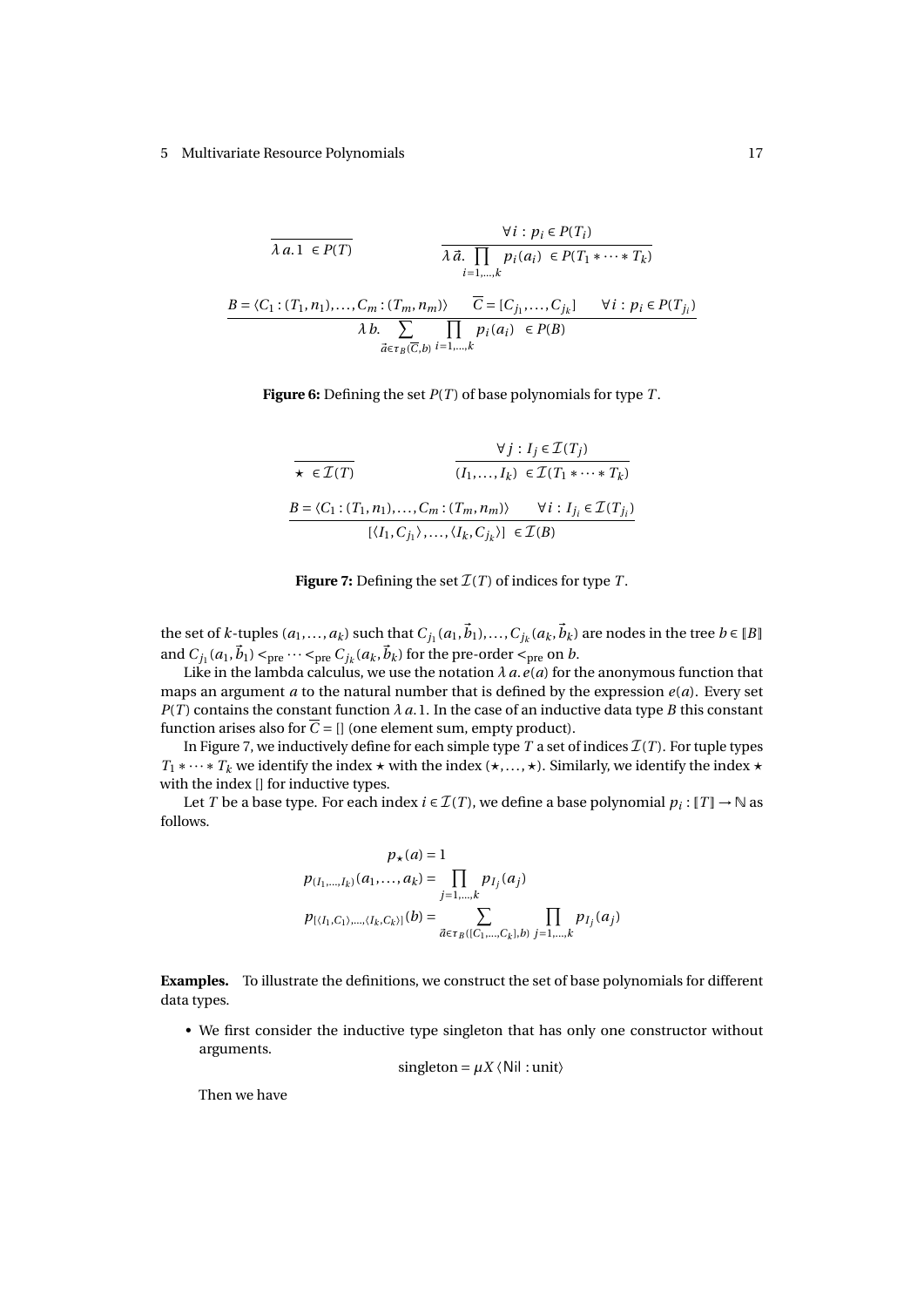$[singleton] = \{Nil(0)\}$  and  $P(singleton) = \{\lambda a. 1, \lambda a. 0\}.$ 

To see why, we first examine the set of tuples  $\mathcal{T}(\overline{C}) = \tau_{\text{singleton}}(\overline{C}, \text{Nil}(0))$  for different list of constructors  $\overline{C}$ . If  $|\overline{C}| > 1$  then  $\mathcal{T}(\overline{C}) = \emptyset$  because the tree Nil(()) does not contain any tuples of size 2. Thus we have  $p_{[(I_1, C_1), ..., (I_k, C_k)]}(\text{Nil}(0)) = 0$  in this case (empty sum). The only remaining constructor lists  $\overline{C}$  are [] and  $\{\star, N\}\$ . As always  $p_{\parallel}(N\text{H}(0)) = 1$  (singleton sum). Furthermore  $p_{\{\star, Nil\}}(Nil(0)) = 1$  because  $\tau_{singleton}([\star, Nil)], Nil(0)) = \{Nil(0)\}$ and  $P(\text{unit}) = \{\lambda \ a, 1\}.$ 

• Let us now consider the usual sum type

sum
$$
(T_1, T_2) = \mu X \langle \text{Left} : T_1, \text{Right} : T_2 \rangle;
$$

Then  $[\text{sum}(T_1, T_2)] = { \text{Left}(a) | a ∈ [T_1]} \cup { \text{Right}(b) | b ∈ [T_2]} }.$  If we define

$$
\sigma_C(p)(C'(a)) \begin{cases} p(a) & \text{if } C = C' \\ 0 & \text{otherwise} \end{cases}
$$

then  $P(\text{sum}(T_1, T_2)) = \{x \mapsto 1, x \mapsto 0\} \cup \{\sigma_{\text{Left}}(p) \mid p \in P(T_1)\} \cup \{\sigma_{\text{Right}}(p) \mid p \in P(T_2)\}.$ 

• The next example is the list type

 $list(T) = \mu X \langle \text{Cons} : T * X, \text{Nil} : \text{unit} \rangle$ .

Then  $\left[\text{list}(T)\right] = \left\{\text{Nil}\right\}(0), \text{Cons}\left(a_1, \text{Nil}\right)\left(0\right), \ldots\}$  and we write

$$
[\![\mathbf{list}(T)]\!] = \{[\!],[a_1],[a_1,a_2],\ldots,[a_i \in [\![T]\!]\}.
$$

We have  $\tau_{\text{list}}([\langle \star, \text{Cons}\rangle], [a_1,\ldots,a_n]) = \{a_1,\ldots,a_n\}$  and furthermore

 $\tau_{\text{list}}([ \langle \star, \text{Cons} \rangle, \langle \star, \text{Cons} \rangle], [a_1, ..., a_n]) = \{(a_i, a_j) | 1 \le i < j \le n\}.$ 

More generally, let  $\overline{C} = [\langle \star, \text{Cons} \rangle, \ldots, \langle \star, \text{Cons} \rangle]$  or  $\overline{C} = [\langle \star, \text{Cons} \rangle, \ldots, \langle \star, \text{Cons} \rangle, \langle \star, \text{Nil} \rangle]$ for lists of length *k* and *k* + 1, respectively. Then  $\tau_{\text{list}}(\overline{C},[a_1,\ldots,a_n]) = \{(a_{i_1},\ldots,a_{i_k}) \mid 1 \leq i \leq j \}$  $i_1 < \cdots < i_k \le n$ }. On the other hand,  $\tau_{\text{list}}(\overline{D}, [a_1, \ldots, a_n]) = \emptyset$  if  $\overline{D} = \langle \star, \text{Nil} \rangle : : \overline{D'}$  for some  $\overline{D'} \neq []$ . Since  $\sum_{\vec{a} \in \tau_{\text{list}}(\overline{C},[a_1,...,a_n])} 1 = \binom{n}{k}$  and  $\lambda a. 1 \in P(T)$  we have

$$
\{\lambda b.\binom{|b|}{n} \mid n \in \mathbb{N}\} \subseteq P(\text{list}(T)).
$$

• Finally consider a list type with two different Cons-nodes (as in the running example in Figure 1)

list2(*T*<sub>1</sub>, *T*<sub>2</sub>) =  $\mu$ *X*  $\langle$  C<sub>1</sub> : *T*<sub>1</sub> ∗ *X*, C<sub>2</sub> : *T*<sub>2</sub> ∗ *X*, Nil : unit〉.

Then we write (similarly as for  $list(T))$ 

$$
[\text{list2}(T_1, T_2)] = \{[], [a_1], [a_1, a_2], \dots | a_i \in (\{C_1\} \times [T_1]) \cup (\{C_2\} \times [T_2])\}.
$$

Let  $b = [b_1, \ldots, b_n]$ . We have for example  $\tau_{\text{list2}}([\langle \star, C_1 \rangle], b) = \{b_1, \ldots, b_n \mid \forall i \exists a : b_i =$  $(C_1, a)$ } and  $\tau_{\text{list2}}([\langle \star, C_1 \rangle, \langle \star, C_2 \rangle], [b_1, ..., b_n]) = \{(b_i, b_j) | \forall i, j \exists a, a' : b_i = (C_1, a) \land b_j = (c_1, a) \land b_j = (c_2, a') \land b_j = (c_2, a') \land b_j = (c_2, a') \land b_j = (c_2, a') \land b_j = (c_2, a') \land b_j = (c_2, a') \land b_j = (c_2, a') \land b_j = (c_2, a') \land b_j = (c_2, a') \land b_j = (c_2, a') \land$  $(C_2, a') \land 1 \le i < j \le n$ }.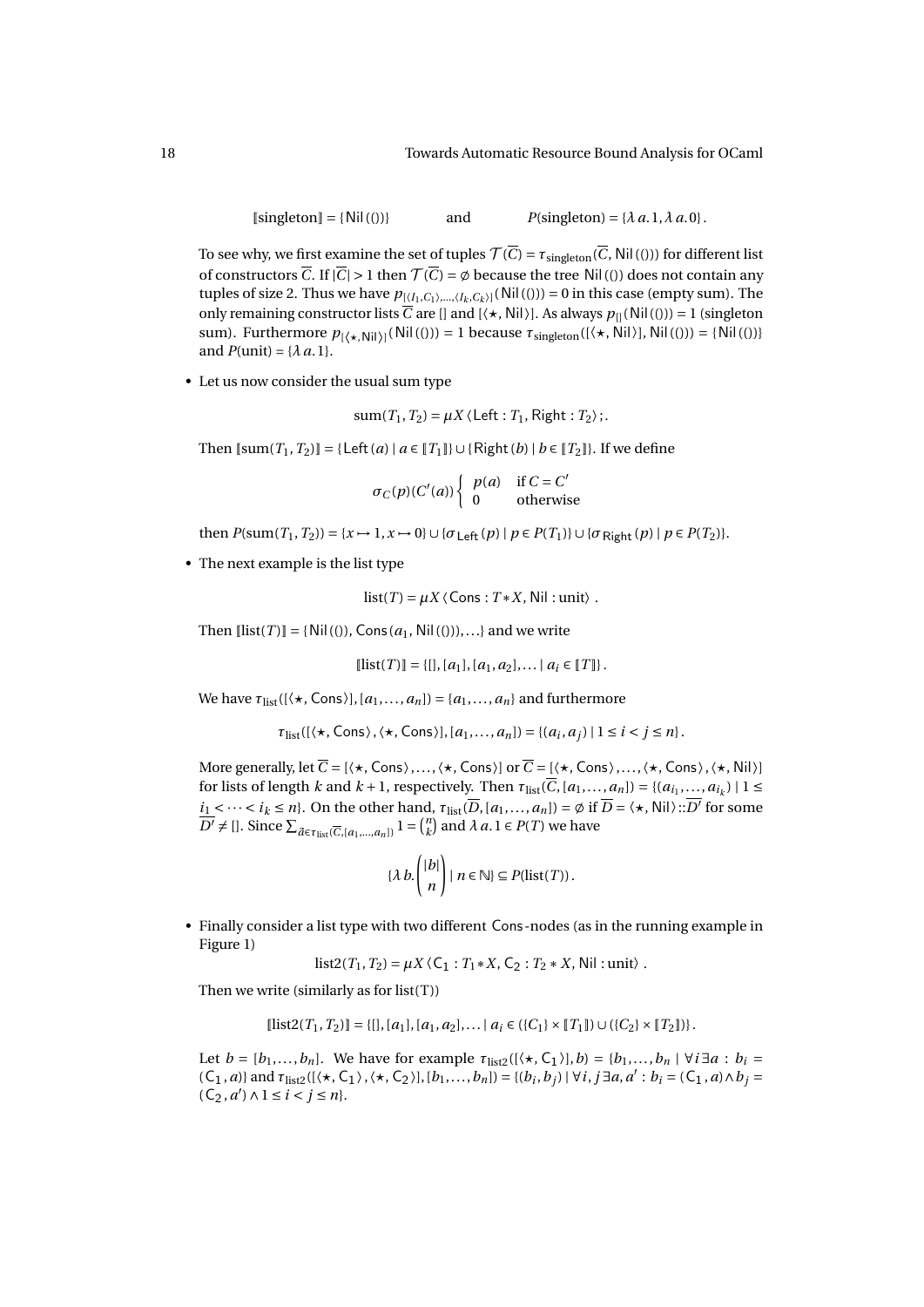#### 5 Multivariate Resource Polynomials 19

If  $\overline{C} = [\langle \star, C_1 \rangle, \ldots, \langle \star, C_1 \rangle]$  and  $|\overline{C}| = k$  then  $\sum_{\overline{d} \in \tau_{\text{ligt}2}(\overline{C}, b)} 1 = \binom{|b|c_1}{k}$  where  $|b|_{\mathsf{C}_1}$  denotes the number of  $\mathsf{C}_1$  -nodes in the list  $b.$  Therefore we have

$$
\{\lambda b.\binom{|b|_{C_1}}{n} \mid n \in \mathbb{N}\} \subseteq P(\text{list2}(T)) \text{ and } \{\lambda b.\binom{|b|_{C_2}}{n} \mid n \in \mathbb{N}\} \subseteq P(\text{list2}(T)).
$$

Now consider the set  $D$  of constructor lists  $\overline{D}$  such that  $D$  contains exactly  $k_1$  elements of the form  $\langle \star, C_1 \rangle$  and  $k_2$  elements of the form  $\langle \star, C_2 \rangle$ . If  $S = \bigcup_{\overline{D} \in \mathcal{D}} \tau_{\text{list2}}(\overline{D}, b)$  then  $\sum_{\vec{a}\in S} 1 = \binom{|b|C_1}{k_1}\binom{|b|C_2}{k_2}$ . This means that such products of binomial coefficients are sums of base polynomials.

• Coinductive types like stream(*T*) =  $\mu$ *X*  $\langle$  St : *T* \* *X* $\rangle$  are not inhabited in our language since we interpret them inductively. A data structure of such a type cannot be created since we allow recursive definitions only for functions.

**Spurious Indices.** The previous examples illustrate that for some inductive data structures, different indices encode the same resource polynomial. For example, for the type list( $T$ ) we have  $p_{[(\star,\text{Nil})]}(a) = p_{[]}(a) = 1$  for all lists *a*. Additionally, some indices encode a polynomial that is constantly zero. For the type list(*T*) this is for example the case for  $p_{\langle\star,N\mid\cdot|\cdot\rangle::\overline{C}}$  if  $|\overline{C}|>0.$  We call such indices *spurious*.

In practice, it is not beneficial to have spurious indices in the index sets since they slow down the analysis without being useful components of bounds. It is straightforward to identify spurious indices from the data type definition. The index  $\{\langle I_1, C_1 \rangle, \ldots, \langle I_k, C_k \rangle\}$  is for example spurious if  $k > 1$  and the branching number of  $C_i$  is 0 for an  $i \in \{1, ..., k-1\}$ .

**Resource Polynomials.** A *resource polynomial*  $p: [T] \rightarrow \mathbb{Q}_0^+$  $_0^+$  for a simple type *T* is a nonnegative linear combination of base polynomials, i.e.,

$$
p = \sum_{i=1,\dots,m} q_i \cdot p_i
$$

for  $m \in \mathbb{N}$ ,  $q_i \in \mathbb{Q}_0^+$  $\frac{1}{0}$  and  $p_i \in P(T)$ . We write  $R(T)$  for the set of resource polynomials for the base type *T* .

**Running Example.** Consider again our running example from Figure 1. For the function abmap, we derived the evaluation-step bound 3+12*L* +12*N*. It corresponds to the following resource polynomial.  $12p_{(*,*,[(\star,Acons)])} + 12p_{(*,*,[(\star,Bcons)])} + 3p_{(*,*,[]})$ .

For the function *asort'*, we derived the evaluation-step bound  $13+22KN+13K^2N+15N$ , which corresponds to the resource polynomial

$$
26p_{(\star,\lbrack\{\langle\star,\ldots\rangle,\langle\star,\ldots\rangle\},\text{Acons}\rangle])} + 35p_{(\star,\lbrack\{\langle\star,\ldots\rangle\},\text{Acons}\rangle])} + 15p_{(\star,\lbrack\{\vert\},\text{Acons}\rangle])} + 13p_{(\star,\vert\{\vert\},\text{Acons}\rangle)}.
$$

**Selecting a Finite Index Set.** Every resource polynomial is defined by a finite number of base polynomials. In an implementation, we also have to fix a finite set of indices to make possible an effective analysis. The selection of the indices to track can be customized for each inductive data type and for every program. However, we currently allow the user only to select a maximal degree of the bounds and then track all indices that correspond to polynomials of the same or a smaller degree.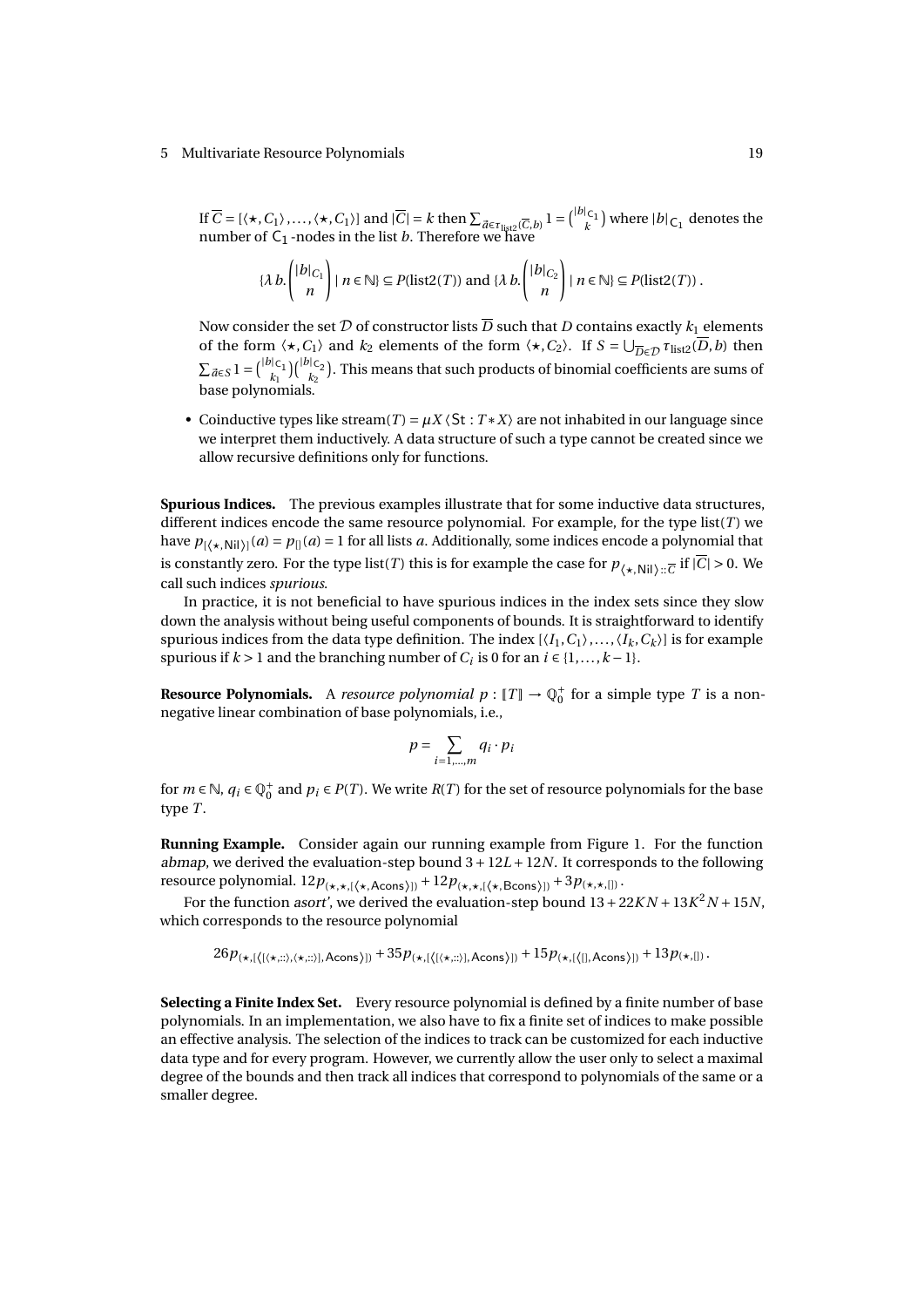## **6 Resource-Aware Type System**

In this section, we describe the resource-aware type system. Essentially, we annotate the simple type system from Section 4 with resource annotations so that type derivations correspond to proofs of resource bounds.

**Type Annotations.** We use the indices and base polynomials to define type annotations and resource polynomials.

A *type annotation* for a simple type *T* is defined to be a family

$$
Q_T = (q_I)_{I \in \mathcal{I}(T)} \text{ with } q_I \in \mathbb{Q}_0^+
$$

We write  $Q(T)$  for the set of type annotations for the type  $T$ .

An *annotated type* is a pair (*A*,*Q*) where *Q* is a type annotation for the simple type |*A*| where *A* and |*A*| are defined as follows.

$$
A ::= \text{unit} \mid X \mid A \text{ ref} \mid A_1 * \cdots * A_n \mid \langle [A_1, \ldots, A_n] \to B, \Theta \rangle
$$
  
 
$$
\mid \mu X. \langle C_1 : A_1 * X^{n_1}, \ldots, C_k : A_k * X^{n_k} \rangle
$$

We define |*A*| to be the simple type *T* that can be obtained from *A* by removing all type annotations from function types.

A function type  $\langle [A_1, \ldots, A_n] \rightarrow B, \Theta \rangle$  is annotated with a set

$$
\Theta \subseteq \{ (Q_A, Q_B) \mid Q_A \in \mathcal{Q}(|A_1 \ast \cdots \ast A_n|) \land Q_B \in \mathcal{Q}(|B|) \}.
$$

The set Θ can contain multiple valid resource annotations for arguments and the result of the function.

**Potential of Annotated Types and Contexts.** Let (*A*,*Q*) be an annotated type. Let *H* be a heap and let *v* be a value with  $H \models \ell \rightarrow a$ ; |A|. Then the type annotation *Q* defines the *potential* 

$$
\Phi_H(v:(A,Q))=\sum_{I\in \mathcal{I}(T)}q_I\cdot p_I(a)
$$

where only finitely many  $q_I$ 's are non-zero. Usually, we define type annotations  $Q$  by only stating the values of the non-zero coefficients *q<sup>I</sup>* .

If  $a \in [\|A|\]$  and  $Q \in \mathcal{Q}(|A|)$  is a type annotation then we also write  $\Phi(a:(A,Q))$  for  $\sum_{I} q_I \cdot p_I(a)$ .

For use in the type system we need to extend the definition of resource polynomials to type contexts and stacks. We treat them like tuple types. Let  $\Gamma = x_1 : A_1, \ldots, x_n : A_n$  be a type context and let  $\Sigma = B_1, \ldots, B_m$  be a list of types. The index set  $\mathcal{I}(\Sigma; \Gamma)$  is defined through

$$
\mathcal{I}(\Sigma;\Gamma) = \{ (I_1,\ldots,I_m,J_1,\ldots,J_n) \mid I_j \in \mathcal{I}(|B_j|), J_i \in \mathcal{I}(|A_i|).
$$

A *type annotation Q* for Σ;Γ is a family

$$
Q = (q_I)_{I \in \mathcal{I}(\Sigma; \Gamma)} \text{ with } q_I \in \mathbb{Q}_0^+.
$$

We denote a *resource-annotated context* with Σ;Γ;*Q*. Let *H* be a heap and *V* be an environment with  $H \models V : \Gamma$  where  $H \models V(x_j) \mapsto a_{x_j} : |\Gamma(x_j)|$ . Let furthermore  $S = \ell_1, \ldots, \ell_m$  be an argument stack with  $H \models S : \Sigma$  where  $H \models \ell_i \mapsto b_i : |B_i|$  for all *i*. The potential of Σ; Γ; *Q* with respect to *H* and *V* is

$$
\Phi_{S,V,H}(\Sigma;\Gamma;Q)=\sum_{\vec{I}\in\mathcal{I}(\Sigma;\Gamma)}q_{\vec{I}}\prod_{j=1}^mp_{I_j}(b_j)\prod_{j=m+1}^{m+n}p_{I_j}(a_{x_j})
$$

Here,  $\vec{I} = (I_1, \dots, I_{m+n})$ . In particular, if  $\Sigma = \Gamma = \cdot$  then  $\mathcal{I}(\Sigma; \Gamma) = \{()\}$  and  $\Phi_{V,H}(\Sigma; \Gamma; q_0) = q_0$ . We sometimes also write  $q_{\star}$  for  $q_0$ .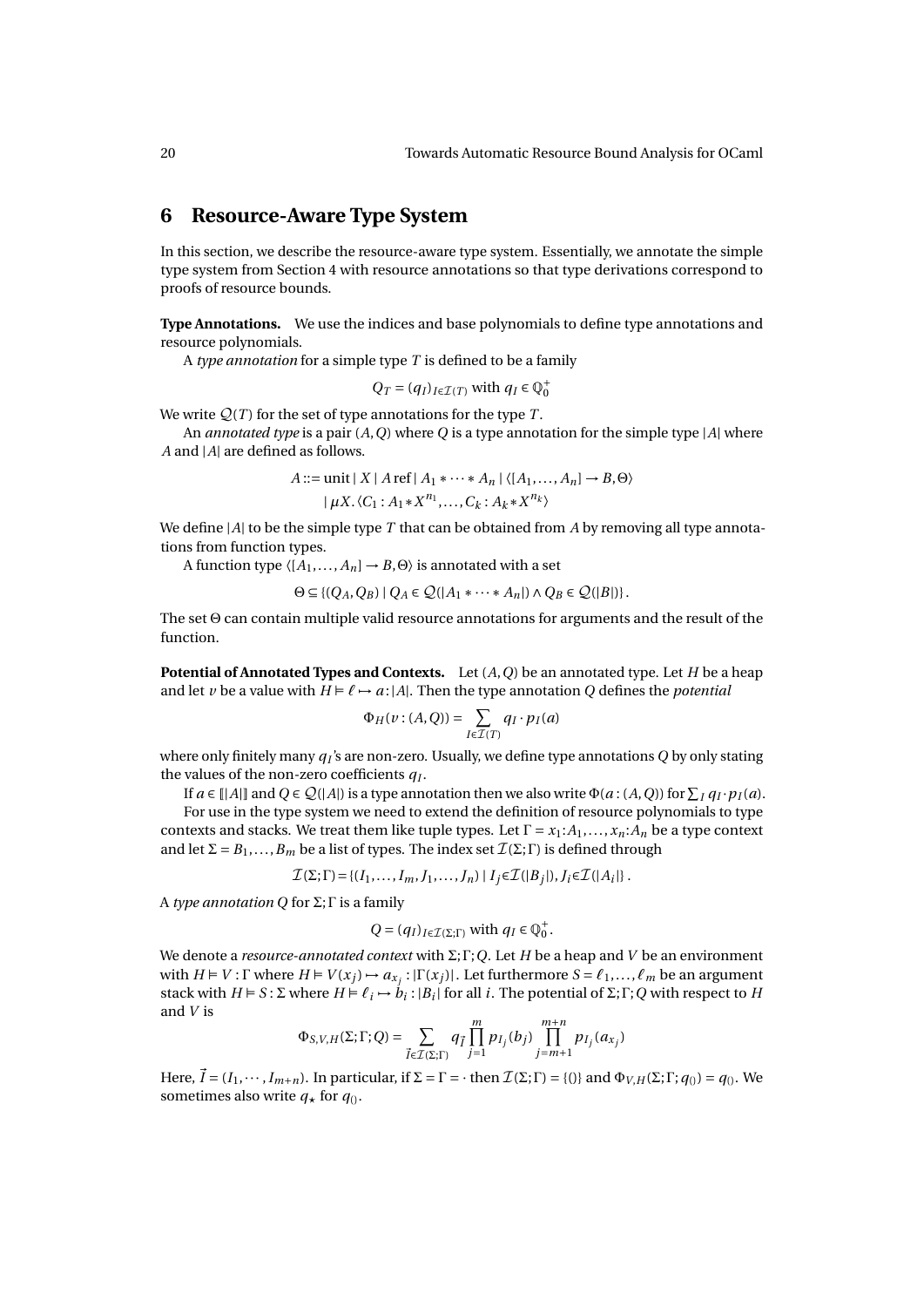#### 6 Resource-Aware Type System 21

**Folding of Potential Annotations.** A key notion in the type system is the *folding* for potential annotations that is used to assign potential to typing contexts that result from a pattern match (unfolding) or from the application of a constructor of an inductive data type (folding). Folding of potential annotations is conceptually similar to folding and unfolding of inductive data types in type theory.

Let  $B = \mu X$ ,  $\langle \ldots, C : A * X^n, \ldots \rangle$  be an inductive data type. Let  $\Sigma$  be a type stack,  $\Gamma$ *, b*:*B* be a context and let  $Q = (q_I)_{I \in \mathcal{I}(\Sigma; \Gamma, y; B)}$  be a context annotation. The *C*-*unfolding*  $\lhd_B^C(Q)$  of *Q* with respect to *B* is an annotation  $\lhd_B^C(Q) = \lceil q' \rceil$  $I_I^{\prime}$ *I*<sub>E</sub> $I(\Sigma; \Gamma')$  for a context  $\Gamma' = \Gamma$ ,  $x: A * B^n$  that is defined by

$$
q'_{(I,(J,L_1,...,L_n))} = \begin{cases} q_{(I,(J,C):L_1\cdots L_n)} + q_{(I,L_1\cdots L_n)} & J=0\\ q_{(I,(J,C):L_1\cdots L_n)} & J \neq 0 \end{cases}
$$

Here,  $L_1 \cdots L_n$  is the concatenation of the lists  $L_1, \ldots, L_n$ .

**Lemma 2.** *Let*  $B = \mu X$ ,  $\langle \ldots, C : A * X^n, \ldots \rangle$  *be an inductive data type. Let* Σ; Γ, *x*:*B*; *Q be an an*notated context,  $H \models V : \Gamma, x : B, H \models S : \Sigma, H(V(x)) = (C, \ell), and V' = V[y \rightarrow \ell].$  Then  $H \models V'$ :  $\Gamma$ ,  $y: A * B^n$  and  $\Phi_{S, V, H}(\Sigma; \Gamma, x:B; Q) = \Phi_{S, V', H}(\Sigma; \Gamma, y:A*B^n; \triangleleft_B^C(Q)).$ 

**Sharing.** Let  $\Sigma$ ;  $\Gamma$ ,  $x_1$ :  $A$ ,  $x_2$ :  $A$ ;  $Q$  be an annotated context. The *sharing operation*  $\gamma$   $Q$  defines an annotation for a context of the form  $\Sigma$ ; Γ, x:*A*. It is used when the potential is split between multiple occurrences of a variable. Lemma 3 shows that sharing is a linear operation that does not lead to any loss of potential.

**Lemma 3.** Let A be a data type. Then there are natural numbers  $c_{k}^{(i,j)}$  $f_k^{(i,j)}$  for  $i, j, k \in \mathcal{I}(|A|)$  *such that the following holds. For every context*  $\Sigma$ ;  $\Gamma$ ,  $x_1$ :  $A$ ,  $x_2$ :  $A$ ;  $Q$  *and every*  $H$ ,  $V$  *with*  $H \models V : \Gamma$ ,  $x$ :  $A$  *and*  $H \models S : \Sigma$  it holds that  $\Phi_{S,V,H}(\Sigma,\Gamma,x:A;Q') = \Phi_{S,V',H}(\Sigma;\Gamma,x_1:A,x_2:A;Q)$  where  $V' = V[x_1,x_2 \rightarrow Q]$ *V*(*x*)] *and*  $q'_{(\ell,k)} = \sum_{i,j \in \mathcal{I}(A)} c_k^{(i,j)}$  $q_{(\ell,i,j)}$ .

The coefficients  $c_k^{(i,j)}$  $k$ <sup>(i,j)</sup> can be computed effectively. We were however not able to derive a closed formula for the coefficients. The proof is similar as in previous work [31]. For a context  $\Sigma$ ; Γ, *x*<sub>1</sub>:*A*, *x*<sub>2</sub>:*A*; *Q* we define  $\gamma$  *Q* to be *Q*<sup>'</sup> from Lemma 3.

**Type Judgements.** A resource-aware type judgement has the form

$$
\Sigma;\Gamma;Q_M \vdash e:(A,Q')
$$

where Σ; Γ; Q is an annotated context,  $M$  is a resource metric,  $A$  is an annotated type, and  $Q'$  is a type annotation for |*A*|. The intended meaning of this judgment is that if there are more than Φ(Σ;Γ;*Q*) resource units available then this is sufficient to cover the evaluation cost of *e* under metric  $\dot{M}$ . In addition, there are at least  $\Phi(\nu:(A,Q'))$  resource units left if  $e$  evaluates to a value  $\nu$ .

**Notations.** Families that describe type and context annotations are denoted with upper case letters *Q*,*P*,*R*,... with optional superscripts. We use the convention that the elements of the families are the corresponding lower case letters with corresponding superscripts, i.e., *Q* =  $(q_I)_{I \in \mathcal{I}}$  and  $Q' = (q'_I)$  $'$ <sub>*I*</sub>)<sub>*I*∈*I*</sub>.

If *Q*, *P* and *R* are annotations with the same index set *T* then we extend operations on  $\mathbb{Q}$ pointwise to *Q*, *P* and *R*. For example, we write  $Q \le P + R$  if  $q_I \le p_I + r_I$  for every  $I \in \mathcal{I}$ . For  $K \in \mathbb{Q}$  we write  $Q = Q' + K$  to state that  $q_{\star} = q'_{\star} + K \ge 0$  and  $q_I = q'_{I}$ *I*<sub>I</sub> for  $I \neq \star \in \mathcal{I}$ . Let  $\Gamma = \Gamma_1, \Gamma_2$ be a context, let  $I = (I_1, \ldots, I_k) \in \mathcal{I}(\Gamma_1)$  and  $J = (J_1, \ldots, J_\ell) \in \mathcal{I}(\Gamma_2)$ . We write  $(I, J)$  for the index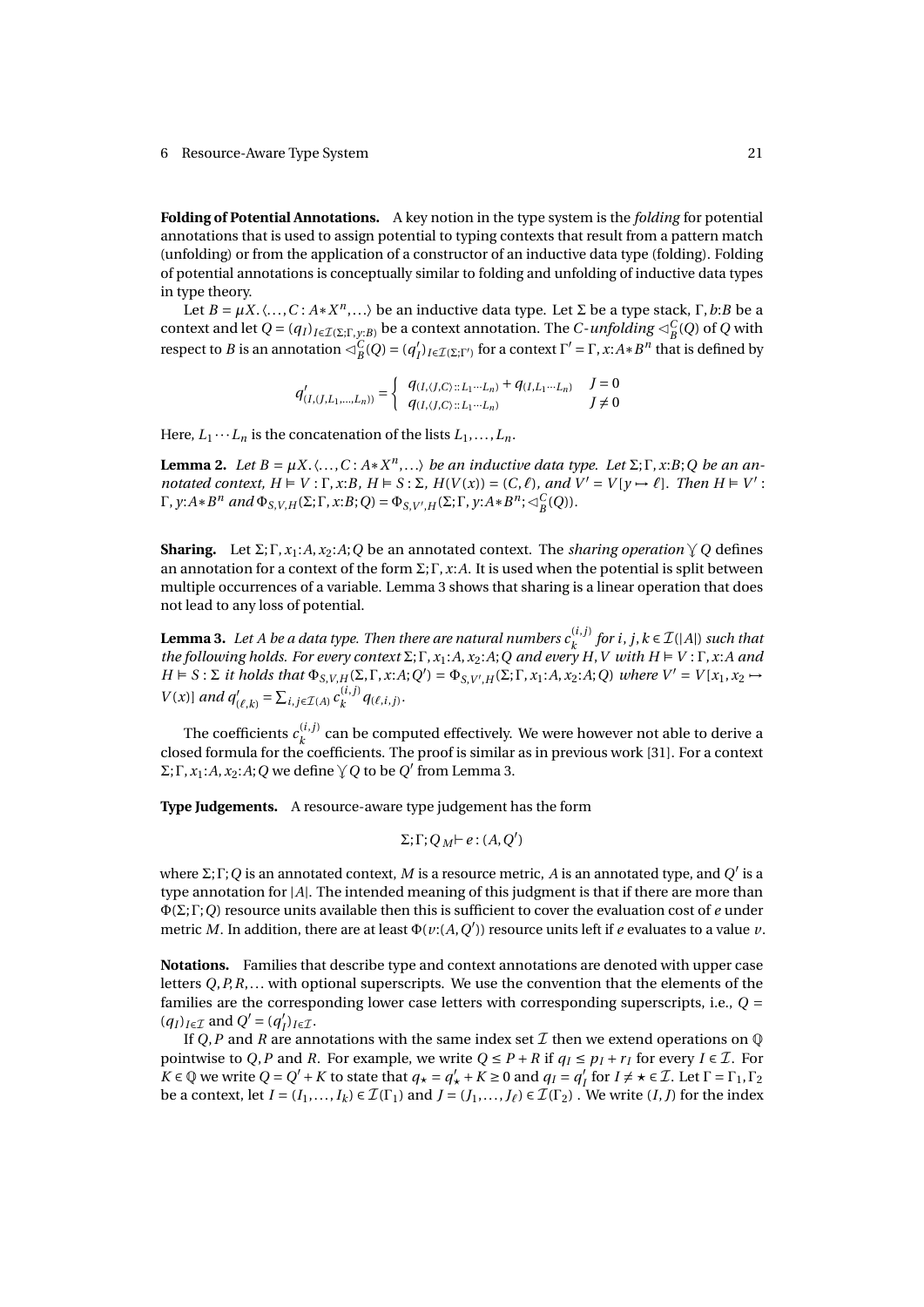$(I_1,...,I_k, J_1,...,J_\ell) \in \mathcal{I}(\Gamma)$ . Let *Q* be an annotation for a context  $\Sigma; \Gamma_1, \Gamma_2$ . For  $J \in \mathcal{I}(\Gamma_2)$  we define the *projection*  $\pi_{(J,J')}^{\Gamma_1}(Q)$  of  $Q$  to  $\Gamma_1$  to be the annotation  $Q'$  for  $\cdot$ ; $\Gamma_1$  with  $q'_j$  $q'$ <sub> $I$ </sub> =  $q$ <sub>(*J*,*I*,*J*<sup> $\prime$ </sup>)</sub>. In the same way, we define the annotations  $\pi_{\bar{f}}^{\Sigma}(Q)$  for Σ; $\cdot$  and  $\pi_{\bar{f}}^{\Sigma; \Gamma_1}(Q)$  for Σ; $\Gamma_1$ .

**Cost Free Types.** We write  $\Sigma$ ;  $\Gamma$ ;  $Q_{cf} \vdash e$  : (*A*,  $Q'$ ) to refer to cost-free type judgments where cf is the cost-free metric with  $cf(K) = 0$  for constants K. We use it to assign potential to an extended context in the let rule. More info is available in previous work [32].

**Subtyping.** As usual, subtyping is defined inductively so that types have to be structurally identical. The most interesting rule is the one for function types:

$$
\frac{\Theta' \subseteq \Theta \qquad \forall i: A'_i <: A_i \qquad B <: B'}{\langle [A_1, \dots, A_n] \to B, \Theta \rangle <: \langle [A'_1, \dots, A'_n] \to B', \Theta' \rangle} \quad \text{(S:FUN)}
$$

A function type is a subtype of another function type if it allows more resource behaviors ( $\Theta'\subseteq\Theta$ ). Result types are treated covariant and arguments are treated contravariant.

Unsurprisingly, our type system does not have principle types. This is to allow the typing of examples such as *rec\_scheme* from Section 2. In a principle type, we would have to assume the weakest type for the arguments, that is, function types that are annotated with empty sets of type annotations. This would mean that we cannot use functions in the arguments. However, it is possible to derive a principle type  $\langle \Sigma \to B, \Theta \rangle$  for fixed argument types Σ. Here, we would derive all possible annotations  $(Q, Q') \in \Theta$  in the function annotation and all possible annotations  $(Q, Q')$  that appear in function annotations of the result type.

If we take the more algorithmic view of previous work [42] then we can express a principle type for a function with a set of constraints that has holes for the constraint sets of the higherorder arguments. It is however unclear what such a type means for a user and we prefer a more declarative view that clearly separates type checking and type inference. An open problem with constraint based principle types is polymorphism.

**Type Rules.** Figure 8 and Figure 9 contain the type rules for annotated types. We integrated the new concepts so that the rules look similar to the rules in previous papers [42, 31, 34].

The rule A:VAR can only be applied if the type stack  $\Sigma$  is empty. It then simply accounts for the cost *M*var and passes the potential that is assigned to the variable by the type context to the result type. If the type stack is not empty then the rule A:VARPUSH has to be applied. In this case, the variable x must have a function type. We then look up a possible type annotation for the arguments and the result  $(P, P') \in \Theta$  in the type context, account for the cost of variable look-up ( $\tilde{M}^{\text{var}}$ ) and behave as specified by (*P*, *P*<sup>'</sup>). We do not account for the cost of the "function application" because is cost is handled in the rules A:APP and A:APPPUSH.

The rules A:APP and A:APPPUSH correspond to the simple type rules T:APP and T:APPPUSH. In A:APP we assume that the type stack is empty. We account for the cost  $M_n^{\text{app}}$  of applying a function to *n* arguments and look up valid potential annotations (*P*, *P*<sup>'</sup>) for the function body in the function annotation Θ. We then require that we have the potential specified by *P* available and return potential as specified by  $P'$ . In the rule A:APPPUSH we account for two applications: We first account for the function application as in the rule A:APP. We then assume that the return type is a function type and apply the arguments that are stored on the type stack  $\Sigma$  as we do in the rule A:VARPUSH.

The rules A:ABSPUSH and A:ABSPOP for lambda abstraction correspond the rules T:ABSPUSH and T:ABSPOP. As in the simple type system we can use them to non-deterministically pop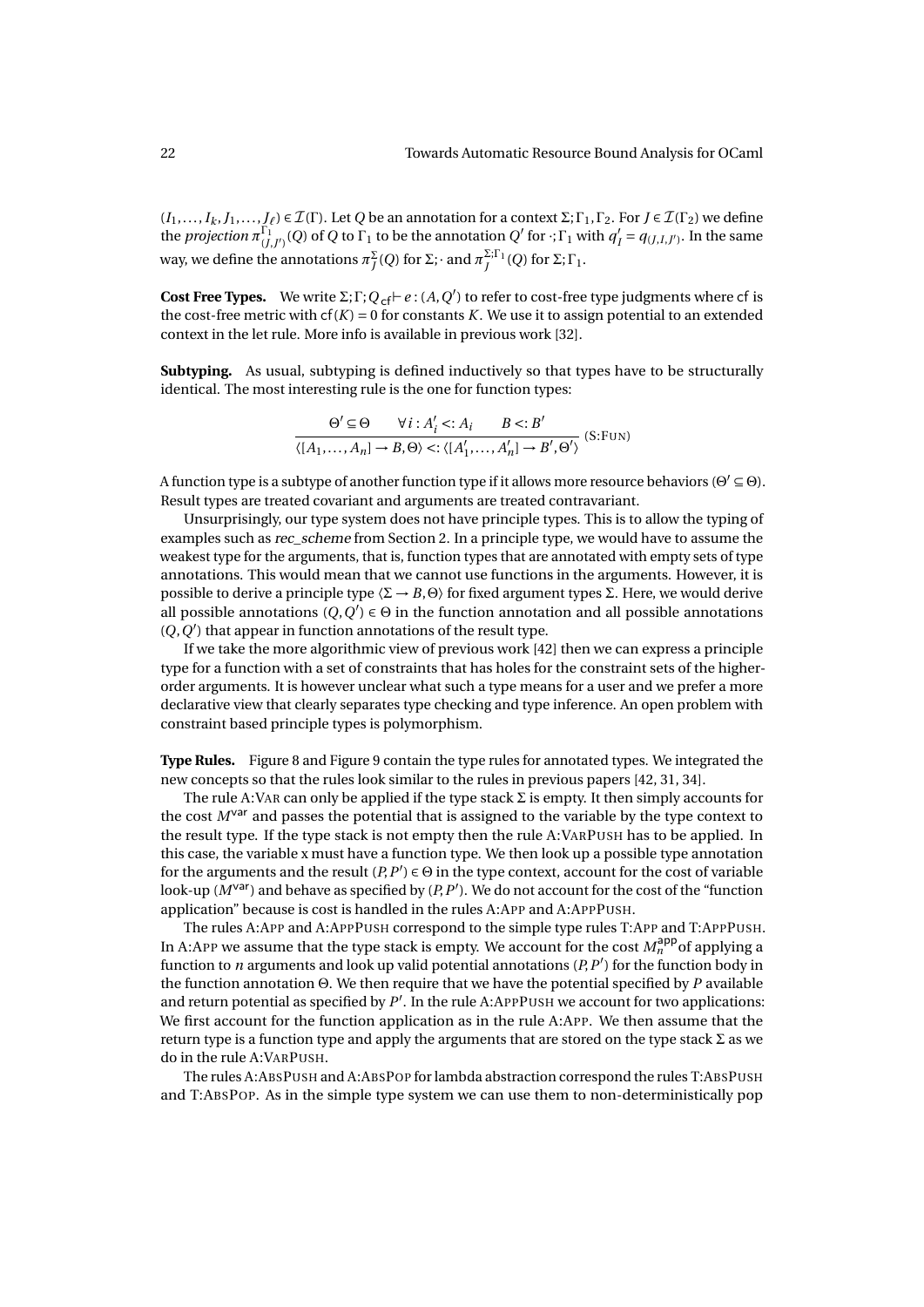## 6 Resource-Aware Type System 23

$$
Q = Q' + M^{\text{var}} \qquad (A: VAR) \qquad (RP') \in \Theta \qquad \pi_{+}^{\Sigma_{+}}(Q) = P + M^{\text{var}} \qquad P' = Q' \qquad (A: VARPUSH)
$$
\n
$$
\frac{\Gamma = x_1:A_1,\ldots,x_n:A_n \qquad (P,P') \in \Theta \qquad \pi_{+}^{\Gamma}(Q) = P + M^{\text{app}} \qquad Q' = P'}{\therefore x:(A_1,\ldots,A_n| \rightarrow B,\Theta), \Gamma; Q_M \vdash x.x_1 \cdots x_n:(B,Q')}
$$
\n
$$
\frac{\Gamma = x_1:A_1,\ldots,x_n:A_n \qquad (P,P') \in \Theta \qquad \pi_{+}^{\Gamma}(Q) = P + M^{\text{app}} \qquad Q' = P'}{\therefore x:(A_1,\ldots,A_n| \rightarrow (Z \rightrightarrow B,\Theta), \Gamma; Q_M \vdash x.x_1 \cdots x_n:(B,Q') \qquad (A:APPDUSH)
$$
\n
$$
\frac{\Sigma_{\Gamma} \Gamma_{x}:A_{\Gamma} P_{M} \vdash e:(B,Q') \qquad Q = R + M^{\text{bind}} \qquad \forall I, \tilde{J}: r_{(J, \tilde{J})} = P_{(\tilde{J}, I)} \qquad (A:ABSPUSH)
$$
\n
$$
\frac{\Sigma_{\Gamma} \Gamma_{x}:A_{\Gamma} P_{M} \vdash e:(B,Q') \qquad Q = R + M^{\text{bind}} \qquad \forall I, \tilde{J}: r_{(J, \tilde{J})} = P_{(\tilde{J}, I)} \qquad (A:ABSPUSH)
$$
\n
$$
\frac{\Sigma_{\Gamma} \Gamma_{y}:A_{\Gamma} P_{M} \vdash e:(B,Q') \qquad Q = R + M^{\text{bind}} \qquad \forall I, \tilde{J}: r_{(J, \tilde{J})} = \begin{cases} P_{\tilde{I}} & \text{if } \tilde{J} = \tilde{x} \\ 0 & \text{otherwise} \end{cases}
$$
\n
$$
\therefore \Gamma; Q_{M} \vdash \Lambda x.e:(B,P') \land r_{(\tilde{J},\tilde{J})} = \begin{cases} P_{\tilde{I}} & \text{if } \tilde{J} = \tilde{x} \\ 0 & \text{otherwise} \end{cases}
$$
\n
$$
\frac{\Sigma_{\tilde{J}} \Gamma_{y}: \Lambda_{\Gamma
$$

Figure 8: Type rules for annotated types (part 1 of 2).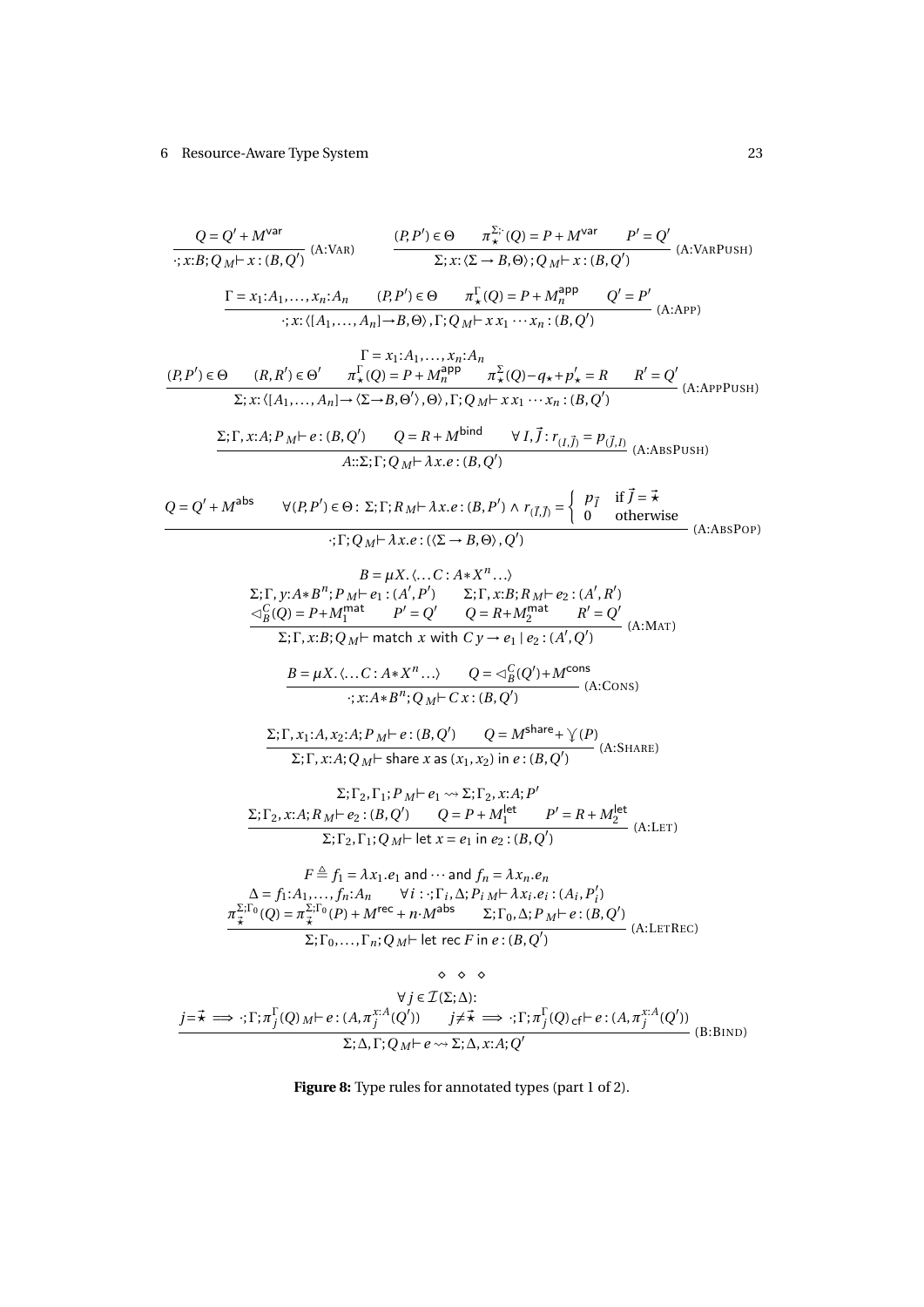$$
\frac{B=A_1*\cdots+A_n \quad Q=Q'+M^{\text{tuple}}}{\therefore x_1:A_1,\dots,x_n:A_n;Q_M\vdash(x_1,\dots,x_n):(B,Q')}(A:TUPLE)
$$
\n
$$
\frac{A=A_1*\cdots+A_n \quad \Sigma;\Gamma,x_1:A_1,\dots,x_n:A_n;P_M\vdash e:(B,Q') \quad Q=P+M^{\text{mat}}\Gamma}{\Sigma;\Gamma,x:A;Q_M\vdash \text{match } x \text{ with } (x_1,\dots,x_n)\rightarrow e:(B,Q')}(A:TUATE)
$$
\n
$$
\frac{q_* = q'_* + M^{\text{fail}}}{\Sigma;\because Q \vdash \text{fail } (B,Q)'}(A:FALL) \qquad \frac{q_0 = q'_* + M^{\text{tick}}(q)}{\therefore Q \vdash \text{tick}(q):(unit,Q')}(A:TICK)
$$
\n
$$
\frac{q_* = q'_* + M^{\text{ref}} \qquad \frac{q'_1 = \begin{cases} q'_* - M^{\text{def}} & \text{if } I = * \\ 0 & \text{otherwise} \end{cases}}{\therefore x:A;Q_M\vdash \text{ref } x:(A\text{ref},Q')}(A:REF) \qquad \frac{q'_i = \begin{cases} q'_* - M^{\text{def}} & \text{if } I = * \\ 0 & \text{otherwise} \end{cases}}{\therefore x:A;A,Q_M\vdash \text{ref } x:(A,Q')}(A:REF) \qquad \frac{q'_i = \begin{cases} q'_* - M^{\text{def}} & \text{if } I = * \\ 0 & \text{otherwise} \end{cases}}{\Sigma;x:(\Sigma \rightarrow A,\Theta) \text{ ref};Q_M\vdash !; x:(A,Q')}(A:DREFPUSH)
$$
\n
$$
\frac{q_* = q'_* + M^{\text{assign}}}{\Sigma;\Gamma;P \vdash e:(B,P')} \quad Q \geq P + c \quad Q' \leq P' + c \quad \text{(A:MSISTOR)}
$$
\n
$$
\frac{\Sigma;\Gamma;\pi^{\Gamma}_*(Q)M\vdash e:(B,Q')}{\Sigma;\Gamma;Q \vdash e:(B,Q')} \quad \frac{\Sigma;\Gamma;Q_M\vdash e:(B',Q') \quad B' <:B}{\Sigma;\Gamma;x:A;Q_M\vdash e:(B,Q')} \quad \frac{\Sigma;\Gamma;Q_M\vdash e:(B,Q')}{\Sigma;\Gamma;x:A;Q_M\vdash e:(B,Q')} \quad (A:SUBType \vdash R) \quad \frac{\Sigma;\Gamma;
$$

**Figure 9:** Type rules for annotated types (part 2 of 2).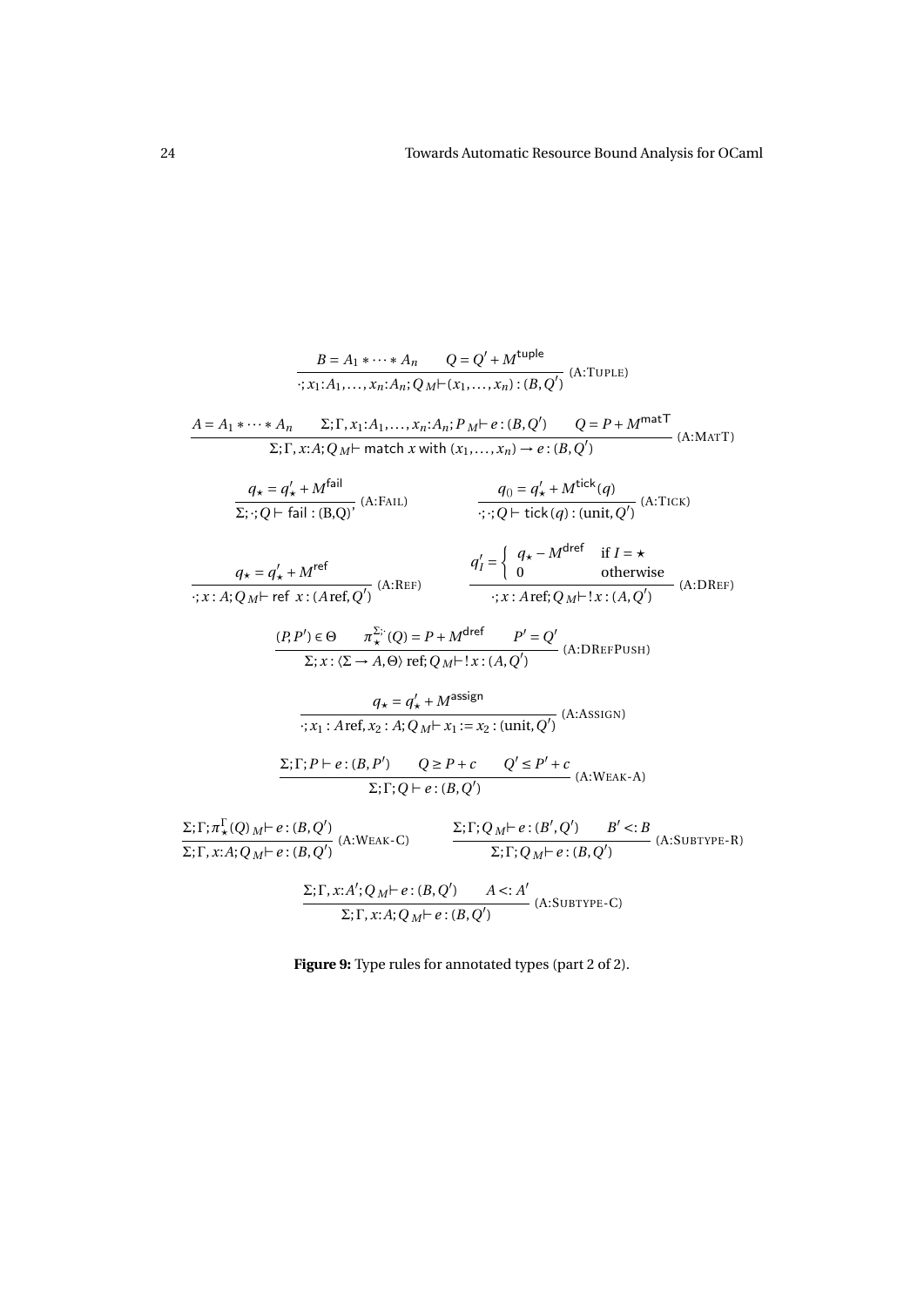#### 6 Resource-Aware Type System 25

the type stack Σ. When we do so in the rule A:ABSPOP, we create the function annotation Θ by essentially deriving  $\Sigma$ ;  $\Gamma$ ;  $P_M \vdash \lambda x.e$  : ( $B, P'$ ) for every ( $P, P'$ )  $\in \Theta$ . However, we throw away all potential that depends on the context  $\Gamma$  and only use the potential that is assigned the arguments Σ (annotation *R*).

The rule A:CONS assigns potential to a new node of an inductive data structure. The additive shift  $\lhd_B^C(Q')$  transforms the annotation  $Q'$  to an annotation  $Q$  for the context  $\cdot$ ; *x*: $A*B^n$ . Lemma 2 shows that potential is neither gained nor lost by this operation. The potential *Q* of the context has to pay for both the potential *Q'* of the resulting list and the resource cost *M*<sup>cons</sup> of the construction of the new node.

The rule A:MAT shows how to treat pattern matching. The initial potential defined by the annotation *Q* of the context  $\Sigma$ ; Γ, *x*:*B* has to be sufficient to pay the costs of the evaluation of  $e_1$ or *e*<sup>2</sup> (depending on whether the matched succeeds) and the potential defined by the annotation  $Q'$  of the result type. To type the expression  $e_2$  we basically just use the annotation  $Q$  (after paying for the constant match cost). To type the expression  $e_1$  we rely on the additive shift  $\lhd_B^C(Q)$ that results in an annotation for the context Σ;Γ, *y*:*A*∗*B n* . Again there is no loss of potential (see Lemma 2). The equalities relate the potential before and after the evaluation of  $e_1$  or  $e_2$ , to the potential before and after the evaluation of the match operation by incorporating the respective resource cost for the matching.

The rule A:SHARE uses the sharing operation  $\gamma$  *P* to related the potentials defined by  $\Sigma$ ; Γ, *x*:*A*; *Q* and  $\Sigma$ ; Γ, *x*<sub>1</sub>:*A*, *x*<sub>2</sub>:*A*; *P*. As with matching, there is no loss of potential (see Lemma 3).

In the rule A:LET the result of the evaluation of an expression  $e_1$  is bound to a variable *x*. The problem that arises is that the resulting annotated context  $\Sigma$ ;  $\Gamma_2$ , *x*:*A*; *R* features potential functions whose domain consists of data that is referenced by *x* as well as data that is referenced in the type context  $\Gamma_2$ . This potential has to be related to data that is referenced by  $\Gamma_2$  and the free variables in  $e_1$  (i.e., the variables in the type context  $\Gamma_1$ ).

To express the relations between mixed potentials before and after the evaluation of  $e_1$ , we introduce a new auxiliary binding judgement of the from

$$
\Sigma; \Delta, \Gamma; Q_M \vdash e \leadsto \Sigma; \Delta, x; A; Q'
$$

in the rule B:BIND. The intuitive meaning of the judgement is the following. Assume that *e* is evaluated in the context ∆,Γ, FV(*e*) ∈ dom(Γ), and that *e* evaluates to a value that is bound to the variable *x*. Then the initial potential Φ(Σ;∆,Γ;*Q*) is larger than the cost of evaluating *e* in the metric *M* plus the potential of the resulting context Φ(Σ,∆,*x*:*A*;*Q* 0 ). Lemma 4 formalizes this intuition.

**Lemma 4.** *Let H*  $\models$  *V*: $\Delta$ ,  $\Gamma$ ,  $H \models S : \Sigma$ , and  $\Sigma$ ;  $\Delta$ ,  $\Gamma$ ;  $Q_M \vdash e \leadsto \Sigma$ ;  $\Delta$ ,  $x : A$ ;  $Q'$ .

- 1. If S, V, H<sub>M</sub> $\vdash$  e  $\Downarrow$  ( $\ell$ , H') | (p, p') then  $\Phi_{S,V,H}(\Delta,\Gamma;Q) \geq p + \Phi_{S,V',H'}(\Delta,x:A;Q')$  where  $V' =$  $V[x \rightarrow \ell]$ .
- 2. *If S*, *V*, *H*<sub>*M*</sub><sup> $\vdash$ </sup> *e*  $\Downarrow$  *ρ* | (*p*, *p*<sup> $\prime$ </sup>) *then p*  $\leq$   $\Phi$ <sub>*S*</sub>,*v*,*H*(**Γ**; *Q*).

Formally, Lemma 4 is a consequence of the soundness of the type system (Theorem 2). In the inductive proof of Theorem 2, we use a weaker version of Lemma 4 in which the soundness of the type judgements in Lemma 4 is an additional precondition.

The rule A:LETREC is similar the rule T:LETREC for standard type systems. The cost of the creation of the *n* closures is accounted for by  $n \cdot M^{abs}$ . It is not difficult to relate this cost to the number of captured variables in the closure but we refrain from doing so in favor of simplicity. The initial potential, defined by  $\Sigma$ ; Γ<sub>0</sub>,...,Γ<sub>*n*</sub>; *Q*, only flows into the potential  $\Sigma$ ; Γ<sub>0</sub>, Δ; *P* that is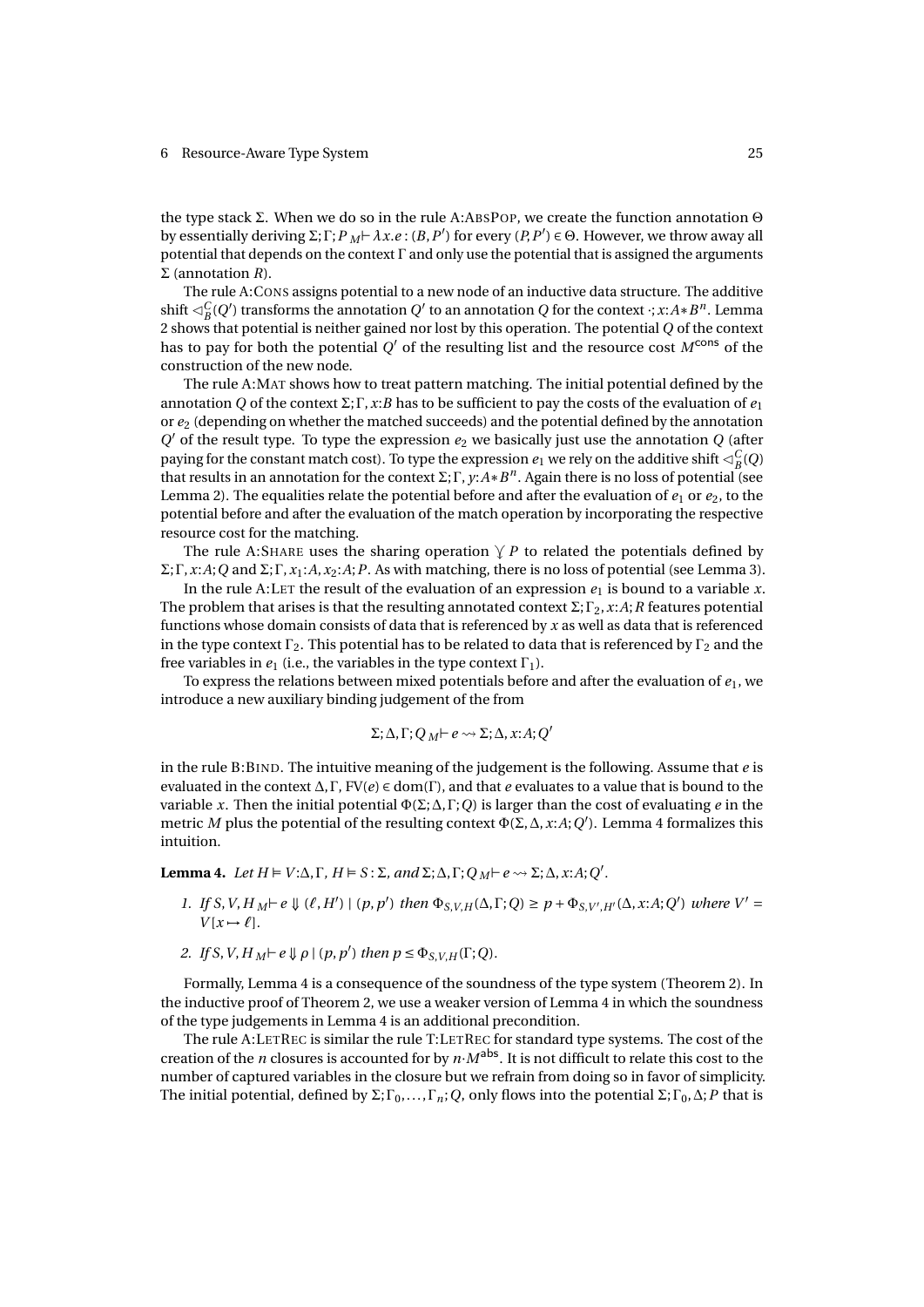used to pay for the cost of evaluating the expression *e*. The potential annotation  $P_i$  and  $P_i^j$  $b_i'$  that are used in the typing of the recursive functions are unconstrained. This is not a bug but uses the fact that  $P_i$  can only be used to pay for the cost of the closure creation in the rule A:ABSPOP.

In the rule A:FAIL, we only require that the constant potential  $M^{\text{fail}}$  is available. In contrast to the other rules we do not relate the initial potential *Q* with the resulting potential *Q* 0 . Intuitively, this is sound because the program is aborted when evaluating the expression fail. A consequence of the rule T:FAIL is that we can type the expression let  $x = \text{fail}$  in *e* with constant initial potential *M*fail regardless of the resource cost of the expression *e*.

In the rule A:TICK we simply require that  $M<sup>tick</sup>(q)$  constant potential is available.

In the rule A:REF, we only require the availability of the constant potential *M*ref. We discard the remaining potential that is assigned to *x* by *Q*. Since references do not carry potential in our system,  $q'_{\star}$  is the only coefficient in *Q'*. In the rule A:Assign we simply pay for the cost of the operation ( $M^{assign}$ ) and discard the potential that is assigned to the arguments. Since the return value is  $(0, q'_\star)$  is the only coefficient in  $Q'$ . In the rule T:ADREF, we again discard the potential of the arguments and also require that the non-linear coefficients of the annotation of the result are zero. Again, this is because references do not carry potential.

The structural rules A:WEAK-A, A:WEAK-C, A:SUBTYPE-R, and A:SUBTYPE-C apply to every expression. In the implementation, they are integrated into the syntax directed rules to enable automatic type inference. As expected, they are used at the exact same places at which you would use corresponding rules in a standard type system; for instance, when combining branches (weakening and subtyping) of match expressions or when constructing inductive data structures (subtyping). The rule A:WEAK-A relies on the fact that an annotated type remains sound if we add more potential to the context and remove potential from the result. Similarly, the rule A:WEAK-C states that we can add variables with arbritary to the type context. The rules A:SUBTYPE-R and A:SUBTYPE-C are similar to the standard rules of subtyping.

**Soundness.** Our goal is to prove the following soundness statement for type judgements. Intuitively, it says that the initial potential is an upper bound on the watermark resource usage, no matter how long we execute the program.

If 
$$
\Sigma
$$
;  $\Gamma$ ;  $Q_M \vdash e : (A, Q')$  and  $S, V, H_M \vdash e \Downarrow w \mid (p, p')$  then  $p \le \Phi_{S, V, H}(\Sigma; \Gamma; Q)$ .

To prove this statement by induction, we need to prove a stronger statement that takes into account the return value and the annotated type  $(A, Q')$  of  $e$ . Moreover, the previous statement is only true if the values in *S*, *V* and *H* respect the types required by  $\Sigma$  and  $\Gamma$ . Therefore, we adapt our definition of well-formed environments to annotated types. We simply replace the rule V:FUN in Figure 5 with the following rule. Of course,  $H \models V : \Gamma$  refers to the newly defined judgment.

$$
\frac{H(\ell) = (\lambda x. e, V)}{H \models \ell \rightarrow (\lambda x. e, V) : K \models V : \Gamma \land \dots; \Gamma; Q_M \vdash \lambda x. e : (\langle \Sigma \rightarrow B, \Theta \rangle, Q')}{H \models \ell \rightarrow (\lambda x. e, V) : \langle \Sigma \rightarrow B, \Theta \rangle}
$$
 (V:FUN)

In addition to the aforementioned soundness, Theorem 2 states a stronger property for terminating evaluations. If an expression  $e$  evaluates to a value  $\nu$  in a well-formed environment then the difference between initial and final potential is an upper bound on the resource usage of the evaluation.

**Theorem 2** (Soundness). Let  $H \models V : \Gamma$ ,  $H \models S : \Sigma$ , and  $\Sigma$ ;  $\Gamma$ ;  $Q_M \vdash e : (B, Q')$ .

1. If S, V, H<sub>M</sub> $\vdash$  e  $\Downarrow$  ( $\ell$ , H') | (p, p') then  $p \leq \Phi_{S,V,H}(\Sigma;\Gamma;Q)$  and  $p - p' \leq \Phi_{S,V,H}(\Sigma;\Gamma;Q)$  - $\Phi_{H}(\ell:(B, Q'))$  and  $H \models \ell : B$ .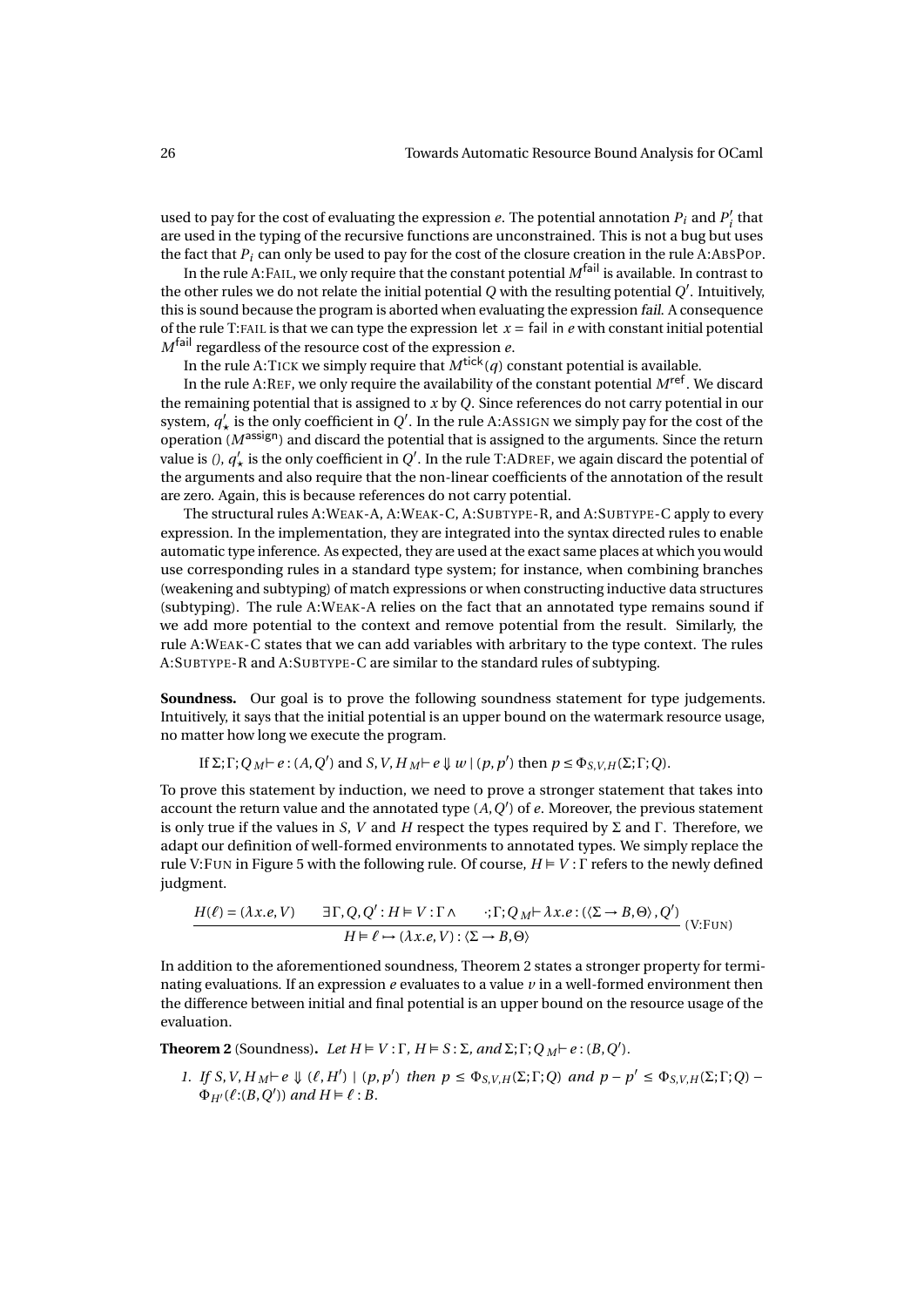#### 7 Implementation and Bound Inference 27



**Figure 10:** Implementation of RAML.

2. *If S*, *V*, *H*<sub>*M*</sub><sup> $\vdash$ *e*  $\Downarrow$  ∘ | (*p*, *p*<sup> $\prime$ </sup>) *then p* ≤  $\Phi$ <sub>*S*</sub>,*v*,*H*(**Σ**;**Γ**;*Q*).</sup>

Theorem 2 is proved by a nested induction on the derivation of the evaluation judgment and the type judgment  $\Sigma$ ;  $\Gamma$ ;  $Q \vdash e$ :( $B$ ,  $Q'$ ). The inner induction on the type judgment is needed because of the structural rules. There is one proof for all possible instantiations of the resource constants. An sole induction on the type judgement fails because the size of the type derivation can increase in the case of the function application in which we retrieve a type derivation for the function body from the well-formed judgement as defined by the (updated) rule V:FUN.

The structure of the proof matches the structure of the previous soundness proofs for type systems based on AARA [35, 42, 31, 34]. The induction case of many rules is similar to the induction cases of the corresponding rules for multivariate AARA for first-order programs [31] and linear AARA for higher-order programs [42]. For one thing, additional complexity is introduced by the new resource polynomials for user-defined data types. We designed the system so that this additional complexity is dealt with locally in the rules A:MAT, A:CONS, and A:SHARE. The soundness of these rules follows directly from an application of Lemma 2 and Lemma 3, respectively. As in previous work [35] the well-formed judgement that captures type derivations enables us to treat function abstraction and application in a very similar fashion as in the first-order case [31]. The coinductive definition of the well-formedness judgement does not cause any difficulties. A major novel aspect in the proof is the typed argument stack *S* : Σ that also carries potential. Surprisingly, this typed stack is simply treated like a typed environment *V* : Γ in the proof. It is already incorporated in the shift and share operations (Lemma 2 and Lemma 3).

We deal with the mutable heap by requiring that array elements do not influence the potential of an array. As a result, we can prove the following lemma, which is used in the proof of Theorem 2.

**Lemma 5.** If  $H \models V:\Gamma$ ,  $H \models S : \Sigma$ ,  $\Sigma$ ;  $\Gamma$ ;  $Q_M \vdash e : (B, Q')$  and  $S$ ,  $V$ ,  $H_M \vdash e \Downarrow (\ell, H') \mid (p, p')$  then  $\Phi_{S,V,H}(\Gamma;Q) = \Phi_{S,V,H'}(\Gamma;Q)$ .

## **7 Implementation and Bound Inference**

Figure 10 shows an overview of the implementation of RAML. It consists of about 12000 lines of OCaml code, excluding the parts that we reused from Inria's OCaml implementation. The development took around 8 person months. We found it very helpful to develop the implementation and the theory in parallel, and many theoretical ideas have been inspired by implementation challenges.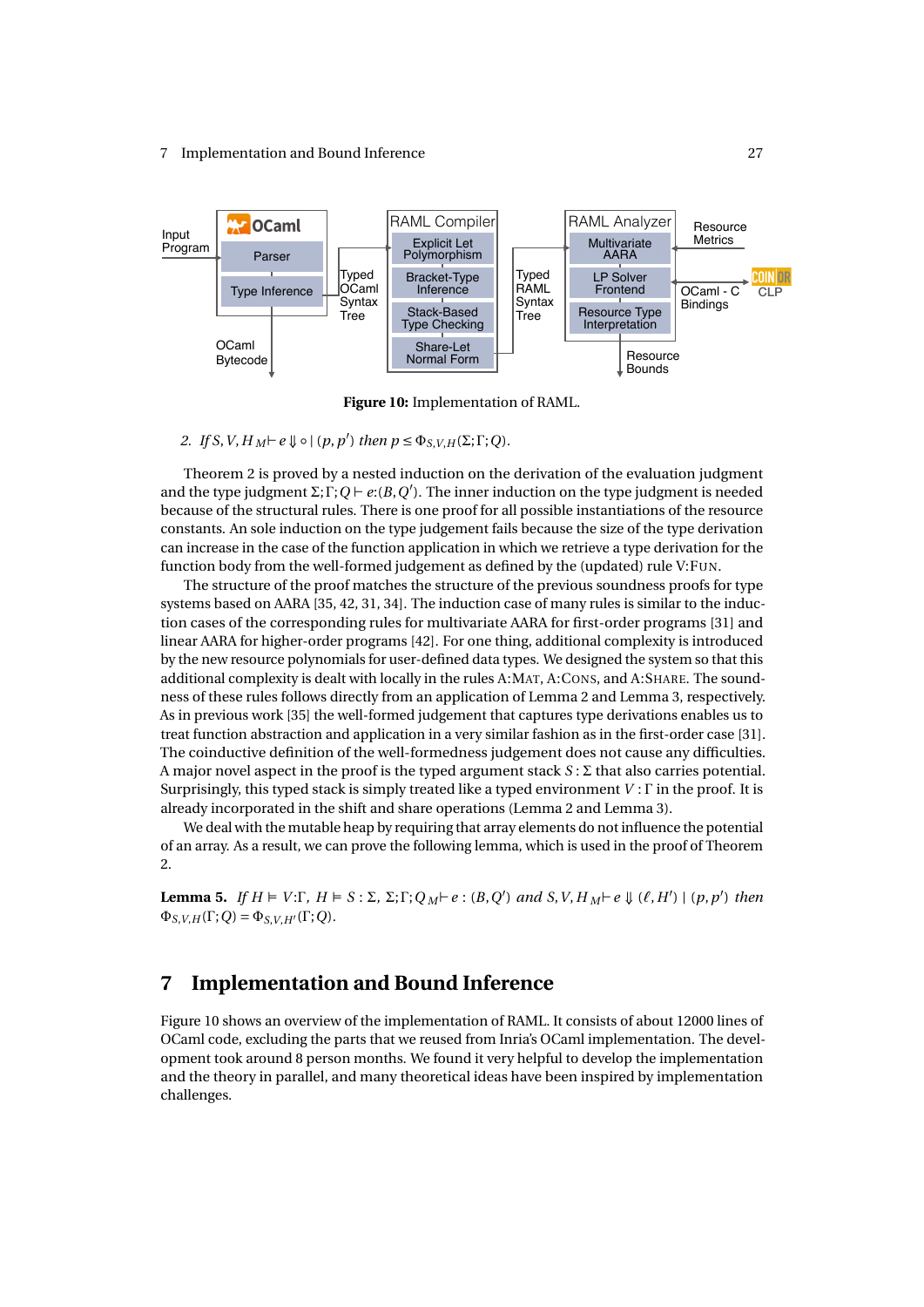We reuse the parser and type inference algorithm from OCaml 4.01 to derive a typed OCaml syntax tree from the source program. We then analyze the function applications to introduce bracket function types. To this end, we copy a lambda abstraction for every call site. We still have to implement a unification algorithm since functions, such as  $let g = fx$ , that are defined by partial application may be used at different call sites. Moreover, we have to deal with functions that are stored in references.

In the next step, we convert the typed OCaml syntax tree into a typed RAML syntax tree. Furthermore, we transform the program into share-let-normal form without changing the resource behavior. For this purpose, each syntactic form has a *free* flag that specifies whether it contributes to the cost of the original program. For example, all share forms that are introduced are *free*. We also insert eta expansions whenever they do not influence resource usage.

After this compilation phase, we perform the actual multivariate AARA on the program in share-let-normal form. Resource metrics can be easily specified by a user. We include a metric for heap cells, evaluation steps, and *ticks*. Ticks allows the user to flexibly specify the resource cost of programs by inserting tick commands Raml.tick(q) where q is a (possibly negative) floating-point number.

In principle, the actual bound inference works similarly as in previous AARA systems [35, 30]: First, we fix a maximal degree of the bounds and annotate all types in the derivation of the simple types with variables that correspond to type annotations for resource polynomials of that degree. Second, we generate a set of linear inequalities, which express the relationships between the added annotation variables as specified by the type rules. Third, we solve the inequalities with Coin-Or's fantastic LP solver CLP. A solution of the linear program corresponds to a type derivation in which the variables in the type annotations are instantiated according to the solution. The objective function contains the coefficients of the resource annotation of the program inputs to minimize the initial potential. Modern LP solvers provide support for iterative solving that allows us to express that minimization of higher-degree annotations should take priority.

The type system we use in the implementation significantly differs from the declarative version we describe in this article. For one thing, we have to use algorithmic versions of the type rules in the inference in which the non-syntax-directed rules are integrated into the syntaxdirected ones [31]. For another thing, we annotate function types not with a set of type annotations but with a function that returns an annotation for the result type if presented with an annotation of the return type. The annotations here are symbolic and the actual numbers are yet to be determined by the LP solver. Function annotations have the side effect of sending constraints to the LP solver. It would be possible to keep a constraint set for the respective function in memory and to send a copy with fresh variables to the LP solver at every call. However, it is more efficient to lazily trigger the constraint generation from the function body at every call site when the function is provided with a return annotation.

To make the resource analysis more expressive, we also allow resource-polymorphic recursion. This means that we need a type annotation in the recursive call that differs from the annotations in the argument and result types of the function. To infer such types we successively infer type annotations of higher degree. Details can be found in previous work [32].

For the most part, our constraints have the form of a so-called network (or network-flow) problem [53]. LP solvers can handle network problems very efficiently and in practice CLP solves the constraints RAML generates in linear time. Because our problem sizes are large, we can save memory and time by reducing the number of constraints that are generated during typing. A representative example of an optimization is that we try to reuse constraint names instead of producing constraints like *p* = *q*.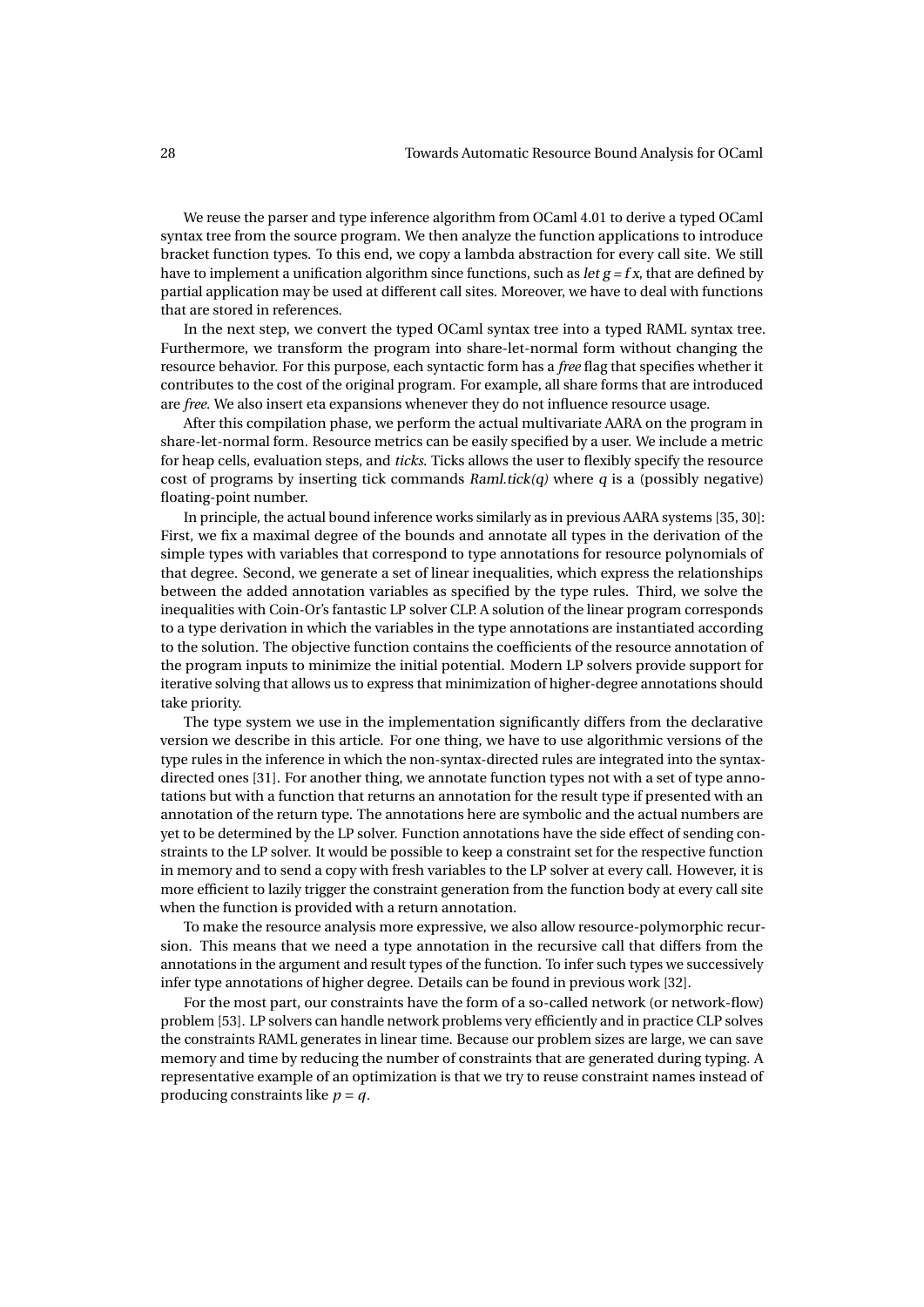#### 8 Experimental Evaluation 29

RAML provides two ways of analyzing a program. In *main mode* RAML derives a bound for evaluation cost of the main expression of the program, that is, the last expression in the top-level list of let bindings. In *module mode*, RAML derives a bound for every top-level let binding that has a function type.

Apart from the analysis itself, we also implemented the conversion of the derived resource polynomials into easily-understood polynomial bounds and a pretty printer for RAML types and expressions. Additionally, we implemented an efficient RAML interpreter that we use for debugging and to determine the quality of the bounds.

## **8 Experimental Evaluation**

The development of RAML was driven by an ongoing experimental evaluation with OCaml code. Our goal has been to ensure that the derived bounds are precise, that different programming styles are supported, that the analysis is efficient, and that existing code can be analyzed. In an experimental evaluation, we applied our automatic resource bound analysis to 411 functions and 6018 lines of code. The source code of RAML as well as all OCaml files used in the experiments are available online [29]. The website also provides an easy-to-use interactive web interface that can be used to experiment with RAML.

**Analyzed Code and Limitations.** The experiments have been performed with four sets of source code, extracted OCaml code from Coq specifications in CompCert [46], an OCaml tutorial [48], code from the OCaml standard library, and handwritten code. For the handwritten part, we mostly implemented classical textbook algorithms and use cases inspired from real-word applications. The textbook algorithms include algorithms for matrices, graph algorithms, search algorithms, and classic examples from amortized analysis such as functional queues and binary counters. The use cases include energy management in an autonomous mobile device and calling Amazon's Dynamo DB from OCaml (see Section 9).

OCaml is a complex programming language and RAML does not yet support all language features of OCaml. This includes modules, object-oriented features, record types, built-in equality, strings, nested patterns, and calls to native C functions. Therefore it is currently hard to apply RAML directly to existing OCaml code. However, the support of many of these additional features is not a theoretical limitation of the analysis. but rather caused by a lack of resources on the implementation side. If RAML can be applied to existing code then the results are very satisfactory. For instance, we applied RAML to OCaml's standard list library list.ml: RAML automatically derives evaluation-step bounds for 47 of the 51 top-level functions. All derived bounds are asymptotically tight. The 4 functions that cannot be bounded by RAML all use a variation of merge sort whose termination (and thus resource usage) depends on an arithmetic shift which is currently unsupported. The file list.ml consists of 428 lines of code and the analysis takes 3.2 s on a MacBook Pro.

Also note that our technique extends all previous works on AARA for strict, sequential evaluation. Thus we can handle all examples that have been previously evaluated. The quality of the derived bounds is identical to the previous ones and the efficiency of the analysis is improved.

RAML fails if the resource usage can only be bounded by a measure that depends on a semantic property of the program or a measure that depends on the difference of the sizes of two data structures. Loose bounds are often the result of inter-procedural dependencies. For instance, the worst-case behaviors of two functions *f* and *g* might be triggered by different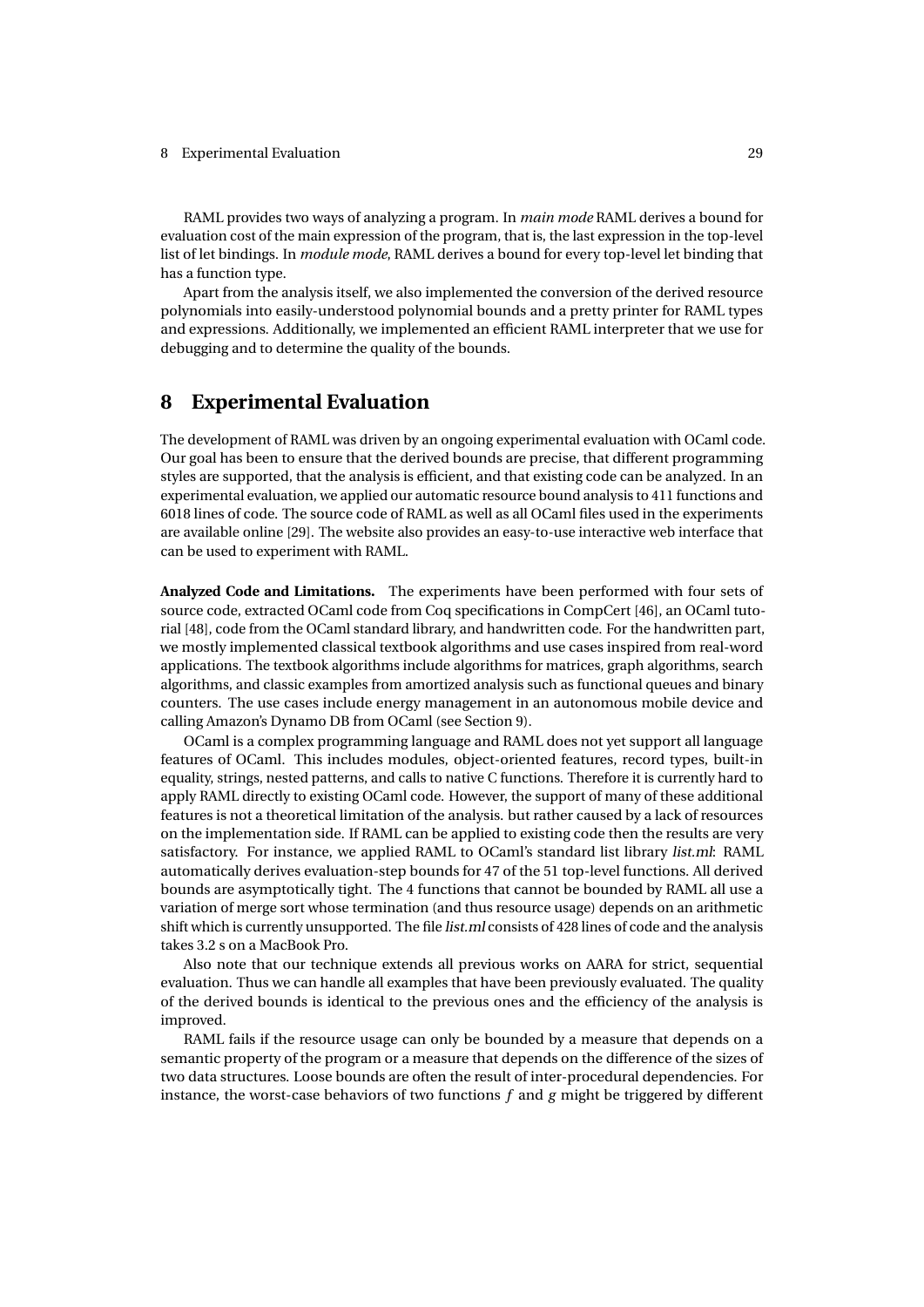```
let comp f x g = \text{fun } z \rightarrow f x (g z)let rec walk f xs =
  match xs with | | \rightarrow (fun z \rightarrow z)
    | x::ys \rightarrow match x with | Left _ \rightarrowfun y \rightarrow comp (walk f) ys (fun z \rightarrow x::z) y
        | Right l →
          let x' = Right (quicksort f 1) in
          fun y \rightarrow comp (walk f) ys (fun z \rightarrow x'::z) y
let rev_sort f l = walk f l []RAML output for rev_sort (after 0.68s run time):
10 + 23*K*M + 32*L*M + 20*L*M*Y + 13*L*M*Y^2
where
  M is the num. of ::-nodes of the 2nd comp. of the argument
  L is the fraction of Right-nodes in the ::-nodes of the 2nd component of the arg.
  Y is the maximal number of ::-nodes in the Right-nodes in the ::-nodes of the 2nd
        component of the argument
```
K is the fraction of Left-nodes in the ::-nodes of the 2nd component of the arg.

**Figure 11:** Modified challenge example from Avanzini et al. [9] and shortened output of the automatic bound analysis performed by RAML for the function rev\_sort. The derived bound is a tight bound on the number of evaluation steps in the big-step semantics if we do not take into account the cost of the higher-order argument f.

inputs. However, the analysis would add up the worst-case behaviors of both functions in a program such as f(a);g(a). Another reason for loose bounds is that a tight bound cannot be represented by a multivariate resource polynomial.

**Example Experiment.** To give an impression of the experiments we performed, Figure 11 contains the output of an analysis of a challenging function in RAML. The code is an adoption of an example that has been recently presented by Avanzini et al. [9] as a function that can not be handled by existing tools. To illustrate the challenges of resource analysis for higher-order programs, Avanzini et al. implemented a (somewhat contrived) reverse function rev for lists using higher-order functions. RAML automatically derives a tight linear bound on the number of evaluation steps used by rev.

To show more features of our analysis, we modified Avanzini et al.'s rev in Figure 11 by adding an additional argument f and a pattern match to the definition of the function walk. The resulting type of walk is

> $(\alpha \rightarrow \alpha \rightarrow \text{bool}) \rightarrow [(\beta * \alpha \text{ list}) \text{ either list}; (\beta * \alpha \text{ list}) \text{ either list}]$ → (*β*∗*α*list) either list

Like before the modification, walk is essentially the append\_reverse function for lists. However, we assume that the input lists contain nodes of the form Left a or Right  $b$  so that  $b$  is a list. During the reverse process of the first list in the argument, we sort each list that is contained in a Right-node using the standard implementation of quick sort (not given here). RAML derives the tight evaluation-step bound that is shown in Figure 11. Since the comparison function for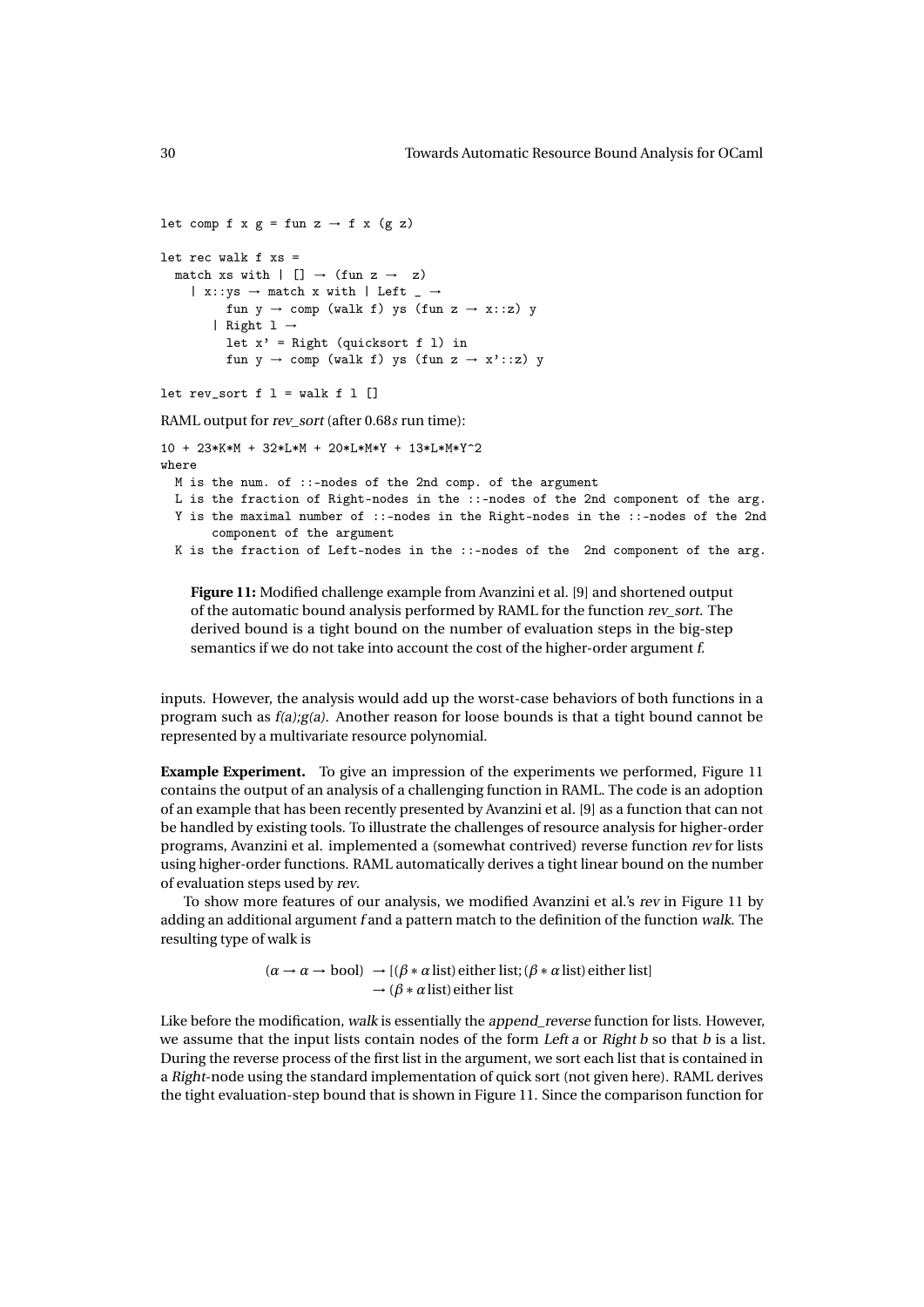|          |             | Metric #Funs LOC |          |          |    |     |    | Time #Const #Lin #Quad #Cubic #Poly #Fail |     |    | Asym.<br>Tight |
|----------|-------------|------------------|----------|----------|----|-----|----|-------------------------------------------|-----|----|----------------|
|          | steps       |                  | 243 3218 | 72.10s   | 16 | 130 | 60 | 28                                        | 239 |    | 225            |
|          | heap        |                  | 243 3218 | 70.36s   | 41 | 112 | 60 | 22                                        | 239 |    | 225            |
|          | <i>tick</i> |                  | 174 2144 | 64.68s   | 19 | 79  | 53 | 19                                        | 174 |    | 160            |
| CompCert | steps       | 164              | 2740     | 1300.91s | 32 | 99  |    |                                           | 138 | 26 | 137            |

**Table 1:** Overview of experimental results.

quicksort (argument  $f$ ) is not available, RAML assumes that it does not consume any resources during the analysis. If rev sort is applied to a concrete argument f then the analysis is repeated to derive a bound for this instance.

**CompCert Evaluation.** We also performed an evaluation with the OCaml code that is created by Coq's code extraction mechanism during the compilation of the verified CompCert compilers [46]. We sorted the files topologically from their dependency requirements, and analyzed 13 files from the top.  $\frac{1}{1}$  We could not process the files further down the dependency graph because they heavily relied on modules which we do not currently support. Using the evaluation-step metric, we analyzed 164 functions, 2740 LOC in 1300 seconds.

Figure 12 shows example functions from the CompCert code base. As an artifact from the Coq code extraction, CompCert uses two implementations of the reverse function for lists. The function rev is a naive quadratic implementation that uses append and the function rev' is an efficient tail-recursive linear implementation. RAML automatically derives precise evaluation step bounds for both functions. As a result, a Coq user who is inspecting the derived bounds for the extracted OCaml code is likely to spot performance problems resulting from the use of rev.

**Summary of Results.** Table 1 contains a compilation of the experimental results. The first 3 rows show the results for OCaml libraries, handwritten code, and the OCaml tutorial [48]. The last column shows the results for CompCert [46]. The column *LOC* contains the total number of lines of OCaml code that has been analyzed with the respective metric. Similarly, the column *Time* contains the total time of all analyses with this metric. The column *#Poly* contains the number of functions for which RAML automatically derived a bound. The columns *#Const*, *#Lin*, *#Quad*, and *#Cubic* show the number of derived bounds that are constant, linear, quadratic, and cubic. Finally, columns *#Fail* and *Asym.Tight* contain the number of examples for which RAML is unable to derive a bound and the number of bounds that are asymptotically tight, respectively. We also experimented with example inputs to determine the precision of the constant factors in the bounds. In general, the bounds are very precise and often match the actual worse-case behavior. However, we did not yet perform a systematic evaluation with automatically generated example inputs.

The reported numbers result from the analysis of 140 non-trivial functions that are (with a few exceptions) recursive and higher order. Appendix A contains a short description of every function that is part of the evaluation, along with its type, the run time of the analysis, and the derived bounds. The functions have been automatically analyzed using the *steps* metric that counts the number of evaluation steps and the *heap* metric that counts the number of allocated heap cells. Moreover, we have used the *tick* metric to add custom cost measures to some of the functions. These measures vary from program to program and include number of function calls,

 $<sup>1</sup>A$  list of analyzed files and functions is included in the TR.</sup>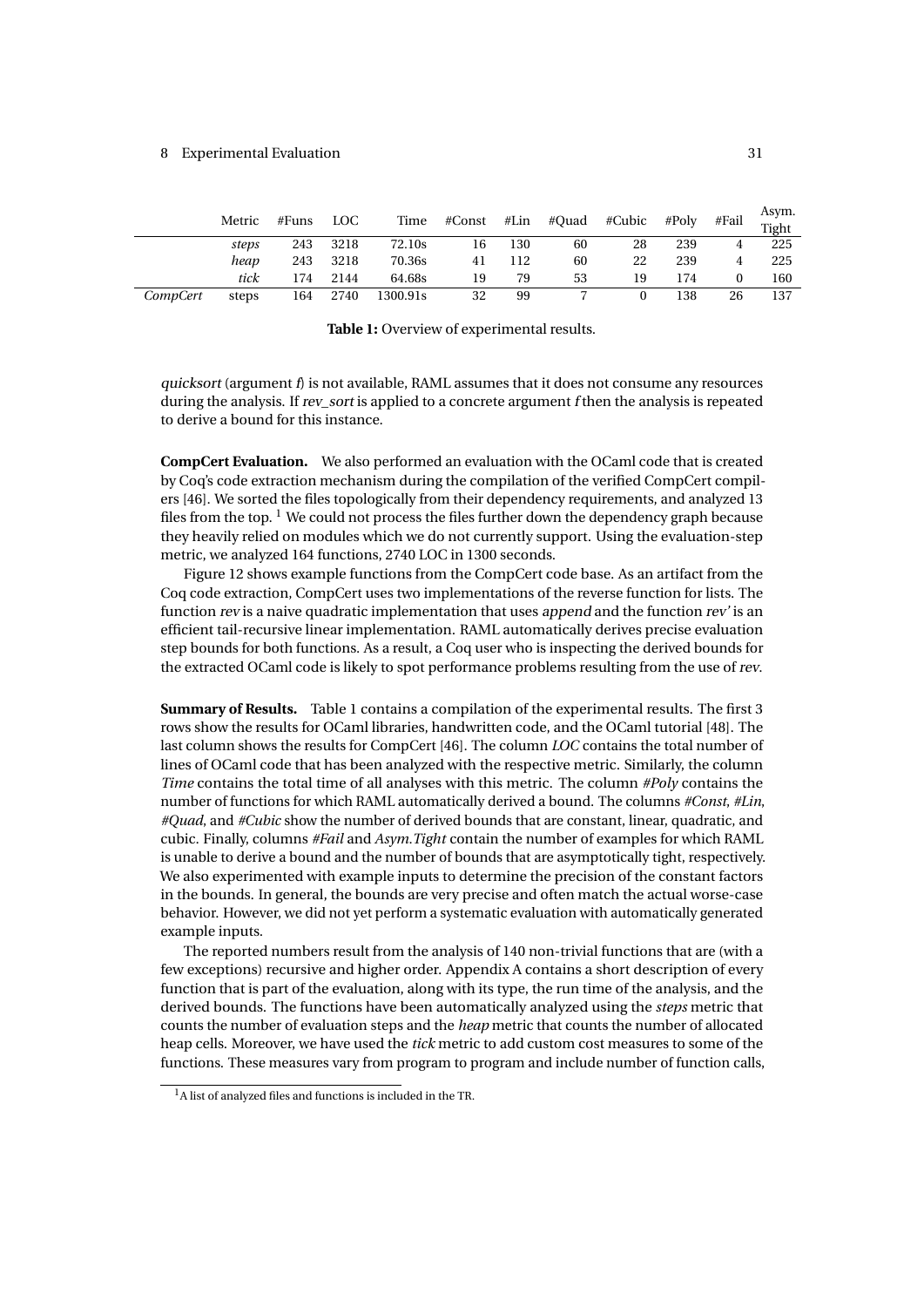```
let rec app l m =
  match l with
     | | | \rightarrow m
     | a :: 11 \rightarrow a :: (app 11 m)let rec rev = function \rightarrow| \Box \rightarrow \Box| x :: 1' \rightarrow app (rev 1') (x :: [])let rec rev_append 1 1' =match l with
     | | | \rightarrow 1'
     | a :: 10 \rightarrow \text{rev} append 10 (a :: 1')
let rev' l = rev append 1 []
```
RAML output for rev (0.1*s* run time; steps metric):  $3 + 9.5*M + 4.5*M^2$ 

RAML output for rev' (0.05*s* run time; steps metric):  $7 + 9*M$ 

**Figure 12:** Two implementations of rev from CompCert [46]. Both the derived bounds are tight, one is linear and the other is quadratic.

energy consumption, and amount of data sent to the cloud. Details can be found in the source code [29].

There are two main reasons for the difference between the runtime of the analysis per function for the CompCert code (7.9*s*) and the other evaluated code (0.29*s*). First, the CompCert code contains more complex data structures and we thus track more coefficients. Second, there is a larger percentage of functions for which we cannot derive a bound (15.8% vs. 1.6%). As a result, RAML looks for bounds of higher degree before giving up. Both leads to a larger number of constraints to solve for the LP solver. Finally, there are a few outlier functions that cause an unusually long analysis time. This is possibly due to a performance bug.

In general, the analysis is very efficient. RAML is slowing down if the analyzed program contains many variables or functions with many arguments. Another source of complexity is the maximal degree of polynomials in the search space. Depending on the complexity of the program, the analysis becomes unusable when searching for bounds with maximal degree 7−9. The efficiency could be improved by combining amortized resource analysis with data-flow analyses and heuristics that predict the parts of the input that cause higher-degree resource usage.

## **9 Case Study: Bounds for DynamoDB Queries**

Having integrated the analysis with Inria's OCaml compiler enables us to analyze and compile real programs. An interesting use case of our resource bound analysis is to infer worst-case bounds on DynamoDB queries. DynamoDB is a commercial NoSQL cloud database service, which is part of Amazon Web Services (AWS). Amazon charges DynamoDB users on a combination of number of queries, transmitted fields, and throughput. Since DynamoDB is a NoSQL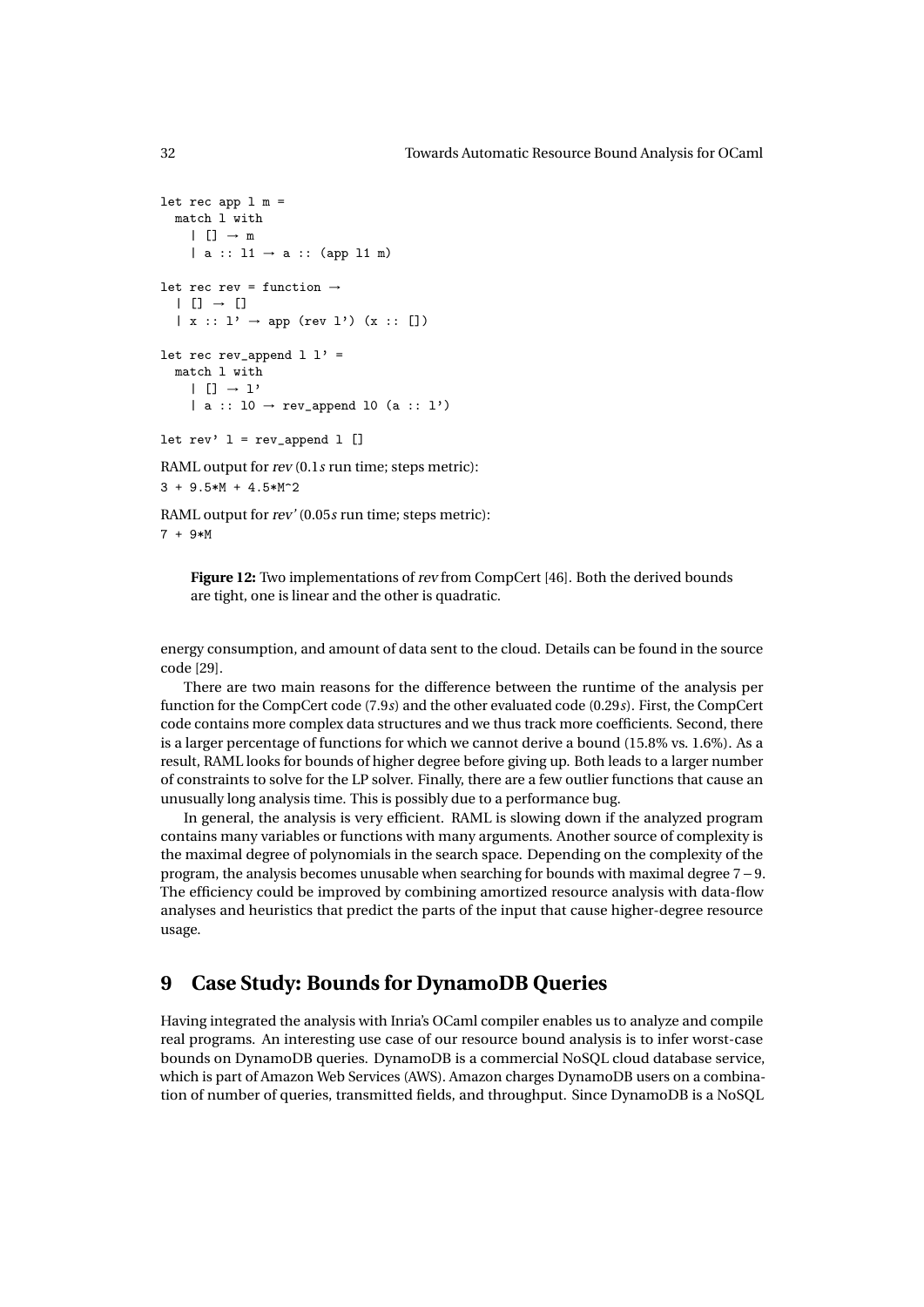service, it is often only possible to retrieve the whole table—which can be expensive for large data sets—or single entries that are identified by a key value. The DynamoDB API is available through the Opam package *aws*. We make the API available to the analysis by using tick functions that specify resource usage. Since the query cost for different tables can be different, we provide one function per action and table.

```
let db_query student_id course_id =
 Raml.tick(1.0); Awslib.get item ...
```
In the following, we describe the analysis of a specific OCaml application that uses a database that contains a large table that stores grades of students for different courses. Our first function computes the average grade of a student for a given list of courses.

```
let avge_grade student_id course_ids =
  let f acc cid =
    let (length,sum) = acc in
    let grade = match db_query student_id cid with
      | Some q \rightarrow q| None \rightarrow raise (Not_found (student_id,cid))
    in
    (length +. 1.0, sum +. grade)
  in
  let (length,sum) = fold 1 f (0.0,0.0) courseids insum /. length
```
In 0.03*s* RAML computes the tight bound  $1 \cdot m$  where *m* is the length of the argument course ids. We omit the standard definitions of functions like *foldl* and map. However, they are not built-in into our systems but the bounds are derived form first principles.

Next, we sort a given list of students based on the average grades in a given list of classes using quick sort. As a first approximation we use a comparison function that is based on average\_grade.

```
let geq sid1 sid2 cour\_ids =avge_grade sid1 cour_ids >= avge_grade sid2 cour_ids
```
This results in  $O(n^2m)$  database queries where  $n$  is the number of students and  $m$  is the number of courses. The reason is that there are  $O(n^2)$  comparisons during a run of quick sort. Since the resource usage of quick sort depends on the number of courses, we have to make the list of courses an explicit argument and cannot store it in the closure of the comparison function.

```
let rec partition gt acc l =match l with
    | | \rightarrow let (cs, bs, _) = acc in (cs, bs)| x: :xs \rightarrow let (cs,bs,aux) = acc inlet acc' = if gt x aux then (cs, x::bs, aux)else (x::cs,bs,aux)
      in partition gt acc' xs
let rec qsort gt aux l = match l with | [] \rightarrow []| x::xs -let ys, zs = partition (gt x) ([], [], aux) xs in
    append (qsort gt aux ys) (x::(qsort gt aux zs))
let sort_students s_ids c_ids = qsort geq c_ids s_ids
```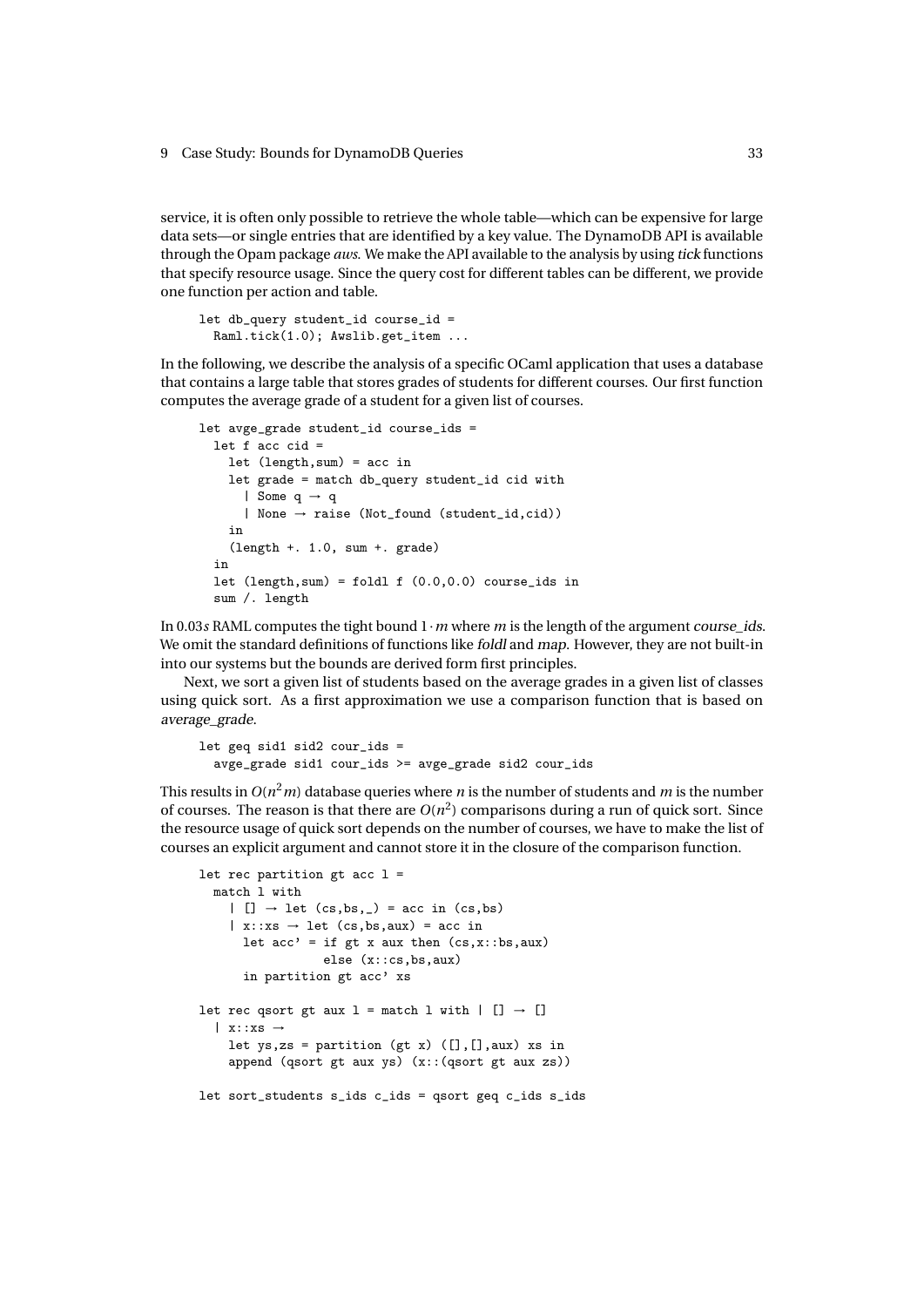In 0.31*s* RAML computes the tight bound *n* <sup>2</sup>*m* −*nm* for sort\_students where *n* is the length of the argument s ids and m is the length of the argument c ids. The negative factor arises from the translation of the resource polynomials to the standard basis.

Given the alarming cubic bound, we reimplement our sorting function using memoization. To this end we create a table that looks up and stores for each student and course the grade in the DynamoDB. We then replace the function db\_query with the function lookup.

```
let lookup sid cid table =
  let cid map = find (fun id \rightarrow id = sid) table in
  find (fun id \rightarrow id = cid) cid_map
```
For the resulting sorting function, RAML computes the tight bound *nm* in 0.87*s*.

## **10 Related Work**

Our work builds on past research on automatic amortized resource analysis (AARA). AARA has been introduced by Hofmann and Jost for a strict first-order functional language with built-in data types [35]. The technique has been applied to higher-order functional programs and user defined types [42], to derive stack-space bounds [16], to programs with lazy evaluation [51, 56], to object-oriented programs [36, 39], and to low-level code by integrating it with separation logic [8]. All the aforementioned amortized-analysis–based systems are limited to linear bounds. Hoffmann et al. [33, 30, 31] presented a multivariate AARA for a first-order language with built-in lists and binary trees. Hofmann and Moser [38] have proposed a generalization of this system in the context of (first-order) term rewrite systems. However, it is unclear how to automate this system. In this article, we introduce the first AARA that is able to automatically derive (multivariate) polynomial bounds that depend on user-defined inductive data structures. Our system is the only one that can derive polynomial bounds for higher-order functions. Even for linear bounds, our analysis is more expressive than existing systems for strict languages [42]. For instance, we can for the first time derive an evaluation-step bound for the curried append function for lists. Moreover, we integrated AARA for the first time with an existing industrialstrength compiler.

Type systems for inferring and verifying resource bounds have been extensively studied. Vasconcelos et al. [55, 54] described an automatic analysis system that is based on sized-types [40] and derives linear bounds for higher-order functional programs. Here we derive polynomial bounds.

Dal Lago et al. [44, 45] introduced linear dependent types to obtain a complete analysis system for the time complexity of the call-by-name and call-by-value lambda calculus. Crary and Weirich [20] presented a type system for specifying and certifying resource consumption. Danielsson [22] developed a library, based on dependent types and manual cost annotations, that can be used for complexity analyses of functional programs. The advantage of our technique is that it is fully automatic.

Classically, cost analyses are often based on deriving and solving recurrence relations. This approach was pioneered by Wegbreit [57] and is actively studied for imperative languages [3, 7, 25, 5]. These works are not concerned with higher-order functions and bounds do not depend on user-defined data structures.

Benzinger [11] has applied Wegbreit's method in an automatic complexity analysis for Nuprl terms. However, complexity information for higher-order functions has to be provided explicitly. Grobauer [26] reported a mechanism to automatically derive cost recurrences from DML programs using dependent types. Danner et al. [24, 23] propose an interesting technique to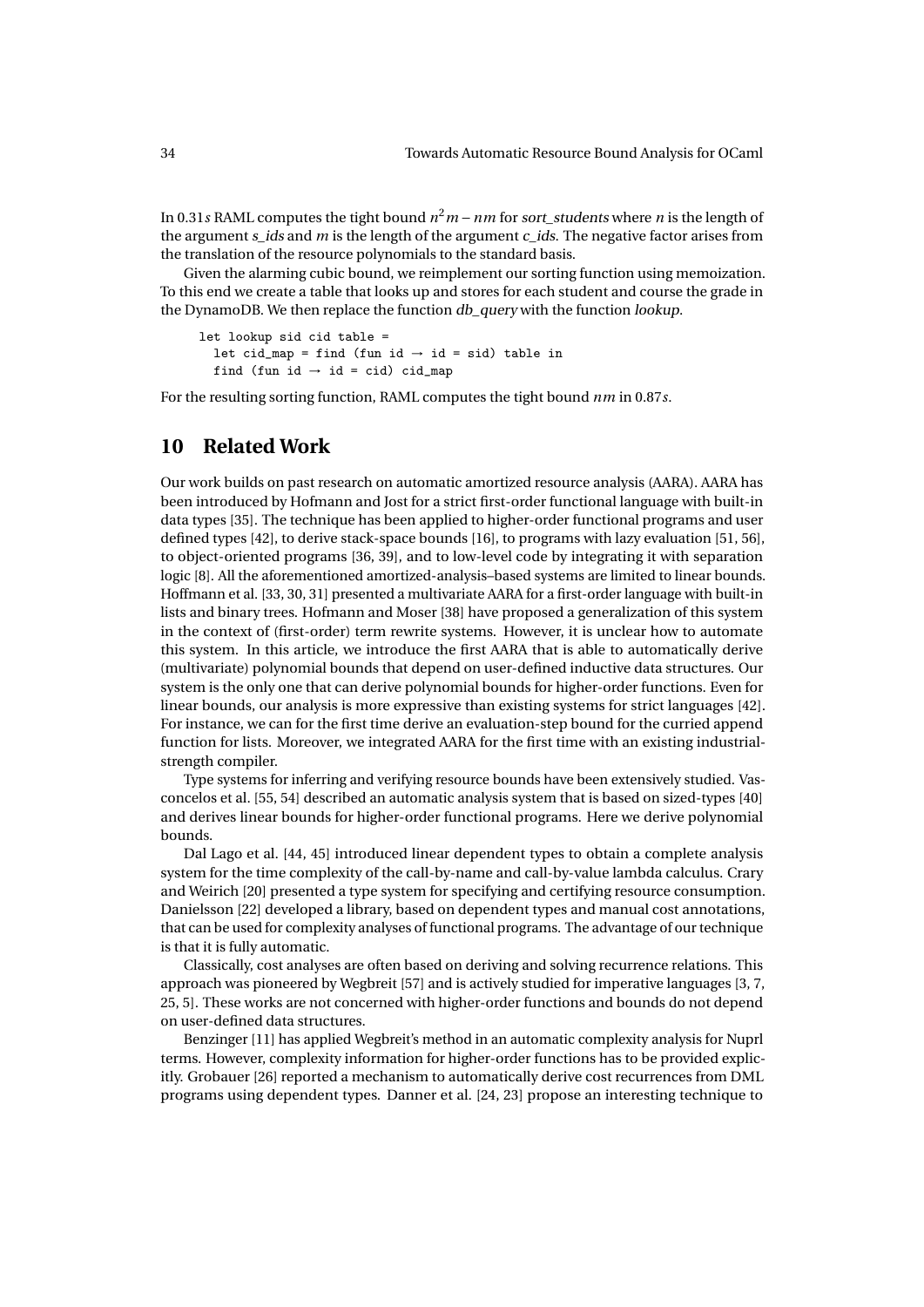#### References 35

derive higher-order recurrence relations from higher-order functional programs. Solving the recurrences is not discussed in these works and in contrast to our work they are not able to automatically infer closed-form bounds.

Abstract interpretation based approaches to resource analysis [27, 12, 58, 52, 18] focus on first-order integer programs with loops. Cicek et al. [19] study a type system for incremental complexity.

In an active area of research, techniques from term rewriting are applied to complexity analysis [10, 49, 15]; sometimes in combination with amortized analysis [37]. These techniques are usually restricted to first-order programs and time complexity. Recently, Avanzini et al. [9] proposed a complexity preserving defunctionaliztion to deal with higher-order programs. While the transformation is asymptotically complexity preserving, it is unclear whether this technique can derive bounds with precise constant factors.

Finally, there exists research that studies cost models to formally analyze parallel programs. Blelloch and Greiner [13] pioneered the cost measures work and depth. There are more advanced cost models that take into account caches and IO (see, e.g., Blelloch and Harper [14]), However, these works do not provide machine support for deriving static cost bounds.

## **11 Conclusion**

We have presented important first steps towards a practical automatic resource bound analysis system for OCaml. Our three main contributions are (1) a novel automatic resource analysis system that infers multivariate polynomial bounds that depend on size parameters of userdefined data structures, and (2) the first AARA that infers polynomial bounds for higher-order functions, and (3) the integration of automatic amortized resource analysis with the OCaml compiler.

As the title of this article indicates, there are many open problems left on the way to a resource analysis system for OCaml that can be used in every-day development. In the future, we plan to improve the bound analysis for programs with side-effects and exceptions. We will also work on mechanisms that allow user interaction for manually deriving bounds if the automation fails. Furthermore, we will work on taking into account garbage collection and the runtime system when deriving time and space bounds. Finally, we will investigate techniques to link the high-level bounds with hardware and the low-level code that is produced by the compiler. These open questions are certainly challenging but we now have the tools to further push the boundaries of practical quantitative software verification.

## **References**

- [1] E. Albert, P. Arenas, S. Genaim, M. Gómez-Zamalloa, and G. Puebla. Automatic Inference of Resource Consumption Bounds. In *Logic for Programming, Artificial Intelligence, and Reasoning, 18th Conference (LPAR'12)*, pages 1–11, 2012.
- [2] E. Albert, P. Arenas, S. Genaim, and G. Puebla. Closed-Form Upper Bounds in Static Cost Analysis. *Journal of Automated Reasoning*, pages 161–203, 2011.
- [3] E. Albert, P. Arenas, S. Genaim, G. Puebla, and D. Zanardini. Cost Analysis of Java Bytecode. In *16th Euro. Symp. on Prog. (ESOP'07)*, pages 157–172, 2007.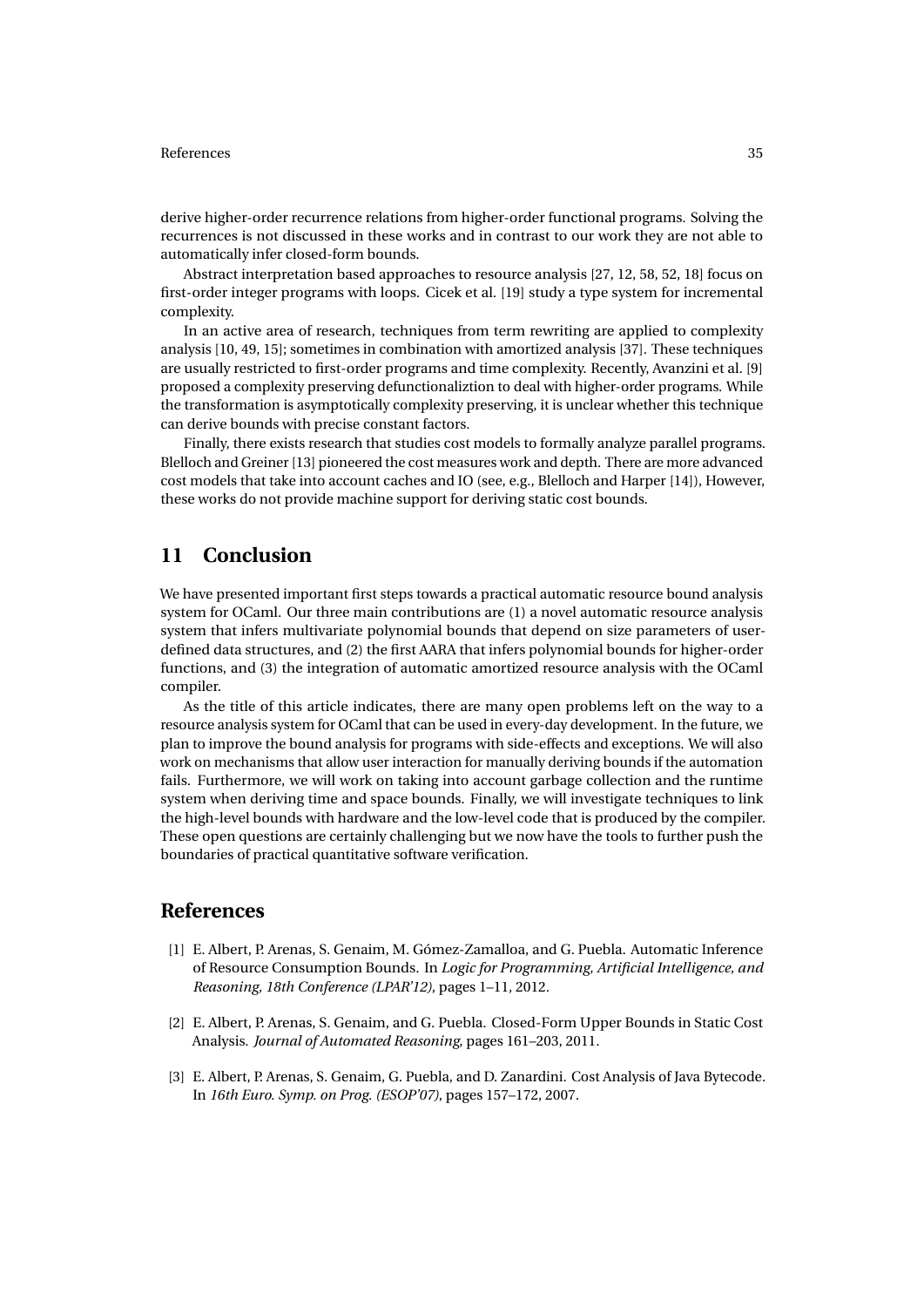- [4] E. Albert, P. Arenas, S. Genaim, G. Puebla, and D. Zanardini. Cost Analysis of Object-Oriented Bytecode Programs. *Theor. Comput. Sci.*, 413(1):142 – 159, 2012.
- [5] E. Albert, J. C. Fernández, and G. Román-Díez. Non-cumulative Resource Analysis. In *Tools and Algorithms for the Construction and Analysis of Systems - 21st International Conference, (TACAS'15)*, pages 85–100, 2015.
- [6] C. Alias, A. Darte, P. Feautrier, and L. Gonnord. Multi-dimensional Rankings, Program Termination, and Complexity Bounds of Flowchart Programs. In *17th Int. Static Analysis Symposium (SAS'10)*, pages 117–133, 2010.
- [7] D. E. Alonso-Blas and S. Genaim. On the limits of the classical approach to cost analysis. In *19th Int. Static Analysis Symp. (SAS'12)*, pages 405–421, 2012.
- [8] R. Atkey. Amortised Resource Analysis with Separation Logic. In *19th Euro. Symp. on Prog. (ESOP'10)*, pages 85–103, 2010.
- [9] M. Avanzini, U. D. Lago, and G. Moser. Analysing the Complexity of Functional Programs: Higher-Order Meets First-Order. In *29th Int. Conf. on Functional Programming (ICFP'15)*, 2012.
- [10] M. Avanzini and G. Moser. A Combination Framework for Complexity. In *24th International Conference on Rewriting Techniques and Applications (RTA'13)*, pages 55–70, 2013.
- [11] R. Benzinger. Automated Higher-Order Complexity Analysis. *Theor. Comput. Sci.*, 318(1- 2):79–103, 2004.
- [12] R. Blanc, T. A. Henzinger, T. Hottelier, and L. Kovács. ABC: Algebraic Bound Computation for Loops. In *Logic for Prog., AI., and Reasoning - 16th Int. Conf. (LPAR'10)*, pages 103–118, 2010.
- [13] G. E. Blelloch and J. Greiner. A Provable Time and Space Efficient Implementation of NESL. In *1st Int. Conf. on Funct. Prog. (ICFP'96)*, pages 213–225, 1996.
- [14] G. E. Blelloch and R. Harper. Cache and I/O Efficent Functional Algorithms. In *40th ACM Symp. on Principles Prog. Langs. (POPL'13)*, pages 39–50, 2013.
- [15] M. Brockschmidt, F. Emmes, S. Falke, C. Fuhs, and J. Giesl. Alternating Runtime and Size Complexity Analysis of Integer Programs. In *Tools and Alg. for the Constr. and Anal. of Systems - 20th Int. Conf. (TACAS'14)*, pages 140–155, 2014.
- [16] B. Campbell. Amortised Memory Analysis using the Depth of Data Structures. In *18th Euro. Symp. on Prog. (ESOP'09)*, pages 190–204, 2009.
- [17] Q. Carbonneaux, J. Hoffmann, and Z. Shao. Compositional Certified Resource Bounds. In *36th Conf. on Prog. Lang. Design and Impl. (PLDI'15)*, 2015.
- [18] P. Cerný, T. A. Henzinger, L. Kovács, A. Radhakrishna, and J. Zwirchmayr. Segment Abstraction for Worst-Case Execution Time Analysis. In *24th European Symposium on Programming (ESOP'15)*, pages 105–131, 2015.
- [19] E. Çiçek, D. Garg, and U. A. Acar. Refinement Types for Incremental Computational Complexity. In *24th European Symposium on Programming (ESOP'15)*, pages 406–431, 2015.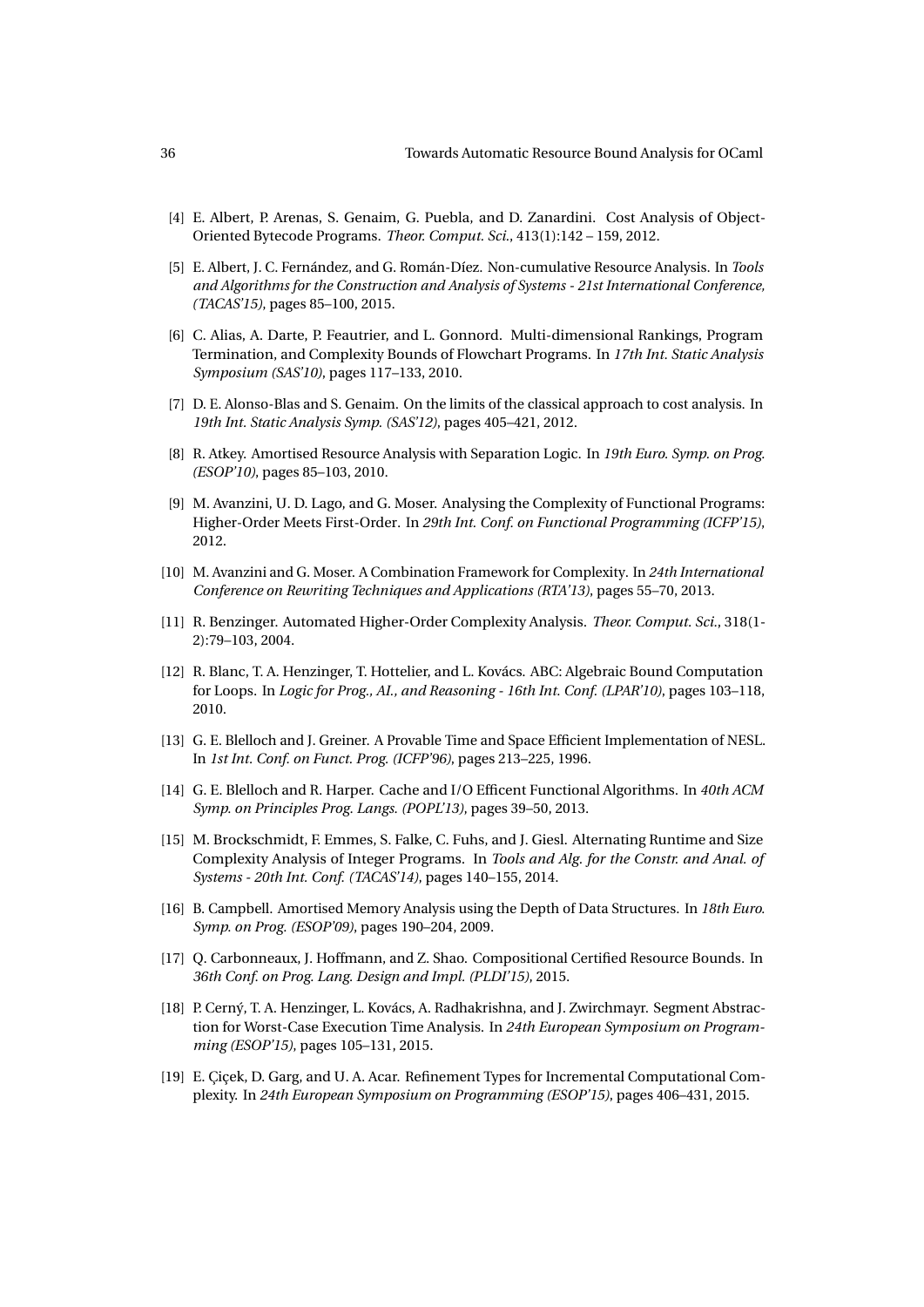#### References 37 and 37 and 37 and 37 and 37 and 37 and 37 and 37 and 37 and 37 and 37 and 37 and 37 and 37 and 37

- [20] K. Crary and S. Weirich. Resource Bound Certification. In *27th ACM Symp. on Principles of Prog. Langs. (POPL'00)*, pages 184–198, 2000.
- [21] S. A. Crosby and D. S. Wallach. Denial of service via algorithmic complexity attacks. In *12th USENIX Security Symposium (USENIX'12)*, 2003.
- [22] N. A. Danielsson. Lightweight Semiformal Time Complexity Analysis for Purely Functional Data Structures. In *35th ACM Symp. on Principles Prog. Langs. (POPL'08)*, pages 133–144, 2008.
- [23] N. Danner, D. R. Licata, and R. Ramyaa. Denotational Cost Semantics for Functional Languages with Inductive Types. In *29th Int. Conf. on Functional Programming (ICFP'15)*, 2012.
- [24] N. Danner, J. Paykin, and J. S. Royer. A Static Cost Analysis for a Higher-Order Language. In *7th Workshop on Prog. Languages Meets Prog. Verification (PLPV'13)*, pages 25–34, 2013.
- [25] A. Flores-Montoya and R. Hähnle. Resource Analysis of Complex Programs with Cost Equations. In *Programming Languages and Systems - 12th Asian Symposiu (APLAS'14)*, pages 275–295, 2014.
- [26] B. Grobauer. Cost Recurrences for DML Programs. In *6th Int. Conf. on Funct. Prog. (ICFP'01)*, pages 253–264, 2001.
- [27] S. Gulwani, K. K. Mehra, and T. M. Chilimbi. SPEED: Precise and Efficient Static Estimation of Program Computational Complexity. In *36th ACM Symp. on Principles of Prog. Langs. (POPL'09)*, pages 127–139, 2009.
- [28] J. Hoffmann. *Types with Potential: Polynomial Resource Bounds via Automatic Amortized Analysis*. PhD thesis, Ludwig-Maximilians-Universität München, 2011.
- [29] J. Hoffmann. RAML Web Site. http://raml.co, 2015.
- [30] J. Hoffmann, K. Aehlig, and M. Hofmann. Multivariate Amortized Resource Analysis. In *38th ACM Symp. on Principles of Prog. Langs. (POPL'11)*, 2011.
- [31] J. Hoffmann, K. Aehlig, and M. Hofmann. Multivariate Amortized Resource Analysis. *ACM Trans. Program. Lang. Syst.*, 2012.
- [32] J. Hoffmann and M. Hofmann. Amortized Resource Analysis with Polymorphic Recursion and Partial Big-Step Operational Semantics. In *Prog. Langs. and Systems - 8th Asian Symposium (APLAS'10)*, 2010.
- [33] J. Hoffmann and M. Hofmann. Amortized Resource Analysis with Polynomial Potential. In *19th Euro. Symp. on Prog. (ESOP'10)*, 2010.
- [34] J. Hoffmann and Z. Shao. Type-Based Amortized Resource Analysis with Integers and Arrays. In *12th International Symposium on Functional and Logic Programming (FLOPS'14)*, 2014.
- [35] M. Hofmann and S. Jost. Static Prediction of Heap Space Usage for First-Order Functional Programs. In *30th ACM Symp. on Principles of Prog. Langs. (POPL'03)*, pages 185–197, 2003.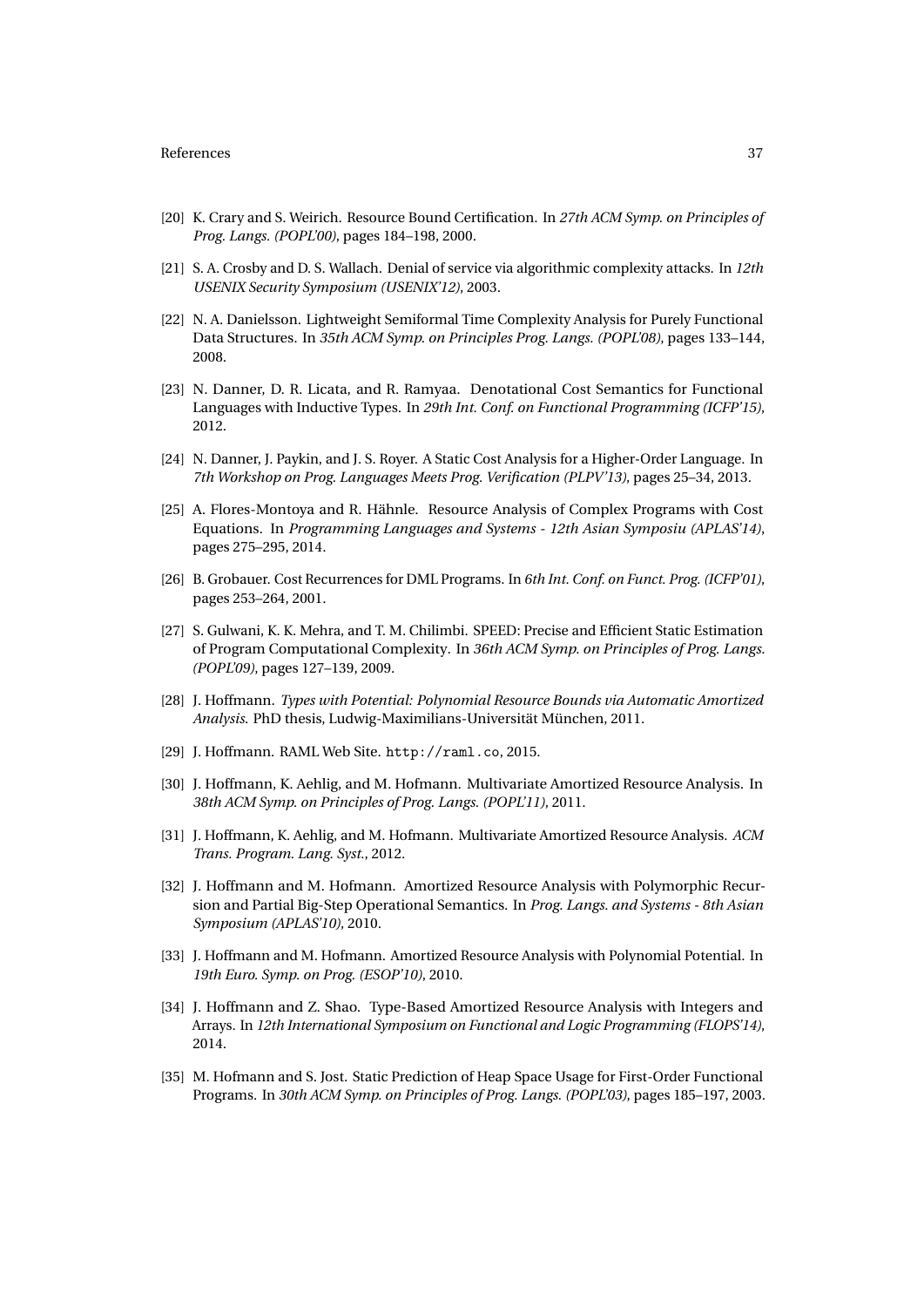- [36] M. Hofmann and S. Jost. Type-Based Amortised Heap-Space Analysis. In *15th Euro. Symp. on Prog. (ESOP'06)*, pages 22–37, 2006.
- [37] M. Hofmann and G. Moser. Amortised Resource Analysis and Typed Polynomial Interpretations. In *Rewriting and Typed Lambda Calculi (RTA-TLCA;14)*, pages 272–286, 2014.
- [38] M. Hofmann and G. Moser. Multivariate Amortised Resource Analysis for Term Rewrite Systems. In *13th International Conference on Typed Lambda Calculi and Applications (TLCA'15)*, pages 241–256, 2015.
- [39] M. Hofmann and D. Rodriguez. Automatic Type Inference for Amortised Heap-Space Analysis. In *22nd Euro. Symp. on Prog. (ESOP'13)*, pages 593–613, 2013.
- [40] J. Hughes, L. Pareto, and A. Sabry. Proving the Correctness of Reactive Systems Using Sized Types. In *23th ACM Symp. on Principles of Prog. Langs. (POPL'96)*, pages 410–423, 1996.
- [41] G. Jin, L. Song, X. Shi, J. Scherpelz, and S. Lu. Understanding and Detecting Real-World Performance Bugs. In *Conference on Programming Language Design and Implementation PLDI'12*, pages 77–88, 2012.
- [42] S. Jost, K. Hammond, H.-W. Loidl, and M. Hofmann. Static Determination of Quantitative Resource Usage for Higher-Order Programs. In *37th ACM Symp. on Principles of Prog. Langs. (POPL'10)*, pages 223–236, 2010.
- [43] P. C. Kocher. Timing Attacks on Implementations of Diffie-Hellman, RSA, DSS, and Other Systems. In *Advances in Cryptology - 16th Annual International Cryptology Conference (CRYPTO'96)*, pages 104–113, 1996.
- [44] U. D. Lago and M. Gaboardi. Linear Dependent Types and Relative Completeness. In *26th IEEE Symp. on Logic in Computer Science (LICS'11)*, pages 133–142, 2011.
- [45] U. D. Lago and B. Petit. The Geometry of Types. In *40th ACM Symp. on Principles Prog. Langs. (POPL'13)*, pages 167–178, 2013.
- [46] X. Leroy. Formal Verification of a Realistic Compiler. *Communications of the ACM*, 52(7):107– 115, 2009.
- [47] X. Leroy, D. Doligez, A. Frisch, J. Garrigue, D. Rémy, and J. Vouillon. The OCaml system release 4.02. Technical report, Institut National de Recherche en Informatique et en Automatique, 2014. http://caml.inria.fr/distrib/ocaml-4.02/ocaml-4.02-refman.pdf.
- [48] V. Nicollet. 99 problems (solved) in ocaml. https://ocaml.org/learn/tutorials/ 99problems.html.
- [49] L. Noschinski, F. Emmes, and J. Giesl. Analyzing Innermost Runtime Complexity of Term Rewriting by Dependency Pairs. *J. Autom. Reasoning*, 51(1):27–56, 2013.
- [50] O. Olivo, I. Dillig, and C. Lin. Static Detection of Asymptotic Performance Bugs in Collection Traversals. In *Conference on Programming Language Design and Implementation (PLDI'15)*, pages 369–378, 2015.
- [51] H. R. Simões, P. B. Vasconcelos, M. Florido, S. Jost, and K. Hammond. Automatic Amortised Analysis of Dynamic Memory Allocation for Lazy Functional Programs. In *17th Int. Conf. on Funct. Prog. (ICFP'12)*, pages 165–176, 2012.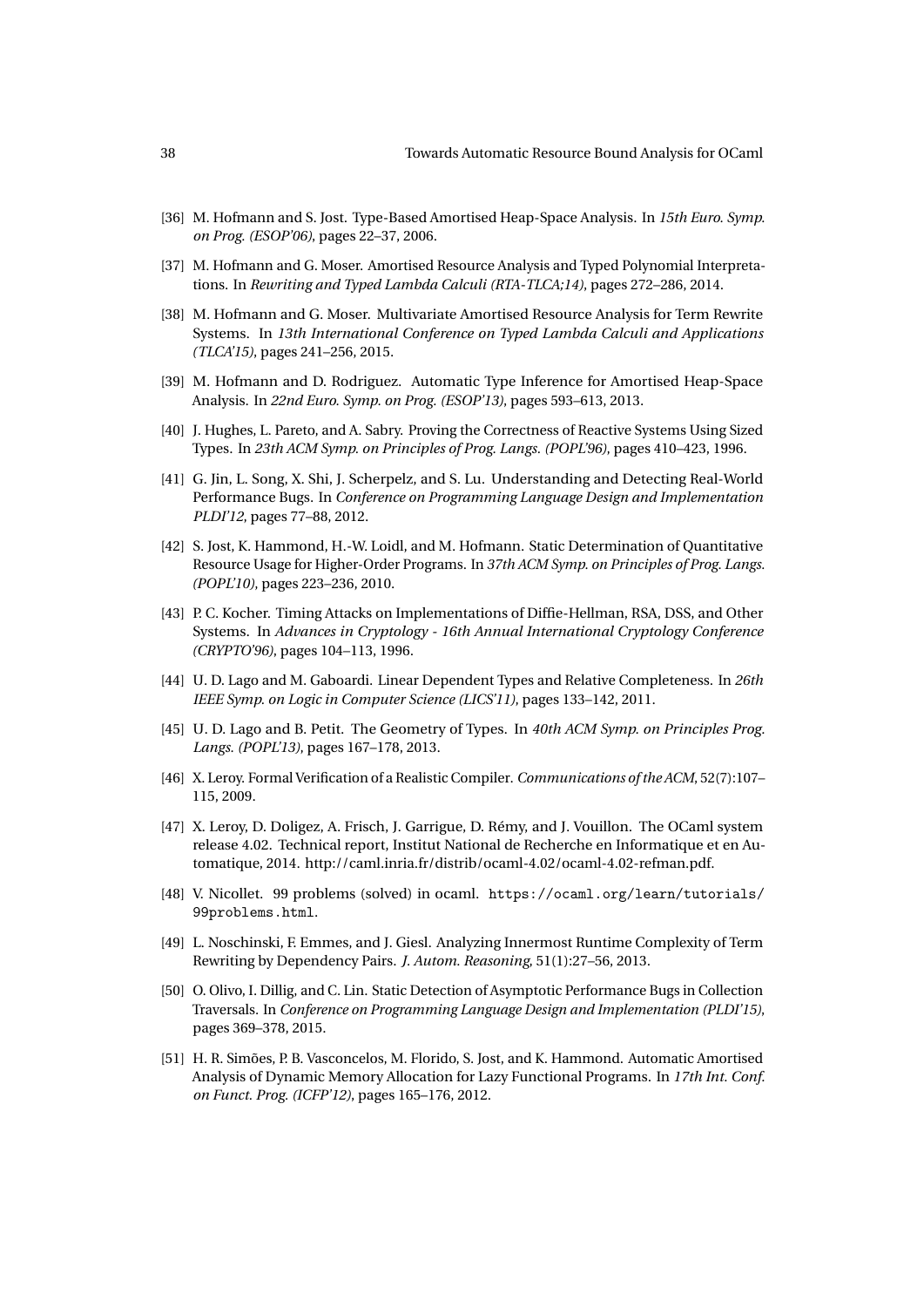#### References 39

- [52] M. Sinn, F. Zuleger, and H. Veith. A Simple and Scalable Approach to Bound Analysis and Amortized Complexity Analysis. In *Computer Aided Verification - 26th Int. Conf. (CAV'14)*, page 743–759, 2014.
- [53] R. J. Vanderbei. *Linear Programming: Foundations and Extensions*. Springer US, 2001.
- [54] P. Vasconcelos. *Space Cost Analysis Using Sized Types*. PhD thesis, School of Computer Science, University of St Andrews, 2008.
- [55] P. B. Vasconcelos and K. Hammond. Inferring Costs for Recursive, Polymorphic and Higher-Order Functional Programs. In *Int. Workshop on Impl. of Funct. Langs. (IFL'03)*, pages 86–101. Springer-Verlag LNCS, 2003.
- [56] P. B. Vasconcelos, S. Jost, M. Florido, and K. Hammond. Type-Based Allocation Analysis for Co-recursion in Lazy Functional Languages. In *24th European Symposium on Programming (ESOP'15)*, pages 787–811, 2015.
- [57] B. Wegbreit. Mechanical Program Analysis. *Commun. ACM*, 18(9):528–539, 1975.
- [58] F. Zuleger, M. Sinn, S. Gulwani, and H. Veith. Bound Analysis of Imperative Programs with the Size-change Abstraction. In *18th Int. Static Analysis Symp. (SAS'11)*, pages 280–297, 2011.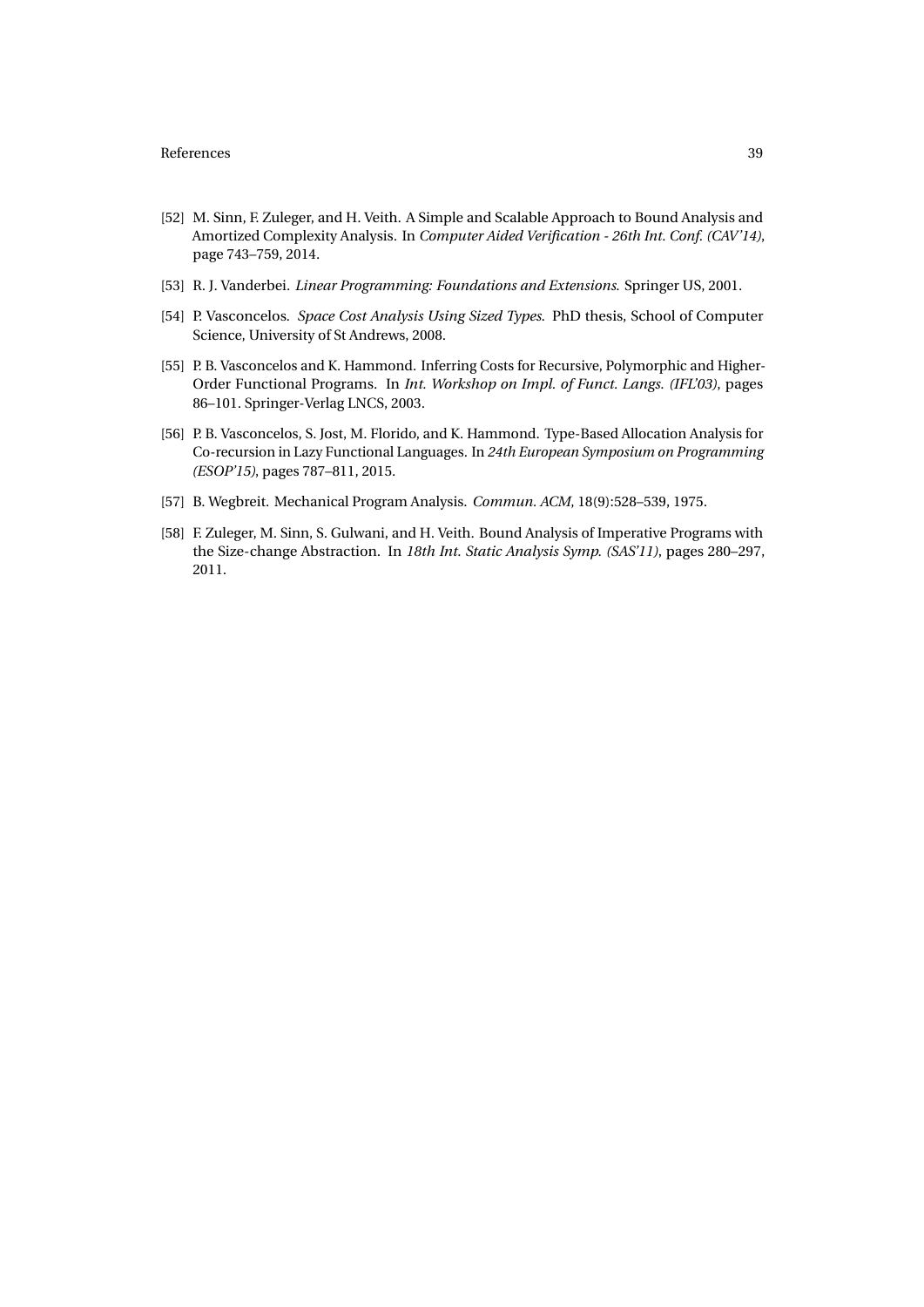# **A.1 Analyzed Functions**

| Name                     | <b>Type</b>                                                                               | <b>LOC</b>     | <b>Description</b>                            |
|--------------------------|-------------------------------------------------------------------------------------------|----------------|-----------------------------------------------|
|                          | File: WorkingWithLists.raml (99 Problems in OCaml)                                        |                |                                               |
| last                     | a list $\rightarrow$ 'a option                                                            | 8              | returns the last element of list              |
| lastTwo                  | a list -> $('a * 'a)$ option                                                              | 10             | returns last two elements of list             |
| at                       | $int \rightarrow 'a$ list $\rightarrow 'a$ option                                         | $\overline{7}$ | outputs element at a particular location      |
| natAt                    | nat -> 'a list -> 'a option                                                               | 5              | at implemented using natural numbers          |
|                          |                                                                                           |                | defined inductively                           |
| length                   | a list $\rightarrow$ int                                                                  | 5              | returns length of list                        |
| rev                      | $a$ list $\rightarrow$ 'a list                                                            | 6              | reverses the list                             |
| eqList                   | $a$ list -> ' $a$ list -> bool                                                            | 13             | checks equality of two lists                  |
| isPalindrome             | a list -> bool                                                                            | 2              | checks if list is a palindrome                |
| flatten                  | a node list -> 'a list                                                                    | 8              | flattens a tree into a list                   |
| compress                 | a list -> 'a list                                                                         | 10             | deletes successive duplicates                 |
| pack                     | a list -> 'a list list                                                                    | 16             | packs successive duplicates into an in-       |
|                          |                                                                                           |                | ner list                                      |
| encode                   | a list -> (int $*$ 'a) list                                                               | 15             | run-length encoding of list                   |
| decode                   | $(int * 'a)$ list -> 'a list                                                              | 17             | decodes a run-length encoding of list         |
| duplicate                | a list -> 'a list                                                                         | $\overline{4}$ | duplicates each element of list               |
| replicate                | a list $\rightarrow$ int $\rightarrow$ 'a list                                            | 15             | replicates each element of list n times       |
| drop                     | a list $\rightarrow$ int $\rightarrow$ 'a list                                            | 7              | drops every n-th element                      |
| split                    | a list -> int -> 'a list * 'a list                                                        | 10             | splits list into two lists                    |
| slice                    | a list $\rightarrow$ int $\rightarrow$ int $\rightarrow$ 'a list                          | 15             | extracts a slice from list                    |
| concat                   | a list -> 'a list -> 'a list                                                              | $\overline{4}$ | concatenates two lists                        |
| rotate                   | $a$ list $\rightarrow$ int $\rightarrow$ 'a list                                          | 8              | rotates a list by n positions                 |
| removeAt                 | a list $\rightarrow$ int $\rightarrow$ 'a list                                            | $\overline{4}$ | removes a list at n-th position               |
| insertAt                 | a list -> int -> 'a -> 'a list                                                            | $\overline{4}$ | inserts an element at n-th position           |
| constructList            | $int \rightarrow int \rightarrow 'a$ list                                                 | $\overline{7}$ | constructs a list from 1st to 2nd element     |
| random                   | $int \rightarrow int$                                                                     | $\mathbf 1$    | generates a random number                     |
| min                      | $int$ -> $int$ -> $int$                                                                   | $\overline{4}$ | returns min of two integers                   |
| randSelect               | $a$ list $\rightarrow$ int $\rightarrow$ 'a list                                          | 21             | generates a random permutation of list        |
| lottoSelect              | $int \rightarrow int \rightarrow int$ list                                                | $\bf{l}$       | randSelect<br>with<br>con-                    |
|                          |                                                                                           |                | composes<br>structList                        |
| snd                      | $a * 'b \rightarrow 'b$                                                                   | 4              | returns second element of a product           |
| fst                      | $a * 'b \rightarrow 'a$                                                                   | $\overline{4}$ | returns first element of a product            |
| map                      | $(a \rightarrow b) \rightarrow 'a$ list $\rightarrow 'b$ list                             | $\overline{4}$ | applies f to every element of list            |
| insert                   | $(a \rightarrow a \rightarrow int) \rightarrow a \rightarrow a$ list $\rightarrow a$ list | $\overline{4}$ | sort helper                                   |
| sort                     | $(a \rightarrow a \rightarrow int) \rightarrow 'a$ list $\rightarrow 'a$ list             | 4              | sorts list according to compare function      |
| compare                  | $int$ -> $int$ -> $int$                                                                   | 5              | compares two integers                         |
| lengthSort               | a list list -> 'a list list                                                               | $\overline{4}$ | sorts list of lists according to size of list |
| File: LogicAndCodes.raml |                                                                                           |                |                                               |
| eval <sub>2</sub>        | $int$ -> $bool$ -> $int$ -> $bool$ -> $bool$ -> $bool$                                    | $\overline{7}$ | table2 helper                                 |
| table2                   | $int \rightarrow int \rightarrow boolExpr \rightarrow (bool * bool *$                     | 12             | constructs truth table of expression          |
|                          | bool) list                                                                                |                |                                               |
| assoc                    | $int$ -> $(int * 'a)$ $list$ -> $'a$                                                      | 8              | returns element of list corresponding to      |
|                          |                                                                                           |                | key                                           |
| eval                     | (int * bool) list -> boolExpr -> bool                                                     | 13             | evaluates a boolean expression                |
| tableMake                | $(int * bool)$ list -> int list -> boolExpr -><br>((int * bool) list * bool) list         | 20             |                                               |
| File: echelon_form.raml  |                                                                                           |                |                                               |
| size                     | $a$ list $\rightarrow$ int                                                                | 4              | returns size of list                          |
| getElem                  | a list $\rightarrow$ int $\rightarrow$ 'a                                                 | 6              | returns i-th element of list                  |
| get2Elems                | a list -> 'b list -> int -> 'a * 'b                                                       | 9              | returns i-th element of 2 lists               |
| subtract_row_helper      | float list -> float list -> float -> float list                                           | 8              | echelon helper                                |
| subtract_row             | float list -> float list -> int -> float list                                             | $\overline{4}$ | echelon helper                                |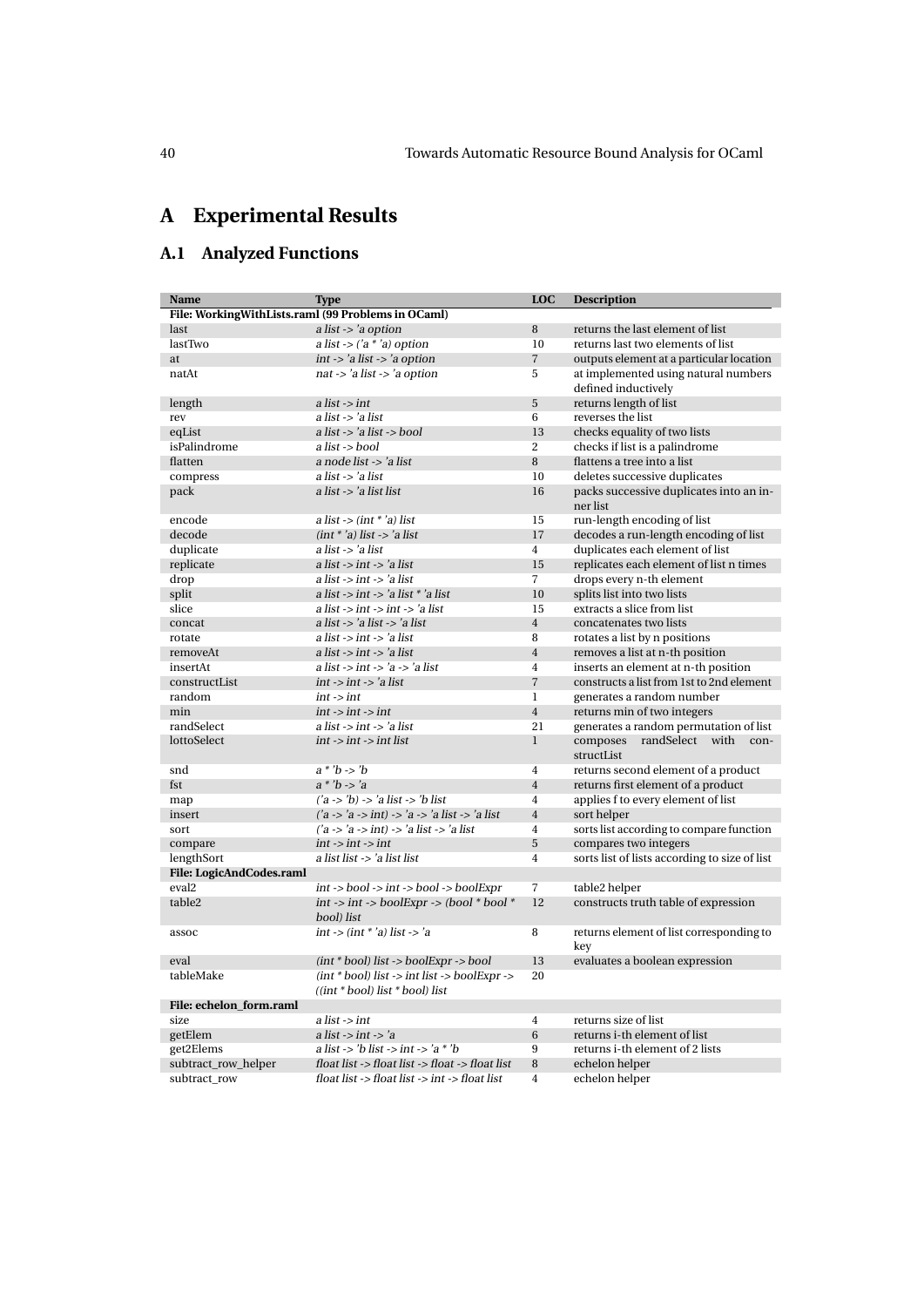| subtract_helper        | float list list -> float list -> int -> float list                                   | $\overline{4}$ | echelon helper                               |
|------------------------|--------------------------------------------------------------------------------------|----------------|----------------------------------------------|
|                        | list                                                                                 |                |                                              |
| concat                 | $a$ list -> ' $a$ list -> ' $a$ list                                                 | 4              | concatenates two lists                       |
| tail                   | a list $\rightarrow$ int $\rightarrow$ 'a list                                       | 6              | returns the list excluding the first i ele-  |
|                        |                                                                                      |                | ments                                        |
| hd_helper              | a list -> int -> 'a list -> 'a list                                                  | 6              | echelon helper                               |
| reverse_helper         | a list -> 'a list -> 'a list                                                         | $\overline{4}$ | echelon helper                               |
| reverse                | a list -> 'a list                                                                    | 6              | reverses a list                              |
| head                   | a list $\rightarrow$ int $\rightarrow$ 'a list                                       | 14             | returns the first i elements of list         |
| split_helper           | a list -> int -> int -> 'a list * 'a list                                            | 6              | echelon helper                               |
| split                  | a list -> int -> 'a list * 'a list                                                   | 8              | splits the list at i-th position and returns |
|                        |                                                                                      |                | the two lists                                |
| subtract               | float list list $\rightarrow$ int $\rightarrow$ float list list                      | 3              | subtract a row                               |
| echelon_helper         | float list list -> int -> 'a list -> float list                                      | 3              | echelon helper                               |
|                        | list                                                                                 |                |                                              |
| echelon_form           | float list list -> float list list                                                   | 102            | takes a matrix with m rows and n             |
|                        |                                                                                      |                | columns and reduces it to an upper tri-      |
|                        |                                                                                      |                | angular matrix                               |
| File: matrix.raml      |                                                                                      |                |                                              |
| check lists            | a list list $\rightarrow$ int $\rightarrow$ bool                                     | 7              | matrix helper                                |
| check_mat              | $int$ -> $int$ -> $\prime$ a list list -> bool                                       | $\overline{4}$ | matrix helper                                |
| check matrix           | $int * int * 'a list list - > bool$                                                  | 3              | matrix helper                                |
|                        | $int$ -> $int$ -> $\prime$ a list list -> $int$ * $int$ * $\prime$ a list            | 5              | matrix helper                                |
| construct_matrix       |                                                                                      |                |                                              |
|                        | list                                                                                 |                |                                              |
| getElemMatrix          | $a * 'b * 'c$ list list $\rightarrow int \rightarrow int \rightarrow 'c$             | 4              | returns (i,j)-th element of matrix mat       |
| op                     | $int \rightarrow int \rightarrow int \rightarrow int$                                | $\overline{4}$ | matrix helper                                |
| rec_list               | $int$ list -> $int$ list -> $int$ -> $int$ list                                      | 7              | matrix helper                                |
| rec_mat                | $int$ list list $\rightarrow$ int list list $\rightarrow$ int $\rightarrow$ int list | $\overline{7}$ | matrix helper                                |
|                        | list                                                                                 |                |                                              |
| check_sanity           | $int * int * 'a list list - > int * int * 'b list list$                              | 5              | matrix helper                                |
|                        | -> bool                                                                              |                |                                              |
| plus                   | $int * int * int list list - > int * int * int list$                                 | 49             | adds two matrices m1 and m2                  |
|                        | $list - > int * int * int list list$                                                 |                |                                              |
| minus                  | $int * int * int list list - > int * int * int list$                                 | 49             | subtracts two matrices m1 and m2             |
|                        | $list - > int * int * int list list$                                                 |                |                                              |
| append                 | a list $\rightarrow$ 'a $\rightarrow$ 'a list                                        | $\overline{4}$ | appends x to the end of list l               |
| append_col             | a list list -> 'a list -> 'a list list                                               | 11             | appends column col to matrix m               |
| transpose_helper       | a list list -> 'a list list -> 'a list list                                          | $\overline{4}$ | matrix helper                                |
| transpose              | a list list -> 'a list list                                                          | 17             | takes transpose of matrix m                  |
| prod                   | $int list -> int list -> int$                                                        | $\overline{7}$ | matrix helper                                |
| prod_mat               | int list -> int list list -> int list list                                           | $\overline{4}$ | matrix helper                                |
| mult_slow              | $int$ list list -> int list list -> int list list                                    | 33             | multiplies matrices m1 and m2 (naive         |
|                        |                                                                                      |                | implementation)                              |
| lineMult               | $int \rightarrow int$ list $\rightarrow int$ list $\rightarrow int$ list             | 7              | matrix helper                                |
| computeLine            | $int$ list -> $int$ list list -> $int$ list -> $int$ list                            | $\overline{7}$ | matrix helper                                |
|                        | list                                                                                 |                |                                              |
| mat_mult_jan           | int list list -> int list list -> int list list                                      | 4              | matrix helper                                |
| check_mult_sanity      | $int * int * 'a list list -> int * int * 'b list list$                               | 5              | matrix helper                                |
|                        | -> bool                                                                              |                |                                              |
| mult                   | $int * int * int list list - > int * int * int list$                                 | 50             | multiplies matrices m1 and m2 after          |
|                        | $list - > int * int * int list list$                                                 |                | performing dimensional sanity checks         |
|                        |                                                                                      |                |                                              |
| delete                 | $a$ list -> int -> 'a list                                                           | $\overline{7}$ | deletes the i-th element of list             |
| submat                 | a list list $\rightarrow$ int $\rightarrow$ int $\rightarrow$ 'a list list           | 14             | deletes the i-th row and j-th column of      |
|                        |                                                                                      |                | matrix m                                     |
| File: power_radio.raml |                                                                                      |                |                                              |
| sendmsg msg            | int list -> unit                                                                     | 13             | sends a list of integers                     |
| main1 events           | event list -> unit                                                                   | 15             | sends sensor data as soon as it is pro-      |
|                        |                                                                                      |                | duced                                        |
| main2_events           | event list -> unit                                                                   | 15             | stores sensor data in buffer and sends       |
|                        |                                                                                      |                | only at specific events                      |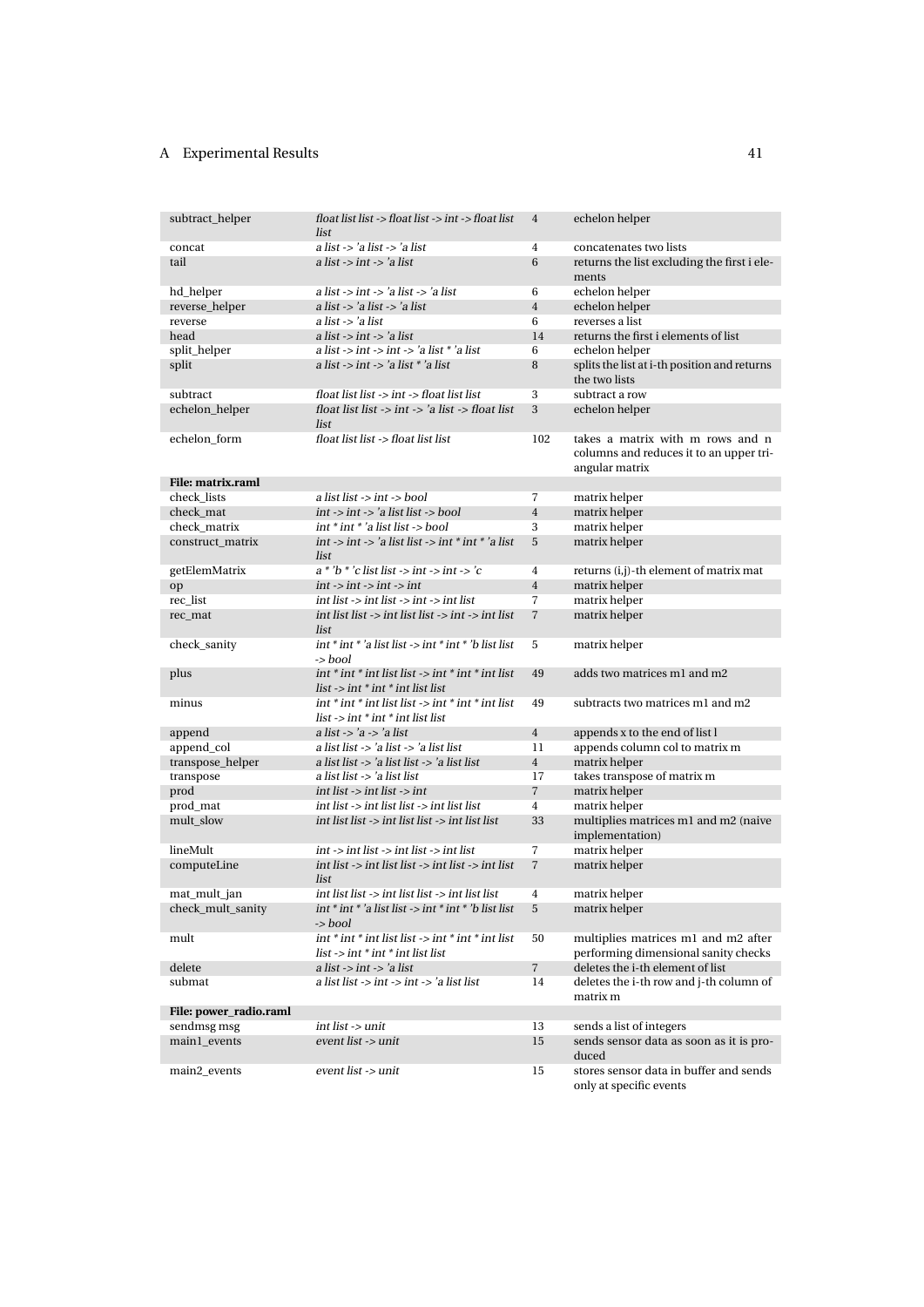## 42 Towards Automatic Resource Bound Analysis for OCaml

| main3 events              | event list -> unit                                                                                           | 15 | same as main2 with debugging mode           |
|---------------------------|--------------------------------------------------------------------------------------------------------------|----|---------------------------------------------|
| main4 events              | event list -> unit                                                                                           | 15 | same as main3 with function applica-        |
|                           |                                                                                                              |    | tion                                        |
| main5_events              | event list -> unit                                                                                           | 36 | same as main4 but data is sent only af-     |
|                           |                                                                                                              |    | ter specific time intervals                 |
| File: avanzini.raml       |                                                                                                              |    |                                             |
| partition                 | $(a \rightarrow bool) \rightarrow 'a$ list $\rightarrow 'a$ list $^*$ 'a list                                | 9  | partitions list l into two depending on     |
|                           |                                                                                                              |    | whether the elements satisfy function f     |
| quicksort                 | $(a \rightarrow a \rightarrow bool) \rightarrow 'a$ list $\rightarrow 'a$ list                               | 18 | performs quick sort on list l using comp    |
|                           |                                                                                                              |    | as comparator                               |
| rev_sort                  | $a \rightarrow a \rightarrow bool \rightarrow ('b * 'a list)$ either list                                    | 17 |                                             |
|                           | $\rightarrow$ ('b * 'a list) either list                                                                     |    |                                             |
| File: append_all.raml     |                                                                                                              |    |                                             |
| append_all                | a list list -> 'a list                                                                                       | 8  | concatenates inner lists                    |
| append_all2               | a list list list -> 'a list                                                                                  | 12 | concatenates innermost lists                |
| append_all3               | a list list list list -to 'a list                                                                            | 16 | concatenates innermost lists                |
| File: bfs.raml            |                                                                                                              |    |                                             |
| dfs                       | btree -> int -> btree option                                                                                 | 15 | depth-first search for binary trees         |
| bfs                       | btree -> int -> btree option                                                                                 | 34 | breadth-first search for binary trees       |
| File: rev_pairs.raml      |                                                                                                              |    |                                             |
| pairs                     | a list -> $('a * 'a)$ list                                                                                   | 12 | generate ordered pairs from a list          |
| File: binary_counter.raml |                                                                                                              |    |                                             |
| add one                   | bin list -> bin list                                                                                         | 15 | increment a binary counter                  |
| add_many                  | bin list -> Rnat.t -> bin list                                                                               | 24 | n increments to a binary counter            |
| add_list                  | $bin$ list -> 'a list -> $bin$ list                                                                          | 28 | n increments to a binary counter            |
| File: array_fun.raml      |                                                                                                              |    |                                             |
| nat_iterate               | $(Rnat.t -> unit) -> Rnat.t -> unit$                                                                         | 3  | calls a function $f(i)$ for $0 \le i \le n$ |
| nat fold                  | $(a \rightarrow Rnat. t \rightarrow 'a) \rightarrow 'a \rightarrow Rnat. t \rightarrow 'a$                   | 5  | fold for natural numbers                    |
| apply_all                 | $('a -> 'a) array -> 'a -> 'a$                                                                               | 12 | successively apply all functions stored     |
|                           |                                                                                                              |    | in an array                                 |
| File: calculator.raml     |                                                                                                              |    |                                             |
| add                       | $nat$ -> $nat$ -> $nat$                                                                                      | 4  | recursively add two natural numbers         |
| sub                       | $nat$ -> $nat$ -> $nat$                                                                                      | 8  | recursively subtract two nats               |
| mult                      | $nat$ -> $nat$ -> $nat$                                                                                      | 9  | recursively multiply two nats               |
| eval_simpl                | $expr \rightarrow nat$                                                                                       | 26 | a simple evaluater for arithmetic ex-       |
|                           |                                                                                                              |    | pressions                                   |
| eval                      | $expr \rightarrow nat$                                                                                       | 35 | a evaluater for arithmetic expressions      |
|                           |                                                                                                              |    | without aux. funs                           |
| File: mergesort.raml      |                                                                                                              |    |                                             |
| split                     | a list -> 'a list * 'a list                                                                                  |    |                                             |
| merge                     |                                                                                                              |    |                                             |
|                           |                                                                                                              | 8  | splits a list in the middle                 |
|                           | ('a -> 'a -> bool) -> 'a list -> 'a list -> 'a                                                               | 11 | merges two sorted lists                     |
|                           | list                                                                                                         |    |                                             |
| mergesort                 | $(a \rightarrow a \rightarrow bool) \rightarrow Rnat.t \rightarrow 'a list \rightarrow 'a$                   | 32 | merge sort                                  |
|                           | list                                                                                                         |    |                                             |
| mergesort_list            | Rnat.t -> int list list -> int list list                                                                     | 45 | merge sort for lists of lists               |
| File: quicksort.raml      |                                                                                                              |    |                                             |
| partition                 | ('a -> bool) -> 'a list -> 'a list * 'a list                                                                 | 10 | partition for quick sort                    |
| quicksort                 | ('a -> 'a -> bool) -> 'a list -> 'a list                                                                     | 19 | quick sort                                  |
| quicksort_pairs           | $(int * int)$ list $\rightarrow (int * int)$ list                                                            | 28 | quick sort for integer pairs                |
| quicksort_list            | int list list -> int list list                                                                               | 32 | quick sort for lists of lists               |
| File: square_mult.raml    |                                                                                                              |    |                                             |
| square mult               | $int$ -> $binary$ list -> $int$                                                                              | 30 | exponentiation via squaring                 |
| File: subsequence.raml    |                                                                                                              |    |                                             |
| lcs                       | $int list$ -> $int list$ -> $int$                                                                            | 45 | longest common subsequence with dy-         |
|                           |                                                                                                              |    | namic programming                           |
| File: running.raml        |                                                                                                              |    |                                             |
| abmap                     | $(a \rightarrow 'b)$ -> $(c \rightarrow 'd)$ -> $(a * 'c)$ ablist ->                                         | 5  | map for AB-lists                            |
| asort                     | $('b * 'd)$ ablist<br>$(a \rightarrow a \rightarrow bool) \rightarrow (a list * 'b)  \text{ a}  \rightarrow$ | 29 | sort inner lists in A-nodes                 |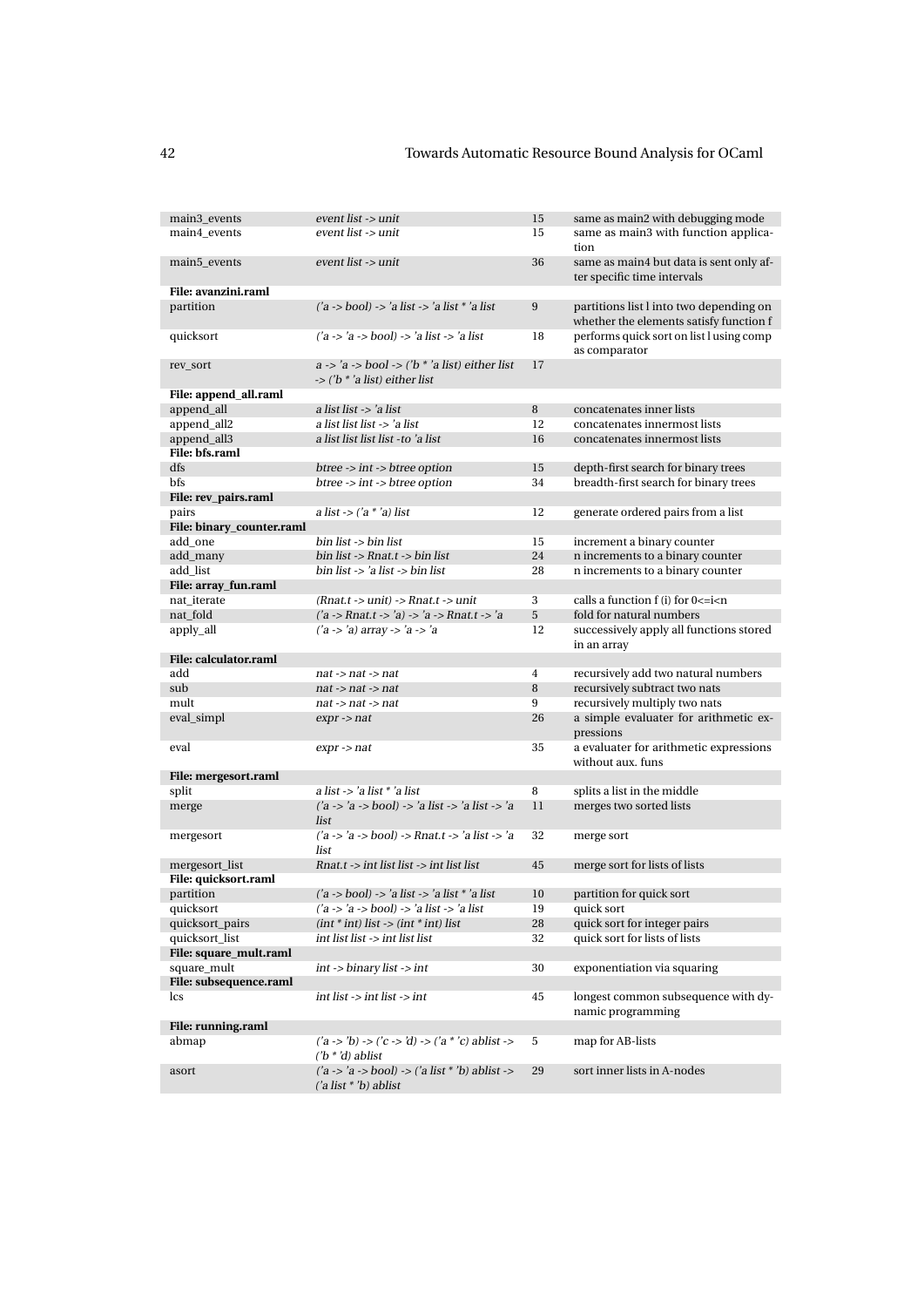| asort'                | $(a \rightarrow a \rightarrow bool) \rightarrow$ ('a list * 'b) ablist ->                                                                                                                                                         | 29              | sort inner lists in A-nodes; raise excep- |
|-----------------------|-----------------------------------------------------------------------------------------------------------------------------------------------------------------------------------------------------------------------------------|-----------------|-------------------------------------------|
|                       | ('a list * 'c) ablist                                                                                                                                                                                                             |                 | tion on B-node                            |
| btick                 | $(int list * int)$ ablist -> $(int list * int)$ ablist                                                                                                                                                                            | 6               | use map to tick 2.5 at every B-node       |
| abfoldr               | $('a -> 'b -> 'b) -> ('c -> 'b -> 'b -> 'b -> 'b -> 'b -> 'b -> 'b -> 'b -> 'b -> 'b -> 'b -> 'b -> 'b -> 'b -> 'b -> 'b -> 'b -> 'b -> 'b -> 'b -> 'b -> 'b -> 'b -> 'b -> 'b -> 'b -> 'b -> 'b -> 'b -> 'b -> 'b -> 'b -> 'b -$ | 10              | fold for AB-lists                         |
|                       | $('a * 'c)$ ablist -> 'b                                                                                                                                                                                                          |                 |                                           |
| cons_all              | $(int * int)$ ablist -> $('a * int)$ ablist                                                                                                                                                                                       | 18              | two nested folds                          |
| File: ocaml_sort.raml |                                                                                                                                                                                                                                   |                 |                                           |
| merge                 | ('a -> 'a -> bool) -> 'a list -> 'a list -> 'a                                                                                                                                                                                    | 9               | merge two lists                           |
|                       | list                                                                                                                                                                                                                              |                 |                                           |
| list                  | ('a -> 'a -> bool) -> 'a list -> 'a list                                                                                                                                                                                          | 31              |                                           |
|                       |                                                                                                                                                                                                                                   |                 | interesting variant of merge sort         |
| File: ocaml list.raml |                                                                                                                                                                                                                                   |                 |                                           |
| length                | $a$ list $\rightarrow$ int                                                                                                                                                                                                        | 5               | length of a list                          |
| cons                  | $a \rightarrow 'a$ list $\rightarrow 'a$ list                                                                                                                                                                                     | $\mathbf{1}$    | list cons                                 |
| hd                    | a list $\rightarrow$ 'a                                                                                                                                                                                                           | 3               | head of a list                            |
| tl                    | a list $\rightarrow$ 'a list                                                                                                                                                                                                      | 3               | tail of a list                            |
| nth                   | a list $\rightarrow$ int $\rightarrow$ 'a                                                                                                                                                                                         | $\overline{7}$  | nth element of a list                     |
| append                | a list -> 'a list -> 'a list                                                                                                                                                                                                      | $\overline{4}$  | list append                               |
| rev_append            | a list -> 'a list -> 'a list                                                                                                                                                                                                      | 4               |                                           |
| rev                   | a list -> 'a list                                                                                                                                                                                                                 | 6               | reverses a list                           |
| flatten               | a list list -> 'a list                                                                                                                                                                                                            | 7               | flattens a list                           |
| concat                | a list list -> 'a list                                                                                                                                                                                                            | 8               | flattens a list                           |
| map                   | $(a \rightarrow b) \rightarrow 'a$ list $\rightarrow 'b$ list                                                                                                                                                                     | 3               | list map                                  |
|                       | $(int -> 'a -> 'b) -> 'a list -> 'b list$                                                                                                                                                                                         | 5               | list map with index                       |
| mapi                  | $(a \rightarrow b) \rightarrow a$ list $\rightarrow b$ list                                                                                                                                                                       |                 |                                           |
| rev_map               |                                                                                                                                                                                                                                   | 6               | reverse and map                           |
| iter                  | $(a \rightarrow b) \rightarrow a$ list -> unit                                                                                                                                                                                    | 3               | iterate over a list                       |
| iteri                 | $(int -> 'a -> 'b) -> 'a list -> unit$                                                                                                                                                                                            | 5               | iterate with index                        |
| fold_left             | $(a \rightarrow b \rightarrow a) \rightarrow a \rightarrow b$ list $\rightarrow a$                                                                                                                                                | $\overline{4}$  | list fold                                 |
| fold_right            | $(a \rightarrow b \rightarrow b)$ -> $a$ list -> $b \rightarrow b$                                                                                                                                                                | $\overline{4}$  | list fold                                 |
| map2                  | $(a \rightarrow b \rightarrow c) \rightarrow 'a$ list -> 'b list -> 'c list                                                                                                                                                       | 12              | list map with two lists                   |
| rev_map2              | $(a \rightarrow b \rightarrow c) \rightarrow 'a$ list -> 'b list -> 'c list                                                                                                                                                       | 15              | reverse and map with two lists            |
| iter <sub>2</sub>     | $(a \rightarrow b \rightarrow c) \rightarrow 'a$ list -> 'b list -> unit                                                                                                                                                          | 12              | iterate over two lists                    |
| fold_left2            | $(a \rightarrow b \rightarrow c \rightarrow a) \rightarrow a \rightarrow b$ list $\rightarrow c$                                                                                                                                  | 12              | left fold with two lists                  |
|                       | $list \rightarrow 'a$                                                                                                                                                                                                             |                 |                                           |
| fold_right2           | $(a \rightarrow 'b \rightarrow 'c \rightarrow 'c) \rightarrow 'a$ list -> 'b list ->                                                                                                                                              | 12              | right fold with two lists                 |
|                       | $c \rightarrow c$                                                                                                                                                                                                                 |                 |                                           |
| for_all               | $(a \rightarrow bool) \rightarrow 'a list \rightarrow bool$                                                                                                                                                                       | 3               | check condition for all list elems        |
| exists                | $(a \rightarrow bool) \rightarrow 'a list \rightarrow bool$                                                                                                                                                                       | 3               | check condition for one list elem         |
|                       | $(a \rightarrow b \rightarrow bool) \rightarrow 'a list \rightarrow 'b list \rightarrow$                                                                                                                                          | 12              | as for_all but for two lists              |
| for_all2              |                                                                                                                                                                                                                                   |                 |                                           |
|                       | bool                                                                                                                                                                                                                              |                 |                                           |
| exists2               | $(a \rightarrow b \rightarrow bool) \rightarrow 'a list \rightarrow 'b list \rightarrow$                                                                                                                                          | 12              | as exists but for two lists               |
|                       | bool                                                                                                                                                                                                                              |                 |                                           |
| mem                   | $a \rightarrow 'b$ list -> bool                                                                                                                                                                                                   | 3               | checks if elem is in list                 |
| memq                  | $a \rightarrow 'b$ list -> bool                                                                                                                                                                                                   | 3               | same as mem but uses equality             |
| assoc                 | $a \rightarrow$ ('b * 'c) list -> 'c                                                                                                                                                                                              | 5               | lookup for key-value pairs                |
| assq                  | $a \rightarrow$ ('b * 'c) list -> 'c                                                                                                                                                                                              | 5               | as assoc but uses equality                |
| mem_assoc             | $a \rightarrow$ ('b * 'c) list -> bool                                                                                                                                                                                            | 5               | like mem but for pairs                    |
| mem_assq              | $a$ -> (' $b$ * 'c) list -> bool                                                                                                                                                                                                  | 5               | like memq but for pairs                   |
| remove_assoc          | $a \rightarrow (b * 'c)$ list $\rightarrow (b * 'c)$ list                                                                                                                                                                         | 5               | filter varient using compare              |
| remove_assq           | $a \rightarrow (b * 'c)$ list $\rightarrow (b * 'c)$ list                                                                                                                                                                         | 5               | filter varient using equality             |
| find                  | $(a \rightarrow bool) \rightarrow 'a list \rightarrow 'a$                                                                                                                                                                         | 3               | list find                                 |
| find_all              | $(a \rightarrow bool) \rightarrow 'a list \rightarrow 'a list$                                                                                                                                                                    | $\overline{7}$  | list find that returns all matches        |
| filter                | $(a \rightarrow bool) \rightarrow 'a list \rightarrow 'a list$                                                                                                                                                                    | 8               | list filter                               |
|                       | $(a \rightarrow bool) \rightarrow 'a$ list -> 'a list * 'a list                                                                                                                                                                   | 5               | list partition                            |
| partition             |                                                                                                                                                                                                                                   |                 | split a list of pairs                     |
| split                 | $('a * 'b)$ list -> 'a list * 'b list                                                                                                                                                                                             | 5               |                                           |
| combine               | a list -> 'b list -> ('a * 'b) list                                                                                                                                                                                               | $12\,$          | zip two lists                             |
| merge                 | $(a \rightarrow a \rightarrow int) \rightarrow a$ list -> 'a list -> 'a list                                                                                                                                                      | 10              | merge for merge sort                      |
| chop                  | $int \rightarrow 'a$ list -> 'a list                                                                                                                                                                                              | $6\phantom{.0}$ | take the first an elements                |
| stable_sort           | $(a \rightarrow a \rightarrow int) \rightarrow a list \rightarrow a list$                                                                                                                                                         | 106             | merge sort                                |
| sort                  | $(a \rightarrow a \rightarrow int) \rightarrow a list \rightarrow a list$                                                                                                                                                         | 107             | merge sort                                |
| fast_sort             | $(a \rightarrow a \rightarrow int) \rightarrow a list \rightarrow a list$                                                                                                                                                         | 107             | merge sort                                |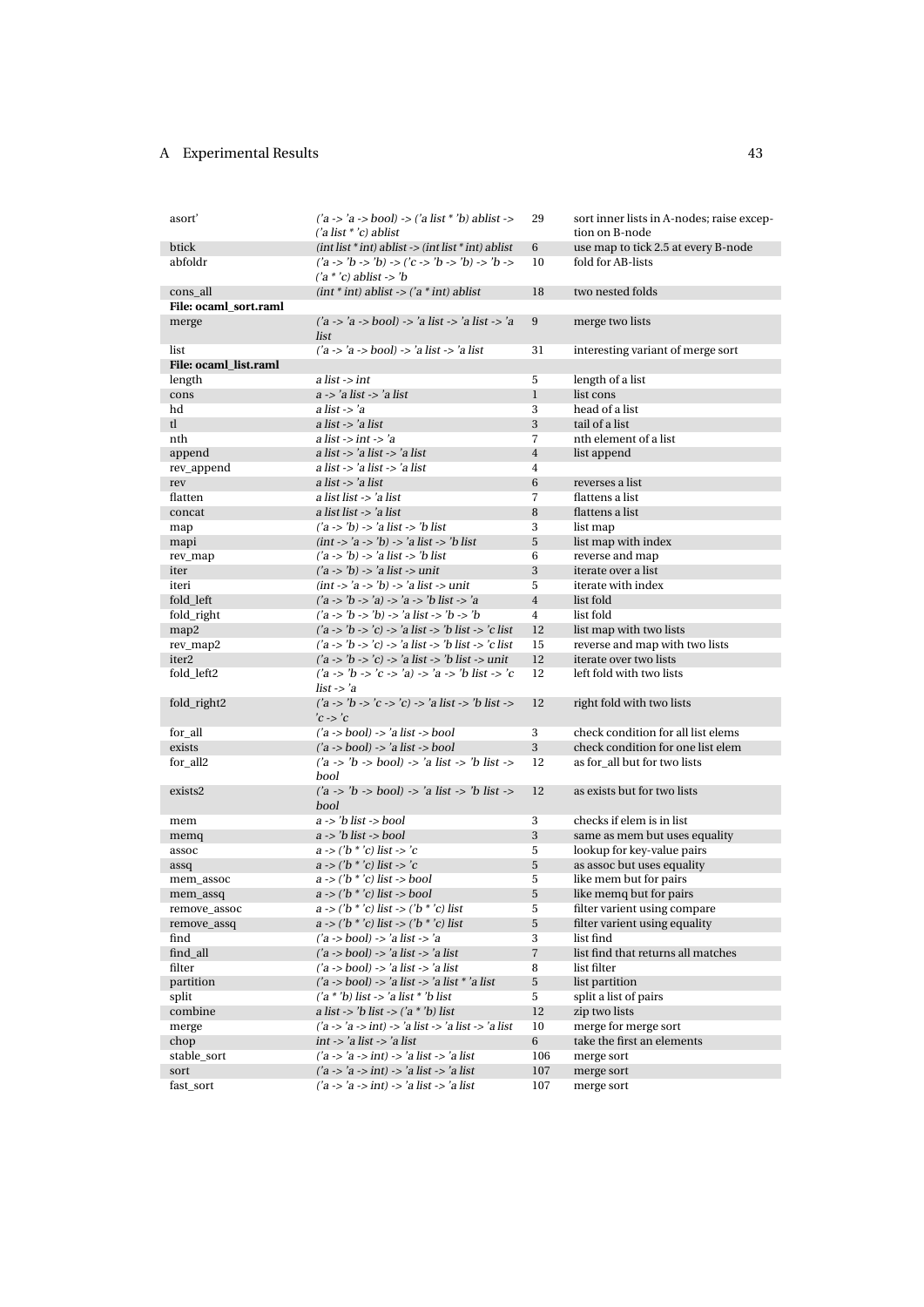| File: aws.raml            |                                                                                                                                                 |                |                                                                        |
|---------------------------|-------------------------------------------------------------------------------------------------------------------------------------------------|----------------|------------------------------------------------------------------------|
| average_grade             | $int \rightarrow int$ list $\rightarrow$ float                                                                                                  | 17             | avarage by looking up all grades in Dy-                                |
|                           |                                                                                                                                                 |                | nanmoDB                                                                |
| greater_eq                | $int$ -> $int$ -> $int$ list -> $bool$ * $int$ list                                                                                             | 19             | compare students by looking up grades<br>at DynamoDB                   |
| sort_students             | $int$ list -> $int$ list -> $int$ list                                                                                                          | 52             | sort students based on avarage grade<br>using greater_eq               |
| make_table                | int list $\rightarrow$ int list $\rightarrow$ (int $*$ (int $*$ float) list)<br>list                                                            | 22             | look up grades in DynamoDB and mem-<br>oize all the grades in a tables |
| find                      | $('a -> bool) -> ('a * 'b) list -> 'b$                                                                                                          | 9              | find a value by looking up the key                                     |
| lookup                    | $int$ -> $int$ -> $(int * 'a)$ $list$ $)$ $list$ -> $'a$                                                                                        | 12             | look up a grade in a table                                             |
| average_grade'            | $int \rightarrow int$ list $\rightarrow$ (int $*$ (int $*$ float) list) list<br>-> float * (int * (int * float) list) list                      | 24             | avarage grade using a look-up table                                    |
| greater_eq'               | int list $\rightarrow$ int $\rightarrow$ int $\rightarrow$ (int $*$ (int $*$ float)<br>list) list] -> bool * (int * (int * float) list)<br>list | 28             | greater_eq using a look-up table                                       |
| sort_students_efficient   | $int$ list -> $int$ list -> $int$ list                                                                                                          | 76             | sorting using a look-up table                                          |
| <b>File: PROTOTYPE</b>    |                                                                                                                                                 |                |                                                                        |
| File: appendAll.raml      |                                                                                                                                                 |                |                                                                        |
| appendAll                 | a list list -> 'a list                                                                                                                          | 9              | collapses all elements of a 2D matrix<br>into a list                   |
| appendAll2                | a list list list -> 'a list                                                                                                                     | 14             | collapses all elements of a 3D matrix<br>into a list                   |
| appendAll3                | a list list list list -> 'a list                                                                                                                | 18             | collapses all elements of a 4D matrix<br>into a list                   |
| File: duplicates.raml     |                                                                                                                                                 |                |                                                                        |
| eq                        | int list -> int list -> bool                                                                                                                    | 15             | checks if two lists are equal                                          |
| remove                    | $int$ list -> $int$ list list -> $int$ list list                                                                                                | 5              | duplicates helper                                                      |
| nub                       | int list list -> int list list                                                                                                                  | 27             | removes duplicate lists from a list of<br>lists                        |
| File: dyade.raml          |                                                                                                                                                 |                |                                                                        |
| multList                  | $int \rightarrow int$ list $\rightarrow int$ list                                                                                               | $\overline{4}$ | multiplies all elements of a list with a<br>constant                   |
| dyade                     | $int$ list -> $int$ list -> $int$ list list                                                                                                     | 8              | multiplies all elements of two lists to<br>form a 2D matrix            |
| File: eratosthenes.raml   |                                                                                                                                                 |                |                                                                        |
| filter                    | $int \rightarrow int$ list $\rightarrow int$ list                                                                                               | 8              | deletes all elements in list divisible by<br>the first argument        |
| eratos                    | int list -> int list                                                                                                                            | 3              | runs the sieve of Eratosthenes algo-                                   |
|                           |                                                                                                                                                 |                | rithm on the list                                                      |
| File: bitvectors.raml     |                                                                                                                                                 |                |                                                                        |
| bitToInt'                 | $int list \rightarrow int \rightarrow int$                                                                                                      | $\overline{4}$ | bitvector helper                                                       |
| bitToInt                  | $int$ list $\rightarrow$ int                                                                                                                    | 6              | converts bit vector to integer                                         |
| sum                       | $int$ -> $int$ -> $int$ -> $int$ * $int$                                                                                                        | $\overline{7}$ | bitvector helper                                                       |
| add'                      | $int$ list -> $int$ list -> $int$ -> $int$ list                                                                                                 | 9              | bitvector helper                                                       |
| add                       | $int$ list -> $int$ list -> $int$ list                                                                                                          | 26             | adds two bitvectors                                                    |
| diff                      | $int$ -> $int$ -> $int$ -> $int$ * $int$                                                                                                        | $\overline{2}$ | bitvector helper                                                       |
| sub'                      | $\int$ int list -> $\int$ int list -> $\int$ int -> $\int$ int list * $\int$                                                                    | $11\,$         | subtracts two bitvectors                                               |
| sub                       | $int$ list -> $int$ list -> $int$ list                                                                                                          | 17             |                                                                        |
| mult                      | $int$ list -> $int$ list -> $int$ list                                                                                                          | 8              | multiplies two bitvectors                                              |
| compare                   | $int$ list -> $int$ list -> $int$<br>$int list -> int list -> bool$                                                                             | 14<br>16       | bitvector helper<br>compares two bitvectors                            |
| leq<br>File: flatten.raml |                                                                                                                                                 |                |                                                                        |
| flatten                   | $tree \rightarrow int list$                                                                                                                     | 8              | collapses tree into a list                                             |
| insert                    | $int$ -> $int$ list -> $int$ list                                                                                                               | 7              | inserts element in a sorted list                                       |
| insertionsort             | $int$ list -> $int$ list                                                                                                                        | $12\,$         | performs insertion sort on list                                        |
| flattensort               | $tree \rightarrow int$ list                                                                                                                     | 20             | performs insertion sort after flattening<br>the tree                   |
| File: listsort.raml       |                                                                                                                                                 |                |                                                                        |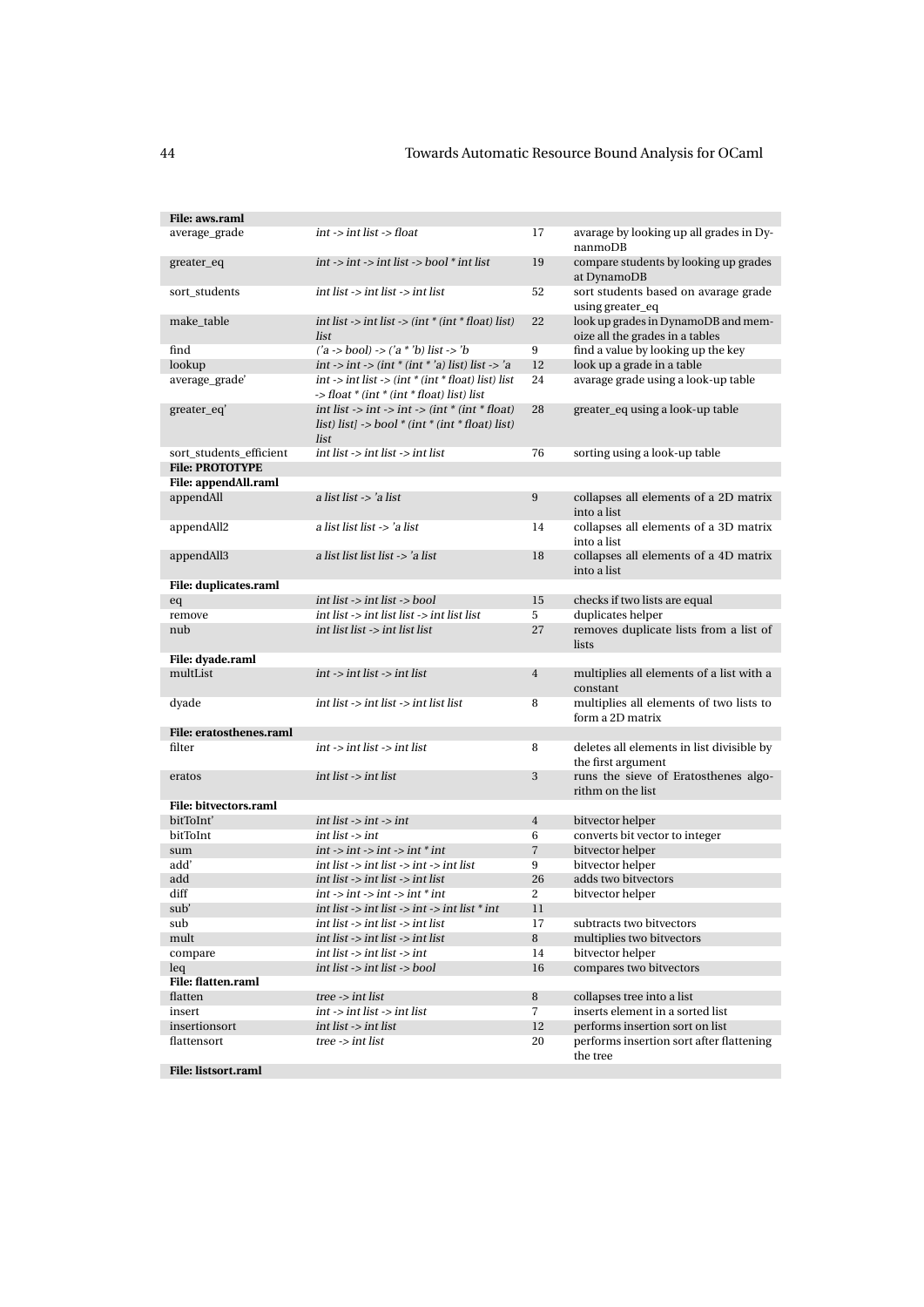| isortlist                           | int list list -> int list list                                                             | 21                  | performs an insertion sort on list of lists,<br>where lists are compared lexicographi-<br>cally |
|-------------------------------------|--------------------------------------------------------------------------------------------|---------------------|-------------------------------------------------------------------------------------------------|
| File: longestCommonSubsequence.raml |                                                                                            |                     |                                                                                                 |
| firstline                           | $a$ list $\rightarrow$ int list                                                            | 4                   | returns first line of zeros                                                                     |
| right                               | $int$ list $\rightarrow$ int                                                               | $\overline{4}$      | lcs helper                                                                                      |
| max                                 | $int$ -> $int$ -> $int$                                                                    | $\overline{2}$      | computes max of two integers                                                                    |
| newline                             | $int \rightarrow int$ list $\rightarrow int$ list                                          | 15                  | computes new line recursively                                                                   |
| lcstable                            | $int$ list -> $int$ list -> $int$ list list                                                | 8                   | computes length of table                                                                        |
| <sub>lcs</sub>                      | $int$ list $\rightarrow$ int list $\rightarrow$ int                                        | 47                  | computes longest common subse-<br>quence of two lists                                           |
| File: mergesort.raml                |                                                                                            |                     |                                                                                                 |
| msplit                              | a list -> 'a list * 'a list                                                                | 9                   | splits list into two                                                                            |
| merge                               | $int$ list -> $int$ list -> $int$ list                                                     | 10                  | merges two sorted lists                                                                         |
| mergesortBuggy                      | $int$ list $\rightarrow$ int list                                                          | 15                  | buggy version of mergesort                                                                      |
| mergesort                           | $int$ list -> $int$ list                                                                   | 19                  | correct version of mergesort                                                                    |
| File: minsort.raml                  |                                                                                            |                     |                                                                                                 |
| findMin                             | $int$ list -> $int$ list                                                                   | 10                  | helper for selection sort                                                                       |
| minSort                             | int list -> int list                                                                       | 14                  | performs selection sort on list                                                                 |
| File: queue.raml                    |                                                                                            |                     |                                                                                                 |
| empty                               | $a \rightarrow 'b$ list * 'c list                                                          | 2                   | returns an empty list                                                                           |
| enqueue                             | $a \rightarrow 'a$ list * 'b -> 'a list * 'b                                               | 3                   | enqueues element into list                                                                      |
| enqueues                            | a list -> 'a list * 'b -> 'a list * 'b                                                     | $\overline{4}$      | enqueues a list of trees into a queue of                                                        |
|                                     |                                                                                            |                     | trees                                                                                           |
| copyover                            | a list $*$ 'a list -> 'b list $*$ 'a list                                                  | 5                   | dequeue helper                                                                                  |
| dequeue                             | a list * 'a list -> ('a list * 'a list) * 'a list                                          | 10                  | dequeues element from queue                                                                     |
| children                            | $a * 'b * 'b$ list * 'b list -> (' $a * 'b$ ) * (' $b * 'b$                                | 17                  | constructs a node of tree                                                                       |
|                                     | * 'b list * 'b list) list                                                                  |                     |                                                                                                 |
| breadth                             | ('a * 'a * 'a list * 'a list) list * ('a * 'a * 'a                                         | $\overline{7}$      | bfs helper                                                                                      |
|                                     | list * 'a list) list -> ('a * 'a) list                                                     |                     |                                                                                                 |
| startBreadth                        | a list $\rightarrow$ ('a * 'a) list                                                        | 4                   | performs breadth first search on tree                                                           |
| depth                               | $a * 'a * 'a$ list $* 'a$ list $\rightarrow$ (' $a * 'a$ ) list                            | 13                  | dfs helper                                                                                      |
| startDepth                          | a list $\rightarrow$ ('a * 'a) list                                                        | 4                   | performs depth first search on tree                                                             |
| File: quicksort_mutual.raml         |                                                                                            |                     |                                                                                                 |
| part                                | $int \rightarrow int$ list $\rightarrow int$ list $\rightarrow int$ list $\rightarrow int$ | 6                   | partitions the list for performing quick                                                        |
|                                     | list                                                                                       |                     | sort                                                                                            |
| quicksortMutual                     | $int$ list -> $int$ list                                                                   | 10                  | performs a mutually recursive imple-                                                            |
|                                     |                                                                                            |                     | mentation of quicksort as presented by                                                          |
|                                     |                                                                                            |                     | Hongwei Xi                                                                                      |
| File: rationalPotential.raml        |                                                                                            |                     |                                                                                                 |
| zip3                                | a list -> 'b list -> 'c list -> ('a * 'b * 'c) list                                        | 10                  | zips 3 lists together                                                                           |
| group3                              | a list -> ('a * 'a * 'a) list                                                              | 10                  | groups list into list of triples                                                                |
| File: sizechange.raml               |                                                                                            |                     |                                                                                                 |
| r1                                  |                                                                                            |                     |                                                                                                 |
| rev                                 |                                                                                            |                     |                                                                                                 |
| f                                   | $a$ list -> ' $a$ list -> ' $a$ list                                                       | 4                   | reverse helper                                                                                  |
|                                     | a list $\rightarrow$ 'a list                                                               | $\overline{2}$      | reverses a list                                                                                 |
|                                     | a list -> 'a list -> 'a list                                                               | 6                   | mutual recursion with g                                                                         |
| g                                   | a list -> 'a list -> 'a list -> 'a list                                                    | $\overline{4}$      | mutual recursion with f                                                                         |
| t2                                  | a list -> 'a list -> 'a list                                                               | 7.                  | function in the size change paper                                                               |
| last                                | a list -> 'a list                                                                          | 8                   | re-implementation of f2                                                                         |
| f2'                                 | a list -> 'a list -> 'a list                                                               | $\overline{7}$      | f2 reimplemented                                                                                |
| g3                                  | a list -> 'a list -> 'a list                                                               | $\overline{4}$      | helper                                                                                          |
| f3                                  | a list -> 'a list -> 'a list                                                               | $\overline{4}$      | late starting descending parameters                                                             |
| File: splitandsort.raml             |                                                                                            |                     |                                                                                                 |
| insert                              | $a * int$ -> ('a list * int) list -> ('a list * int)                                       | 12                  | split helper                                                                                    |
|                                     | list                                                                                       |                     |                                                                                                 |
| split                               | $(a * int)$ list $\rightarrow$ ('a list * int) list                                        | $\overline{4}$      | splits values according to keys                                                                 |
| splitqs                             | $int * int$ list -> $int$ list $*$ int list                                                | 11                  | quicksort helper                                                                                |
| quicksort<br>sortAll                | int list -> int list<br>$(int list * 'a) list -> (int list * 'a) list$                     | $\overline{7}$<br>6 | performs quicksort on list<br>sorts all value lists with minSort                                |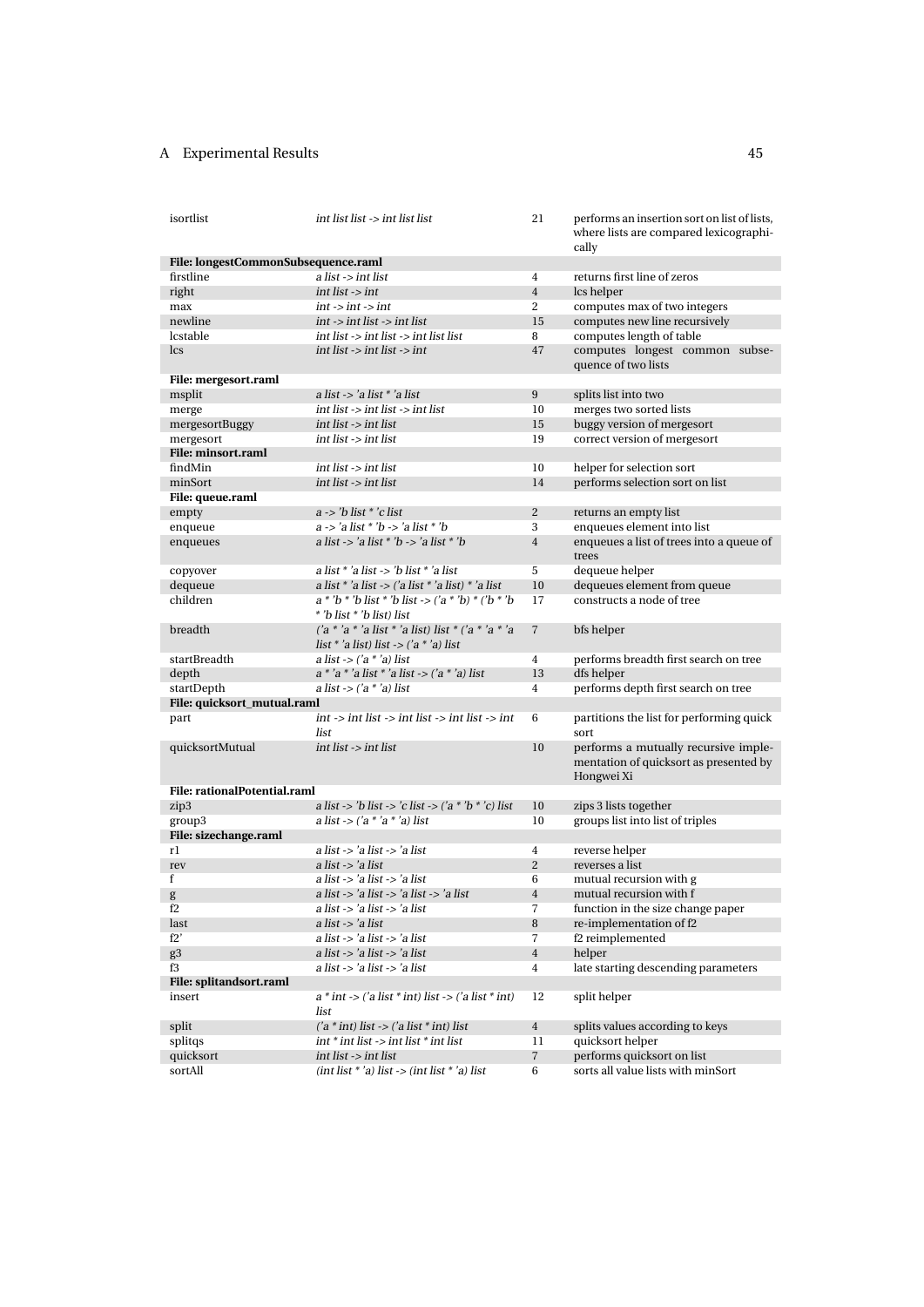| splitAndSort              | $(int * int)$ list $\rightarrow$ (int list $*$ int) list                               | 3              | splits list according to keys, then sorts<br>the inner lists  |
|---------------------------|----------------------------------------------------------------------------------------|----------------|---------------------------------------------------------------|
| File: subtrees.raml       |                                                                                        |                |                                                               |
| subtrees                  | tree -> tree list                                                                      | 16             | generates a list of all subtrees of a tree                    |
| File: tuples.raml         |                                                                                        |                |                                                               |
| attach                    | $a \rightarrow 'b$ list $\rightarrow ('a * 'b)$ list                                   | $\overline{4}$ | attaches the first argument to every ele-<br>ment of the list |
| pairs                     | a list -> $('a * 'a)$ list                                                             | 4              | generates all distinct pairs in list                          |
| pairsAux                  | a list -> ('a * 'a) list -> ('a * 'a) list                                             | $\overline{4}$ | helper for pairsSlow                                          |
| pairsSlow                 | a list -> $('a * 'a)$ list                                                             | 4              | slow implementation of pairs                                  |
| triples                   | a list -> ('a * 'a * 'a) list                                                          | $\overline{4}$ | generates all distinct triples in list                        |
| quadruples                | a list -> ('a * 'a * 'a * 'a) list                                                     | 4              | generates all distinct quadruples in list                     |
| File: array_dijkstra.raml |                                                                                        |                |                                                               |
| makeGraph                 | Rnat.t -> (Rnat.t * Rnat.t * int) list -> int                                          | 35             | creates an array based weighted graph                         |
|                           | array array                                                                            |                | from a list                                                   |
| dijkstra                  | int array array $\rightarrow$ Rnat.t $\rightarrow$ int array                           | 64             | Dijkstra's shortest-path algorithm                            |
| <b>File: CompCert</b>     |                                                                                        |                |                                                               |
| File: String0.ml          |                                                                                        |                |                                                               |
| string_dec                | $int list$ -> $int list$ -> $bool$                                                     | 10             |                                                               |
| prefix                    | $int$ list -> $int$ list -> $bool$                                                     | $\overline{7}$ |                                                               |
| <b>File: Tuples.ml</b>    |                                                                                        |                |                                                               |
| uncurry                   | a list -> 'b -> 'c -> 'd                                                               | $\overline{4}$ |                                                               |
| File: Specif.ml           |                                                                                        |                |                                                               |
| projT1                    | $('a * 'b) sigT \rightarrow 'a$                                                        | 3              |                                                               |
|                           | $('a * 'b) sigT \rightarrow 'b$                                                        | 3              |                                                               |
| projT2<br>value           | $a \rightarrow 'a$ option                                                              | 3              |                                                               |
|                           |                                                                                        |                |                                                               |
| File: EquivDec.ml         |                                                                                        |                |                                                               |
| equiv_dec                 | $a \rightarrow a$                                                                      | 3              |                                                               |
| File: Datatypes.ml        |                                                                                        |                |                                                               |
| implb                     | bool -> bool -> bool                                                                   | 2              |                                                               |
| xorb                      | $bool$ -> $bool$ -> $bool$                                                             | 2              |                                                               |
| negb                      | bool -> bool                                                                           | $\overline{2}$ |                                                               |
| fst                       | $a * 'b \rightarrow 'a$                                                                | 2              |                                                               |
| snd                       | $a * 'b -> 'b$                                                                         | $\overline{2}$ |                                                               |
| length                    | a list -> nat                                                                          | 4              |                                                               |
| app                       | a list -> 'a list -> 'a list                                                           | $\overline{4}$ |                                                               |
| coq_CompOpp               | comparison -> comparison                                                               | 3              |                                                               |
| coq_CompareSpec2Type      | comparison -> coq_CompareSpecT                                                         | 3              |                                                               |
| coq_CompSpec2Type         | 'b -> comparison<br>$\rightarrow$<br>a<br>->                                           | 2              |                                                               |
|                           | coq_CompareSpecT                                                                       |                |                                                               |
| <b>File: Bool.ml</b>      |                                                                                        |                |                                                               |
| bool_dec                  | bool -> bool -> bool                                                                   | 2              |                                                               |
| eqb                       | bool -> bool -> bool                                                                   | $\overline{c}$ |                                                               |
| iff_reflect               | $bool$ -> reflect                                                                      | 2              |                                                               |
| <b>File: Ring.ml</b>      |                                                                                        |                |                                                               |
| bool_eq                   | bool -> bool -> bool                                                                   | 2              |                                                               |
| <b>File: Peano.ml</b>     |                                                                                        |                |                                                               |
| plus                      | $nat$ -> $nat$ -> $nat$                                                                | 4              |                                                               |
| max                       | $nat$ -> $nat$ -> $nat$                                                                | $\overline{7}$ |                                                               |
| min                       | $nat$ -> $nat$ -> $nat$                                                                | 7              |                                                               |
| nat_iter                  | nat -> $('a -> 'a) -> 'a -> 'a$                                                        | $\overline{4}$ |                                                               |
| File: List0.ml            |                                                                                        |                |                                                               |
| hd                        | $a \rightarrow 'a$ list $\rightarrow 'a$                                               | 3              |                                                               |
| tl                        | a list $\rightarrow$ 'a                                                                | 3              |                                                               |
| in_dec                    | $(a \rightarrow b \rightarrow bool) \rightarrow b \rightarrow a list \rightarrow bool$ | 3              |                                                               |
| nth_error                 | a list $\rightarrow$ nat $\rightarrow$ 'a option                                       | $\overline{7}$ |                                                               |
| remove                    | ('a -> 'b -> bool) -> 'a -> 'b list -> 'b list                                         | $\overline{4}$ |                                                               |
| rev                       | a list -> 'a list                                                                      | 3              |                                                               |
| rev_append                | a list -> 'a list -> 'a list                                                           | $\overline{4}$ |                                                               |
| rev'                      | a list -> 'a list                                                                      | 6              |                                                               |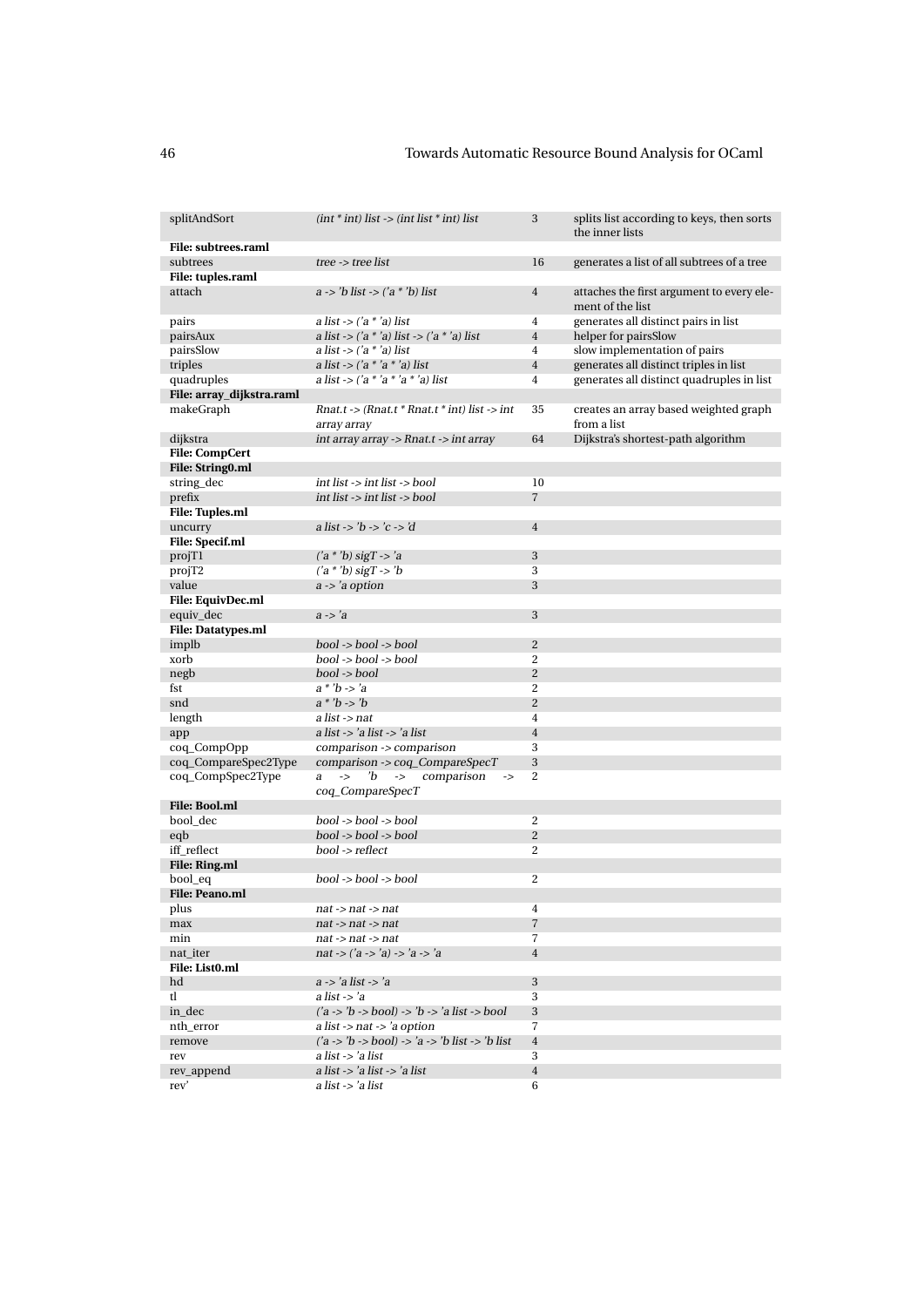| list_eq_dec               | $((a \rightarrow b) \rightarrow bool) \rightarrow 'a list \rightarrow 'b list \rightarrow$<br>bool | 10             |
|---------------------------|----------------------------------------------------------------------------------------------------|----------------|
| map                       | $(a \rightarrow b) \rightarrow a$ list $\rightarrow$ 'b list                                       | 3              |
| fold_left                 | $((a -> b) -> a) -> b$ list $-> a -> a$                                                            | $\overline{4}$ |
| fold_right                | $((a -> b) -> b) -> b -> a list -> b$                                                              | 3              |
| existsb                   | $(a \rightarrow bool) \rightarrow 'a$ list $\rightarrow bool$                                      | 3              |
| forallb                   | $(a \rightarrow bool) \rightarrow 'a list \rightarrow bool$                                        | 3              |
| filter                    | ('a list -> bool) -> 'a list -> 'a list                                                            | $\overline{c}$ |
| File: EqNat.ml            |                                                                                                    |                |
| beq_nat                   | $nat$ -> $nat$ -> $bool$                                                                           | 10             |
| File: Compare_dec.ml      |                                                                                                    |                |
| le_lt_dec                 | $nat$ -> $nat$ -> $bool$                                                                           | $\overline{7}$ |
| $le\_gt\_dec$             | $nat$ -> $nat$ -> $bool$                                                                           | 7              |
| nat_compare               | nat -> nat -> comparison                                                                           | 10             |
| <b>File: BinPosDef.ml</b> |                                                                                                    |                |
| succ                      | <i>positive -&gt; positive</i>                                                                     | 5              |
| add                       | positive -> positive -> positive                                                                   | 17             |
| add_carry                 | positive -> positive -> positive                                                                   | 17             |
| pred_double               | positive -> positive                                                                               | 5              |
| pred                      | positive -> positive                                                                               | 10             |
| pred_N                    | $positive > coq_N$                                                                                 | 10             |
| mask_rect                 | $a \rightarrow (positive \rightarrow 'a) \rightarrow 'a \rightarrow mask \rightarrow 'a$           | 5              |
| mask_rec                  | $a \rightarrow (positive \rightarrow 'a) \rightarrow 'a \rightarrow mask \rightarrow 'a$           | 5              |
| succ_double_mask          | $mask$ -> $mask$                                                                                   | 5              |
| double_mask               | $mask$ -> $mask$                                                                                   | 5              |
| double_pred_mask          | positive -> mask                                                                                   | 10             |
| pred_mask                 | mask -> mask                                                                                       | 19             |
| sub_mask                  | positive -> positive -> mask                                                                       | 32             |
| sub_mask_carry            | positive -> positive -> mask                                                                       | 38             |
| sub                       | positive -> positive -> positive                                                                   | 43             |
| mul                       | positive -> positive -> positive                                                                   | 22             |
| iter                      | positive -> $('a -> 'a) -> 'a -> 'a$                                                               | 5              |
| pow                       | positive -> positive -> positive                                                                   | 29             |
| square                    | positive -> positive                                                                               | 22             |
| div2                      | <i>positive -&gt; positive</i>                                                                     | 5              |
| $div2$ _up                | positive -> positive                                                                               | 10             |
| size_nat                  | positive -> nat                                                                                    | 5              |
| size                      | positive -> positive                                                                               | 10             |
| compare_cont              | positive -> positive -> comparison ->                                                              | 17             |
|                           | comparison                                                                                         |                |
| compare                   | positive -> positive -> comparison                                                                 | 19             |
| min                       | positive -> positive -> positive                                                                   | 24             |
| max                       | positive -> positive -> positive                                                                   | 24             |
| eqb                       | positive -> positive -> bool                                                                       | 17             |
| leb                       | positive -> positive -> bool                                                                       | 24             |
| ltb                       | positive -> positive -> bool                                                                       | 24             |
| sqrtrem_step              | $(positive \rightarrow 'a) \rightarrow ('a \rightarrow positive) \rightarrow pos$ -                | 67             |
|                           | itive * mask -> positive * mask                                                                    |                |
| sqrtrem                   | positive -> positive * mask                                                                        | 85             |
| sqrt                      | positive -> positive                                                                               | 87             |
| gcdn                      | nat -> positive -> positive -> positive                                                            | 39             |
| gcd                       | positive -> positive -> positive                                                                   | 50             |
| ggcdn                     | nat -> positive -> positive -> positive *                                                          | 66             |
|                           | (positive * positive)                                                                              |                |
| ggcd                      | positive -> positive -> positive * (posi-                                                          | 68             |
|                           | tive * positive)                                                                                   |                |
| coq_Nsucc_double          | $coq_N \rightarrow coq_N$                                                                          | 4              |
| coq_Ndouble               | $coq_N \rightarrow coq_N$                                                                          | $\overline{4}$ |
| $\log_{10}$               | positive -> positive -> positive                                                                   | 17             |
| coq_land                  | $positive$ -> $positive$ -> $coq_N$                                                                | 25             |
|                           |                                                                                                    |                |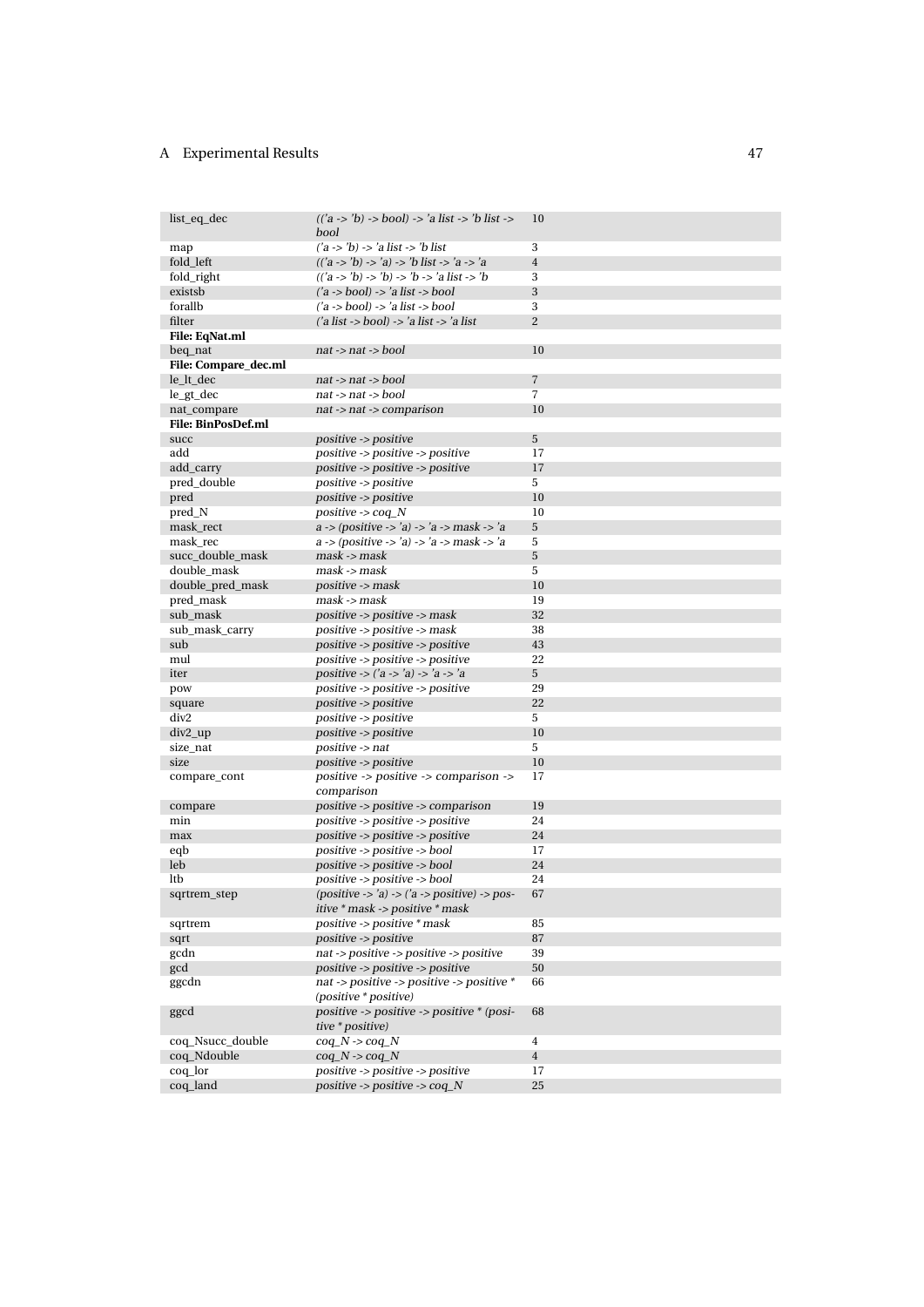| ldiff             | $positive$ -> $positive$ -> $coq_N$                                                      | 25             |
|-------------------|------------------------------------------------------------------------------------------|----------------|
| coq_lxor          | $positive$ -> $positive$ -> $coq_N$                                                      | 25             |
| shiftl_nat        | positive -> nat -> positive                                                              | 6              |
| shiftr_nat        | positive -> nat -> positive                                                              | 7              |
| shiftl            | $positive$ -> $coq_N$ -> $positive$                                                      | 9              |
| shiftr            | $positive$ -> $coq_N$ -> $positive$                                                      | 9              |
| testbit_nat       | positive -> nat -> bool                                                                  | 14             |
| testbit           | $positive$ -> $coq_N$ -> bool                                                            | 14             |
| iter_op           | $((a -> 'a) -> 'a) -> positive -> 'a -> 'a$                                              | 5              |
| to_nat            | positive -> nat                                                                          | 14             |
| of_nat            | nat -> positive                                                                          | $\overline{7}$ |
| of_succ_nat       | nat -> positive                                                                          | $\overline{4}$ |
| digits2_pos       | positive -> positive                                                                     | 10             |
| coq_Zdigits2      | $\text{coq\_Z} \rightarrow \text{coq\_Z}$                                                | 15             |
| File: BinNat.ml   |                                                                                          |                |
|                   |                                                                                          |                |
| succ_double_n     | $coq_N \rightarrow coq_N$                                                                | $\overline{4}$ |
| double_n          | $coq_N \rightarrow coq_N$                                                                | 4              |
| succ_n            | $coq_N \rightarrow coq_N$                                                                | $\overline{4}$ |
| pred_n            | $coq_N \rightarrow coq_N$                                                                | 4              |
| succ_pos_n        | $coq_N > positive$                                                                       | $\overline{4}$ |
| add_n             | $coq_N \rightarrow coq_N \rightarrow coq_N$                                              | 7              |
| $sub_n$           | $coq_N \rightarrow coq_N \rightarrow coq_N$                                              | 11             |
| mul_n             | $coq_N \rightarrow coq_N \rightarrow coq_N$                                              | 29             |
| compare_n         | $\text{coq}_N > \text{coq}_N > \text{comparison}$                                        | $10\,$         |
| eqb <sub>n</sub>  | $coq_N \rightarrow coq_N \rightarrow bool$                                               | 10             |
| $leb_n$           | $coq_N \rightarrow coq_N \rightarrow bool$                                               | 5              |
| ltb_n             | $coq_N \rightarrow coq_N \rightarrow bool$                                               | 5              |
| $min_n$           | $coq_N \rightarrow coq_N \rightarrow coq_N$                                              | 5              |
| max_n             | $coq_N \rightarrow coq_N \rightarrow coq_N$                                              | 5              |
| $div2_n$          | $coq_N \rightarrow coq_N$                                                                | 8              |
| even_n            | $coq_N > bool$                                                                           | 8              |
| odd_n             | $coq_N > bool$                                                                           | 10             |
| pow_n             | $coq_N \rightarrow coq_N \rightarrow coq_N$                                              | $\overline{7}$ |
| square_n          | $coq_N \rightarrow coq_N$                                                                | 26             |
| $log2_n$          | $coq_N \rightarrow coq_N$                                                                | 18             |
| size_n            | $coq_N \rightarrow coq_N$                                                                | 14             |
| size_nat_n        | $coq_N \rightarrow nat$                                                                  | 9              |
| pos_div_eucl      | $positive$ -> $coq_N$ -> $coq_N$ * $coq_N$                                               | 37             |
| div_eucl          | $coq_N \rightarrow coq_N \rightarrow coq_N * coq_N$                                      | 44             |
| div               | $coq_N \rightarrow coq_N \rightarrow coq_N$                                              | 46             |
| modulo            | $coq_N \rightarrow coq_N \rightarrow coq_N$                                              | 46             |
| $gcd_n$           | $coq_N \rightarrow coq_N \rightarrow coq_N$                                              | 57             |
| ggcd_n            | $coq_N \rightarrow coq_N \rightarrow coq_N \rightarrow coq_N$                            | 75             |
|                   | $coq_N$                                                                                  |                |
| $\log_{10}$ $\ln$ | $coq_N \rightarrow coq_N \rightarrow coq_N$                                              | 24             |
| coq_land_n        | $coq_N \rightarrow coq_N \rightarrow coq_N$                                              | 32             |
| ldiff_n           |                                                                                          | 32             |
|                   | $coq_N \rightarrow coq_N \rightarrow coq_N$                                              |                |
| coq_lxor_n        | $coq_N \rightarrow coq_N \rightarrow coq_N$<br>$\text{coq}_N$ -> nat -> $\text{coq}_N$   | 32             |
| shiftl_nat        |                                                                                          | 10             |
| shiftr_nat        | $coq_N \rightarrow nat \rightarrow coq_N$                                                | 14             |
| shiftl_n          | $coq_N \rightarrow coq_N \rightarrow coq_N$                                              | 13             |
| shiftr_n          | $coq_N \rightarrow coq_N \rightarrow coq_N$                                              | 13             |
| testbit nat n     | $coq_N >$ nat -> bool                                                                    | 18             |
| testbit_n         | $coq_N \rightarrow coq_N \rightarrow bool$                                               | 18             |
| to_nat_n          | $coq_N \rightarrow nat$                                                                  | 18             |
| of_nat_n          | nat -> $coq_N$                                                                           | 8              |
| iter_n            | $\cos N > (a \rightarrow a) > a \rightarrow a$                                           | 9              |
| discr             | $coq_N \rightarrow$ positive option                                                      | $\overline{4}$ |
| binary_rect       | $a \rightarrow (coq_N \rightarrow 'a \rightarrow 'a) \rightarrow (coq_N \rightarrow 'a)$ | 12             |
|                   | $\rightarrow 'a) \rightarrow 'a$                                                         |                |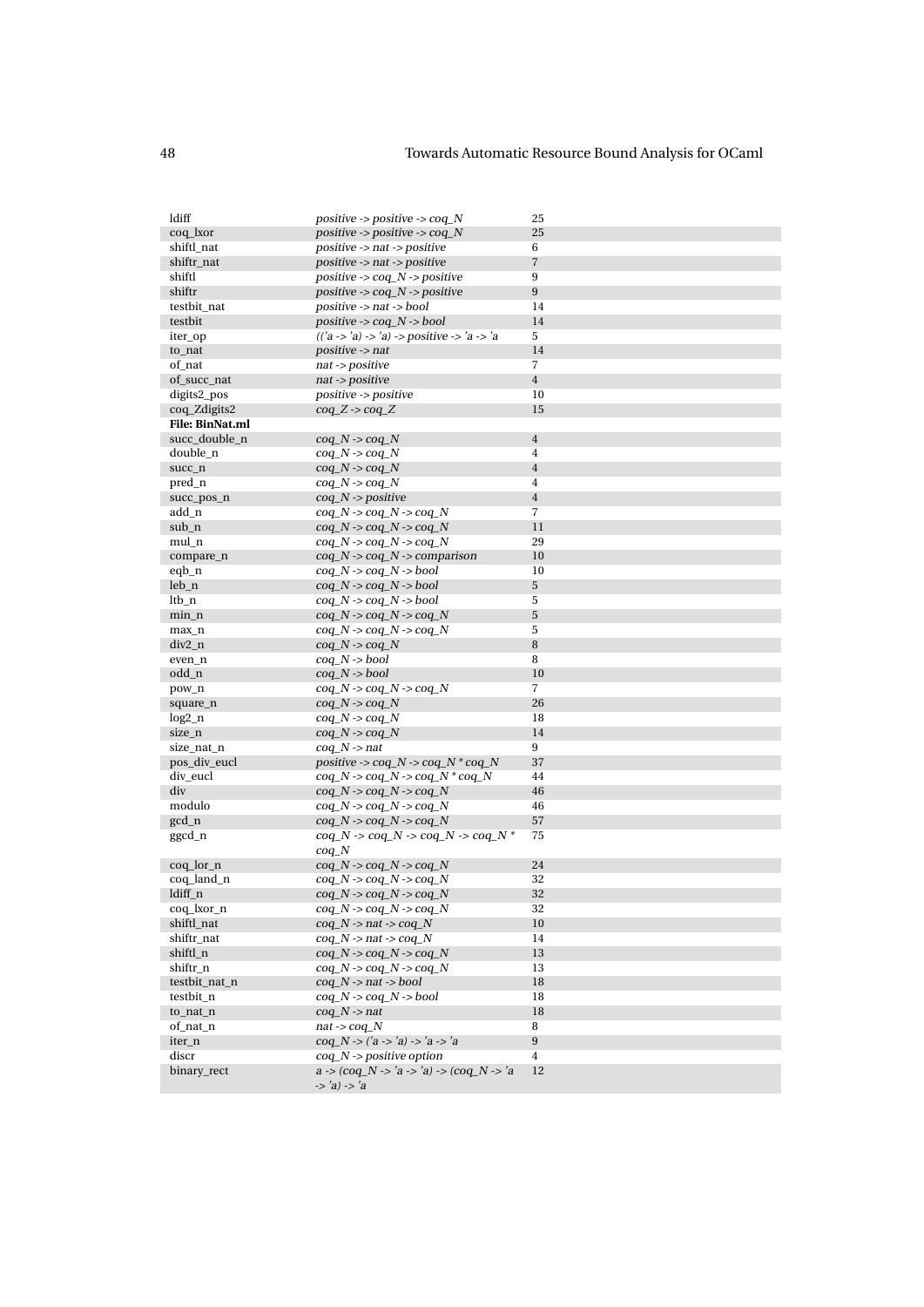| binary_rec         | $a \rightarrow (coq_N \rightarrow 'a \rightarrow 'a) \rightarrow (coq_N \rightarrow 'a)$<br>$\rightarrow 'a$ ) $\rightarrow 'a$                                               | 14             |
|--------------------|-------------------------------------------------------------------------------------------------------------------------------------------------------------------------------|----------------|
| leb_spec0          | $coq_N \rightarrow coq_N \rightarrow reflect$                                                                                                                                 | 9              |
| ltb_spec0          | $coq_N \rightarrow coq_N \rightarrow reflect$                                                                                                                                 | 9              |
| $log2$ _up         | $coq_N \rightarrow coq_N$                                                                                                                                                     | 41             |
| lcm                | $coq_N \rightarrow coq_N \rightarrow coq_N$                                                                                                                                   | 134            |
| eqb_spec           | $coq_N \rightarrow coq_N \rightarrow reflect$                                                                                                                                 | 16             |
| b2n                | $bool$ -> $coq$ N                                                                                                                                                             | $\overline{2}$ |
| setbit             | $coq_N \rightarrow coq_N \rightarrow coq_N$                                                                                                                                   | 39             |
| clearbit           | $coq_N \rightarrow coq_N \rightarrow coq_N$                                                                                                                                   | 47             |
| ones               | $coq_N \rightarrow coq_N$                                                                                                                                                     | 19             |
| lnot               | $\cos N$ -> $\cos N$ -> $\cos N$                                                                                                                                              | 53             |
| max_case_strong    | $\cos N$ -> $\cos N$ -> $((\cos N$ -> $\cos N$ -><br>unit -> 'a) -> 'b) -> (unit -> 'a) -> (unit<br>$\rightarrow$ 'a) $\rightarrow$ 'b                                        | 23             |
| max_case           | $coq_N > coq_N > ((coq_N > coq_N >$<br>unit -> 'a) -> 'b) -> 'a -> 'a -> 'b                                                                                                   | 25             |
| max_dec            | $coq_N \rightarrow coq_N \rightarrow bool$                                                                                                                                    | 27             |
| min_case_strong    | $coq_N > coq_N > ((coq_N > coq_N >$<br>unit $\rightarrow$ 'a) $\rightarrow$ 'b) $\rightarrow$ (unit $\rightarrow$ 'a) $\rightarrow$ (unit<br>$\rightarrow 'a) \rightarrow 'b$ | 23             |
| min_case           | $\cos N$ -> $\cos N$ -> $((\cos N)$ -> $\cos N$ -><br>unit -> 'a) -> 'b) -> 'a -> 'a -> 'b                                                                                    | 25             |
| min dec            | $\cos N$ -> $\cos N$ -> $\frac{\log N}{N}$                                                                                                                                    | 27             |
| max_case_strong_pd | $coq_N > coq_N > (unit \rightarrow a) > (unit$<br>$\rightarrow 'a) \rightarrow 'a$                                                                                            | 25             |
| max_case           | $coq_N > coq_N > ((coq_N > coq_N >$<br>unit -> 'a) -> 'b) -> 'a -> 'a -> 'b                                                                                                   | 27             |
| max_dec_pd         | $coq_N \rightarrow coq_N \rightarrow bool$                                                                                                                                    | 29             |
| min_case_strong_pd | $\cos N$ -> $\cos N$ -> $(\text{unit}$ -> $a)$ -> $(\text{unit}$<br>$\rightarrow 'a) \rightarrow 'a$                                                                          | 25             |
| min_case           | $\cos N$ -> $\cos N$ -> $((\cos N)$ -> $\cos N$ -><br>unit -> 'a) -> 'b) -> 'a -> 'a -> 'b                                                                                    | 27             |
| min_dec_pd         | $coq_N \rightarrow coq_N \rightarrow bool$                                                                                                                                    | 29             |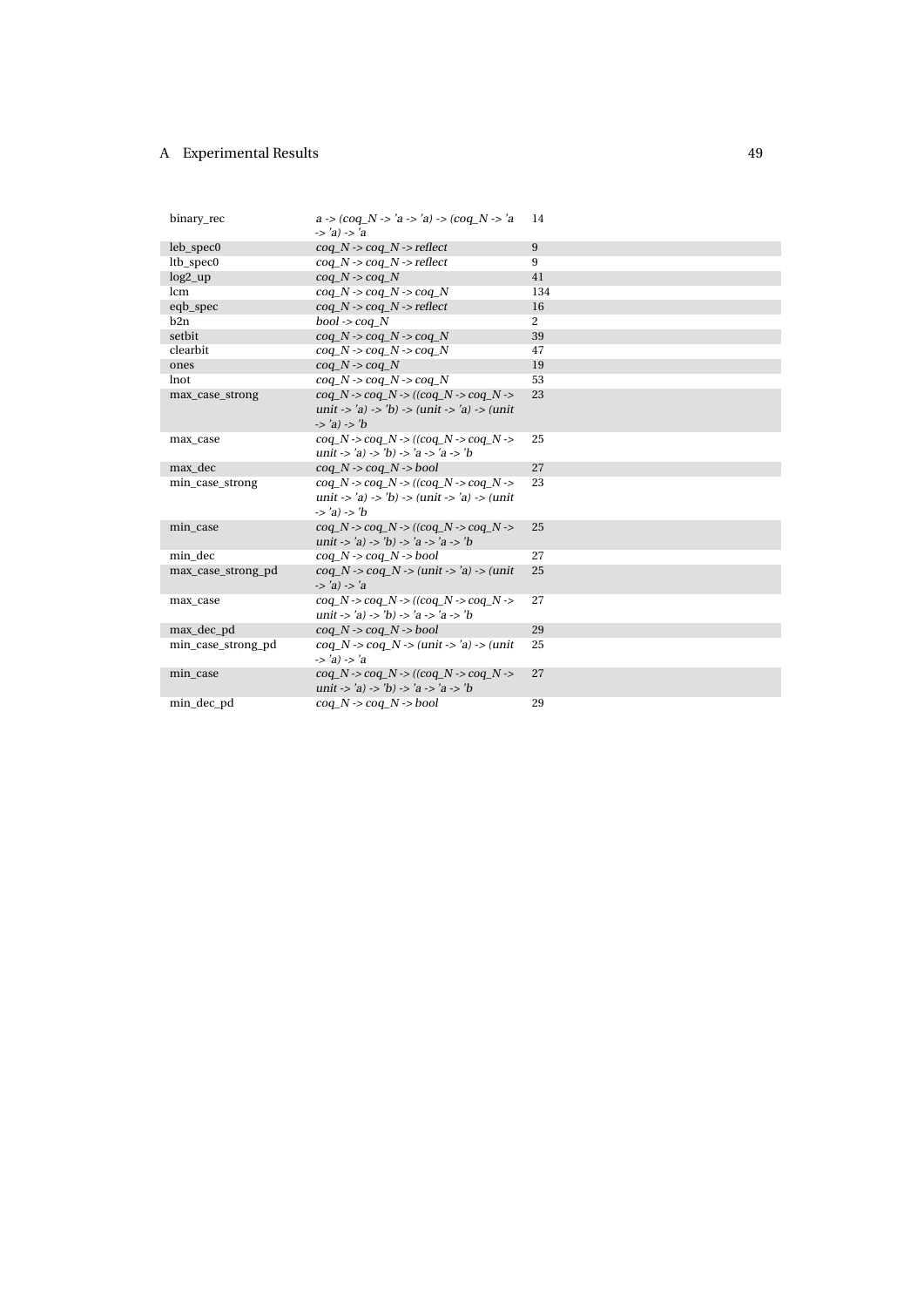| Name                     | <b>Step Bound</b>                                  | <b>Analysis Time</b>     | #Constraints |
|--------------------------|----------------------------------------------------|--------------------------|--------------|
|                          | File: WorkingWithLists.raml (99 Problems in OCaml) |                          |              |
| last                     | $3+9M$                                             | 0.01                     | 41           |
| lastTwo                  | $3 + 11M$                                          | 0.01                     | 58           |
| at                       | $3 + 18M$                                          | 0.01                     | 49           |
| natAt                    | $3 + 6K + 4N$                                      | 0.02                     | 48           |
| length                   | $9 + 12M$                                          | 0.01                     | 37           |
| rev                      | $9 + 11M$                                          | 0.02                     | 42           |
| eqList                   | $5 + L + 17M$                                      | 0.02                     | 62           |
| isPalindrome             | $20 + 29M$                                         | 0.02                     | 115          |
| flatten                  | $\overline{\phantom{0}}$                           | $\overline{\phantom{0}}$ | fail         |
| compress                 | $3 + 18M$                                          | 0.03                     | 64           |
|                          | $21 + 34M$                                         | 0.05                     | 154          |
| pack<br>encode           | $21 + 37M$                                         | 0.07                     | 151          |
| decode                   |                                                    | $\overline{\phantom{0}}$ |              |
|                          |                                                    |                          | fail         |
| duplicate                | $3 + 13M$                                          | 0.06                     | 33           |
| replicate                | $\qquad \qquad -$                                  | $-$                      | fail         |
| drop                     | $9 + 19M$                                          | 0.08                     | 61           |
| split                    | $23 + 31M$                                         | 0.12                     | 158          |
| slice                    | $35 + 19M$                                         | 0.13                     | 119          |
| concat                   | $3+9M$                                             | 0.12                     | 33           |
| rotate                   | $74 + 43M$                                         | 0.19                     | 290          |
| removeAt                 | $3 + 19M$                                          | 0.18                     | 47           |
| insertAt                 | $3 + 22M$                                          | 0.21                     | 105          |
| constructList            | $\equiv$                                           | $\overline{\phantom{0}}$ | fail         |
| random                   | 5                                                  | 0.21                     | 8            |
| min                      | 9                                                  | 0.21                     | 15           |
| randSelect               | $61 + 56.5M + 16.5M^2$                             | 0.46                     | 607          |
| lottoSelect              |                                                    | $-$                      | fail         |
| snd                      | 5                                                  | 0.46                     | 6            |
| fst                      | 5                                                  | 0.45                     | 6            |
| map                      | $3 + 13M$                                          | 0.46                     | 73           |
| insert                   | $6 + 21M$                                          | 0.52                     | 116          |
| sort                     | $3 + 7.5M + 10.5M^2$                               | 0.51                     | 203          |
| compare                  | 15                                                 | 0.45                     | 26           |
| lengthSort               | $23 + 12LM + 36M + 27M^2$                          | 0.67                     | 1000         |
| File: LogicAndCodes.raml |                                                    |                          |              |
| eval <sub>2</sub>        | $17 + 38K + 38L + 14M$                             | 0.29                     | 1044         |
| table2                   | $117 + 152K + 152L + 56M$                          | 1.62                     | 5899         |
| assoc                    | $2 + 16M$                                          | 0.06                     | 66           |
| eval                     | $10+11L+16M+16MX+16MY+20X+20Y$                     | 0.33                     | 1864         |
| tableMake                |                                                    |                          |              |
|                          |                                                    |                          | fail         |
| File: echelon_form.raml  |                                                    |                          |              |
| size                     | $3 + 11n$                                          | 0.01                     | 29           |
| getElem                  | $2 + 18n$                                          | 0.01                     | 41           |
| get2Elems                | $2 + 19L + 2M$                                     | 0.02                     | 59           |
| subtract_row_helper      | $3 + 20L + 2M$                                     | 0.02                     | 58           |
| subtract_row             | $12 + 39L + 4M$                                    | 0.03                     | 147          |
| subtract helper          | $3 + 19LM + 28M + 24MY$                            | 0.16                     | 850          |
| concat                   | $3 + 11n$ 1                                        | 0.03                     | 35           |
| tail                     | $8 + 18n$                                          | 0.03                     | 44           |
| hd_helper                | $8 + 22M$                                          | 0.03                     | 53           |
| reverse helper           | $3+11M$                                            | 0.03                     | 35           |
| reverse                  | $7 + 11n$                                          | 0.03                     | 41           |
| head                     | $21 + 33n$                                         | 0.05                     | 103          |
| split_helper             | $18 + 11L + 34M$                                   | 0.06                     | 102          |
| split                    | $24 + 34n$                                         | 0.06                     | 110          |
| subtract                 | $45 + 43LM + 63M$                                  | 0.34                     | 1632         |

# **A.2 Evaluation-Step Bounds**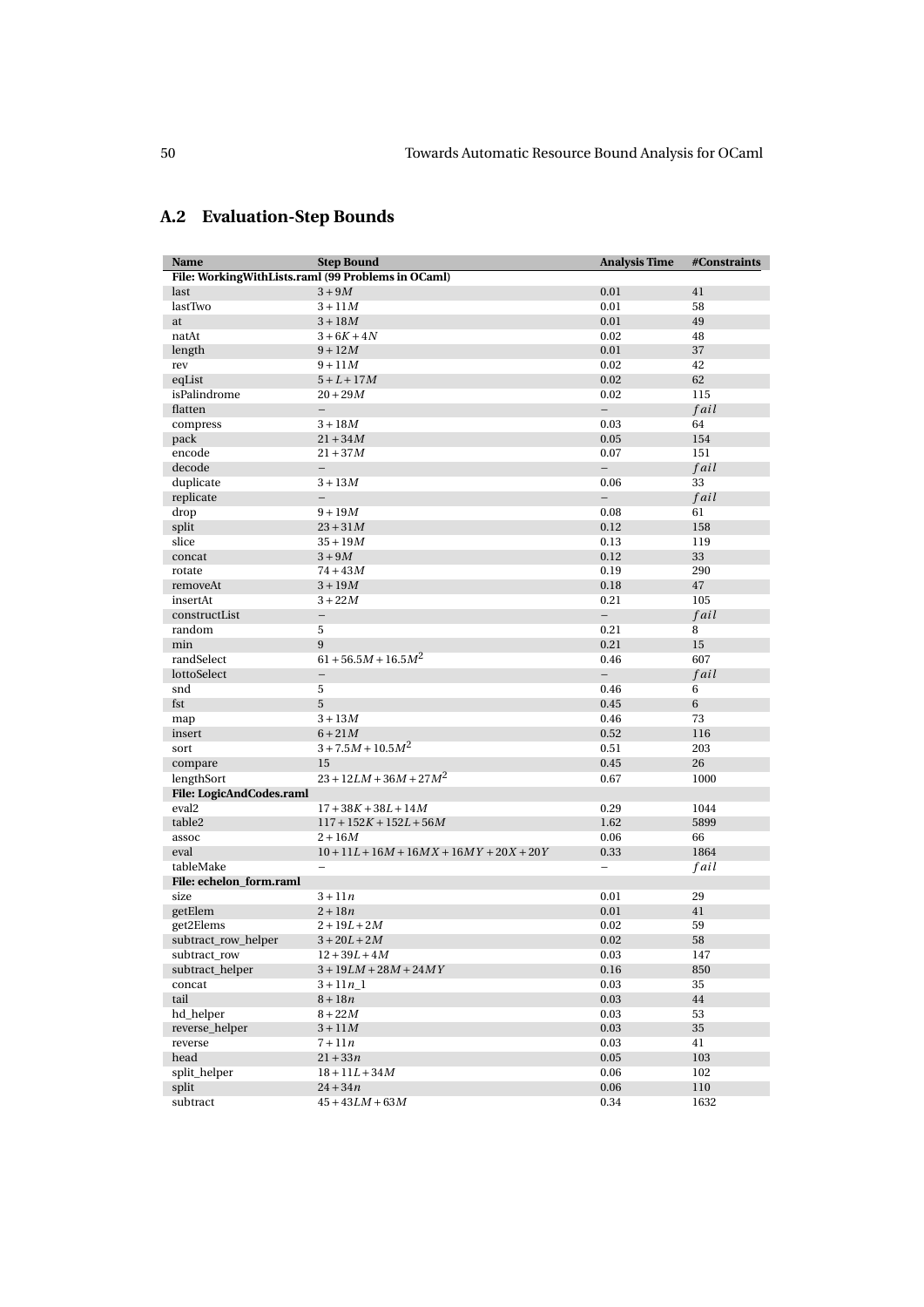| echelon_helper               | $3 + 43LMY + 63MY + 59Y$<br>$8 + 43m^2n + 59m + 63m^2$    | 1.75 | 8563  |
|------------------------------|-----------------------------------------------------------|------|-------|
| echelon_form                 |                                                           | 1.81 | 8838  |
| File: matrix.raml            |                                                           |      |       |
| check lists                  | $3 + 11LM + 19M$                                          | 0.03 | 161   |
| check_mat                    | $18 + 11LM + 30M$                                         | 0.05 | 262   |
| check matrix                 | $25 + 11LM + 30M$                                         | 0.05 | 271   |
| construct_matrix             | $28 + 11LM + 30M$                                         | 0.08 | 349   |
| getElemMatrix                | $9 + 18mn + 18m$                                          | 0.05 | 182   |
| op                           | 13                                                        | 0.03 | 27    |
| rec_list                     | $3 + 29L + 2M$                                            | 0.05 | 78    |
| rec mat                      | $3 + 31LM + 2M + 19Y$                                     | 0.15 | 526   |
| check_sanity                 | $79 + 11LM + 30M + 11RY + 30Y$                            | 0.15 | 681   |
| plus                         | $130 + 53m_1n_1 + 32m_1 + 11m_2n_2 + 79m_2$               | 0.41 | 1916  |
| minus                        | $130 + 53m_1n_1 + 32m_1 + 11m_2n_2 + 79m_2$               | 0.52 | 1916  |
| append                       | $6 + 11n$                                                 | 0.26 | 34    |
| append_col                   | $3 + 11mn + 8m + 14l$                                     | 0.34 | 396   |
| transpose_helper             | $3 + 16.5LM + 5.5LM^2 + 14M + 11MRY$                      | 0.55 | 1814  |
| transpose                    | $7+16.5mn+5.5m^2n+14m$                                    | 0.55 | 1820  |
| prod                         | $3 + 16L + 2M$                                            | 0.31 | 51    |
| prod_mat                     | $3 + 17L + 2LM + 16LY$                                    | 0.37 | 380   |
| mult slow                    | $14+28m_1+47.5m_1m_2n_2+5.5m_1m_2^2n_2+14m_1m_2+$         | 6.81 | 42274 |
|                              |                                                           |      |       |
|                              | $47.5 m_2 n_2 + 5.5 m_2^2 n_2 + 14 m_2$<br>$3 + 6L + 16M$ |      |       |
| lineMult                     |                                                           | 0.37 | 78    |
| computeLine                  | $3 + 22LY + 18M$                                          | 0.48 | 476   |
| mat_mult_jan                 | $3 + 2LM + 18M + 22MRY + 16MY$                            | 1.11 | 3901  |
| check_mult_sanity            | $71 + 11LM + 30M + 11RY + 30Y$                            | 0.6  | 665   |
| mult                         | $121 + 13m_1n_1 + 78m_1 + 27m_1m_2n_2 + 16m_1m_2 +$       | 1.97 | 7534  |
|                              | $11 m2 n2 + 30 m2$                                        |      |       |
| delete                       | $2 + 21n$                                                 | 1.71 | 48    |
| submat                       | $9 + 21mn + 19m$                                          | 1.85 | 412   |
| File: power_radio.raml       |                                                           |      |       |
| sendmsg msg                  | $12 + 10n$                                                | 0.01 | 38    |
| main1_events                 | $10+9K' + 23.00L' + 10L'Y + 9R' + 9Z'$                    | 0.09 | 338   |
| main2 events                 | $11 + 10K' + 16L' + 19L'Y + 10R' + 26Z'$                  | 0.2  | 1230  |
| main3_events                 | $11+13K'+25L'+23L'Y+5L'MY+29R'+29Z'$                      | 1.31 | 7351  |
| main4_events                 | $11+13K'+25L'+28L'Y+17R'+29Z'$                            | 0.42 | 2397  |
| main5 events                 | $18 + 13K' + 44.6L' + 19L'Y + 13R' + 13Z'$                | 0.44 | 2339  |
| File: avanzini.raml          |                                                           |      |       |
|                              |                                                           |      |       |
|                              |                                                           |      |       |
| partition                    | $5 + 17n$                                                 | 0.01 | 57    |
| quicksort                    | $3 + 20n + 13n^2$                                         | 0.1  | 587   |
| rev sort                     | $10 + 23KM + 32L' + 20L'Y + 13L'Y^2$                      | 0.71 | 17704 |
| File: append_all.raml        |                                                           |      |       |
| append_all                   | $7 + 9LM + 15M$                                           | 0.09 | 1011  |
| append_all2                  | $7 + 15LM + 18LMY + 21M$                                  | 0.16 | 4869  |
| append all3                  | $7 + 21LM + 27LMRY + 15LMY + 21M$                         | 0.39 | 13435 |
| File: bfs.raml               |                                                           |      |       |
| dfs                          | $18+26M$                                                  | 0.04 | 488   |
| bfs                          | $24 + 92M$                                                | 0.07 | 1723  |
| File: rev_pairs.raml         |                                                           |      |       |
| pairs                        | $3 + 7M + 10M^2$                                          | 0.03 | 317   |
| File: binary_counter.raml    |                                                           |      |       |
| add_one                      | $8 + 12L'$                                                | 0.03 | 155   |
| add_many                     | $3 + 12L' + 30X$                                          | 0.03 | 313   |
| add_list                     | $5 + 12L' + 34Y$                                          | 0.03 | 341   |
| File: array_fun.raml         |                                                           |      |       |
| nat iterate                  | $3 + 10N$                                                 | 0.03 | 55    |
| nat_fold                     | $3 + 12N$                                                 | 0.02 | 76    |
| apply_all                    | $15 + 21N$                                                | 0.03 | 135   |
| File: calculator.raml<br>add | $3+8M$                                                    |      |       |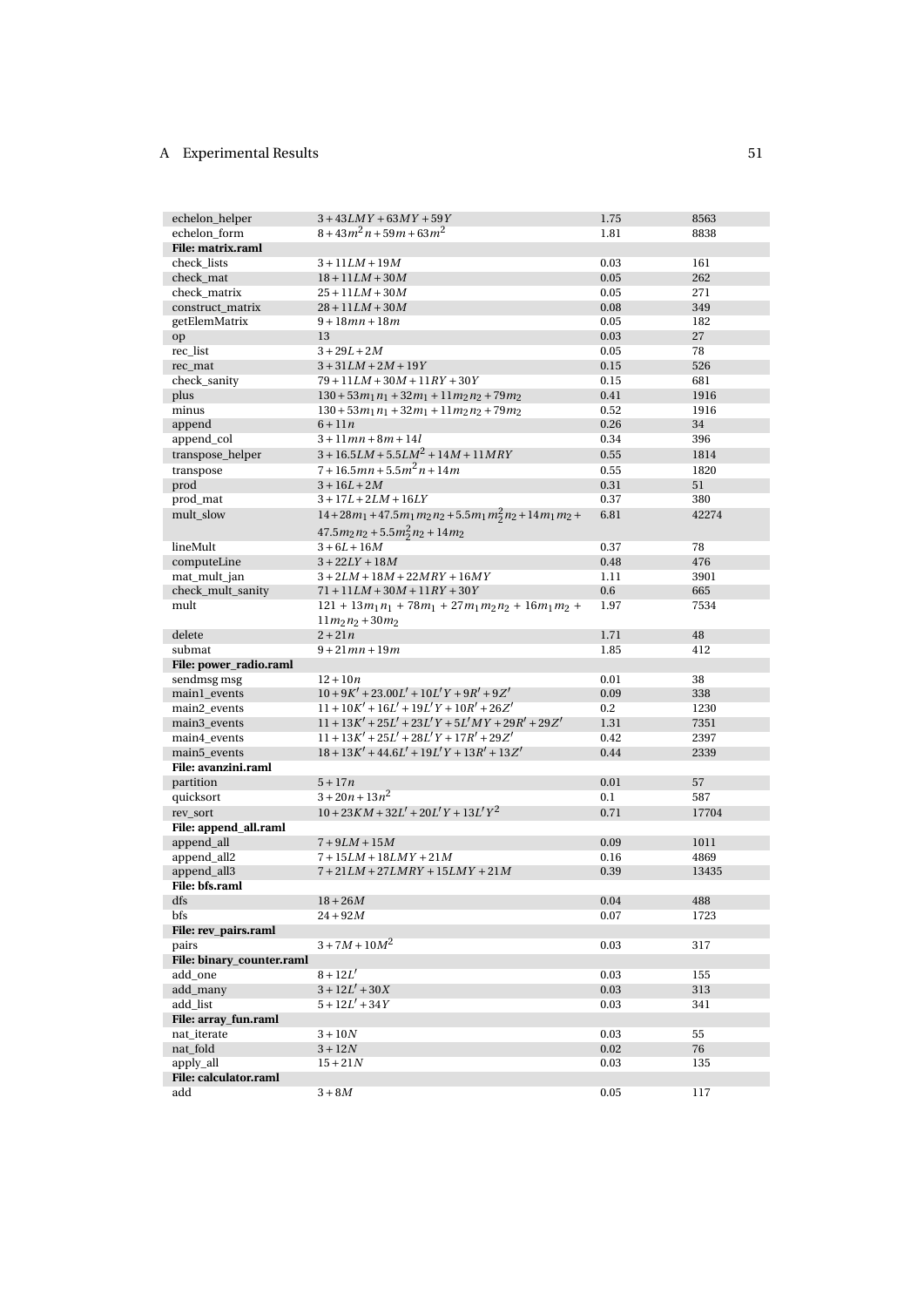| sub                    | $5 + 2K + 8M$                           | 0.03       | 156   |
|------------------------|-----------------------------------------|------------|-------|
| mult                   | $3 + 8M + 4M^2$                         | 0.06       | 427   |
| eval_simpl             | $8 + 8KLN + 5KN + 20L + 22X$            | 0.21       | 9548  |
| eval                   | $3 + 20KLN + 14KN + 14L + 14X$          | 0.22       | 10723 |
| File: mergesort.raml   |                                         |            |       |
| split                  | $5 + 8.5M$                              | 0.04       | 159   |
| merge                  | $3 + 17L + 17M$                         | 0.04       | 407   |
| mergesort              | $4-6K+32.5KN+6K^2$                      | 0.17       | 4654  |
| mergesort_list         | $4-7.5K+33.5KN-7KX+7.5K^{2}+7K^{2}X$    | 0.39       | 15055 |
| File: quicksort.raml   |                                         |            |       |
| partition              | $5 + 19M$                               | 0.04       | 197   |
| quicksort              | $3 + 19M + 14M^2$                       | 0.08       | 1747  |
| quicksort_pairs        | $3 + 13M + 23M^2$                       | 0.09       | 2131  |
| quicksort_list         | $3 - 7.5LM + 7.5LM^2 + 19.5M + 16.5M^2$ | 0.27       | 8712  |
| File: square_mult.raml |                                         |            |       |
| square_mult            | $9 + 21K' + 30L'$                       | 0.08       | 243   |
| File: subsequence.raml |                                         |            |       |
| lcs                    | $21 + 8L + 50LM + 27M$                  | 0.04       | 900   |
| File: running.raml     |                                         |            |       |
| abmap                  | $3 + 12M + 12N$                         | 0.03       | 477   |
|                        | $11 + 22KN + 13K^2N + 13L + 15N$        |            |       |
| asort                  |                                         | 0.14       | 5656  |
| asort'                 | $14 + 22KN + 13K^2N + 7L + 15N$         | 0.16       | 5655  |
| btick                  | $3 + 16L + 14N$                         | 0.05       | 904   |
| abfoldr                | $3 + 13M + 13N$                         | 0.05       | 267   |
| cons_all               | $13 + 17M + 21MN + 26N$                 | 0.08       | 1844  |
| File: ocaml_sort.raml  |                                         |            |       |
| merge                  | $3 + 17L + 17M$                         | 0.05       | 404   |
| list                   | $43 + 30.5M + 8.5M^2$                   | 0.11       | 3066  |
| File: ocaml list.raml  |                                         |            |       |
| length                 | $7 + 10M$                               | 0.02       | 59    |
| cons                   | $\overline{4}$                          | 0.01       | 9     |
| hd                     | 3                                       | 0.02       | 14    |
| t                      | 3                                       | 0.02       | 16    |
| nth                    | $14 + 16M$                              | 0.02       | 93    |
| append                 | $3+9M$                                  | 0.03       | 77    |
| rev_append             | $3+9M$                                  | 0.02       | 78    |
| rev                    | $7+9M$                                  | 0.02       | 84    |
| flatten                | $3 + 9LM + 11M$                         | 0.03       | 201   |
| concat                 | $3 + 9LM + 11M$                         | 0.04       | 201   |
| map                    | $3 + 13M$                               | 0.02       | 73    |
| mapi                   | $8 + 19M$                               | 0.02       | 92    |
| rev_map                | $9 + 11M$                               | 0.02       | 103   |
| iter                   | $3 + 10M$                               | 0.02       | 55    |
| iteri                  | $8 + 16M$                               | 0.02       | 74    |
| fold_left              | $3 + 10M$                               | 0.02       | 59    |
| fold_right             | $3 + 10M$                               | 0.03       | 55    |
| map2                   | $5 + 17L$                               | 0.03       | 142   |
| rev_map2               | $12 + 15L$                              | 0.03       | 196   |
| iter <sub>2</sub>      | $5 + 14M$                               | 0.03       | 120   |
| fold_left2             | $5 + 14L$                               | 0.03       | 128   |
| fold right2            | $5 + 14M$                               | 0.03       | 120   |
| for_all                | $3 + 12M$                               | $0.03\,$   | 61    |
| exists                 | $3 + 12M$                               | 0.03       | 61    |
| for_all2               | $5+16M$                                 | 0.03       | 126   |
|                        |                                         |            |       |
| exists2                | $5+16L$                                 | $\rm 0.04$ | 205   |
| mem                    | $3+18M$                                 | 0.04       | 67    |
| memq                   | $3 + 22M$                               | 0.04       | 75    |
| assoc                  | $2+18M$                                 | 0.03       | 74    |
| assq                   | $2 + 22M$                               | 0.03       | 84    |
| mem_assoc              | $3 + 20M$                               | 0.04       | 69    |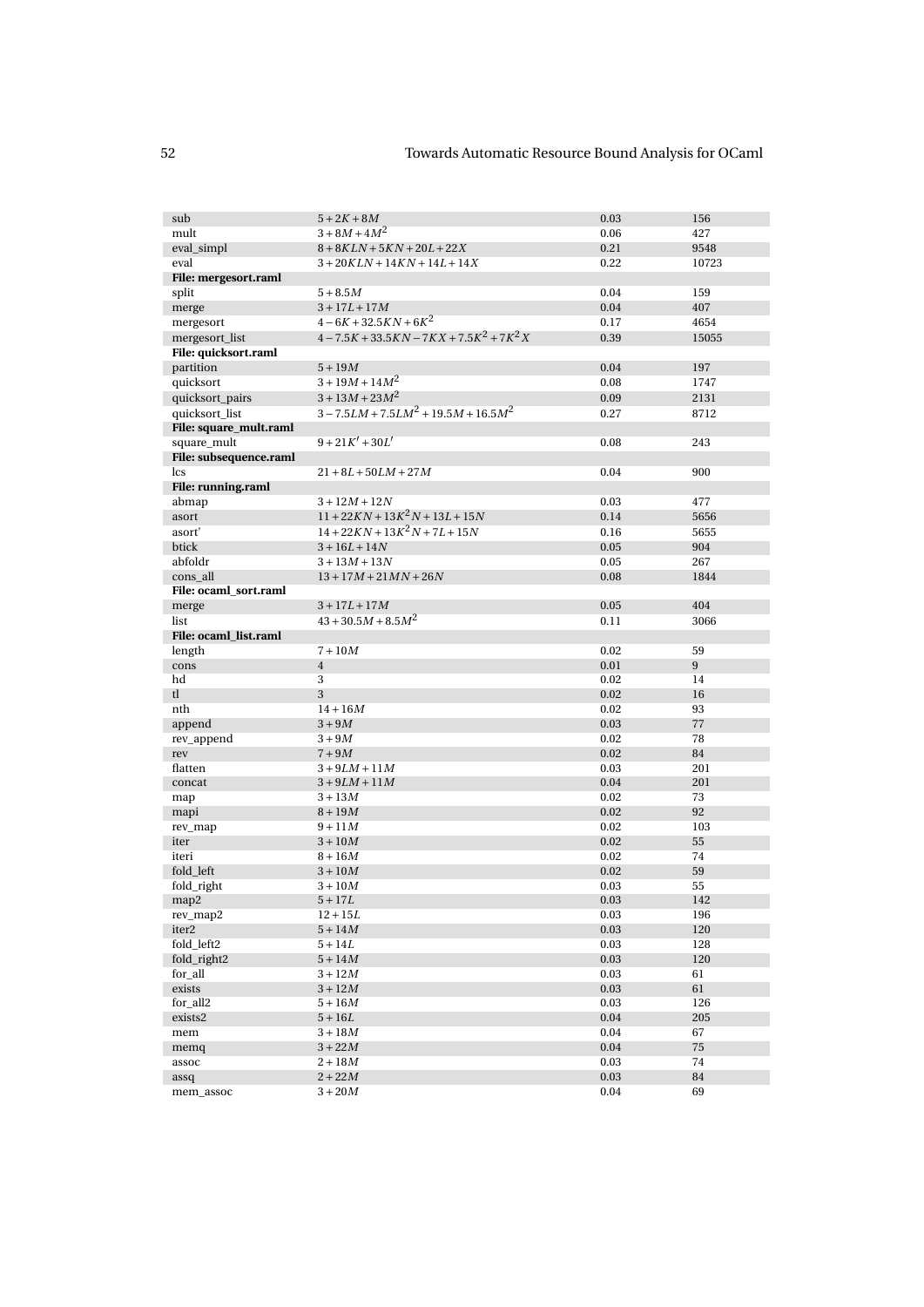| mem_assq                                         | $3 + 24M$                                             | 0.04 | 77    |
|--------------------------------------------------|-------------------------------------------------------|------|-------|
| remove_assoc                                     | $3 + 21M$                                             | 0.04 | 92    |
| remove_assq                                      | $3 + 25M$                                             | 0.04 | 102   |
| find                                             | $2 + 10M$                                             | 0.04 | 66    |
| find_all                                         | $18 + 22M$                                            | 0.04 | 312   |
| filter                                           | $18 + 22M$                                            | 0.05 | 312   |
| partition                                        | $30 + 23M$                                            | 0.06 | 580   |
| split                                            | $5 + 17M$                                             | 0.06 | 83    |
| combine                                          | $5 + 13M$                                             | 0.06 | 122   |
| merge                                            | $3 + 21L + 21M$                                       | 0.08 | 253   |
| chop                                             | $8 + 16M$                                             | 0.06 | 83    |
| stable_sort                                      | fail                                                  | 0.32 | 6606  |
| sort                                             | fail                                                  | 0.45 | 6606  |
| fast_sort                                        | fail                                                  | 0.68 | 6606  |
| File: aws.raml                                   |                                                       |      |       |
| average_grade                                    | $18 + 34M$                                            | 0.04 | 185   |
| greater_eq                                       | $49 + 68M$                                            | 0.05 | 721   |
| sort_students                                    | $12 - 34LM + 34LM^2 + 15M$                            | 0.32 | 8933  |
| make_table                                       | $9 + 25LM + 21M$                                      | 0.08 | 949   |
| find                                             | $2 + 12M$                                             | 0.05 | 88    |
| lookup                                           | $8 + 17LM + 17M$                                      | 0.08 | 269   |
| average_grade'                                   | $21 + 17LM + 17LMY + 33M$                             | 0.09 | 1094  |
| greater_eq'                                      | $61 + 34LM + 34LMY + 66M$                             | 0.18 | 2572  |
| sort_students_efficient                          | fail                                                  | 0.64 | 19377 |
| <b>File: PROTOTYPE</b>                           |                                                       |      |       |
| File: appendAll.raml                             |                                                       |      |       |
| appendAll                                        | $3 + 9n_1n_2 + 13n_1$                                 | 0.05 | 203   |
|                                                  |                                                       |      |       |
| appendAll2                                       | $3 + 13n_1n_2 + 18n_1n_2n_3 + 18n_1$                  | 0.2  | 1565  |
| appendAll3                                       | $3 + 18n_1n_2 + 27n_1n_2n_3n_4 + 13n_1n_2n_3 + 18n_1$ | 1.57 | 12785 |
| File: duplicates.raml                            |                                                       |      |       |
| eq                                               | $5 + 17n_1 + n_2$                                     | 0.01 | 62    |
|                                                  | $3 + 21L + 18LY$                                      |      | 625   |
| remove                                           |                                                       | 0.1  |       |
| nub                                              | $3-9Nn+9N^2n+5.5N+10.5N^2$                            | 0.51 | 3919  |
| File: dyade.raml                                 |                                                       |      |       |
| multList                                         | $3 + 15n$                                             | 0.01 | 36    |
| dyade                                            | $3 + 15n_1n_2 + 17n_1$                                | 0.05 | 246   |
| File: eratosthenes.raml                          |                                                       |      |       |
| filter                                           | $3 + 23n$                                             | 0.01 | 51    |
| eratos                                           | $3 + 4.5n + 11.5n^2$                                  | 0.04 | 180   |
| File: bitvectors.raml                            |                                                       |      |       |
| bitToInt'                                        | $3 + 20M$                                             | 0.02 | 42    |
| bitToInt                                         | $7 + 20n$                                             | 0.02 | 48    |
| sum                                              | 33                                                    | 0.01 | 59    |
| add'                                             | $3 + 51L + 2M$                                        | 0.03 | 112   |
| add                                              |                                                       | 0.03 | 119   |
| diff                                             | $8 + 2n_1 + 51n_2$<br>31                              | 0.03 | 47    |
|                                                  |                                                       |      |       |
| sub'                                             | $5 + 59L + 2M$                                        | 0.06 | 127   |
| sub                                              | $14 + 61n_1$                                          | 0.06 | 138   |
| mult                                             | $3 + 53n_1n_2 + 30n_1$                                | 0.12 | 477   |
| compare                                          | $3 + 28L + 2M$                                        | 0.07 | 80    |
| leq                                              | $13 + 2n_1 + 28n_2$                                   | 0.07 | 94    |
| File: flatten.raml                               |                                                       |      |       |
| flatten                                          | $3 + 5.5nl + 5.5n^2l + 24n$                           | 0.42 | 3388  |
| insert                                           | $6 + 17n$                                             | 0.02 | 55    |
| insertionsort                                    | $3 + 7.5n + 8.5n^2$                                   | 0.05 | 181   |
| flattensort                                      | $11 + 13nl + 5.5n^2l + 8.5n^2l^2 + 24n$               | 2.34 | 19153 |
| File: listsort.raml                              |                                                       |      |       |
| isortlist                                        | $3 - 9nl + 9n^2l + 6.5n + 9.5n^2$                     | 0.41 | 2676  |
| File: longestCommonSubsequence.raml<br>firstline | $3 + 10M$                                             | 0.01 | 29    |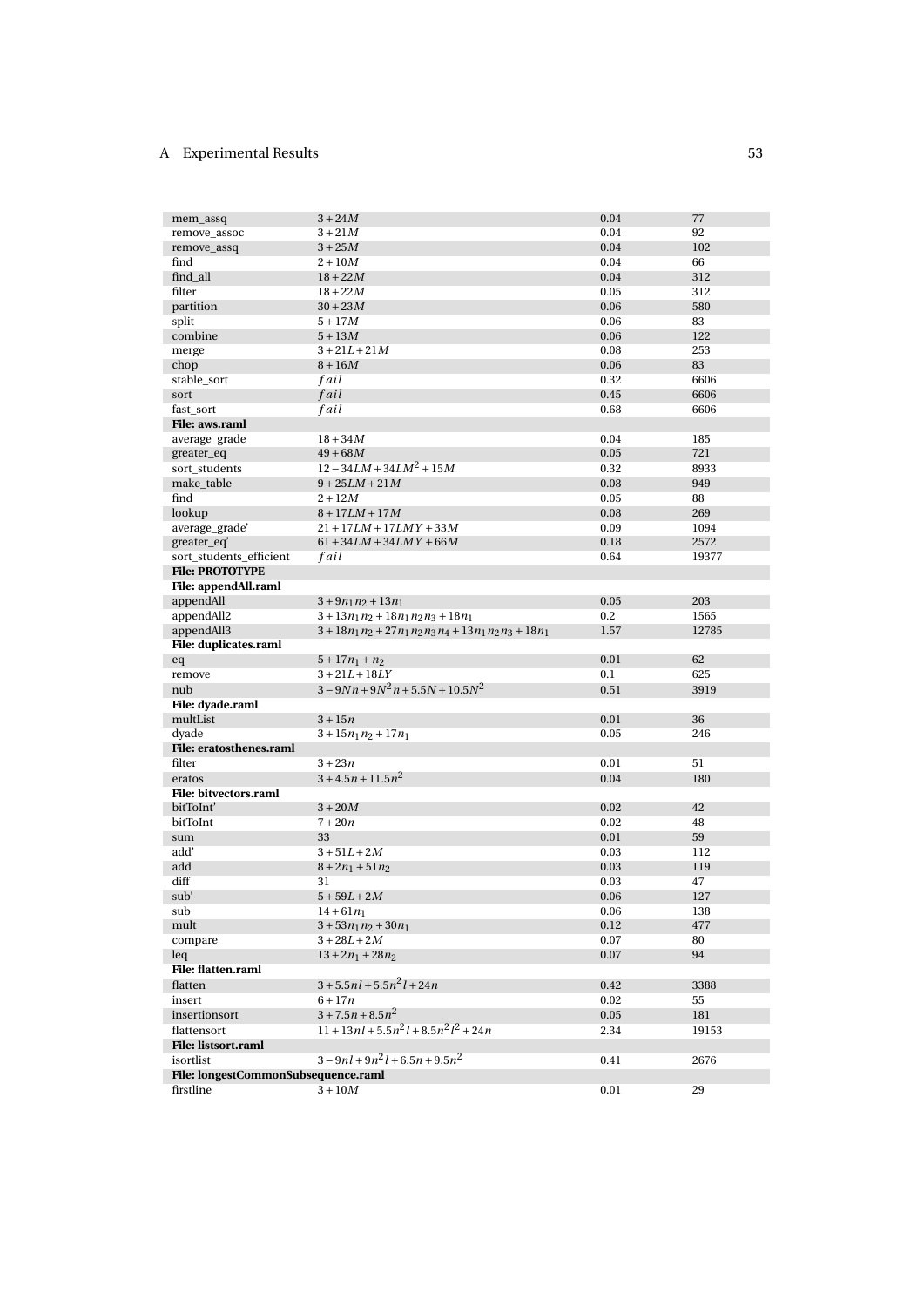| right                         | $\mathbf 5$                                        | 0.01        | 14             |
|-------------------------------|----------------------------------------------------|-------------|----------------|
| max                           | $\overline{7}$                                     | 0.01        | 13             |
| newline                       | $3 + 2L + 50M$                                     | 0.03        | 128            |
| lcstable                      | $11 + 10L + 52LM + 25M$                            | 0.15        | 865            |
| lcs                           | $23 + 10L + 52LM + 25M$                            | 0.16        | 901            |
| File: mergesort.raml          |                                                    |             |                |
| msplit                        | $5 + 9.5M$                                         | 0.03        | 112            |
| merge                         | $3 + 22L + 22M$                                    | 0.06<br>$-$ | 239            |
| mergesortBuggy                | $-$<br>$3 - 38.67M + 47.33M^2$                     |             | fail           |
| mergesort                     |                                                    | 0.14        | 869            |
| File: minsort.raml<br>findMin | $3 + 21M$                                          | 0.03        | 125            |
|                               | $8 + 25.5M + 10.5M^2$                              |             |                |
| minSort<br>File: queue.raml   |                                                    | 0.04        | 219            |
|                               | 3                                                  | 0.01        | $\overline{4}$ |
| empty<br>enqueue              | 10                                                 | 0.03        | 19             |
| enqueues                      | $3 + 21M$                                          | 0.09        | 203            |
| copyover                      | $7 + 14M$                                          | 0.08        | 226            |
| dequeue                       | $14 + 39M$                                         | 0.18        | 678            |
| children                      | 27                                                 | 0.26        | 333            |
| breadth                       | $18+118BR+116BRT-LM+116LMY+L^2M+88M+$              | 3.99        | 10540          |
|                               | $118MY + 49R - RT + RT^2$                          |             |                |
| startBreadth                  | $19 + 57M + 59M^2$                                 | 4.34        | 10818          |
| depth                         | $27 + 42L + 53LM$                                  | 4.33        | 18711          |
| startDepth                    | $3 + 15.5M + 26.5M^2$                              | 4.29        | 18747          |
| File: quicksort_mutual.raml   |                                                    |             |                |
| part                          | $24+16L+30LY+15L^2+27M+30MY+15M^2+46Y+$<br>$15Y^2$ | 0.15        | 896            |
| quicksortMutual               | $3 + 16M + 15M^2$                                  | 0.15        | 896            |
| File: rationalPotential.raml  |                                                    |             |                |
| zip3                          | $3 + 17L + 2M$                                     | 0.02        | 68             |
| group3                        | $3 + 5.67M$                                        | 0.02        | 52             |
| File: sizechange.raml         |                                                    |             |                |
| r1                            | $3 + 11M$                                          | 0.04        | 124            |
| rev                           | $7 + 11M$                                          | 0.04        | 130            |
| f                             | $3 + 11LM + 17.33M + 3.67M^3$                      | 0.12        | 574            |
| g                             | $15+11L+11LM+17.33M+11MY+3.67M3$                   | 0.12        | 574            |
| f2                            |                                                    | $-$         | fail           |
| last                          | $3 + 14M$                                          | 0.05        | 108            |
| f2'                           | $12 + 14L + 14M$                                   | 0.09        | 331            |
| g <sub>3</sub>                | $3 + 11M$                                          | 0.04        | 124            |
| f3                            | $11 + 22L + 11M$                                   | 0.08        | 291            |
| File: splitandsort.raml       |                                                    |             |                |
| insert                        | $13 + 23M$                                         | 0.13        | 437            |
| split                         | $3 + 11.5M + 11.5M^2$                              | 0.18        | 623            |
| splitqs                       | $7 + 24M$                                          | 0.06        | 184            |
| quicksort                     | $3 + 16.5M + 17.5M^2$                              | 0.26        | 1607           |
| sortAll                       | $3 + 16.5LM + 17.5L^2M + 19M$                      | 0.51        | 3165           |
| splitAndSort                  | $11 + 47M + 29M^2$                                 | 0.69        | 3793           |
| File: subtrees.raml           |                                                    |             |                |
| subtrees                      | $3 + 23.5M + 5.5M^2$                               | 0.12        | 680            |
| File: tuples.raml             |                                                    |             |                |
| attach                        | $3 + 13M$                                          | 0.06        | 95             |
| pairs                         | $3 + 7M + 12M^2$                                   | 0.27        | 1428           |
| pairsAux                      | $3 + 8M + 12M^2$                                   | 0.23        | 1041           |
| pairsSlow                     | $3 + 16.17M + M^2 + 1.83M^3$                       | 0.29        | 1428           |
| triples                       | $3 + 30.5M - 14.5M^2 + 8M^3$                       | 0.95        | 5804           |
| quadruples                    | $3 + 0.33M + 35.5M^2 - 14.83M^3 + 3M^4$            | 2.52        | 15613          |
| File: array_dijkstra.raml     |                                                    |             |                |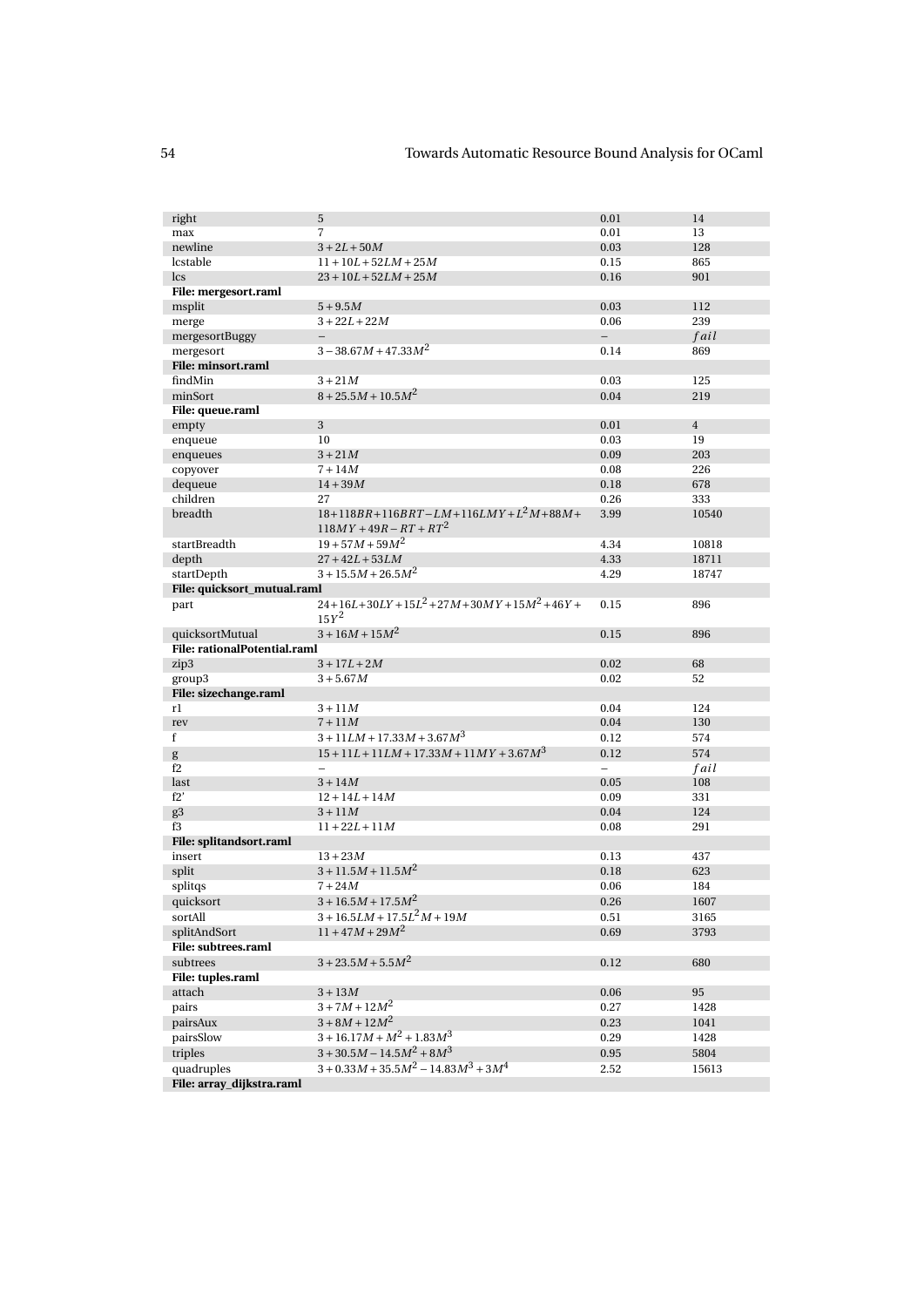| makeGraph             | $35 + 36K + 21N + 1N^2$  | 0.03 | 519            |
|-----------------------|--------------------------|------|----------------|
| dijkstra              | $46 + 33M + 111M^2$      | 0.11 | 2808           |
| <b>File: CompCert</b> |                          |      |                |
| File: String0.ml      |                          |      |                |
| string_dec            | $5 + 14L$                | 0.06 | 205            |
| prefix                | $3 + 14M$                | 0.05 | 170            |
|                       |                          |      |                |
| File: Tuples.ml       | $\overline{\phantom{m}}$ | 0.02 | 106            |
| uncurry               |                          |      |                |
| File: Specif.ml       |                          |      | 6              |
| projT1                | 3                        | 0.01 |                |
| projT2                | 3                        | 0.01 | 6              |
| value                 | $\overline{2}$           | 0.01 | $\overline{4}$ |
| File: EquivDec.ml     |                          |      |                |
| equiv_dec             | $\mathbf{1}$             | 0.01 | $\overline{2}$ |
| File: Datatypes.ml    |                          |      |                |
| implb                 | 3                        | 0.01 | $\overline{7}$ |
| xorb                  | 5                        | 0.01 | 12             |
| negb                  | $\overline{7}$           | 0.01 | 13             |
| fst                   | 3                        | 0.01 | $\overline{4}$ |
| snd                   | 3                        | 0.01 | $\overline{4}$ |
| length                | $3+7M$                   | 0.04 | 72             |
| app                   | $3+9M$                   | 0.05 | 118            |
| coq_CompOpp           | 3                        | 0.01 | 25             |
| coq_CompareSpec2Type  | 3                        | 0.01 | 25             |
| coq_CompSpec2Type     | 6                        | 0.01 | 30             |
| <b>File: Bool.ml</b>  |                          |      |                |
| bool dec              | 5                        | 0.01 | 17             |
| eqb                   | $\overline{5}$           | 0.01 | 12             |
| iff_reflect           | $\overline{7}$           | 0.01 | 15             |
| File: Ring.ml         |                          |      |                |
| bool_eq               | 12                       | 0.01 | 23             |
| <b>File: Peano.ml</b> |                          |      |                |
| plus                  | $3+8M$                   | 0.04 | 117            |
| max                   | $3 + 8L + 2M$            | 0.06 | 180            |
| min                   | $3 + 10M$                | 0.05 | 147            |
| nat_iter              | $3+9M$                   | 0.06 | 64             |
| File: List0.ml        |                          |      |                |
| hd                    | 3                        | 0.03 | 18             |
| tl                    | 3                        | 0.03 | 21             |
| in_dec                | $3 + 14M$                | 0.04 | 91             |
| nth_error             | $5+8M$                   | 0.08 | 326            |
| remove                | $3 + 15M$                | 0.05 | 179            |
| rev                   | $3 + 9.5M + 4.5M^2$      | 0.1  | 423            |
| rev_append            | $3+9M$                   | 0.05 | 122            |
| rev'                  | $7+9M$                   | 0.05 | 128            |
| list_eq_dec           | $5 + 14L$                | 0.08 | 223            |
| map                   | $3 + 11M$                | 0.05 | 96             |
| fold_left             | $3+10M$                  | 0.05 | 77             |
| fold_right            | $3 + 10M$                | 0.07 | 65             |
| existsb               | $3 + 12M$                | 0.06 | 71             |
| forallb               | $3 + 12M$                | 0.06 | 71             |
| filter                | $3+13M$                  | 0.07 | 176            |
| File: EqNat.ml        |                          |      |                |
| beq_nat               | $5+8L$                   | 0.08 | 162            |
| File: Compare_dec.ml  |                          |      |                |
| le_lt_dec             | $3 + 6L + 2M$            | 0.07 | 127            |
| le_gt_dec             | $7+8M$                   | 0.07 | 133            |
| nat_compare           | $5+8M$                   | 0.08 | 183            |
| File: BinPosDef.ml    |                          |      |                |
| succ                  | $5+7N$                   | 0.04 | 124            |
|                       |                          |      |                |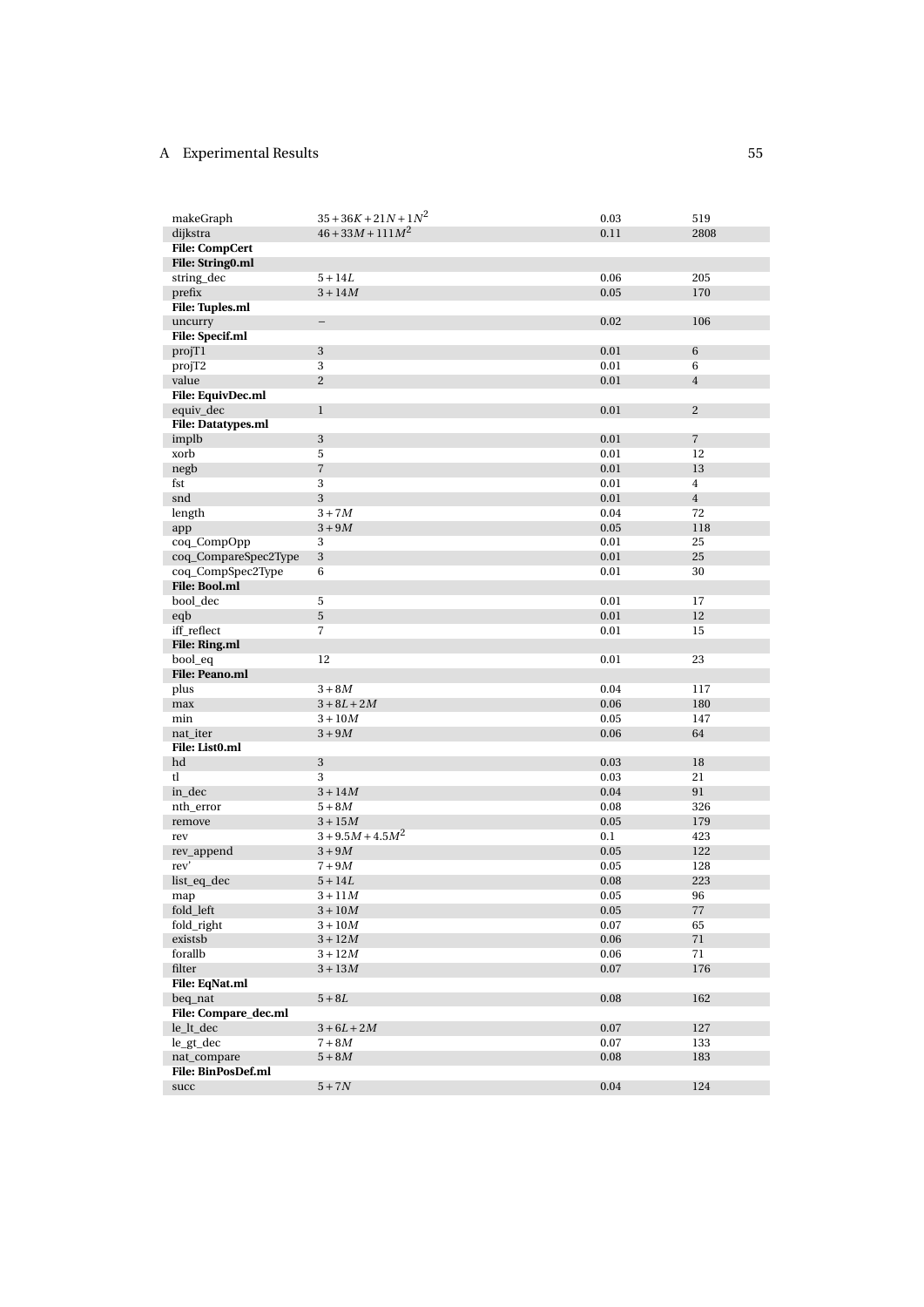| add              | $7 + 7L + 5M + 7N + 5X$                 | 0.64  | 5438   |
|------------------|-----------------------------------------|-------|--------|
| add_carry        | $9 + 7L + 5M + 7N + 5X$                 | 0.67  | 5438   |
| pred_double      | $7+7M$                                  | 0.05  | 124    |
| pred             | $5+7M$                                  | 0.06  | 174    |
| pred_N           | $6+7M$                                  | 0.06  | 187    |
| mask_rect        | 5                                       | 0.04  | 41     |
| mask_rec         | 5                                       | 0.04  | 41     |
| succ_double_mask | 6                                       | 0.04  | 53     |
| double_mask      | 6                                       | 0.04  | 48     |
| double_pred_mask | $8+7M$                                  | 0.06  | 197    |
| pred_mask        | $13 + 7L$                               | 0.09  | 446    |
| sub_mask         | $5 + 9L + 7M + 7N + 9X$                 | 0.74  | 6368   |
| sub_mask_carry   | $3 + 8L + 8M + 8N + 8X$                 | 0.73  | 6368   |
| sub              | $11 + 9L + 7M + 7N + 9X$                | 0.72  | 6405   |
| mul              | $3 + 7L + 17LN + 8M + 25N + 10NX$       | 1.03  | 7722   |
| iter             | $\overline{\phantom{0}}$                | 0.59  | 2849   |
| pow              | $-$                                     | 32.47 | 139223 |
| square           | $3+9M+10MN+24.5N+8.5N^2$                | 0.98  | 7592   |
| div2             | 3                                       | 0.17  | 44     |
| $div2$ _up       | $3+7N$                                  | 0.19  | 169    |
| size_nat         | $5 + 7M + 7N$                           | 0.2   | 156    |
| size             | $3 + 19M + 19N$                         | 0.23  | 542    |
| compare_cont     | $5 + 9L + 9X$                           | 0.38  | 1248   |
| compare          | $10 + 9L + 9X$                          | 0.33  | 1258   |
| min              | $16 + 9L + 9X$                          | 0.45  | 2071   |
| max              | $16 + 9L + 9X$                          | 0.48  | 2071   |
| eqb              | $5 + 8L + 8X$                           | 0.27  | 454    |
| leb              | $16 + 9L + 9X$                          | 0.41  | 1283   |
| ltb              | $16 + 9L + 9X$                          | 0.43  | 1283   |
| sqrtrem_step     | $-$                                     |       |        |
| sqrtrem          | $5+66M+16MN+4M^2+59N+4N^2$              | 17.54 | 135517 |
| sqrt             | $13 + 66M + 16MN + 4M^2 + 59N + 4N^2$   | 18.25 | 135529 |
| gcdn             |                                         | 19.67 | 97408  |
| gcd              | $\overline{\phantom{0}}$                | 29.64 | 100787 |
| ggcdn            | $\equiv$                                | 29.04 | 179760 |
| ggcd             | $-$                                     | 29.79 | 183139 |
| coq_Nsucc_double | 6                                       | 4.81  | 42     |
| coq_Ndouble      | 6                                       | 4.86  | 37     |
| coq_lor          | $5 + 8L + 2M + 2N + 8X$                 | 5.12  | 1032   |
| coq_land         | $6 + 16L + 16X$                         | 4.97  | 1355   |
| ldiff            | $5 + 13L + 3M + 3N + 13X$               | 5.08  | 1435   |
| $\log_{1}$ kor   | $5 + 13L + 3M + 3N + 13X$               | 5.09  | 1509   |
| shiftl_nat       | $8 + 12X$                               | 4.85  | 136    |
| shiftr_nat       | $8 + 12X$                               | 5.08  | 186    |
| shiftl           |                                         | 6.42  | 5453   |
| shiftr           | $\overline{a}$                          | 6.58  | 7323   |
| testbit nat      | $5+8X$                                  | 5.15  | 291    |
| testbit          | $5 + L + 23M + 23N + 7Z$                | 5.3   | 1219   |
| iter_op          | $3 + 10M + 13N$                         | 5.2   | 187    |
| to_nat           | $-$                                     | 5.86  | 2652   |
| of_nat           | $3+21M$                                 | 5.44  | 244    |
| of succ nat      | $3 + 19M$                               | 5.27  | 221    |
| digits2 pos      | $3 + 19M + 19N$                         | 0.47  | 542    |
| coq_Zdigits2     | $2 + 19K + 19L + 7 + 1 + 19R + 7 + 19Z$ | 0.54  | 1146   |
| File: BinNat.ml  |                                         |       |        |
| succ double n    | 6                                       | 1.72  | 42     |
| double_n         | 6                                       | 1.75  | 37     |
| succ_n           | $11 + 7K$                               | 1.79  | 162    |
| pred_n           | $11 + 7L$                               | 1.77  | 214    |
| succ_pos_n       | $10 + 7K$                               | 1.75  | 150    |
|                  |                                         |       |        |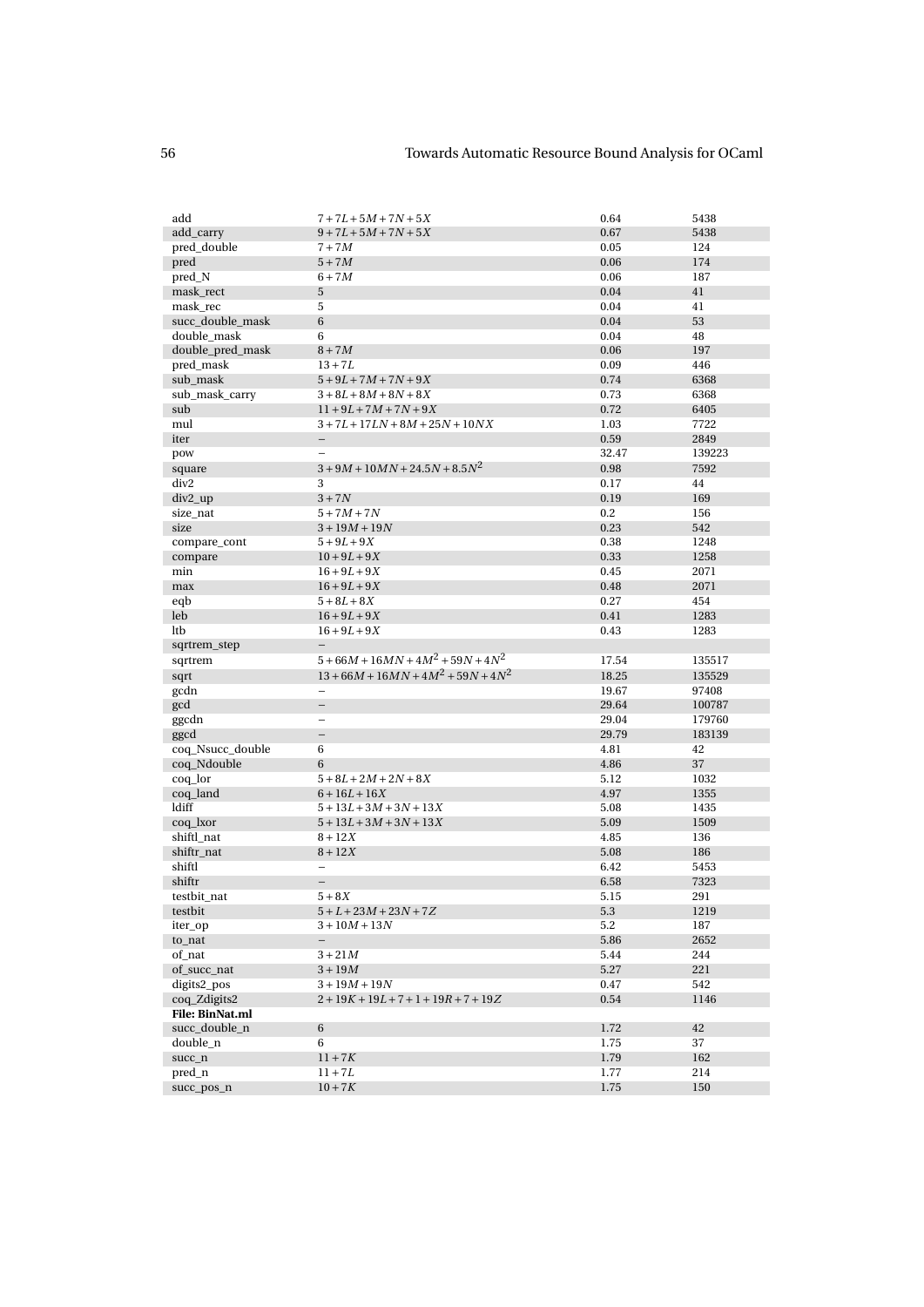| add_n              | $18 + 7K + 5L + 7R + 5S$                                                 | 2.48  | 5562         |
|--------------------|--------------------------------------------------------------------------|-------|--------------|
| sub_n              | $17 + 8K + 8L + 8R + 8S$                                                 | 2.65  | 6514         |
| mul_n              | $2 + 17KR + 10KS + 25K + 8L + 2 + 7R + 8$                                | 14.04 | 89507        |
| compare n          | $18 + 9K + 9L$                                                           | 2.36  | 1373         |
| eqb_n              | $13 + 8R + 8S$                                                           | 2.4   | 580          |
| leb n              | $27 + 9K + 9L$                                                           | 2.47  | 1398         |
| ltb_n              | $27 + 9K + 9L$                                                           | 2.47  | 1398         |
| $min_n$            | $27 + 9K + 9L$                                                           | 2.71  | 2352         |
|                    | $27 + 9K + 9L$                                                           | 2.71  | 2352         |
| max_n              |                                                                          | 2.39  |              |
| $div2_n$           | 6                                                                        |       | 79           |
| even_n             | 5                                                                        | 2.29  | 53           |
| odd_n              | 17                                                                       | 2.45  | 74           |
| pow_n              | $\equiv$                                                                 | 7.98  | 25024        |
| square_n           | $\overline{\phantom{0}}$                                                 | 3.4   | 7622         |
| log2_n             | $5 + 19K + 19L$                                                          | 2.55  | 1165         |
| size_n             | $9 + 19K + 19L$                                                          | 2.49  | 575          |
| size_nat_n         | $10 + 7K + 7L$                                                           | 2.52  | 182          |
| pos_div_eucl       | $\overline{\phantom{0}}$                                                 | 38.2  | 183270       |
| div_eucl           | $2 + 50KL - 12.5K + 99K + 12.5K^2 - 12.5L + 99L +$<br>$12.5L^2 + 2 + 15$ | 38.13 | 183578       |
| div                |                                                                          | 34.64 | 183586       |
| modulo             | $\equiv$                                                                 | 40.36 | 183588       |
| gcd_n              | $\equiv$                                                                 | 29.84 | 101067       |
| ggcd_n             |                                                                          | 41.02 | 183702       |
| $\log_{10}$ $\ln$  | $14 + 8K + 8L + 2R + 2S$                                                 | 7.51  | 1156         |
| coq_land_n         | $14 + 16R + 16S$                                                         | 7.53  | 1442         |
| ldiff n            | $13 + 3K + 3L + 13R + 13S$                                               | 7.75  | 1560         |
| coq lxor n         | $13 + 3K + 3L + 13R + 13S$                                               | 7.63  | 1627         |
| shiftl_nat         | $12 + 15Z$                                                               | 7.59  | 164          |
| shiftr nat         | $12 + 15Z$                                                               | 7.58  | 225          |
| shiftl_n           | $\overline{\phantom{0}}$                                                 | 16.82 | 5551         |
| shiftr n           | $-$                                                                      | 16.99 | 8953         |
| testbit_nat_n      | $10 + 9Z$                                                                | 7.79  | 387          |
| testbit_n          | $11 + 23K + 23L + 7S$                                                    | 7.88  | 1261         |
| to_nat_n           | $\overline{\phantom{0}}$                                                 | 16.25 | 2694         |
| of_nat_n           | $3 + 19M$                                                                | 7.91  | 246          |
| iter_n             | $\overline{\phantom{0}}$                                                 | 16.49 | 2893         |
| discr              | 4                                                                        | 7.77  | 32           |
| binary_rect        | $17 + 11K + 11L$                                                         | 7.99  | 593          |
|                    | $17 + 11K + 11L$                                                         | 8.22  | 593          |
| binary_rec         | $33 + 9K + 9L$                                                           | 8.35  |              |
| $leb$ _spec $0$    |                                                                          |       | 1416<br>1416 |
| ltb_spec0          | $33 + 9K + 9L$                                                           | 8.45  |              |
| $log2$ _up         | $51 + 19K + 26L$                                                         | 8.87  | 3417         |
| lcm                |                                                                          | 169.2 | 403044       |
| eqb_spec           | $22 + 8R + 8S$                                                           | 11.12 | 598          |
| b2n                | 8                                                                        | 11.02 | 20           |
| setbit             | $\overline{\phantom{0}}$                                                 | 20.78 | 10128        |
| clearbit           |                                                                          | 22.03 | 10672        |
| ones               | $\overline{\phantom{0}}$                                                 | 23.56 | 5992         |
| lnot               |                                                                          | 22.39 | 11681        |
| max_case_strong    | $70 + 18K + 18L$                                                         | 15.23 | 12294        |
| max_case           | $78 + 18K + 18L$                                                         | 15.24 | 12264        |
| max_dec            | $86 + 18K + 18L$                                                         | 16.73 | 12270        |
| min_case_strong    | $70 + 18K + 18L$                                                         | 17.72 | 12294        |
| min_case           | $78 + 18K + 18L$                                                         | 18.31 | 12264        |
| min_dec            | $86 + 9K + 9L + 9R + 9S$                                                 | 20.11 | 12270        |
| max_case_strong_pd | $78 + 9K + 9L + 9R + 9S$                                                 | 21.86 | 12300        |
| max case           | $14 + 18K + 18L + 2 + 62$                                                | 32.11 | 52970        |
| max_dec_pd         | $86 + 18K + 18L$                                                         | 23.53 | 12270        |
| min case strong pd | $78 + 9K + 9L + 9R + 9S$                                                 | 25.48 | 12300        |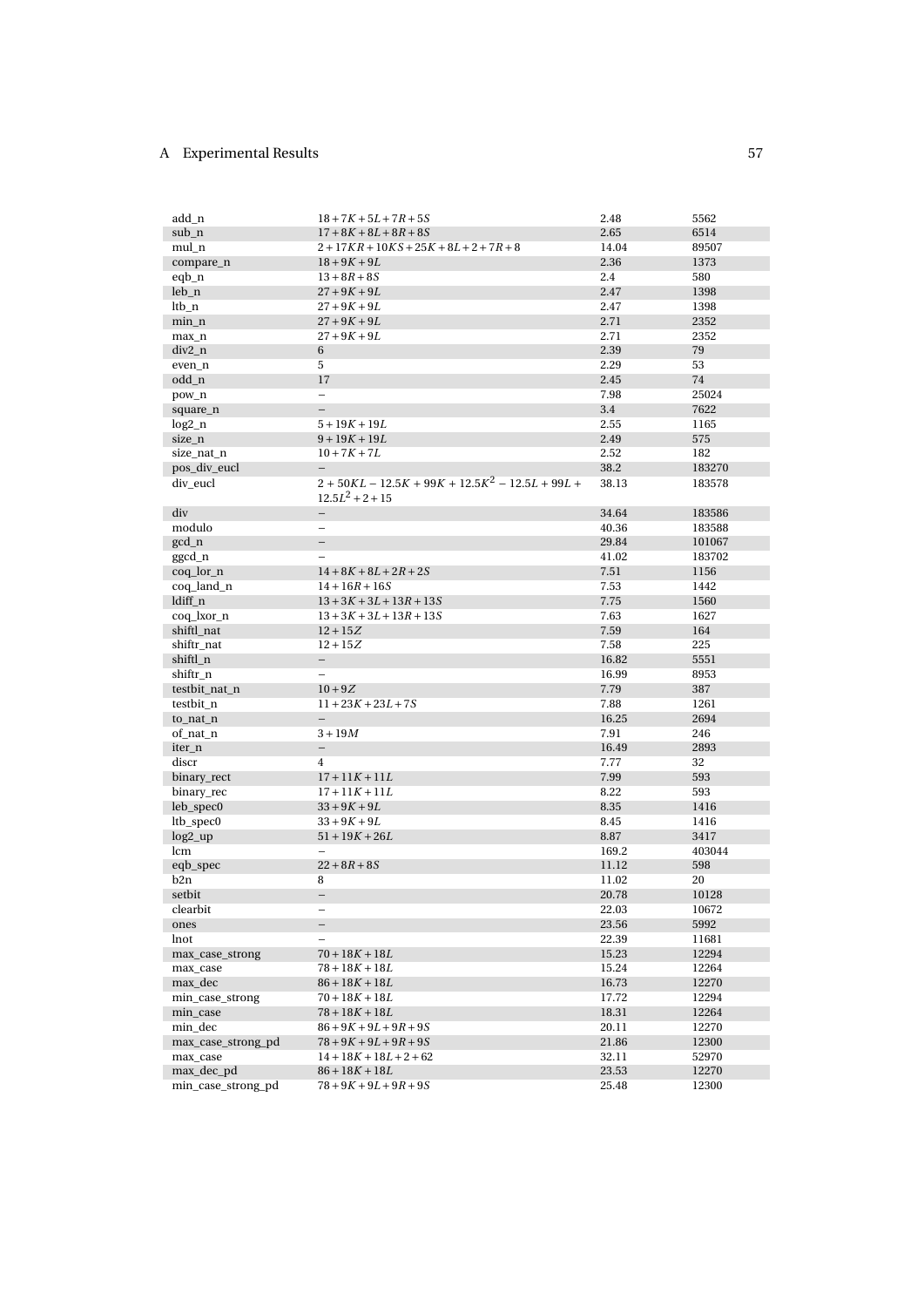## 58 Towards Automatic Resource Bound Analysis for OCaml

min\_case 14+18*K* +18*L* +2+62 35.89 52970 min\_dec\_pd 86+18*K* + 18*L* 27.49 12270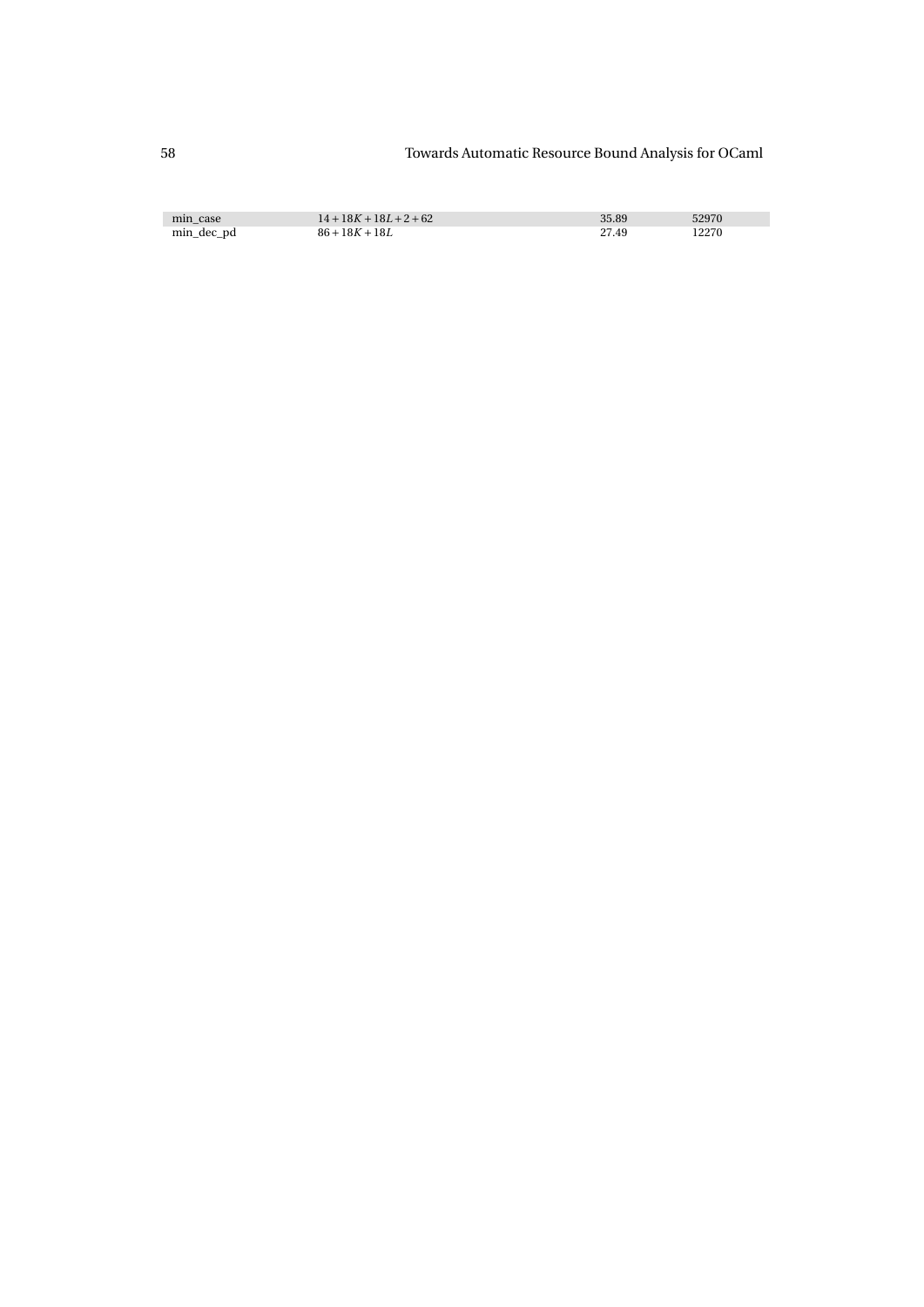| <b>Name</b>              | <b>Heap Bound</b>                                  | <b>Analysis Time</b>     | #Constraints   |
|--------------------------|----------------------------------------------------|--------------------------|----------------|
|                          | File: WorkingWithLists.raml (99 Problems in OCaml) |                          |                |
| last                     | $\overline{c}$                                     | 0.01                     | 31             |
| lastTwo                  | 4                                                  | 0.02                     | 45             |
| at                       | $2 + 2M$                                           | 0.01                     | 32             |
| natAt                    | $\overline{c}$                                     | 0.02                     | 36             |
| length                   | $4+M$                                              | 0.01                     | 22             |
| rev                      | $5+4M$                                             | 0.01                     | 29             |
| eqList                   | $\mathbf{1}$                                       | 0.02                     | 42             |
| isPalindrome             | $6+4M$                                             | 0.02                     | 76             |
| flatten                  | $\qquad \qquad -$                                  | $\overline{\phantom{0}}$ | fail           |
| compress                 | $2 + 4M$                                           | 0.03                     | 44             |
| pack                     | $14 + 14M$                                         | 0.05                     | 109            |
| encode                   | $13 + 12M$                                         | 0.06                     | 98             |
| decode                   | $\equiv$                                           | $\overline{\phantom{0}}$ | fail           |
| duplicate                | $2 + 8M$                                           | 0.05                     | 24             |
| replicate                | $\overline{\phantom{0}}$                           | $\overline{\phantom{0}}$ | fail           |
| drop                     | $7+5M$                                             | 0.08                     | 39             |
| split                    | $16 + 10M$                                         | 0.11                     | 105            |
| slice                    | $12 + 6M$                                          | 0.13                     | 72             |
| concat                   | 4M                                                 | 0.12                     | 25             |
| rotate                   | $23 + 11M$                                         | 0.21                     | 176            |
| removeAt                 | $2 + 6M$                                           | 0.18                     | 31             |
| insertAt                 | $3+6M$                                             | 0.21                     | 84             |
| constructList            | $\equiv$                                           | $\equiv$                 | fail           |
| random                   | $\mathbf{1}$                                       | 0.2                      | $\overline{4}$ |
| min                      | $\mathbf{0}$                                       | 0.2                      | 5              |
| randSelect               | $21 + 9M + 5M^2$                                   | 0.48                     | 500            |
| lottoSelect              | $\overline{\phantom{0}}$                           | $\overline{\phantom{0}}$ | fail           |
| snd                      | $\mathbf{0}$                                       | 0.44                     | $\mathbf{1}$   |
| fst                      | $\bf{0}$                                           | 0.42                     | $\bf{l}$       |
| map                      | $2 + 4M$                                           | 0.46                     | 62             |
| insert                   | $6+5M$                                             | 0.46                     | 94             |
| sort                     | $2 + 3.5M + 2.5M^2$                                | 0.51                     | 169            |
| compare                  | $\mathbf{1}$                                       | 0.46                     | 12             |
| lengthSort               | $12 + LM + 17M + 3M^2$                             | 0.66                     | 876            |
| File: LogicAndCodes.raml |                                                    |                          |                |
| eval <sub>2</sub>        | $\bf{0}$                                           | 0.29                     | 976            |
| table2                   | 46                                                 | 1.54                     | 5607           |
| assoc                    | $\mathbf{0}$                                       | 0.05                     | 49             |
| eval                     | $\overline{0}$                                     | 0.31                     | 1804           |
| tableMake                | $\equiv$                                           | $\overline{\phantom{0}}$ | fail           |
| File: echelon_form.raml  |                                                    |                          |                |
| size                     | $1 + n$                                            | 0.01                     | 19             |
| getElem                  | 2n                                                 | 0.01                     | 24             |
| get2Elems                | $1+2L$                                             | 0.02                     | 38             |
| subtract_row_helper      | $2+4M$                                             | 0.02                     | 38             |
| subtract_row             | $3 + 2L + 4M$                                      | $0.03\,$                 | 89             |
| subtract helper          | $2+2LM+7M+4MY$                                     | 0.16                     | 778            |
| concat                   | $4n_1$                                             | 0.03                     | 25             |
| tail                     | $1+2n$                                             | 0.03                     | 27             |
| hd_helper                | $1+6M$                                             | 0.03                     | 34             |
| reverse_helper           | 4M                                                 | 0.03                     | 25             |
| reverse                  | $2 + 4n$                                           | 0.03                     | 28             |
| head                     | $5 + 10n$                                          | 0.04                     | 65             |
| split_helper             | $4 + 4L + 9M$                                      | 0.06                     | 65             |
| split                    | $7+9n$                                             | 0.06                     | 69             |
| subtract                 | $9 + 6LM + 15M$                                    | 0.31                     | 1469           |

## **A.3 Heap-Allocation Bounds**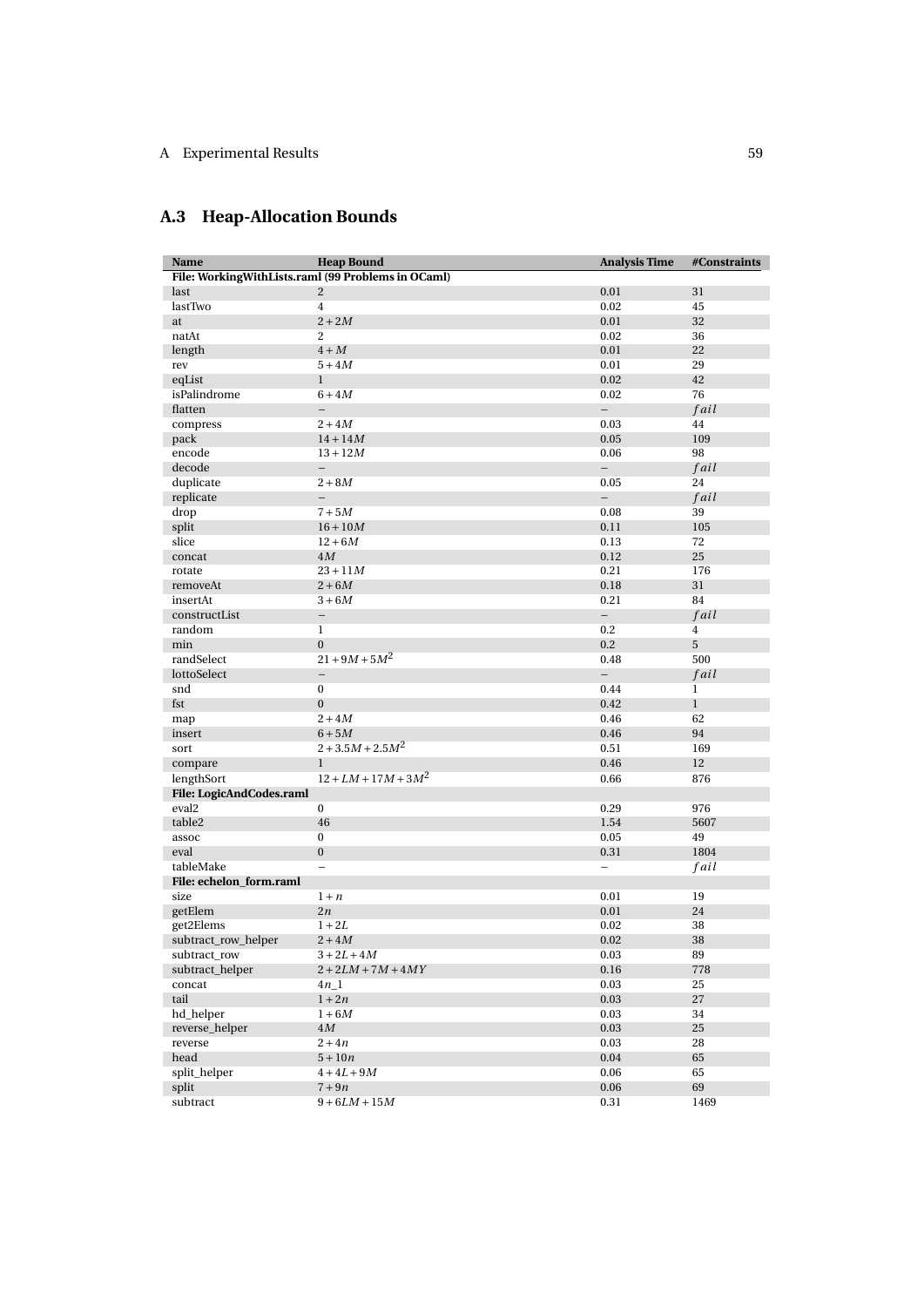| echelon_helper            | $6LMY + 15MY + 10Y$                                  | 1.74    | 8386            |
|---------------------------|------------------------------------------------------|---------|-----------------|
| echelon_form              | $1 + 6m^2n + 10m + 15m^2$                            | 1.88    | 8657            |
| File: matrix.raml         |                                                      |         |                 |
| check lists               | $1 + LM + M$                                         | 0.03    | 135             |
| check_mat                 | $2+LM+2M$                                            | 0.05    | 214             |
| check_matrix              | $2+LM+2M$                                            | 0.05    | 216             |
| construct matrix          | $5+LM+2M$                                            | 0.07    | 292             |
| getElemMatrix             | $2mn+2m$                                             | 0.05    | 137             |
| op                        | $\mathbf{1}$                                         | 0.03    | 10 <sup>°</sup> |
| rec_list                  | $2 + 5L$                                             | 0.04    | 45              |
| rec_mat                   | $2+5LM+6Y$                                           | 0.15    | 477             |
| check_sanity              | $4 + LM + 2M + RY + 2Y$                              | 0.15    | 542             |
| plus                      | $12 + 7m_1n_1 + 2m_1 + m_2n_2 + 10m_2$               | $0.4\,$ | 1652            |
| minus                     | $12 + 7m_1n_1 + 2m_1 + m_2n_2 + 10m_2$               | 0.51    | 1652            |
| append                    | $6 + 4n$                                             | 0.26    | 24              |
| append_col                | $4mn + 12l$                                          | 0.36    | 367             |
| transpose_helper          | $10LM + 2LM^2 + 4MRY$                                | 0.56    | 1773            |
|                           | $2+10mn+2m^2n$                                       |         |                 |
| transpose                 |                                                      | 0.57    | 1776            |
| prod                      | $\mathbf{1}$                                         | 0.31    | 33              |
| prod_mat                  | $2+5L$                                               | 0.35    | 63              |
| mult_slow                 | $4+8m_1+15m_1m_2n_2+2m_1m_2^2n_2+15m_2n_2+2m_2^2n_2$ | 6.78    | 42184           |
| lineMult                  | $2+6M$                                               | 0.39    | 49              |
| computeLine               | $6LY+2M$                                             | 0.5     | 431             |
| mat mult jan              | $2 + 2LM + 6M + 6MRY$                                | 1.17    | 3844            |
| check_mult_sanity         | $4 + LM + 2M + RY + 2Y$                              | 0.64    | 534             |
| mult                      | $11+3m_1n_1+10m_1+7m_1m_2n_2+m_2n_2+2m_2$            | 2.16    | 7270            |
| delete                    | 6n                                                   | 1.88    | 30              |
| submat                    | $2 + 6mn + 2m$                                       | 1.81    | 365             |
| File: power_radio.raml    |                                                      |         |                 |
| sendmsg msg               | 6                                                    | 0.01    | 22              |
| main1_events              | $5+6M$                                               | 0.01    | 73              |
| main2_events              | $8 + 4L'Y + 8Z'$                                     | 0.2     | 1184            |
| main3_events              | $11 + 2K' + 2L' + 8L'Y + 8R' + 10Z'$                 | 0.42    | 2508            |
| main4_events              | $11 + 2K' + 2L' + 8L'Y + 2R' + 10Z'$                 | 0.43    | 2331            |
| main5 events              | $12+2K' + 5.2L' + 4L'Y + 2R' + 2Z'$                  | 0.4     | 2226            |
| File: avanzini.raml       |                                                      |         |                 |
| partition                 | $6+6n$                                               | 0.01    | 40              |
| quicksort                 | $2 + 7n + 5n^2$                                      | 0.09    | 542             |
| rev_sort                  | $7 + 12KM + 16L' + 7L'Y + 5L'Y^2$                    | 0.7     | 17616           |
| File: append_all.raml     |                                                      |         |                 |
| append_all                | $3+4LM$                                              | 0.07    | 988             |
| append_all2               | $2+8LMY+3M$                                          | 0.16    | 4823            |
| append_all3               | $2+3LM+12LMRY+2M$                                    | 0.36    | 13366           |
| File: bfs.raml            |                                                      |         |                 |
| dfs                       | $12 + 8M$                                            | 0.04    | 466             |
| bfs                       |                                                      |         |                 |
|                           | $12 + 24M$                                           | 0.08    | 1669            |
| File: rev_pairs.raml      |                                                      |         |                 |
| pairs                     | $2 - 3M + 5M^2$                                      | 0.03    | 290             |
| File: binary counter.raml |                                                      |         |                 |
| add_one                   | $8+6L'$                                              | 0.04    | 145             |
| add many                  | $6L' + 14X$                                          | 0.04    | 292             |
| add list                  | $1 + 6L' + 17Y$                                      | 0.03    | 316             |
| File: array fun.raml      |                                                      |         |                 |
| nat iterate               | $\mathbf{1}$                                         | 0.02    | 45              |
| nat_fold                  | $\overline{0}$                                       | 0.02    | 36              |
| apply_all                 | 2                                                    | 0.02    | 102             |
| File: calculator.raml     |                                                      |         |                 |
| add                       | 4M                                                   | 0.04    | 110             |
| sub                       | 2                                                    | 0.04    | 145             |
| mult                      | $2 - 2M + 2M^2$                                      | 0.04    | 411             |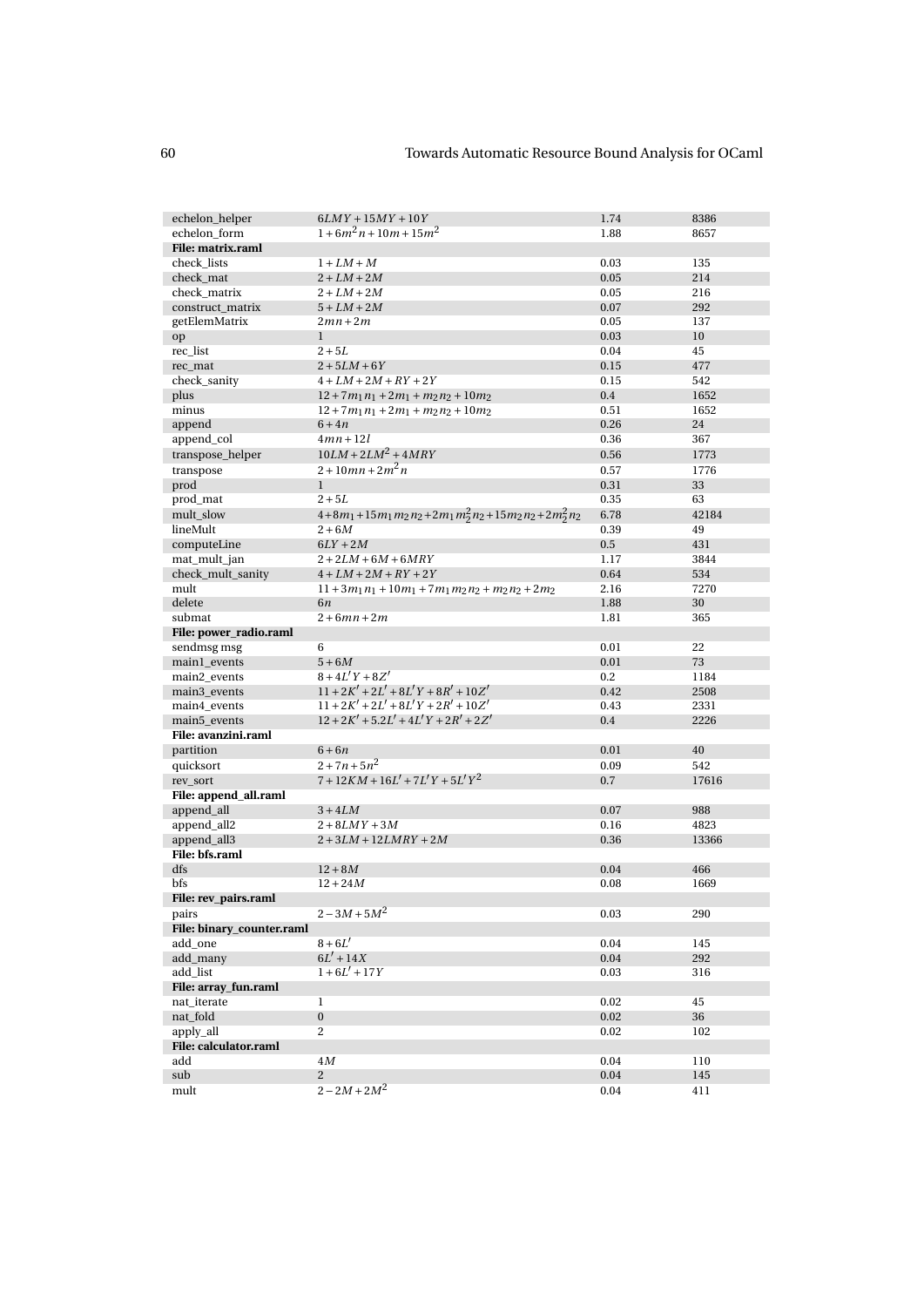| eval_simpl             | $5+4KLN+2X$                      | 0.19       | 9500           |
|------------------------|----------------------------------|------------|----------------|
| eval                   | $11KLN + 4.5KN$                  | 0.22       | 10688          |
| File: mergesort.raml   |                                  |            |                |
| split                  | $6+5M$                           | 0.04       | 146            |
| merge                  | $4L+4M$                          | 0.05       | 383            |
| mergesort              | $2+13KN$                         | 0.17       | 4589           |
| mergesort_list         | $2 - 0.5K + 17KN + 0.5K^2$       | 0.37       | 14973          |
| File: quicksort.raml   |                                  |            |                |
|                        | $6 + 6 * M$                      | 0.04       | 178            |
| partition              |                                  |            |                |
| quicksort              | $2 + 7M + 5M^2$                  | 0.07       | 1700           |
| quicksort_pairs        | $2 + 17M + 5M^2$                 | 0.09       | 2063           |
| quicksort list         | $2 - LM + LM^2 + 17.5M + 5.5M^2$ | 0.25       | 8649           |
| File: square_mult.raml |                                  |            |                |
| square_mult            | $7 + K'$                         | 0.08       | 201            |
| File: subsequence.raml |                                  |            |                |
| $\log$                 | $9 + 5L + 9LM + 12M$             | 0.04       | 815            |
| File: running.raml     |                                  |            |                |
| abmap                  | $2 + 4M + 4N$                    | 0.04       | 459            |
| asort                  | $8 + 15KN + 5K^2N + 4L + 6N$     | 0.13       | 5588           |
| asort'                 | $8 + 15KN + 5K^2N + 6N$          | 0.13       | 5588           |
| <b>btick</b>           | $2 + 7L + 7N$                    | 0.05       | 884            |
| abfoldr                | $\mathbf{0}$                     | 0.03       | 242            |
|                        |                                  |            |                |
| cons all               | $5 + 4M + 4MN + 5N$              | 0.08       | 1772           |
| File: ocaml_sort.raml  |                                  |            |                |
| merge                  | $4L+4M$                          | 0.04       | 381            |
| list                   | $32 + 17M + 2M^2$                | 0.11       | 2997           |
| File: ocaml list.raml  |                                  |            |                |
| length                 | $1 + M$                          | 0.02       | 46             |
| cons                   | $\overline{4}$                   | 0.02       | $\overline{7}$ |
| hd                     | $\boldsymbol{0}$                 | 0.01       | 11             |
| t1                     | $\overline{0}$                   | 0.01       | 13             |
| nth                    | $4+2M$                           | 0.02       | 69             |
| append                 | 4M                               | 0.02       | 69             |
| rev_append             | 4M                               | 0.02       | 70             |
| rev                    | $2 + 4M$                         | 0.02       | 73             |
| flatten                | $2+4LM$                          | 0.02       | 185            |
| concat                 | $2+4LM$                          | 0.03       | 185            |
| map                    | $2 + 4M$                         | 0.02       | 62             |
| mapi                   | $3+5M$                           | 0.02       | 72             |
| rev_map                | $6+4M$                           | 0.02       | 90             |
| iter                   | $\mathbf{1}$                     | 0.02       | 45             |
|                        | $2 + 1M$                         |            |                |
| iteri                  |                                  | 0.02       | 55             |
| fold_left              | $\boldsymbol{0}$                 | 0.03       | 48             |
| fold_right             | $\mathbf{0}$                     | 0.02       | 44             |
| map2                   | $2 + 4L$                         | 0.03       | 125            |
| rev_map2               | $6+4M$                           | 0.03       | 176            |
| iter <sub>2</sub>      | $\mathbf{1}$                     | 0.02       | 104            |
| fold left2             | 0                                | 0.03       | 111            |
| fold_right2            | $\boldsymbol{0}$                 | 0.03       | 103            |
| for_all                | $\mathbf{1}$                     | 0.03       | 49             |
| exists                 | $\mathbf{1}$                     | 0.03       | 49             |
| for all2               | $\mathbf{1}$                     | 0.03       | 108            |
| exists2                | $\mathbf{1}$                     | 0.03       | 169            |
| mem                    | $1+2M$                           | 0.04       | 51             |
| memq                   | $1+2M$                           | $\rm 0.04$ | 55             |
| assoc                  | 2M                               | 0.04       | 57             |
| assq                   | 2M                               | $\rm 0.04$ | 63             |
| mem_assoc              | $1+2M$                           | 0.04       | 51             |
|                        | $1+2M$                           | $\rm 0.04$ |                |
| mem_assq               |                                  |            | 55             |
| remove_assoc           | $2+6M$                           | 0.04       | 74             |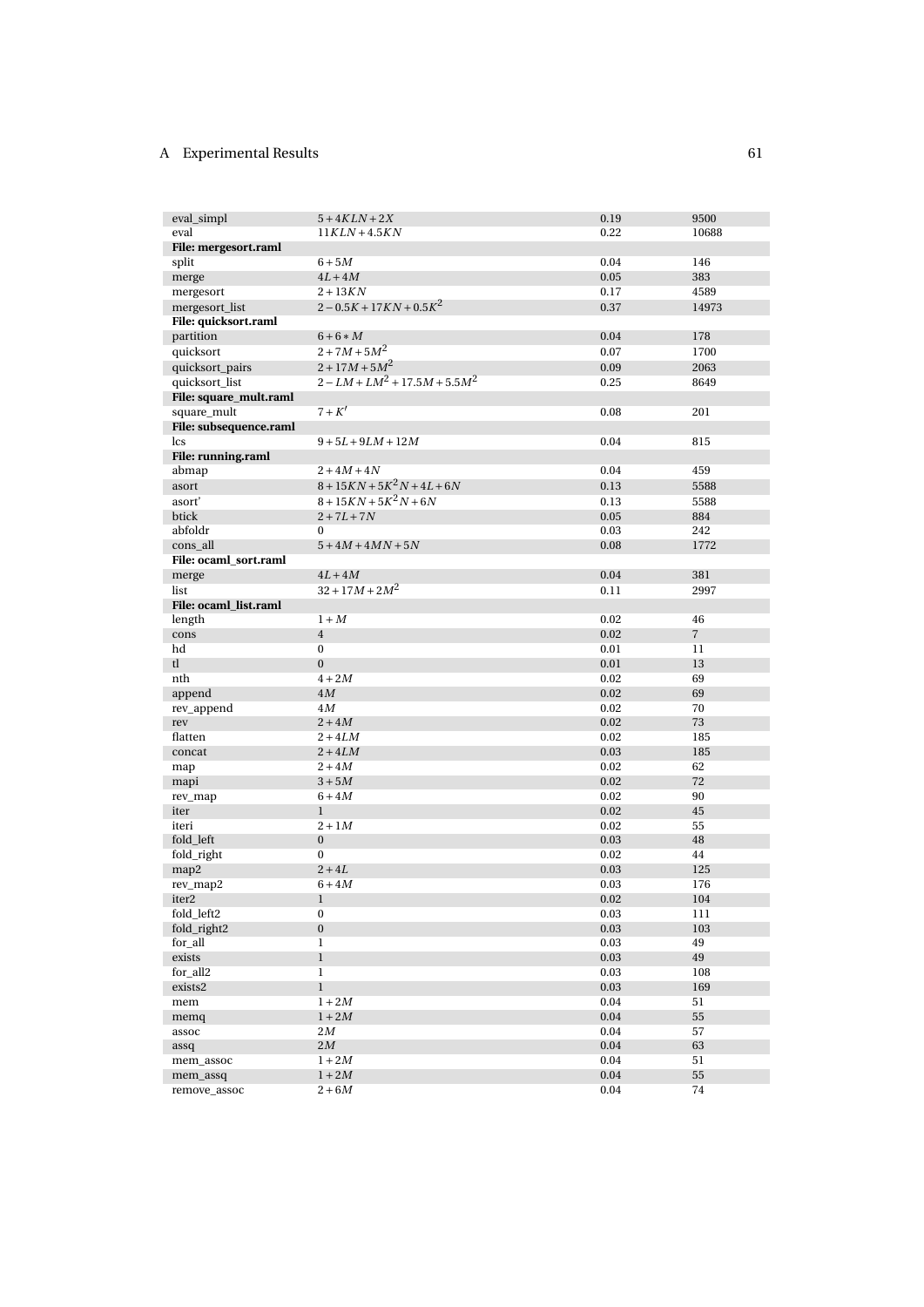| remove_assq                         | $2+6M$                                    | 0.04 | 80    |
|-------------------------------------|-------------------------------------------|------|-------|
| find                                | $\Omega$                                  | 0.05 | 55    |
|                                     |                                           |      |       |
| find all                            | $9+8M$                                    | 0.05 | 280   |
| filter                              | $9+8M$                                    | 0.05 | 280   |
| partition                           | $16 + 8M$                                 | 0.07 | 531   |
| split                               | $6 + 10M$                                 | 0.06 | 71    |
| combine                             | $2+6M$                                    | 0.06 | 110   |
| merge                               | $5L+5M$                                   | 0.07 | 227   |
| chop                                | $1+2M$                                    | 0.06 | 68    |
| stable_sort                         | fail                                      | 0.33 | 6204  |
| sort                                | fail                                      | 0.44 | 6204  |
| fast_sort                           | fail                                      | 0.66 | 6204  |
| File: aws.raml                      |                                           |      |       |
| average_grade                       | $7+6M$                                    | 0.04 | 143   |
| greater_eq                          | $16 + 12M$                                | 0.06 | 625   |
|                                     | $4-6LM+6LM^{2}+11.5M+13.5M^{2}$           |      |       |
| sort_students                       |                                           | 0.36 | 8765  |
| make_table                          | $7 + 9LM + 11M$                           | 0.08 | 911   |
| find                                | 0                                         | 0.06 | 75    |
| lookup                              | $\overline{4}$                            | 0.07 | 226   |
| average_grade'                      | $10+8M$                                   | 0.11 | 1009  |
| greater_eq'                         | $22 + 16M$                                | 0.22 | 2384  |
| sort_students_efficient             | fail                                      | 0.64 | 19074 |
| <b>File: PROTOTYPE</b>              |                                           |      |       |
| File: appendAll.raml                |                                           |      |       |
| appendAll                           | $2 + 4n_1n_2$                             | 0.04 | 185   |
| appendAll2                          | $2 + 8n_1n_2n_3 + 2n_1$                   | 0.21 | 1527  |
|                                     |                                           |      | 12727 |
| appendAll3                          | $2 + 2n_1 n_2 + 12n_1 n_2 n_3 n_4 + 2n_1$ | 1.57 |       |
| File: duplicates.raml               |                                           |      |       |
| eq                                  | $\mathbf{1}$                              | 0.01 | 42    |
| remove                              | $2 + 5L$                                  | 0.02 | 90    |
| nub                                 | $2 + 3.5N + 2.5N^2$                       | 0.12 | 938   |
| File: dyade.raml                    |                                           |      |       |
| multList                            | $2 + 4n$                                  | 0.01 | 23    |
| dyade                               | $2 + 4n_1n_2 + 6n_1$                      | 0.06 | 221   |
| File: eratosthenes.raml             |                                           |      |       |
| filter                              | $2 + 5n$                                  | 0.01 | 30    |
| eratos                              | $2 + 3.5n + 2.5n^2$                       | 0.04 | 148   |
| File: bitvectors.raml               |                                           |      |       |
| bitToInt'                           | $\mathbf{1}$                              | 0.01 | 22    |
| bitToInt                            | $\overline{2}$                            | 0.01 | 25    |
|                                     | $\overline{7}$                            |      |       |
| sum                                 |                                           | 0.01 | 32    |
| add'                                | $2 + 11M$                                 | 0.03 | 67    |
| add                                 | $3 + 11n_1$                               | 0.03 | 70    |
| diff                                | 5                                         | 0.03 | 20    |
| sub'                                | $4 + 13M$                                 | 0.06 | 70    |
| sub                                 | $5 + 13n_1$                               | 0.06 | 73    |
| mult                                | $2 + 11n_1n_2 + 9n_1$                     | 0.12 | 409   |
| compare                             |                                           |      |       |
| leq                                 | $1+3M$                                    | 0.06 | 48    |
| File: flatten.raml                  | $2 + 3n_1$                                | 0.07 | 53    |
|                                     |                                           |      |       |
| flatten                             |                                           |      |       |
|                                     | $2 + 2nl + 2n^2l + 2n$                    | 0.42 | 3353  |
| insert                              | $6+4n$                                    | 0.02 | 36    |
| insertionsort                       | $2 + 4n + 2n^2$                           | 0.05 | 152   |
| flattensort                         | $4+6nl+2n^2l+2n^2l^2+2n$                  | 2.43 | 19084 |
| File: listsort.raml                 |                                           |      |       |
| isortlist                           | $2+3.5n+2.5n^2$                           | 0.11 | 704   |
| File: longestCommonSubsequence.raml |                                           |      |       |
| firstline                           | $2+5M$                                    | 0.02 | 51    |
| right<br>max                        | $\mathbf{1}$                              | 0.01 | 12    |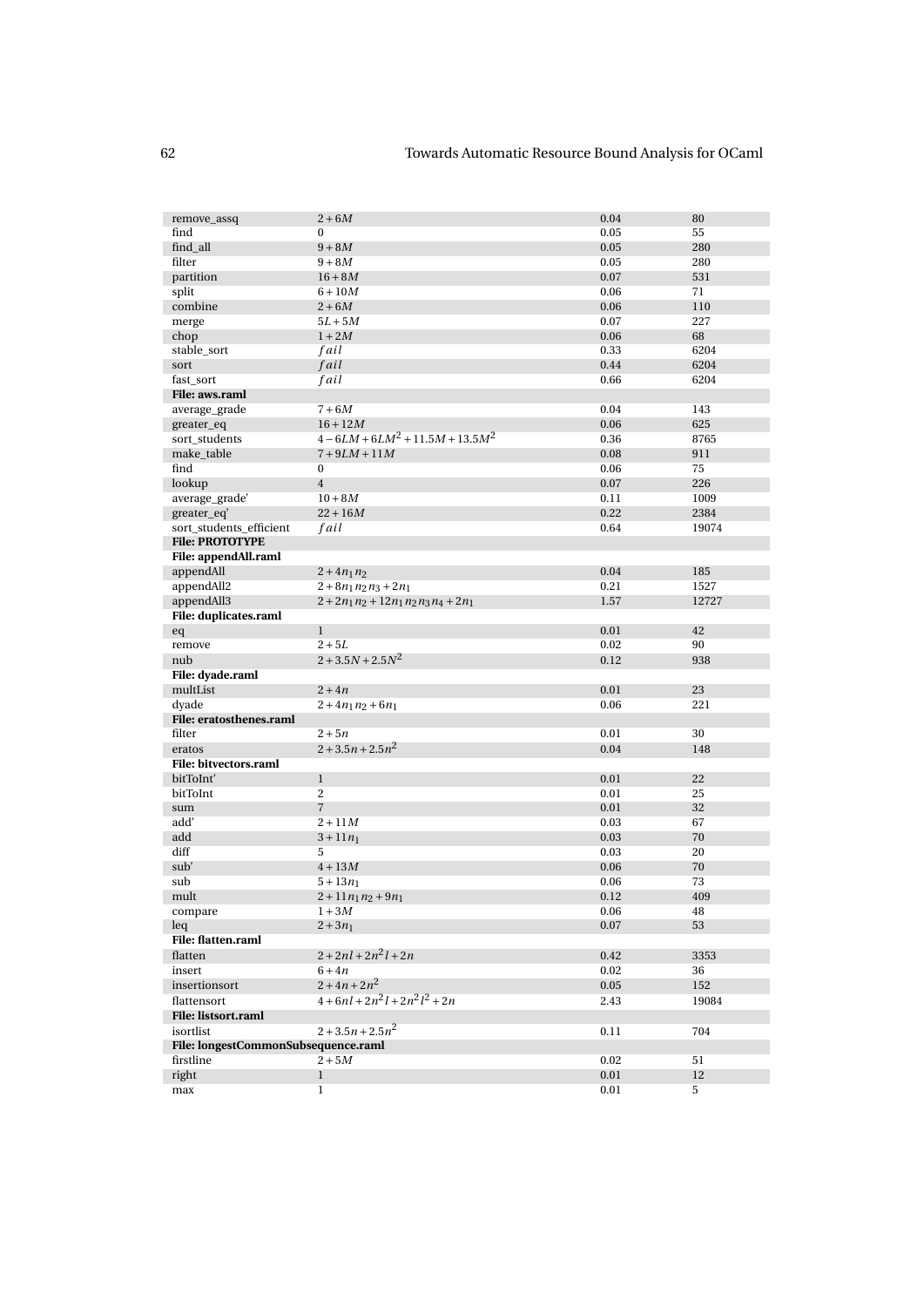| newline                      | $2+7M$                                                | 0.08                     | 276            |
|------------------------------|-------------------------------------------------------|--------------------------|----------------|
| lcstable                     | $8 + 5L + 7LM + 10M$                                  | 0.14                     | 782            |
| $\log$                       | $9 + 5L + 7LM + 10M$                                  | 0.15                     | 806            |
| File: mergesort.raml         |                                                       |                          |                |
| msplit                       | $6+5M$                                                | 0.03                     | 97             |
| merge                        | $8L+8M$                                               | 0.05                     | 212            |
| mergesortBuggy               | $-$                                                   | $-$                      | fail           |
| mergesort                    | $2 - 18.67M + 23.33M^2$                               | 0.14                     | 805            |
| File: minsort.raml           |                                                       |                          |                |
| findMin                      | $2 + 8M$                                              | 0.03                     | 104            |
| minSort                      | $4 + 10M + 4M^2$                                      | 0.04                     | 188            |
| File: queue.raml             |                                                       |                          |                |
| empty                        | $6\phantom{.}$                                        | 0.01                     | $\overline{4}$ |
| enqueue                      | 6                                                     | 0.03                     | 12             |
| enqueues                     | 6M                                                    | 0.1                      | 184            |
| copyover                     | $4+6M$                                                | 0.08                     | 214            |
| dequeue                      | $10 + 18M$                                            | 0.15                     | 647            |
| children                     | 24                                                    | 0.23                     | 309            |
| breadth                      | $12 + 54BR + 54BRT + 54LMY + 38M + 54MY + 20R$        | 3.76                     | 10447          |
| startBreadth                 | $15 + 25M + 27M^2$                                    | 3.99                     | 10704          |
| depth                        | $16 + 24L + 28LM$                                     | 4.13                     | 18650          |
| startDepth                   | $2+10M+14M^2$                                         | 4.39                     | 18676          |
| File: quicksort_mutual.raml  |                                                       |                          |                |
| part                         | $8 + 6L + 8LY + 4L^2 + 10M + 8MY + 4M^2 + 14Y + 4Y^2$ | 0.15                     | 843            |
| quicksortMutual              | $2 + 6M + 4M^2$                                       | 0.15                     | 843            |
| File: rationalPotential.raml |                                                       |                          |                |
|                              | $2 + 7L$                                              |                          | 52             |
| zip3                         | $2 + 2.33M$                                           | 0.02<br>0.02             | 38             |
| group3                       |                                                       |                          |                |
| File: sizechange.raml        |                                                       |                          |                |
| rl                           | 4M                                                    | 0.05                     | 114            |
| rev                          | $2 + 4M$<br>$4LM - 1.33M + 1.33M^3$                   | 0.04                     | 117            |
| f                            |                                                       | 0.12                     | 545            |
| g                            | $4L + 4LM + 1.33M + 4MY + 1.33M3$                     | 0.12                     | 545            |
| f2                           |                                                       | $\overline{\phantom{0}}$ | fail           |
| last                         | $2+6M$                                                | 0.04                     | 96             |
| f2'                          | $2 + 6L + 6M$                                         | 0.08                     | 303            |
| g <sub>3</sub>               | 4M                                                    | 0.05                     | 114            |
| f3                           | $2 + 8L + 4M$                                         | 0.08                     | 267            |
| File: splitandsort.raml      |                                                       |                          |                |
| insert                       | $14 + 6M$                                             | 0.13                     | 411            |
| split                        | $2+11M+3M^2$                                          | 0.18                     | 587            |
| splitqs                      | $6+8M$                                                | 0.05                     | 161            |
| quicksort                    | $2 + 8M + 6M^2$                                       | 0.26                     | 1556           |
| sortAll                      | $2 + 8LM + 6L^2M + 8M$                                | 0.49                     | 3101           |
| splitAndSort                 | $4 + 27M + 9M^2$                                      | 0.66                     | 3688           |
| File: subtrees.raml          |                                                       |                          |                |
| subtrees                     | $2 + 9M + 2M^2$                                       | 0.12                     | 651            |
| File: tuples.raml            |                                                       |                          |                |
| attach                       | $2+6M$                                                | 0.07                     | 85             |
| pairs                        | $2 - 3M + 5M^2$                                       | 0.28                     | 1395           |
| pairsAux                     | $-3M + 5M^2$                                          | 0.25                     | 1006           |
| pairsSlow                    | $2 + 0.33M + M^2 + 0.67M^3$                           | 0.27                     | 1395           |
| triples                      | $2 + 9.67M - 9M^2 + 3.33M^3$                          | 1.04                     | 5736           |
| quadruples                   | $2-4.83M+14.75M^2-7.17M^3+1.25M^4$                    | 2.95                     | 15510          |
| File: array_dijkstra.raml    |                                                       |                          |                |
| makeGraph                    | $4 + 2N + N^2$                                        | 0.03                     | 437            |
| dijkstra                     | $6 + 8.5M + 9.5M^2$                                   | 0.1                      | 2607           |
| <b>File: CompCert</b>        |                                                       |                          |                |
| File: String0.ml             |                                                       |                          |                |
|                              |                                                       |                          |                |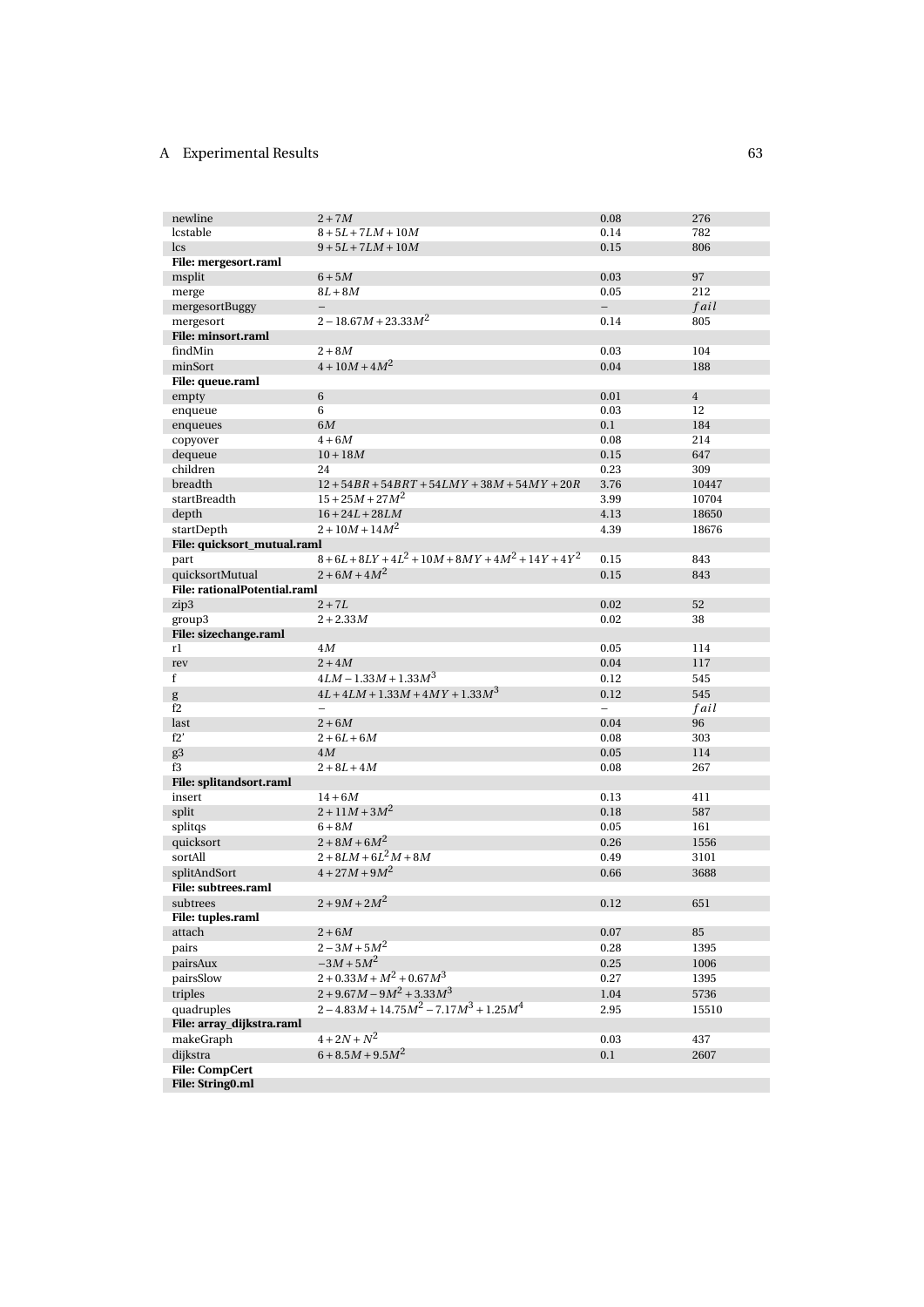string\_dec prefix **File: Tuples.ml** uncurry **File: Specif.ml** projT1 projT2 value **File: EquivDec.ml** equiv\_dec **File: Datatypes.ml** implb xorb negb fst snd length app coq\_CompOpp coq\_CompareSpec2Type coq\_CompSpec2Type **File: Bool.ml** bool\_dec eqb iff<sup>reflect</sup> **File: Ring.ml** bool\_eq **File: Peano.ml** plus max min nat\_iter **File: List0.ml** hd tl in\_dec nth\_error remove rev rev\_append rev' list\_eq\_dec map fold\_left fold\_right existsb forallb filter **File: EqNat.ml** beq\_nat **File: Compare\_dec.ml** le\_lt\_dec le\_gt\_dec nat\_compare **File: BinPosDef.ml** Ì succ add add\_carry pred\_double pred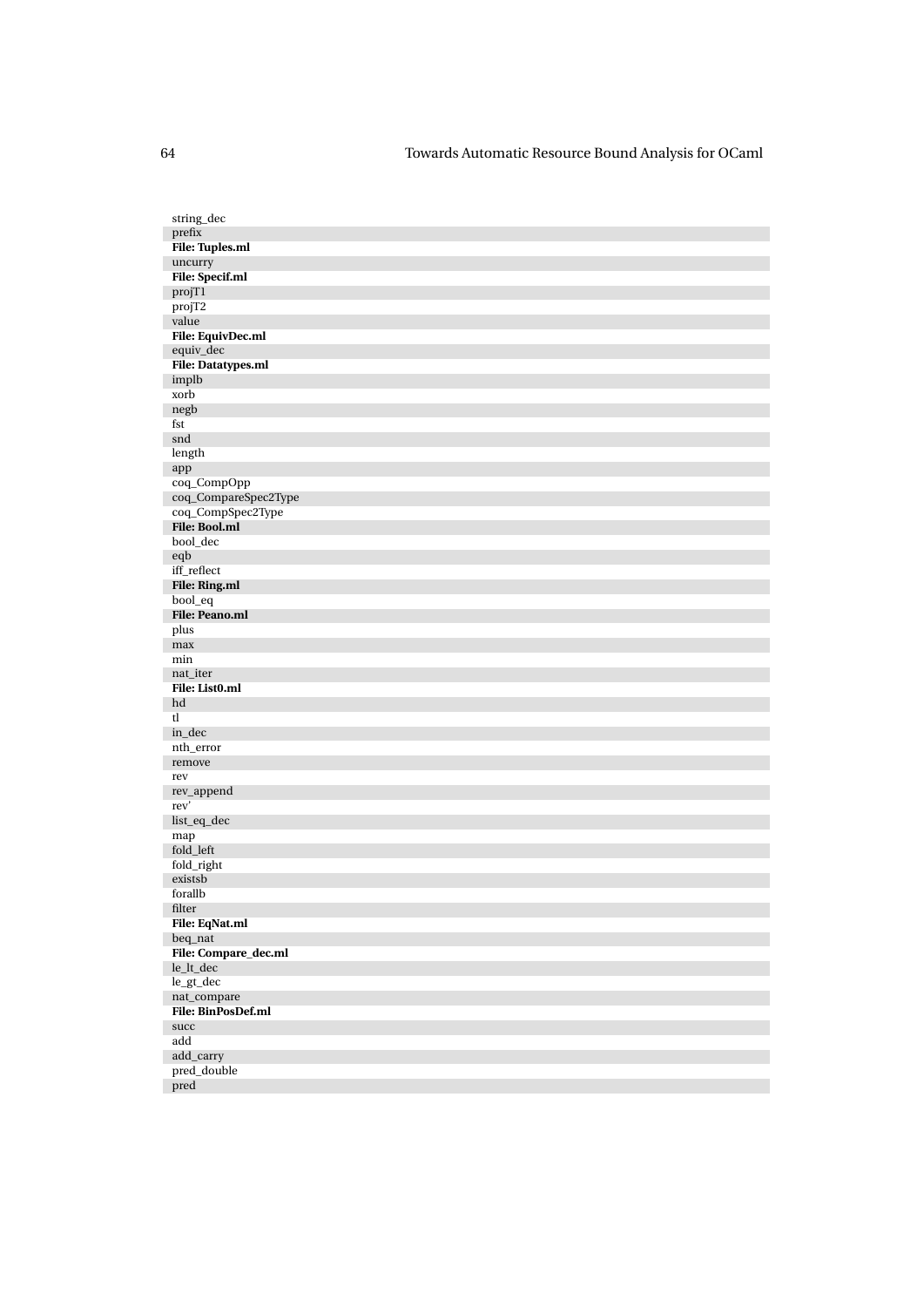| pred_N                   |
|--------------------------|
| mask_rect                |
| $\rm{mask\_rec}$         |
| succ_double_mask         |
| double_mask              |
| double_pred_mask         |
| pred_mask                |
| $\mathsf{sub\_mask}$     |
| sub_mask_carry           |
| sub                      |
| mul                      |
| iter                     |
| pow                      |
| square                   |
| div2                     |
| div2_up                  |
| size_nat                 |
| size                     |
| compare_cont             |
| compare                  |
| min                      |
| max                      |
| eqb                      |
| leb                      |
| ltb                      |
| sqrtrem_step             |
| sqrtrem                  |
| sqrt                     |
| gcdn                     |
| $\gcd$                   |
| ggcdn                    |
| ggcd<br>coq_Nsucc_double |
| coq_Ndouble              |
| coq_lor                  |
| coq_land                 |
| ldiff                    |
| coq_lxor                 |
| shiftl_nat               |
| shiftr_nat               |
| shiftl                   |
| shiftr                   |
| testbit_nat              |
| testbit                  |
| iter_op                  |
| $to_$ rat                |
| of_nat                   |
| $of\_succ\_nat$          |
| digits2_pos              |
| coq_Zdigits2             |
| File: BinNat.ml          |
| succ_double_n            |
| $\texttt{double\_{}n}$   |
| $succ_n$                 |
| pred_n                   |
| succ_pos_n               |
| $add_n$                  |
| $sub_n$                  |
| $mul_n$                  |
| compare_n                |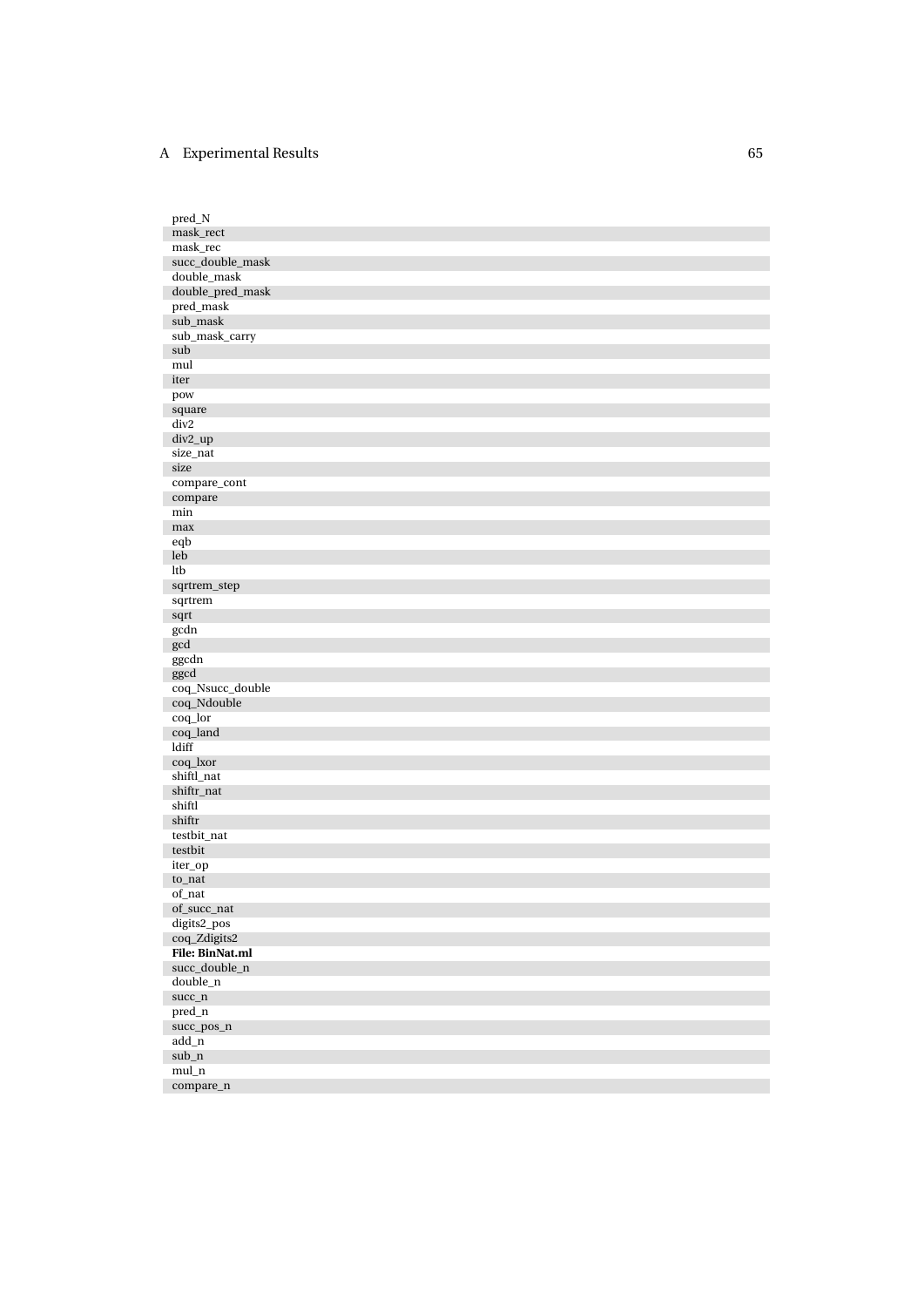| eqb_n              |
|--------------------|
| $leb_n$            |
| $ltb_n$            |
| $min_n$            |
| $max_n$            |
| $div2_n$           |
| even_n             |
| $odd_n$            |
| pow_n              |
| square_n           |
| $log2_n$           |
| size_n             |
| size_nat_n         |
| pos_div_eucl       |
| div_eucl           |
| div                |
| modulo             |
| $gcd_n$            |
| $\text{ggcd\_}n$   |
| coq_lor_n          |
| coq_land_n         |
| ldiff_n            |
| coq_lxor_n         |
| shiftl_nat         |
| shiftr_nat         |
| shiftl_n           |
| shiftr_n           |
| testbit_nat_n      |
| testbit_n          |
| $to_$ rat_n        |
| of_nat_n           |
| iter_n             |
| discr              |
| binary_rect        |
| binary_rec         |
| leb_spec0          |
| ltb_spec0          |
| $log2$ _up         |
| lcm                |
| eqb_spec           |
| b2n                |
| setbit             |
| clearbit           |
| ones               |
| lnot               |
| max_case_strong    |
| max_case           |
| $\max\_dec$        |
| min_case_strong    |
| $\rm min\_case$    |
| min_dec            |
| max_case_strong_pd |
| $\max\_case$       |
| max_dec_pd         |
| min_case_strong_pd |
| $\rm min\_case$    |
| min_dec_pd         |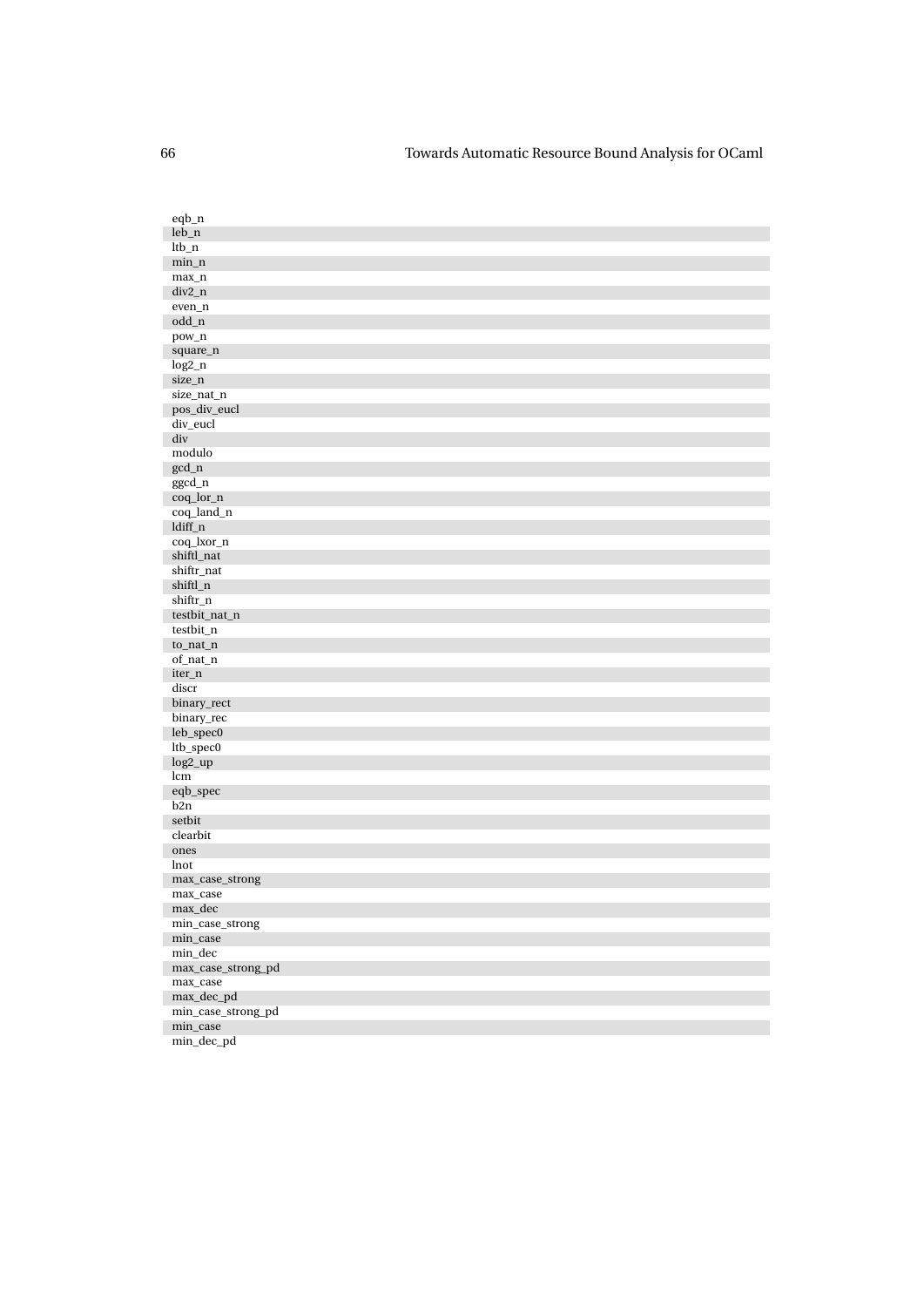### **A.4 Tick Bounds**

| <b>Name</b>                                   | <b>Tick Bound</b>                                  | <b>Analysis Time</b>     | #Constraints             |
|-----------------------------------------------|----------------------------------------------------|--------------------------|--------------------------|
|                                               | File: WorkingWithLists.raml (99 Problems in OCaml) |                          |                          |
| last                                          | $\cal M$                                           | 0.01                     | 30                       |
| lastTwo                                       | $\boldsymbol{M}$                                   | 0.01                     | 42                       |
| at                                            | M                                                  | 0.01                     | 29                       |
| natAt                                         | K                                                  | 0.01                     | 35                       |
| length                                        | $\boldsymbol{M}$                                   | 0.01                     | 20                       |
| rev                                           | $\boldsymbol{M}$                                   | 0.01                     | 26                       |
| eqList                                        | L                                                  | 0.02                     | 40                       |
| isPalindrome                                  | 2M                                                 | 0.02                     | 71                       |
| flatten                                       | $\overline{\phantom{0}}$                           | $\overline{\phantom{0}}$ | fail                     |
| compress                                      | $\boldsymbol{M}$                                   | 0.03                     | 39                       |
| pack                                          | 2M                                                 | 0.05                     | 92                       |
| encode                                        | 2M                                                 | 0.07                     | 82                       |
| decode                                        | $\overline{\phantom{0}}$                           | $\equiv$                 | fail                     |
| duplicate                                     | $\boldsymbol{M}$                                   | 0.06                     | 20                       |
| replicate                                     | $\frac{1}{2}$                                      | $\equiv$                 | fail                     |
| drop                                          | $\boldsymbol{M}$                                   | 0.08                     | 33                       |
| split                                         | 2M                                                 | 0.12                     | 91                       |
| slice                                         | $1+M$                                              | 0.13                     | 61                       |
| concat                                        | $\cal M$                                           | 0.12                     | 24                       |
| rotate                                        | 3M                                                 | 0.2                      | 156                      |
| removeAt                                      | $\cal M$                                           | 0.18                     | 27                       |
| insertAt                                      | $\boldsymbol{M}$                                   | 0.25                     | 76                       |
| constructList                                 | $\overline{\phantom{0}}$                           | $\overline{\phantom{0}}$ | $\overline{\phantom{0}}$ |
| random                                        | $\mathbf{1}$                                       | 0.24                     | 3                        |
| min                                           | $\mathbf{1}$                                       | 0.25                     | $6\phantom{a}$           |
| randSelect                                    | $1 + 2M + M^2$                                     | 0.52                     | 484                      |
| lottoSelect                                   | $\overline{\phantom{0}}$                           | $\equiv$                 | $\overline{\phantom{a}}$ |
| snd                                           | $\mathbf{1}$                                       | 0.48                     | $\overline{2}$           |
| fst                                           | $\mathbf{1}$                                       | 0.45                     | $\overline{2}$           |
| map                                           | $\boldsymbol{M}$                                   | 0.43                     | 60                       |
| insert                                        | $\overline{M}$                                     | 0.45                     | 85                       |
| sort                                          | $0.5M + 0.5M^2$                                    | 0.48                     | 160                      |
| compare                                       | $\mathbf{1}$                                       | 0.48                     | 10                       |
|                                               | $LM + 2M + 2M^2$                                   |                          |                          |
| lengthSort                                    |                                                    | 0.69                     | 859                      |
| File: LogicAndCodes.raml<br>eval <sub>2</sub> | $1 + 2K + 2L + M$                                  | 0.29                     | 980                      |
| table2                                        | $4 + 8K + 8L + 4M$                                 | 1.53                     | 5594                     |
|                                               | $\boldsymbol{M}$                                   |                          |                          |
| assoc<br>eval                                 | $1 + L + M + MX + MY + 2X + 2Y$                    | 0.05<br>0.32             | 50<br>1809               |
| tableMake                                     |                                                    |                          |                          |
| File: echelon_form.raml                       |                                                    | $\qquad \qquad -$        | fail                     |
| size                                          |                                                    | 0.01                     | 18                       |
| getElem                                       | $\boldsymbol{n}$<br>$\boldsymbol{n}$               | 0.01                     | 23                       |
| get2Elems                                     | L                                                  | 0.01                     | 36                       |
| subtract_row_helper                           | L                                                  |                          | 35                       |
|                                               | $L+M$                                              | $0.02\,$<br>0.03         |                          |
| subtract_row<br>subtract helper               |                                                    | 0.16                     | 84<br>771                |
|                                               | $M+2MY$                                            | 0.03                     | 24                       |
| concat                                        | $n_1$                                              |                          |                          |
| tail<br>hd_helper                             | $\boldsymbol{n}$                                   | 0.03                     | 26                       |
| reverse helper                                | $\cal M$                                           | 0.03                     | 31                       |
|                                               | $\boldsymbol{M}$                                   | 0.03                     | 24                       |
| reverse                                       | $\boldsymbol{n}$                                   | 0.03                     | 26                       |
| head                                          | 2n                                                 | 0.04                     | 59                       |
| split_helper                                  | $L+2M$                                             | 0.06                     | 60                       |
| split                                         | 2n                                                 | $0.06\,$                 | 62                       |
| subtract                                      | $2LM+M$                                            | $0.3\,$                  | 1453                     |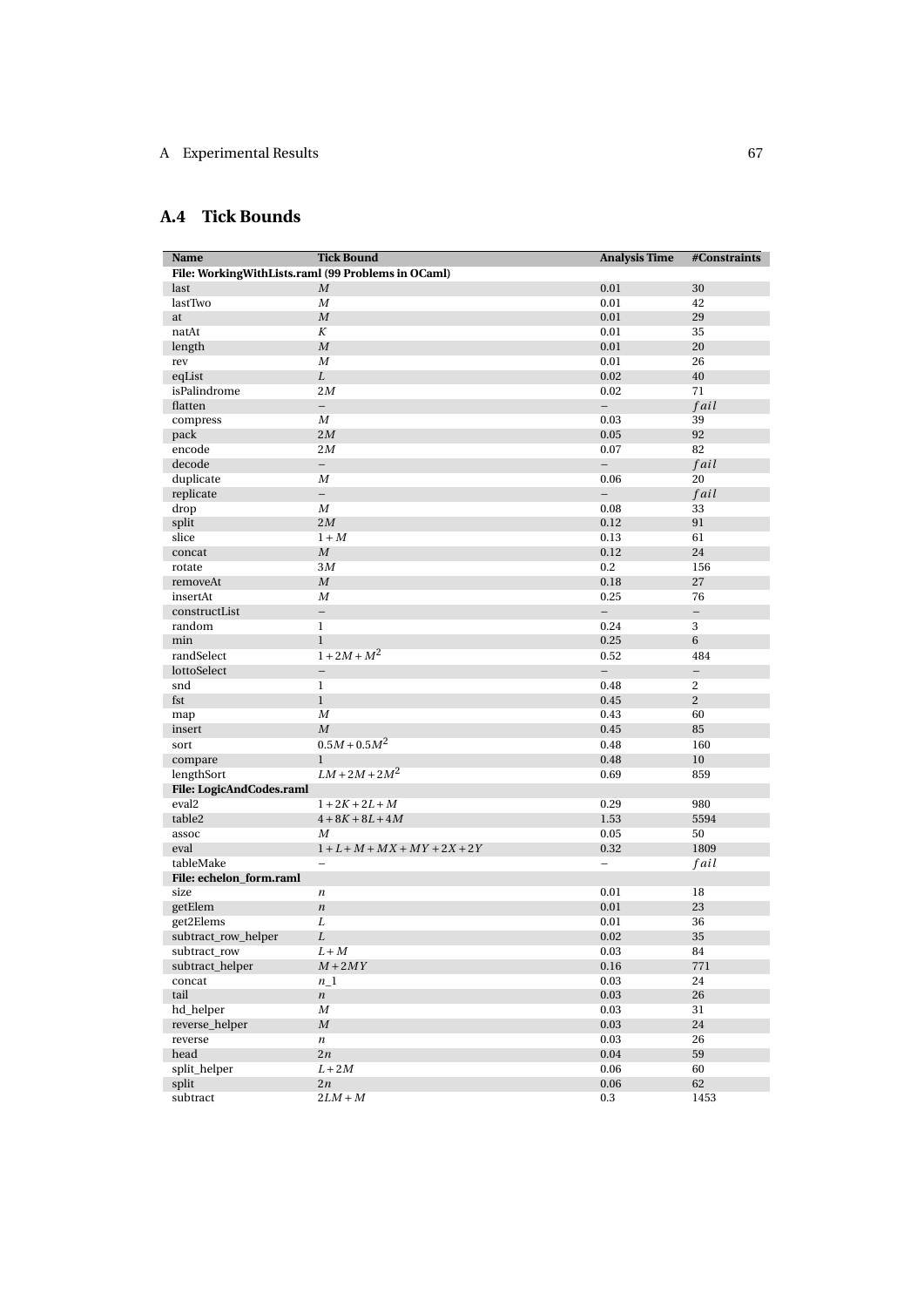| echelon_helper            | $2LMY + 4MY$                                                 | 1.82         | 8369       |
|---------------------------|--------------------------------------------------------------|--------------|------------|
| echelon_form              | $2m^2n + 4m^2$                                               | 1.81         | 8639       |
| File: matrix.raml         |                                                              |              |            |
| check_lists               | $LM+M$                                                       | 0.04         | 133        |
| check_mat                 | $LM+2M$                                                      | 0.05         | 210        |
| check matrix              | $LM+2M$                                                      | 0.06         | 212        |
| construct_matrix          | $LM+2M$                                                      | 0.07         | 287        |
| getElemMatrix             | $mn + m$                                                     | 0.05         | 135        |
| op                        | $\mathbf{1}$                                                 | 0.03         | 10         |
| rec_list                  | 2M                                                           | 0.05         | 42         |
| rec mat                   | $2LM + Y$                                                    | 0.14         | 471        |
| check_sanity              | $LM+2M+RY+2Y$                                                | 0.15         | 534        |
| plus                      | $4m_1n_1 + 2m_1 + m_2n_2 + 5m_2$                             | 0.42         | 1632       |
| minus                     | $4m_1n_1 + 2m_1 + m_2n_2 + 5m_2$                             | 0.51         | 1632       |
| append                    | $\boldsymbol{n}$                                             | 0.25         | 20         |
| append_col                | $mn+l$                                                       | 0.33         | 357        |
| transpose_helper          | $0.5LM + 0.5LM^2 + M + MRY$                                  | 0.63         | 1764       |
| transpose                 | $0.5mn + 0.5m^2n + m$                                        | 0.58         | 1766       |
| prod                      | $\boldsymbol{M}$                                             | 0.32         | 32         |
| prod_mat                  | $L + LY$                                                     | 0.37         | 347        |
| mult_slow                 | $m_1 + 2.5m_1m_2n_2 + 0.5m_1m_2^2n_2 + m_1m_2 + 2.5m_2n_2 +$ | 6.57         | 42169      |
|                           |                                                              |              |            |
|                           | $0.5 m_2^2 n_2 + m_2$                                        |              |            |
| lineMult                  | $\boldsymbol{M}$                                             | 0.41         | 44         |
| computeLine               | $LY + M$                                                     | 0.48         | 426        |
| mat_mult_jan              | $M+MRY+MY$                                                   | 1.09         | 3836       |
| check_mult_sanity         | $LM+2M+RY+2Y$                                                | 0.69         | 526        |
| mult                      | $m_1 n_1 + 5 m_1 + m_1 m_2 n_2 + m_1 m_2 + m_2 n_2 + 2 m_2$  | 1.93         | 7249       |
| delete                    | $\boldsymbol{n}$                                             | 1.76         | 27         |
| submat                    | $mn + m$                                                     | 1.86         | 357        |
| File: power_radio.raml    |                                                              |              |            |
| sendmsg msg               | $200 + 32n$                                                  | 0.01         | 21         |
| main1_events              | $200L' + 32L'Y$                                              | 0.1          | 302        |
| main2_events              | $32L'Y + 200Z'$                                              | 0.21         | 1177       |
| main3_events              | $16L'Y + 16L'MY + 200R' + 200Z'$                             | 0.31         | 7254       |
| main4_events              | $32L'Y + 200Z'$                                              | 0.43         | 2317       |
| main5_events              | $40L' + 32L'Y$                                               | 0.41         | 2207       |
| File: avanzini.raml       |                                                              |              |            |
| partition                 |                                                              |              |            |
| quicksort                 |                                                              |              |            |
| rev_sort                  |                                                              |              |            |
| File: append_all.raml     |                                                              |              |            |
| append_all                |                                                              |              |            |
| append_all2               |                                                              |              |            |
| append_all3               |                                                              |              |            |
| File: bfs.raml            |                                                              |              |            |
| dfs                       |                                                              |              |            |
| bfs                       |                                                              |              |            |
| File: rev_pairs.raml      |                                                              |              |            |
| pairs                     | $-0.50M + 0.5 * M^2$                                         | 0.02         | 284        |
| File: binary_counter.raml |                                                              |              |            |
| add_one                   |                                                              |              |            |
| add_many                  |                                                              |              |            |
| add_list                  |                                                              |              |            |
| File: array fun.raml      |                                                              |              |            |
|                           |                                                              |              |            |
| nat_iterate               |                                                              |              |            |
| nat_fold                  |                                                              |              |            |
| apply_all                 |                                                              |              |            |
|                           |                                                              |              |            |
| File: calculator.raml     |                                                              |              |            |
| add<br>sub                | $1+M$<br>$1+M$                                               | 0.04<br>0.03 | 109<br>145 |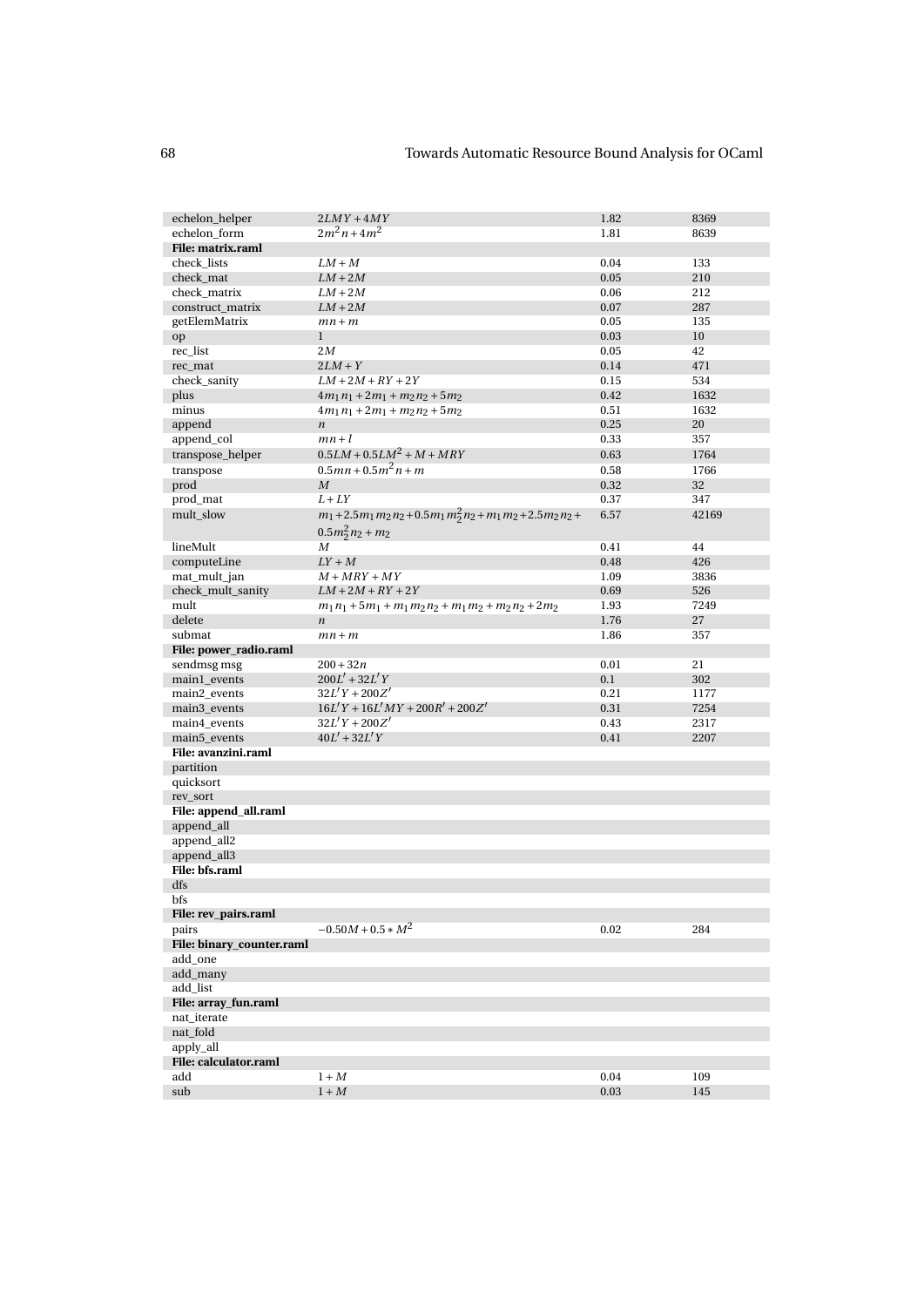| mult                   | $0.5M + 0.5M^2$       | 0.06 | 409   |
|------------------------|-----------------------|------|-------|
| eval_simpl             | $KLN + 0.5KN + L + X$ | 0.23 | 9498  |
| eval                   | $\bf{0}$              | 0.2  | 10678 |
| File: mergesort.raml   |                       |      |       |
| split                  | $\bf{0}$              | 0.05 | 133   |
| merge                  | $L+M$                 | 0.05 | 378   |
| mergesort              | $-0.5K + 0.5K^2$      | 0.16 | 4567  |
| mergesort_list         | $-0.5K + 0.5K^2$      | 0.42 | 14946 |
| File: quicksort.raml   |                       |      |       |
| partition              | $\cal M$              | 0.05 | 170   |
| quicksort              | $-0.5M + 0.5M^2$      | 0.07 | 1687  |
| quicksort_pairs        | $-0.5M + 0.5M^2$      | 0.09 | 2046  |
|                        | $-0.5M + 0.5M^2$      |      | 8628  |
| quicksort_list         |                       | 0.26 |       |
| File: square_mult.raml | $K' + 2L'$            |      |       |
| square_mult            |                       | 0.07 | 199   |
| File: subsequence.raml |                       |      |       |
| lcs                    |                       |      |       |
| File: running.raml     |                       |      |       |
| abmap                  |                       |      |       |
| asort                  |                       |      |       |
| asort'                 |                       |      |       |
| btick                  | 2.5L                  | 0.05 | 877   |
| abfoldr                |                       |      |       |
| cons_all               |                       |      |       |
| File: ocaml_sort.raml  |                       |      |       |
| merge                  |                       |      |       |
| list                   |                       |      |       |
| File: ocaml_list.raml  |                       |      |       |
| length                 |                       |      |       |
| cons                   |                       |      |       |
| hd                     |                       |      |       |
| t                      |                       |      |       |
| nth                    |                       |      |       |
| append                 |                       |      |       |
| rev_append             |                       |      |       |
| rev<br>flatten         |                       |      |       |
|                        |                       |      |       |
| concat                 |                       |      |       |
| map                    |                       |      |       |
| mapi                   |                       |      |       |
| rev_map<br>iter        |                       |      |       |
| iteri                  |                       |      |       |
| fold_left              |                       |      |       |
| fold_right             |                       |      |       |
| map2                   |                       |      |       |
| rev_map2               |                       |      |       |
| iter <sub>2</sub>      |                       |      |       |
| fold_left2             |                       |      |       |
| fold_right2            |                       |      |       |
| for all                |                       |      |       |
| exists                 |                       |      |       |
| for_all2               |                       |      |       |
| exists2                |                       |      |       |
| mem                    |                       |      |       |
| memq                   |                       |      |       |
| assoc                  |                       |      |       |
| assq                   |                       |      |       |
| mem_assoc              |                       |      |       |
|                        |                       |      |       |
| mem_assq               |                       |      |       |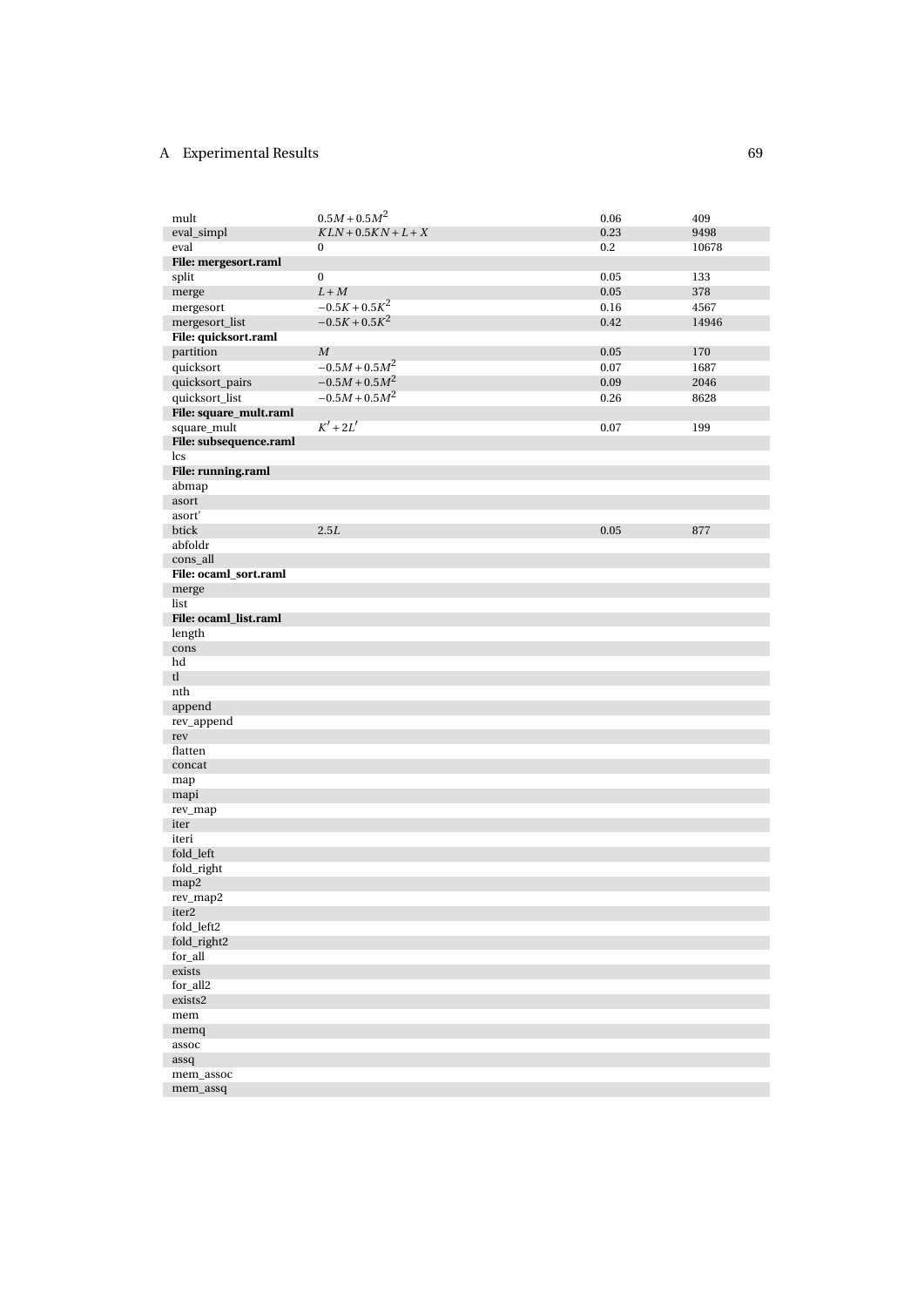| remove_assoc                                            |                                                  |              |          |
|---------------------------------------------------------|--------------------------------------------------|--------------|----------|
| remove_assq                                             |                                                  |              |          |
| find                                                    |                                                  |              |          |
| find all                                                |                                                  |              |          |
| filter                                                  |                                                  |              |          |
| partition                                               |                                                  |              |          |
| split                                                   |                                                  |              |          |
| combine                                                 |                                                  |              |          |
| merge                                                   |                                                  |              |          |
| chop                                                    |                                                  |              |          |
| stable_sort                                             |                                                  |              |          |
| sort                                                    |                                                  |              |          |
| fast_sort                                               |                                                  |              |          |
| File: aws.raml                                          |                                                  |              |          |
| average_grade                                           | $\boldsymbol{M}$                                 | 0.04         | 136      |
| greater_eq                                              | 2M                                               | 0.05         | 610      |
| sort_students                                           | $LM + LM^2$                                      | 0.31         | 8733     |
| make_table                                              | LM                                               | 0.07         | 900      |
| find                                                    | $\bf{0}$                                         | 0.06         | 75       |
| lookup                                                  | $\bf{0}$                                         | 0.05         | 224      |
| average_grade'                                          | $\boldsymbol{0}$                                 | 0.09         | 1000     |
| greater_eq'                                             | $\overline{0}$                                   | 0.13         | 2365     |
| sort_students_efficient                                 | LM                                               | 0.72         | 19030    |
| <b>File: PROTOTYPE</b>                                  |                                                  |              |          |
| File: appendAll.raml                                    |                                                  |              |          |
| appendAll                                               | $n_1 n_2 + n_1$                                  | 0.04         | 184      |
| appendAll2                                              | $n_1 n_2 + 2n_1 n_2 n_3 + n_1$                   | 0.2          | 1525     |
| appendAll3                                              | $n_1 n_2 + 3n_1 n_2 n_3 n_4 + n_1 n_2 n_3 + n_1$ | 1.57         | 12724    |
| File: duplicates.raml                                   |                                                  |              |          |
| eq                                                      | n <sub>2</sub>                                   | 0.01         | 40       |
| remove                                                  | $L + LY$                                         | 0.1          | 583      |
| nub                                                     | $-0.5Nn + 0.5N^2n + 0.5N + 0.5N^2$               | 0.52         | 3864     |
| File: dyade.raml                                        |                                                  |              |          |
| multList                                                | $\boldsymbol{n}$                                 | 0.01         | 21       |
| dyade                                                   | $n_1\,n_2+n_1$                                   | 0.05         | 217      |
| File: eratosthenes.raml                                 |                                                  |              |          |
| filter                                                  | $\boldsymbol{n}$                                 | 0.01         | 27       |
| eratos                                                  | $0.5n + 0.5n^2$                                  | 0.03         | 143      |
| File: bitvectors.raml                                   | $\boldsymbol{M}$                                 |              | 22       |
| bitToInt'                                               |                                                  | 0.02         |          |
| bitToInt                                                | $\boldsymbol{n}$                                 | 0.01         | 24       |
| sum<br>add'                                             | $\mathbf{1}$<br>2M                               | 0.01<br>0.03 | 18<br>50 |
| add                                                     | $2n_1$                                           | 0.03         | 52       |
| diff                                                    | $\mathbf{1}$                                     | 0.03         | 16       |
| sub'                                                    | 2M                                               | 0.06         | 55       |
| sub                                                     | $1 + 2n_1$                                       | 0.06         | 58       |
| mult                                                    | $2n_1n_2 + n_1$                                  | 0.11         | 387      |
| compare                                                 | М                                                | 0.06         | 42       |
| leq                                                     | $1 + n_1$                                        | 0.07         | 47       |
| File: flatten.raml                                      |                                                  |              |          |
| flatten                                                 | $0.5nl + 0.5n^2l + n$                            | 0.41         | 3351     |
| insert                                                  | $\boldsymbol{n}$                                 | 0.01         | 24       |
| insertionsort                                           | $0.5n + 0.5n^2$                                  | 0.04         | 144      |
| flattensort                                             | $nl + 0.5n^2l + 0.5n^2l^2 + n$                   | 2.32         | 19074    |
| File: listsort.raml                                     |                                                  |              |          |
| $-0.5nl + 0.5n^2l + 0.5n + 0.5n^2$<br>isortlist<br>2621 |                                                  |              |          |
| File: longestCommonSubsequence.raml                     |                                                  | 0.39         |          |
| firstline                                               | $\cal M$                                         | 0.02         | 48       |
|                                                         | $\mathbf{1}$                                     | 0.02         | 12       |
| right                                                   |                                                  |              |          |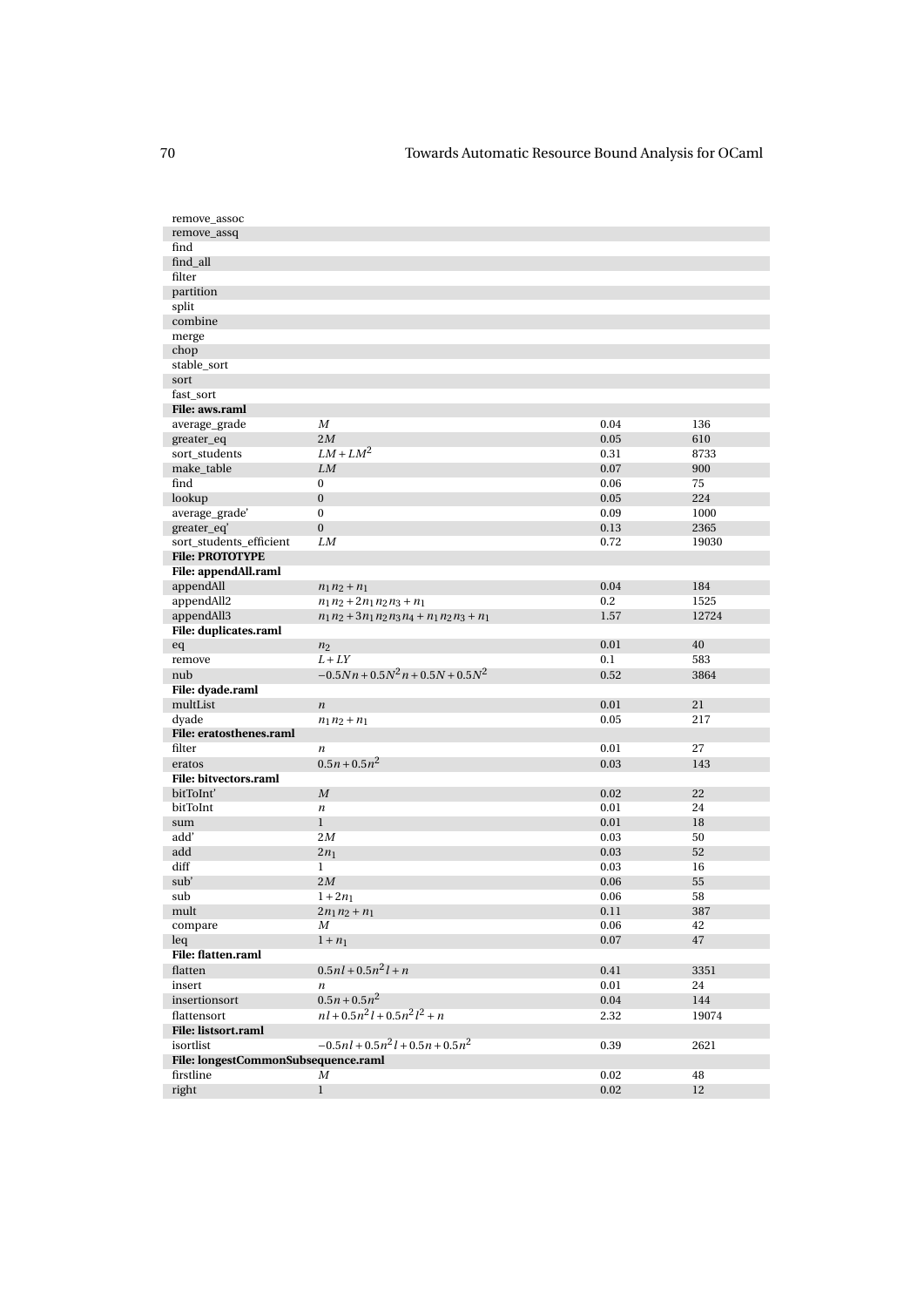| max                          | $\mathbf{1}$                                    | 0.01                     | 5            |
|------------------------------|-------------------------------------------------|--------------------------|--------------|
| newline                      | 3M                                              | 0.08                     | 272          |
| lcstable                     | $L+3LM+M$                                       | 0.15                     | 768          |
| $\log$                       | $1+L+3LM+M$                                     | 0.15                     | 791          |
| File: mergesort.raml         |                                                 |                          |              |
| msplit                       | 0.5M                                            | 0.04                     | 85           |
| merge                        | $L+M$                                           | 0.05                     | 203          |
| mergesortBuggy               | $\overline{\phantom{0}}$                        | $\overline{\phantom{0}}$ | fail         |
| mergesort                    | $-1.5M + 1.5M^2$                                | 0.14                     | 778          |
| File: minsort.raml           |                                                 |                          |              |
| findMin                      | $\boldsymbol{M}$                                | 0.04                     | 93           |
| minSort                      | $1.5M + 0.5M^2$                                 | 0.04                     | 175          |
| File: queue.raml             |                                                 |                          |              |
| empty                        | $\mathbf{1}$                                    | 0.01                     | $\mathbf{1}$ |
| enqueue                      | 1                                               | 0.03                     | 10           |
| enqueues                     | 2M                                              | 0.09                     | 183          |
| copyover                     | M                                               | 0.07                     | 210          |
| dequeue                      | $1+2M$                                          | 0.16                     | 631          |
| children                     | $\mathbf{1}$                                    | 0.22                     | 294          |
| breadth                      | $7BR + 7BRT + 7LMY + 4M + 7MY + 2R$             | 3.54                     | 10413        |
| startBreadth                 | $2.5M + 3.5M^2$                                 | 3.83                     | 10663        |
| depth                        | $2L+3LM$                                        | 4.02                     | 18631        |
| startDepth                   | $1 - 1.5M + 1.5M^2$                             | 4.33                     | 18656        |
| File: quicksort_mutual.raml  |                                                 |                          |              |
| part                         | $1 + L + 2LY + L^2 + 2M + 2MY + M^2 + 3Y + Y^2$ | 0.14                     | 836          |
| quicksortMutual              | $M+M^2$                                         | 0.14                     | 836          |
| File: rationalPotential.raml |                                                 |                          |              |
| zip3                         | L                                               | 0.02                     | 47           |
| group3                       | 0.33M                                           | 0.01                     | 33           |
| File: sizechange.raml        |                                                 |                          |              |
| rl                           | $\boldsymbol{M}$                                | 0.05                     | 113          |
| rev                          | $\overline{M}$                                  | 0.04                     | 115          |
| f                            | $LM + 1.67M + 0.33M^3$                          | 0.12                     | 546          |
| g                            | $1 + L + LM + 1.67M + MY + 0.33M^3$             | 0.12                     | 546          |
| f2                           | $\equiv$                                        | $\overline{\phantom{0}}$ | fail         |
| last                         | $\overline{M}$                                  | 0.04                     | 93           |
| f2'                          | $1+L+M$                                         | 0.09                     | 302          |
| g <sub>3</sub>               | $\boldsymbol{M}$                                | 0.04                     | 113          |
| f3                           | $1 + 2L + M$                                    | 0.08                     | 265          |
| File: splitandsort.raml      |                                                 |                          |              |
| insert                       | $\boldsymbol{M}$                                | 0.13                     | 397          |
| split                        | $0.5M + 0.5M^2$                                 | 0.17                     | 573          |
| splitqs                      | $\boldsymbol{M}$                                | 0.05                     | 152          |
| quicksort                    | $M^2$                                           | 0.27                     | 1543         |
| sortAll                      | $L^2M+M$                                        | 0.49                     | 3085         |
| splitAndSort                 | $1.5M + 1.5M^2$                                 | 0.61                     | 3658         |
| File: subtrees.raml          |                                                 |                          |              |
| subtrees                     | $0.5M + 0.5M^2$                                 | 0.12                     | 646          |
| File: tuples.raml            |                                                 |                          |              |
| attach                       | $\boldsymbol{M}$                                | 0.06                     | 82           |
| pairs                        | $\overline{M}^2$                                | 0.24                     | 1391         |
| pairsAux                     | $M^2$                                           | 0.25                     | 1003         |
| pairsSlow                    | $0.83M + 0.17M^3$                               | 0.3                      | 1391         |
|                              | $1.83M - 1.5M^2 + 0.67M^3$                      |                          | 5728         |
| triples                      | $-0.67M + 2.75M^2 - 1.33M^3 + 0.25M^4$          | $1.05\,$                 |              |
| quadruples                   |                                                 | 2.79                     | 15498        |
| File: array_dijkstra.raml    |                                                 |                          |              |
| makeGraph                    |                                                 |                          |              |
| dijkstra                     |                                                 |                          |              |
| <b>File: CompCert</b>        |                                                 |                          |              |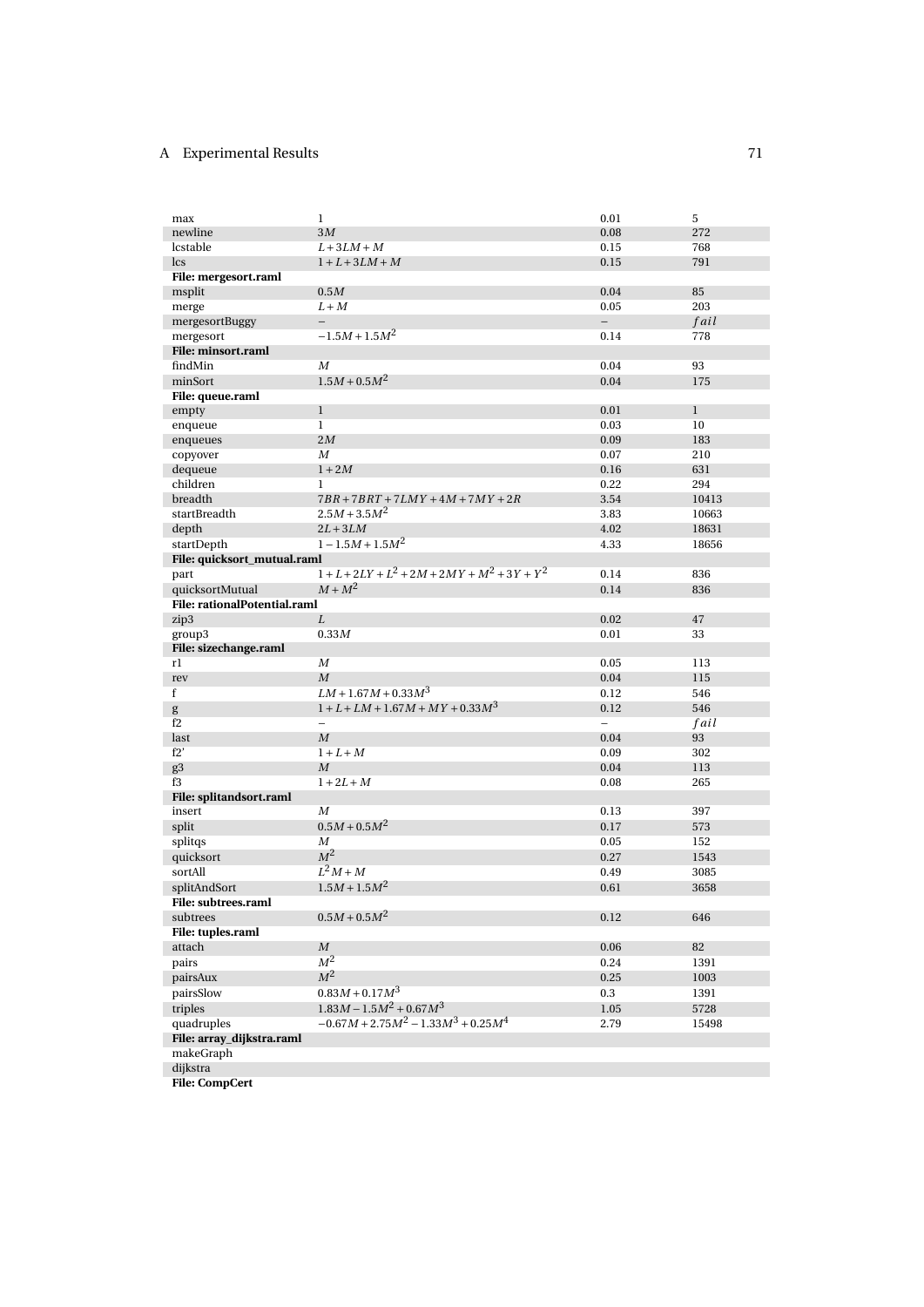**File: String0.ml** string\_dec prefix **File: Tuples.ml** uncurry **File: Specif.ml** projT1 projT2 value **File: EquivDec.ml** equiv\_dec **File: Datatypes.ml** implb xorb negb fst snd length app coq\_CompOpp coq\_CompareSpec2Type coq\_CompSpec2Type **File: Bool.ml** bool\_dec eqb iff\_reflect **File: Ring.ml** bool\_eq **File: Peano.ml** plus max min nat\_iter **File: List0.ml** hd tl in\_dec nth\_error remove rev rev\_append rev' list\_eq\_dec map fold\_left fold\_right existsb forallb filter **File: EqNat.ml** beq\_nat **File: Compare\_dec.ml** le\_lt\_dec le\_gt\_dec nat\_compare **File: BinPosDef.ml** succ add add\_carry

pred\_double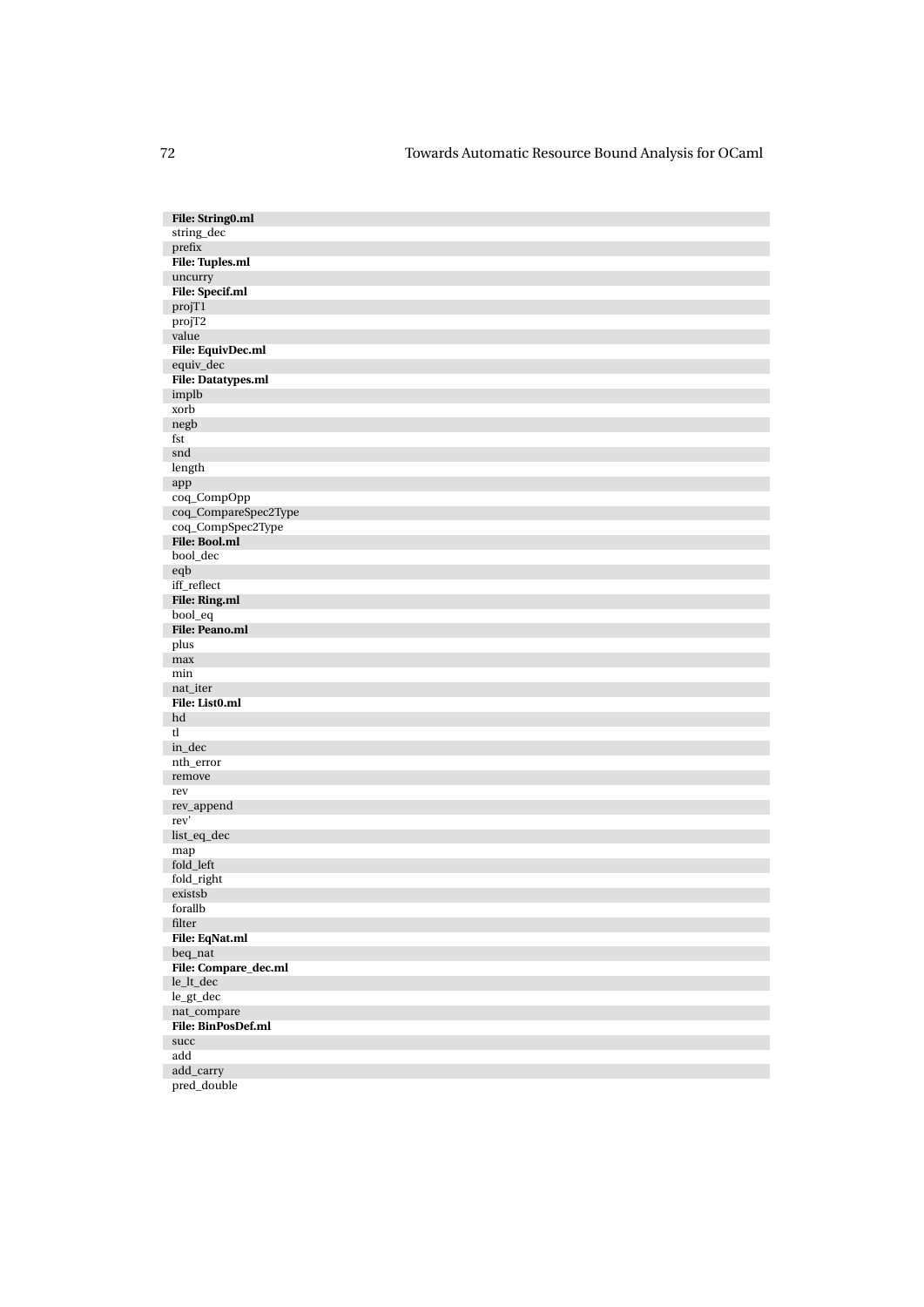## A Experimental Results 73

| pred                           |  |
|--------------------------------|--|
| $\operatorname{pred\_N}$       |  |
| ${\rm mask\_rect}$             |  |
| $\rm{mask\_rec}$               |  |
| succ_double_mask               |  |
| double_mask                    |  |
| double_pred_mask               |  |
| pred_mask                      |  |
| sub_mask                       |  |
| sub_mask_carry                 |  |
| sub                            |  |
| mul                            |  |
| iter                           |  |
| pow                            |  |
| square                         |  |
| div2                           |  |
|                                |  |
| div2_up                        |  |
| size_nat                       |  |
| size                           |  |
| compare_cont                   |  |
| compare                        |  |
| min                            |  |
| max                            |  |
| eqb                            |  |
| leb                            |  |
| ltb                            |  |
| sqrtrem_step                   |  |
| sqrtrem                        |  |
| sqrt                           |  |
| gcdn                           |  |
| $\gcd$                         |  |
| ggcdn                          |  |
| ggcd                           |  |
| coq_Nsucc_double               |  |
| coq_Ndouble                    |  |
| coq_lor                        |  |
| coq_land                       |  |
| ldiff                          |  |
| coq_lxor                       |  |
| shiftl_nat                     |  |
| shiftr_nat                     |  |
| shiftl                         |  |
| shiftr                         |  |
| testbit_nat                    |  |
| testbit                        |  |
| iter_op                        |  |
| $to_$ rat                      |  |
| $of\_nat$                      |  |
| of_succ_nat                    |  |
| digits2_pos                    |  |
| coq_Zdigits2                   |  |
| File: BinNat.ml                |  |
| succ_double_n                  |  |
|                                |  |
| $\texttt{double\_{}n}$         |  |
| $succ_n$                       |  |
| pred_n                         |  |
| succ_pos_n                     |  |
| $\mathop{\rm add\_n}\nolimits$ |  |
|                                |  |
| $sub_n$<br>$\mbox{mul\_n}$     |  |